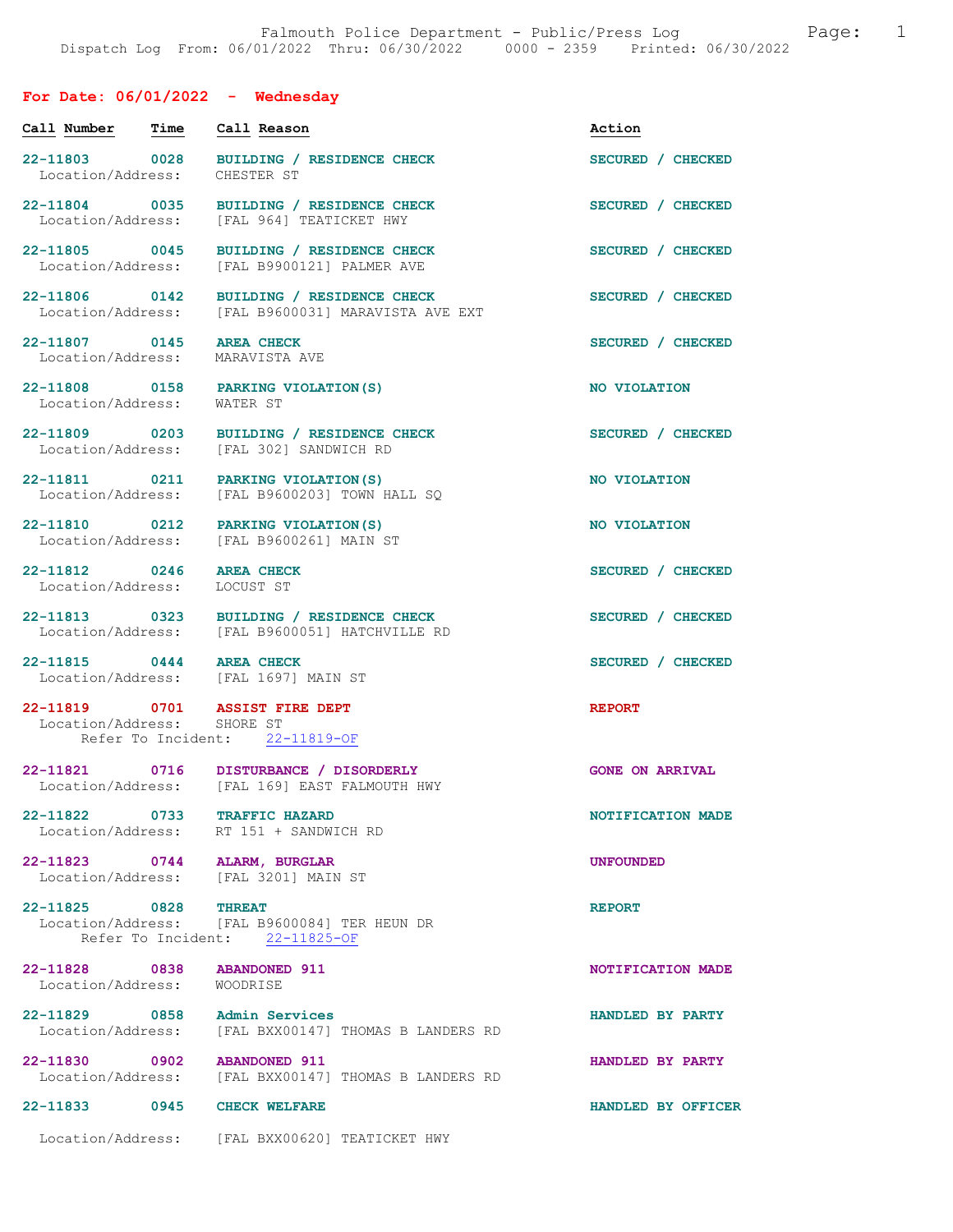| 22-11835 1013 Down Wires<br>Location/Address: ROGERS RD           |                                                                | NOTIFICATION MADE  |
|-------------------------------------------------------------------|----------------------------------------------------------------|--------------------|
| 22-11836 1020 Admin Services<br>Location/Address: CHILMARK DR     |                                                                | HANDLED BY PARTY   |
|                                                                   | 22-11839 1053 FOLLOW UP INVESTIGATION                          | HANDLED BY OFFICER |
|                                                                   | Location/Address: [FAL B9700958] EAST FALMOUTH HWY             |                    |
| 22-11840 1054 MOTOR VEHICLE STOP                                  | Location/Address: RT 28 SOUTH + THOMAS B LANDERS RD            | Verbal Warning     |
| 22-11842 1115 ABANDONED 911                                       |                                                                | HANDLED BY OFFICER |
| Location/Address: TOWN HALL SQ                                    |                                                                |                    |
| 22-11843 1120 ALARM, BURGLAR                                      |                                                                | CANCELLED INCIDENT |
|                                                                   | Location/Address: [FAL B9600529] VILLAGE LN                    |                    |
| 22-11846 1120 ALARM, BURGLAR                                      | Location/Address: [FAL B9800284] JOYCE ST                      | SECURED / CHECKED  |
| 22-11844 1123 ASSIST OTHER AGENCY<br>Location/Address: GIFFORD ST | Refer To Incident: 22-11844-OF                                 | <b>REPORT</b>      |
| 22-11849 1159 THREAT<br>Location/Address: LOCUSTFIELD RD          |                                                                | <b>REPORT</b>      |
|                                                                   | Refer To Incident: 22-11849-OF                                 |                    |
| 22-11850 1159 Cancelled Incident                                  |                                                                | CANCELLED INCIDENT |
| Location/Address: LOCUSTFIELD RD                                  |                                                                |                    |
| 22-11852 1220 Cancelled Incident                                  |                                                                | CANCELLED INCIDENT |
|                                                                   | Location/Address: [FAL B9700457] CHESTER ST                    |                    |
| 22-11855 1221 CHECK WELFARE                                       |                                                                | HANDLED BY OFFICER |
|                                                                   | Location/Address: [FAL B9700457] CHESTER ST                    |                    |
| 22-11856 1227                                                     | <b>TRESPASS</b>                                                | HANDLED BY OFFICER |
| Location/Address:                                                 | HANDY LN                                                       |                    |
| 22-11857 1239<br>Location/Address:                                | <b>FOLLOW UP INVESTIGATION</b><br>[FAL 171] DAVIS STRAITS      | UNABLE TO LOCATE   |
| 22-11859 1243<br>Location/Address:                                | <b>FOLLOW UP INVESTIGATION</b><br>[FAL B9800292] DAVIS STRAITS | REF OTHER          |
| 22-11860                                                          | 1315 FOLLOW UP INVESTIGATION                                   | HANDLED BY OFFICER |
| Location/Address:                                                 | HANDY LN                                                       |                    |
| 22-11861<br>1340                                                  | <b>ABANDONED 911</b>                                           | HANDLED BY OFFICER |
| Location/Address:                                                 | [FAL B9701017] TOWN HALL SQ                                    |                    |
| 22-11863 1353<br>Location/Address:                                | ALARM, BURGLAR<br>NEEDLES LN                                   | <b>UNFOUNDED</b>   |
| 22-11864<br>1413                                                  | BUILDING / RESIDENCE CHECK                                     | HANDLED BY OFFICER |
| Location/Address:                                                 | [FAL B9600031] MARAVISTA AVE EXT                               |                    |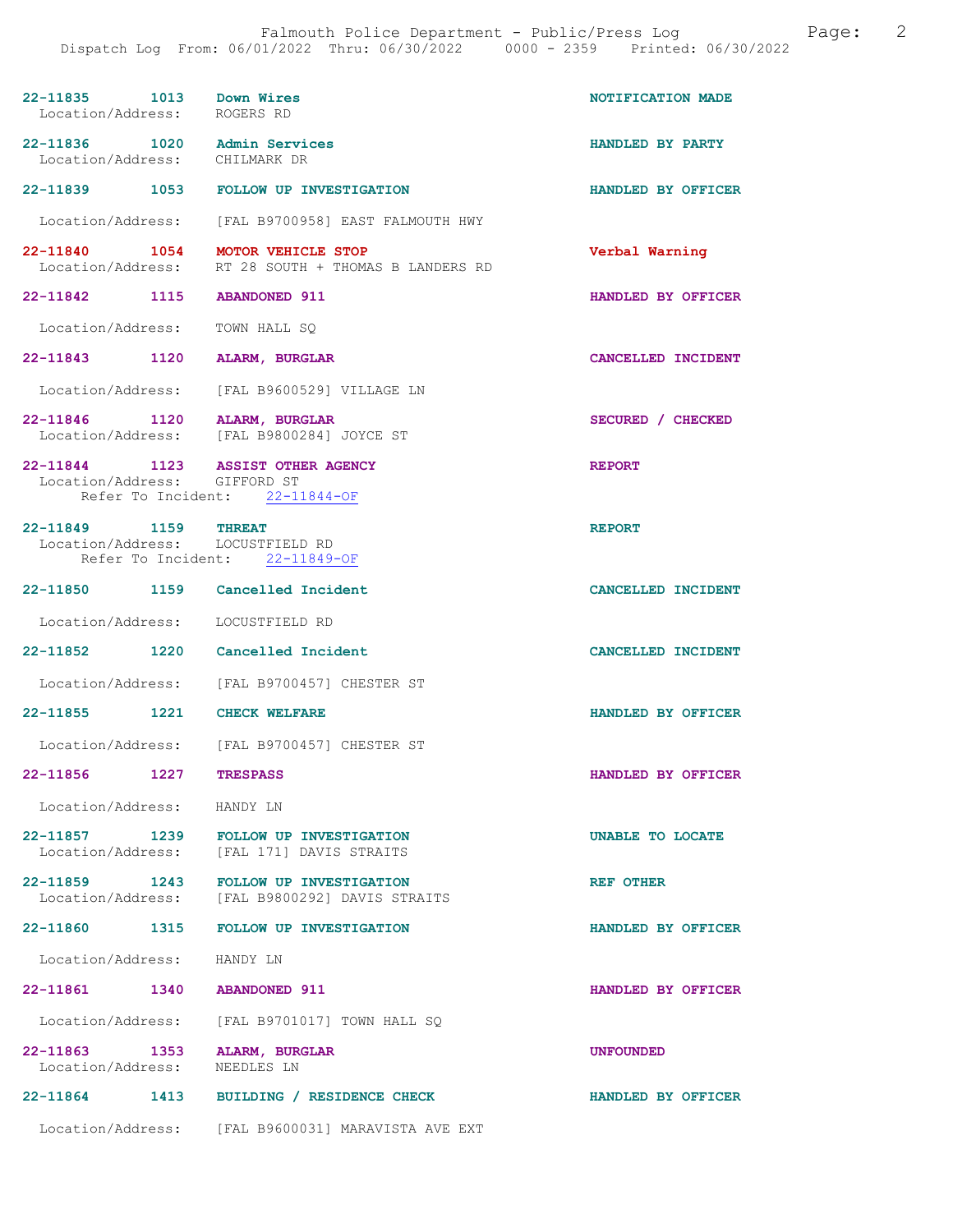| 22-11866 1449 TRAFFIC HAZARD                             | Location/Address: SANDWICH RD + RT 151                                                                      | NOTIFICATION MADE      |
|----------------------------------------------------------|-------------------------------------------------------------------------------------------------------------|------------------------|
| 22-11867 1455 CHECK WELFARE                              |                                                                                                             | HANDLED BY OFFICER     |
|                                                          | Location/Address: [FAL 1058] TEATICKET HWY                                                                  |                        |
|                                                          | 22-11869 1534 PARKING VIOLATION(S)                                                                          | HANDLED BY OFFICER     |
| Location/Address: MARAVISTA AVE                          |                                                                                                             |                        |
| 22-11870 1544 CHECK WELFARE                              |                                                                                                             | HANDLED BY OFFICER     |
| Location/Address: MARVIN CIR                             |                                                                                                             |                        |
|                                                          | 22-11871 1546 ASSIST DNR / ANIMAL CONTROL                                                                   | REF ANIMAL CONTROL     |
| Location/Address: MARVIN CIR                             |                                                                                                             |                        |
| 22-11872 1601 ASSIST CITIZEN                             |                                                                                                             | HANDLED BY OFFICER     |
| Location/Address: SANDWICH RD                            |                                                                                                             |                        |
| 22-11873 1608 ABANDONED 911                              |                                                                                                             | HANDLED BY OFFICER     |
|                                                          | Location/Address: [FAL B0300006] SURF DR                                                                    |                        |
| 22-11874 1624 ASSIST CITIZEN                             | Location/Address: [FAL 2082] GIFFORD ST<br>Refer To Incident: 22-11874-OF                                   | <b>REPORT</b>          |
| 22-11875 1629 ASSIST CITIZEN                             |                                                                                                             | HANDLED BY OFFICER     |
| Location/Address: [FAL FPD] MAIN ST                      |                                                                                                             |                        |
| 22-11877 1642 ERRATIC MV                                 | Location/Address: WAQUOIT HWY + METOXIT RD                                                                  | UNABLE TO LOCATE       |
|                                                          | 22-11880 1654 FOLLOW UP INVESTIGATION                                                                       | HANDLED BY OFFICER     |
| Location/Address: DORAN DR                               |                                                                                                             |                        |
| 22-11879 1704 CRASH                                      | Location/Address: [FAL B9900205] TEATICKET HWY<br>Refer To Accident: 22-11879-AC                            | <b>REPORT</b>          |
|                                                          | 22-11881 1710 FOLLOW UP INVESTIGATION<br>Location/Address: [FAL 169] EAST FALMOUTH HWY                      | HANDLED BY PARTY       |
|                                                          | 22-11882 1732 DISTURBANCE / DISORDERLY<br>Location/Address: DAVISVILLE RD<br>Refer To Incident: 22-11882-OF | <b>REPORT</b>          |
| 22-11884 1747 ERRATIC MV                                 |                                                                                                             | HANDLED BY OFFICER     |
| Location/Address: OLD SHORE RD                           |                                                                                                             |                        |
| 22-11887 1802 TRAFFIC HAZARD                             |                                                                                                             | HANDLED BY OFFICER     |
|                                                          | Location/Address: JONES RD + GIFFORD ST                                                                     |                        |
| 22-11888 1811 Admin Services                             |                                                                                                             | HANDLED BY OFFICER     |
| Location/Address: [FAL FPD] MAIN ST                      |                                                                                                             |                        |
| 22-11889 1829 CHECK WELFARE<br>Location/Address: MAIN ST |                                                                                                             | <b>GONE ON ARRIVAL</b> |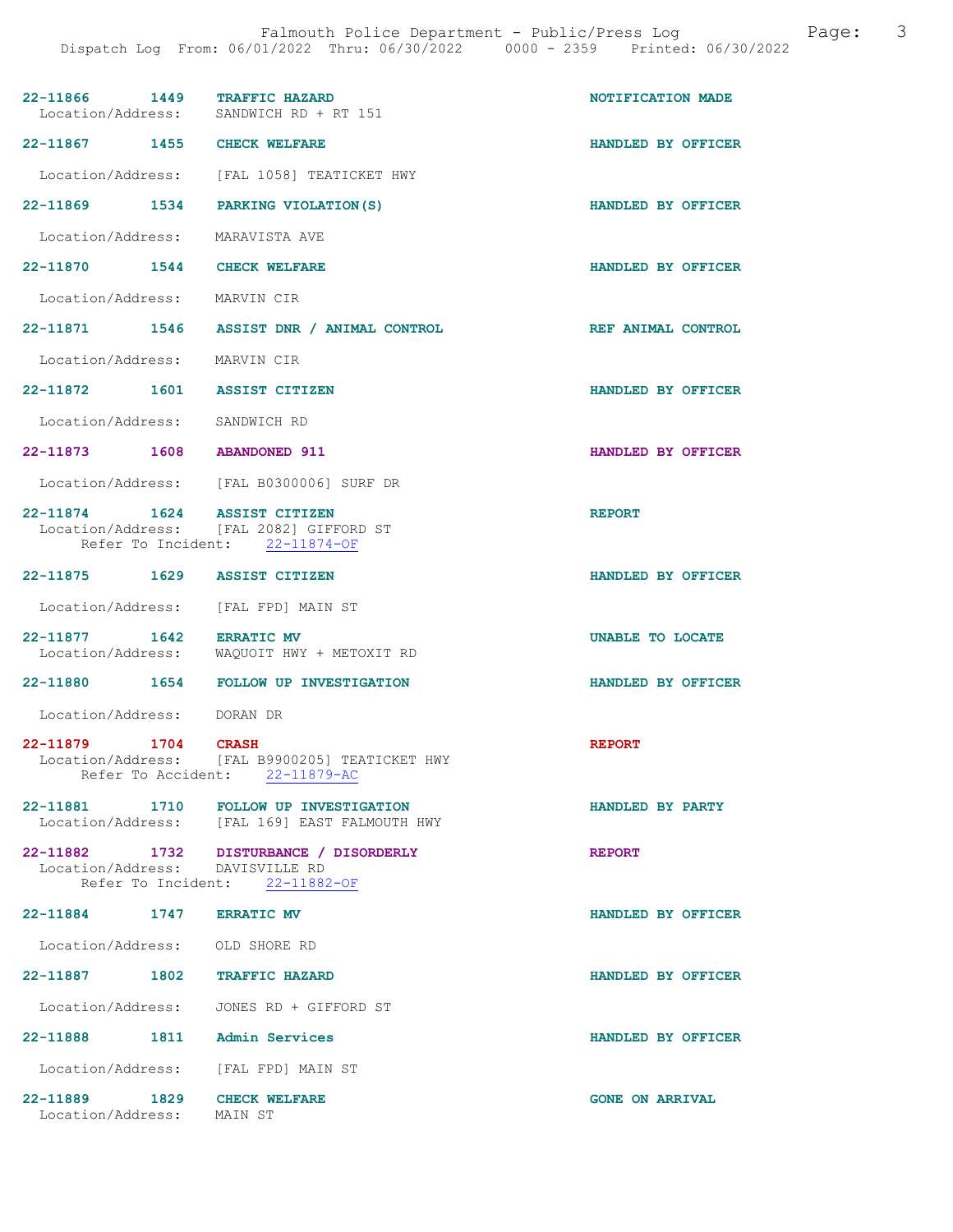|                                   |      | Falmouth Police Department - Public/Press Log Cage:<br>Dispatch Log From: 06/01/2022 Thru: 06/30/2022 0000 - 2359 Printed: 06/30/2022                |                        | - 4 |
|-----------------------------------|------|------------------------------------------------------------------------------------------------------------------------------------------------------|------------------------|-----|
|                                   |      | 22-11890 1844 FOLLOW UP INVESTIGATION                                                                                                                | HANDLED BY OFFICER     |     |
|                                   |      | Location/Address: CORTE REAL AVE                                                                                                                     |                        |     |
|                                   |      | 22-11891 2045 TRAFFIC HAZARD<br>Location/Address: [FAL BXX00429] EAST FALMOUTH HWY                                                                   | <b>GONE ON ARRIVAL</b> |     |
| 22-11892 2107 ERRATIC MV          |      |                                                                                                                                                      | HANDLED BY OFFICER     |     |
|                                   |      | Location/Address: [FAL B9700958] EAST FALMOUTH HWY                                                                                                   |                        |     |
| 22-11893 2108 AREA CHECK          |      | Location/Address: FRESH POND RD                                                                                                                      | SECURED / CHECKED      |     |
| Location/Address: ROBBINS RD      |      | 22-11894 2128 MOTOR VEHICLE STOP<br>Refer To Incident: 22-11894-OF                                                                                   | <b>TRANSPORT</b>       |     |
| 22-11895 2200 ERRATIC MV          |      | Location/Address: SANDWICH RD + TURNER RD                                                                                                            | <b>GONE ON ARRIVAL</b> |     |
|                                   |      | 22-11897 2212 ASSIST FIRE DEPT                                                                                                                       | HANDLED BY OFFICER     |     |
|                                   |      | Location/Address: PLUM HOLLOW RD                                                                                                                     |                        |     |
|                                   |      | 22-12032 2250 SUSPICIOUS PERSON(S)<br>Location/Address: LITTLE ROCK AVE<br>Refer To Arrest: $\frac{22-11945-R}{1}$<br>Refer To Incident: 22-12032-OF | <b>REPORT</b>          |     |
|                                   |      | 22-11898 2351 BUILDING / RESIDENCE CHECK<br>Location/Address: [FAL B9600025] DAVISVILLE RD                                                           | SECURED / CHECKED      |     |
|                                   |      | 22-11899 2352 BUILDING / RESIDENCE CHECK<br>Location/Address: [FAL 964] TEATICKET HWY                                                                | SECURED / CHECKED      |     |
|                                   |      | 22-11900 2359 BUILDING / RESIDENCE CHECK<br>Location/Address: [FAL B9600237] EAST FALMOUTH HWY                                                       | SECURED / CHECKED      |     |
| For Date: $06/02/2022 - Thursday$ |      |                                                                                                                                                      |                        |     |
|                                   |      | 22-11901 0000 ALARM, BURGLAR<br>Location/Address: [FAL B9800257] WEST FALMOUTH HWY                                                                   | SECURED / CHECKED      |     |
|                                   |      | 22-11903 0025 BUILDING / RESIDENCE CHECK<br>Location/Address: [FAL 302] SANDWICH RD                                                                  | SECURED / CHECKED      |     |
| 22-11905 0037 CRASH               |      | Location/Address: RT 151 + CURRIER RD<br>Refer To Accident: 22-11905-AC<br>Refer To Incident: $\frac{1}{22-11905-OF}$                                | <b>REPORT</b>          |     |
|                                   |      | 22-11906 0055 ALARM, BURGLAR<br>Location/Address: [FAL 1286] SAKONET RD                                                                              | <b>UNFOUNDED</b>       |     |
|                                   |      | 22-11908 0129 BUILDING / RESIDENCE CHECK<br>Location/Address: [FAL 3202] PALMER AVE                                                                  | SECURED / CHECKED      |     |
| Location/Address:                 |      | 22-11909 0130 BUILDING / RESIDENCE CHECK<br>[FAL B9900121] PALMER AVE                                                                                | SECURED / CHECKED      |     |
|                                   |      | 22-11910 0156 PARKING VIOLATION (S)<br>Location/Address: WATER ST + LUSCOMBE AVE                                                                     | NO VIOLATION           |     |
| Location/Address:                 |      | 22-11911 0210 PARKING VIOLATION(S)<br>[FAL B9600203] TOWN HALL SQ                                                                                    | NO VIOLATION           |     |
| 22-11912                          | 0211 | PARKING VIOLATION (S)                                                                                                                                | NO VIOLATION           |     |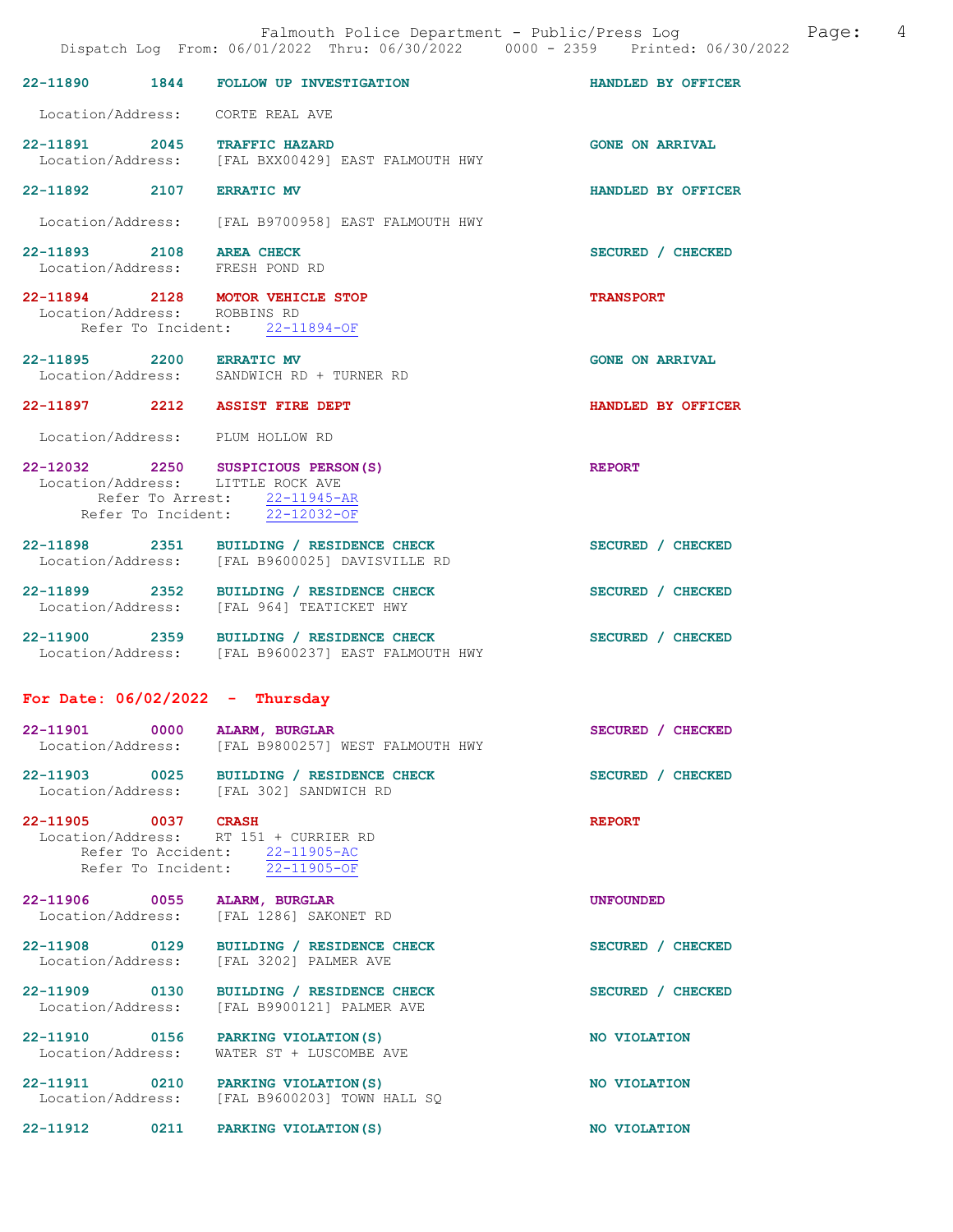|                                                                                           | Falmouth Police Department - Public/Press Log<br>Dispatch Log From: 06/01/2022 Thru: 06/30/2022 0000 - 2359 Printed: 06/30/2022 | 5<br>Page:          |
|-------------------------------------------------------------------------------------------|---------------------------------------------------------------------------------------------------------------------------------|---------------------|
| Location/Address:                                                                         | [FAL B9600261] MAIN ST                                                                                                          |                     |
| 22-11913 0218                                                                             | BUILDING / RESIDENCE CHECK<br>Location/Address: [FAL B9600051] HATCHVILLE RD                                                    | SECURED / CHECKED   |
| 22-11914 0227<br>Location/Address:                                                        | BUILDING / RESIDENCE CHECK<br>[FAL B9600038] EAST FALMOUTH HWY                                                                  | SECURED / CHECKED   |
| 22-11916 0333                                                                             | <b>AREA CHECK</b>                                                                                                               | HANDLED BY OFFICER  |
| Location/Address:                                                                         | [FAL B9600026] GIFFORD EXT ST                                                                                                   |                     |
| 22-11921 0637<br>Location/Address:                                                        | ALARM, BURGLAR<br>WESTWOOD RD                                                                                                   | <b>UNFOUNDED</b>    |
| 22-11923 0720                                                                             | <b>AREA CHECK</b>                                                                                                               | HANDLED BY OFFICER  |
| Location/Address:                                                                         | [FAL 159] GRAND AVE                                                                                                             |                     |
| 22-11924 0836<br>Location/Address: [FAL FPD] MAIN ST                                      | FOLLOW UP INVESTIGATION                                                                                                         | <b>INVESTIGATED</b> |
| 22-11925 0844<br>Location/Address:                                                        | Admin Services<br>[FAL B0300005] EAST FALMOUTH HWY                                                                              | <b>TRANSPORT</b>    |
| 22-11926 0848 ALARM, BURGLAR<br>Location/Address: SIPPEWISSETT RD                         |                                                                                                                                 | <b>UNFOUNDED</b>    |
| 22-11927 0941 CHECK WELFARE                                                               | Location/Address: [FAL 964] TEATICKET HWY<br>Refer To Incident: 22-11927-OF                                                     | <b>REPORT</b>       |
| 22-11929 1009                                                                             | ALARM, BURGLAR                                                                                                                  | CANCELLED INCIDENT  |
| Location/Address:                                                                         | [FAL B0000400] FAWN CIR                                                                                                         |                     |
| 22-11930 1015 Admin Services                                                              | Location/Address: [FAL BXX00332] FALMOUTH HEIGHTS RD                                                                            | HANDLED BY PARTY    |
| 22-11931 1016 ASSIST CITIZEN<br>Location/Address: [FAL FPD] MAIN ST<br>Refer To Incident: | 22-11931-OF                                                                                                                     | <b>REPORT</b>       |
| Location/Address:                                                                         | 22-11933 1019 BUILDING / RESIDENCE CHECK<br>[FAL B9600030] OLD MAIN RD                                                          | SECURED / CHECKED   |
| 22-11932 1027<br>Location/Address:                                                        | BUILDING / RESIDENCE CHECK<br>[FAL B9600028] JONES RD                                                                           | SECURED / CHECKED   |
| 22-11934<br>1033                                                                          | <b>ASSIST CITIZEN</b>                                                                                                           | HANDLED BY OFFICER  |
| Location/Address:                                                                         | [FAL B9600069] TER HEUN DR                                                                                                      |                     |
| 22-11935 1057                                                                             | BUILDING / RESIDENCE CHECK                                                                                                      | HANDLED BY OFFICER  |
| Location/Address:                                                                         | [FAL B9600031] MARAVISTA AVE EXT                                                                                                |                     |
| 22-11936 1105<br>Location/Address:                                                        | BUILDING / RESIDENCE CHECK<br>[FAL B9600029] KATHARINE LEE BATES                                                                | SECURED / CHECKED   |
| 22-11938<br>1113                                                                          | <b>FOLLOW UP INVESTIGATION</b>                                                                                                  | HANDLED BY OFFICER  |
| Location/Address:                                                                         | [FAL B9600012] DEPOT AVE                                                                                                        |                     |
| 22-11937 1117                                                                             | Admin Services                                                                                                                  | HANDLED BY OFFICER  |
| Location/Address:                                                                         | [FAL B9600077] TOWN HALL SQ                                                                                                     |                     |
| 22-11940<br>1135                                                                          | BUILDING / RESIDENCE CHECK                                                                                                      | HANDLED BY OFFICER  |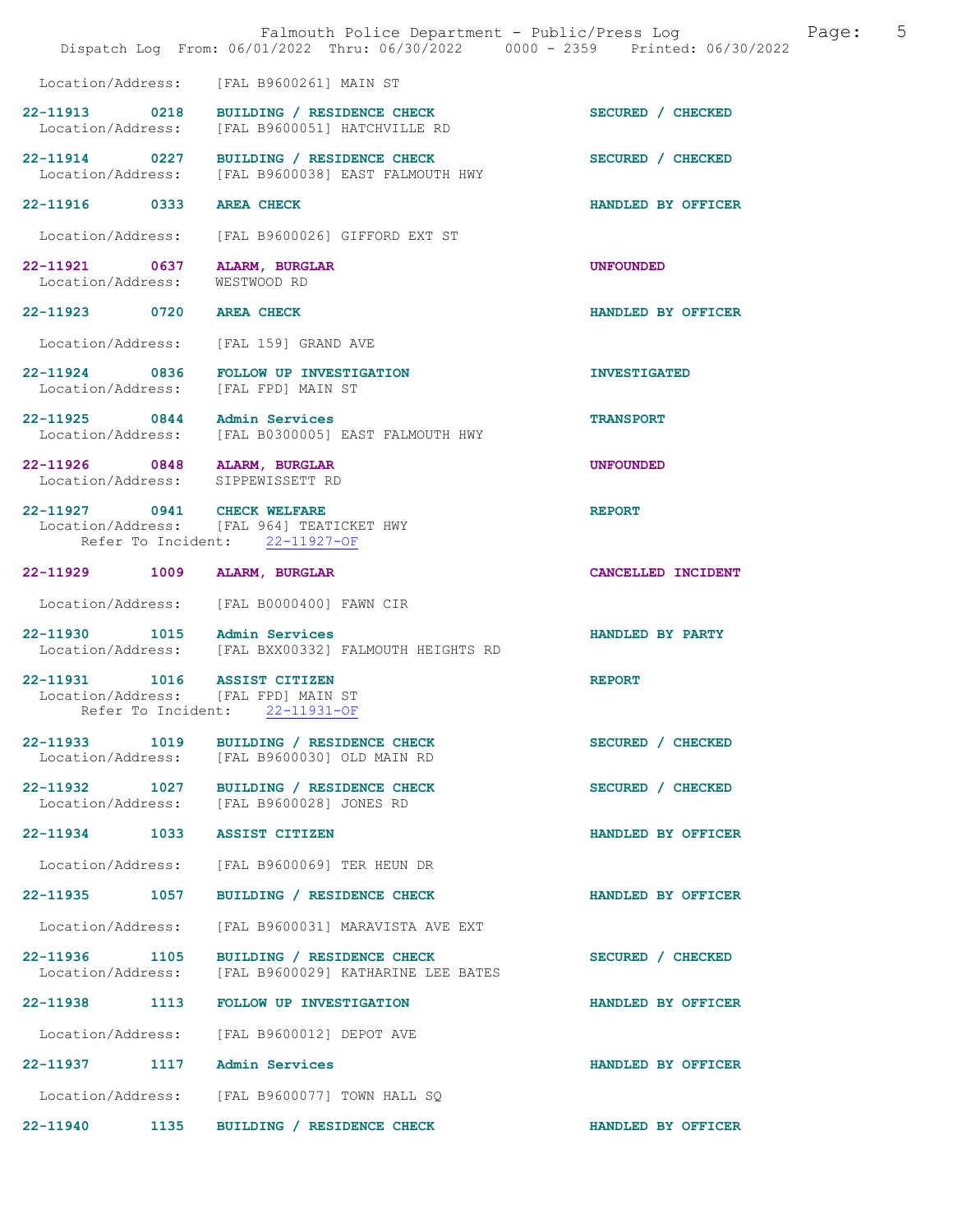|                                                                   | Location/Address: [FAL B9600203] TOWN HALL SO                                                                                        |                        |
|-------------------------------------------------------------------|--------------------------------------------------------------------------------------------------------------------------------------|------------------------|
| 22-11941 1137                                                     | <b>ERRATIC MV</b>                                                                                                                    | HANDLED BY OFFICER     |
|                                                                   | Location/Address: [FAL BXX00827] EAST FALMOUTH HWY                                                                                   |                        |
| 22-11942 1154<br>Location/Address: RT 28 SOUTH                    | <b>OTHER TRAFFIC</b>                                                                                                                 | <b>CITATION ISSUED</b> |
| 22-11943 1207                                                     | BUILDING / RESIDENCE CHECK                                                                                                           | HANDLED BY OFFICER     |
| Location/Address:                                                 | [FAL B9600025] DAVISVILLE RD                                                                                                         |                        |
| 22-11944 1216 Admin Services                                      |                                                                                                                                      | HANDLED BY OFFICER     |
| Location/Address: [FAL FPD] MAIN ST                               |                                                                                                                                      |                        |
| 22-11945 1229                                                     | <b>WARRANT SERVICE</b><br>Location/Address: [FAL BXX00810] MAIN ST<br>Refer To Arrest: 22-11945-AR<br>Refer To Incident: 22-12032-OF | Arrest(s) Made         |
| 22-11947 1244                                                     | <b>UNWANTED GUEST</b>                                                                                                                | HANDLED BY OFFICER     |
| Location/Address: SPRING BARS RD                                  |                                                                                                                                      |                        |
| 22-11948 1257 Admin Services<br>Location/Address: CHILMARK DR     |                                                                                                                                      | HANDLED BY PARTY       |
| 22-11949 1300                                                     | <b>CHECK WELFARE</b>                                                                                                                 | HANDLED BY OFFICER     |
| Location/Address:                                                 | CHESTNUT ST                                                                                                                          |                        |
| 22-11951 1322                                                     | <b>CHECK WELFARE</b>                                                                                                                 | HANDLED BY OFFICER     |
|                                                                   | Location/Address: [FAL 1058] TEATICKET HWY                                                                                           |                        |
| 22-11954 1327                                                     | <b>CHECK WELFARE</b>                                                                                                                 | HANDLED BY OFFICER     |
| Location/Address:                                                 | [FAL B9600536] BELVIDERE RD                                                                                                          |                        |
| 22-11952<br>1332                                                  | <b>ABANDONED 911</b>                                                                                                                 | HANDLED BY OFFICER     |
| Location/Address:                                                 | SPRING BARS RD                                                                                                                       |                        |
| 22-11955 1343                                                     | <b>DISABLED MV</b>                                                                                                                   | HANDLED BY OFFICER     |
| Location/Address: [FAL 1018] MAIN ST                              |                                                                                                                                      |                        |
| 22-11959<br>1513                                                  | <b>CHECK WELFARE</b>                                                                                                                 | HANDLED BY OFFICER     |
|                                                                   | Location/Address: CLINTON AVE + HARRISBURG AVE                                                                                       |                        |
| 22-11960 1515 MOTOR VEHICLE STOP<br>Location/Address: RT 28 SOUTH |                                                                                                                                      | <b>CITATION ISSUED</b> |
| 22-11962 1536 MOTOR VEHICLE STOP<br>Location/Address: RT 28 SOUTH |                                                                                                                                      | <b>CITATION ISSUED</b> |
| 22-11963 1538                                                     | <b>INTOXICATED PERSON</b>                                                                                                            | HANDLED BY OFFICER     |
| Location/Address:                                                 | THOMAS B LANDERS RD                                                                                                                  |                        |
| 22-11964 1549                                                     | MOTOR VEHICLE STOP<br>Location/Address: [FAL 875] WEST FALMOUTH HWY                                                                  | <b>CITATION ISSUED</b> |
| 22-11965 1553 CHECK WELFARE                                       |                                                                                                                                      | HANDLED BY OFFICER     |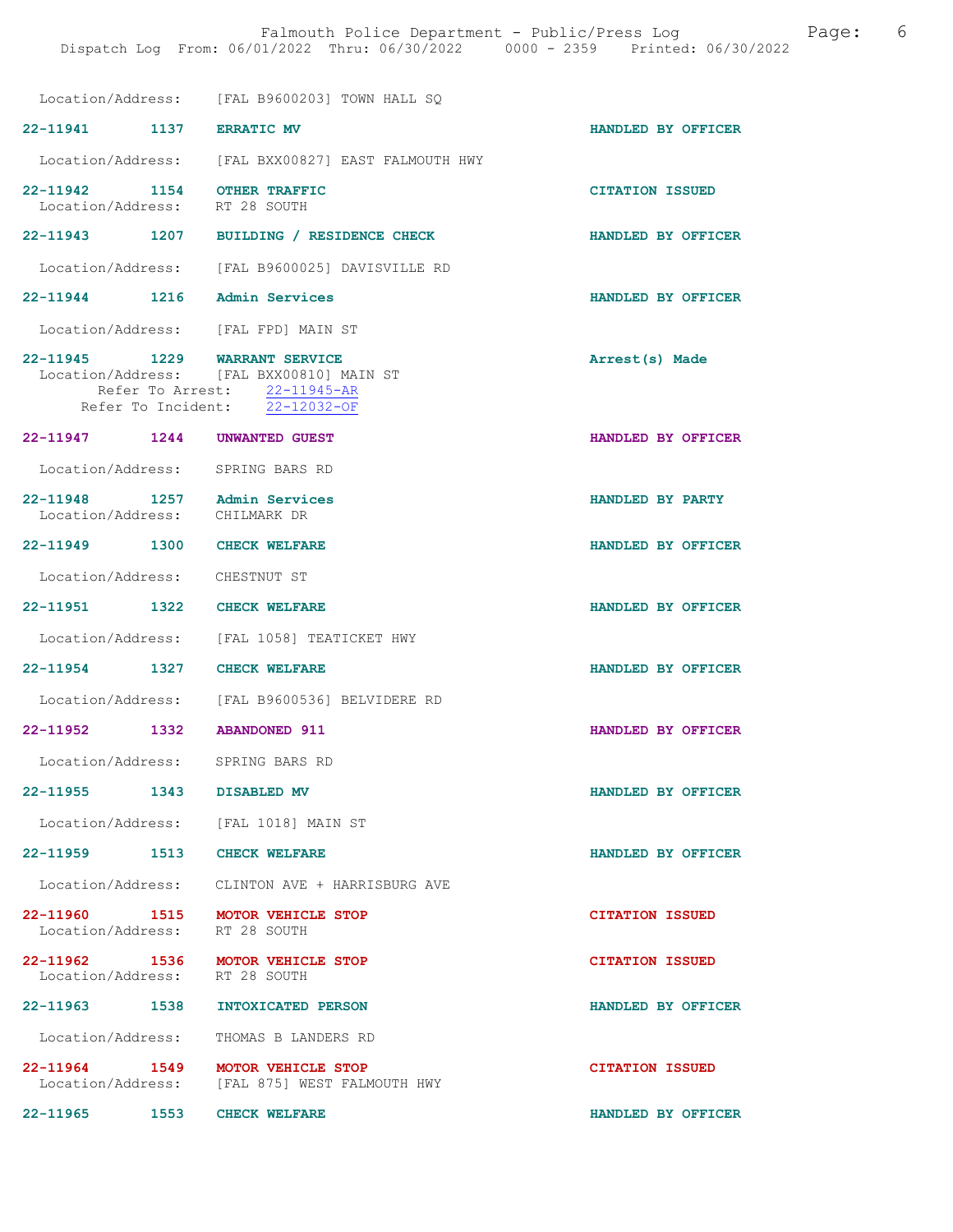|                                                            | Falmouth Police Department - Public/Press Log<br>Dispatch Log From: 06/01/2022 Thru: 06/30/2022 0000 - 2359 Printed: 06/30/2022 | Page:                  | 7 |
|------------------------------------------------------------|---------------------------------------------------------------------------------------------------------------------------------|------------------------|---|
|                                                            | Location/Address: [FAL 55] MENAUHANT RD                                                                                         |                        |   |
| 22-11967 1600 CRASH                                        | Location/Address: [FAL 1726] PALMER AVE<br>Refer To Accident: 22-11967-AC                                                       | <b>REPORT</b>          |   |
| Location/Address: RT 28 SOUTH                              | 22-11968 1605 MOTOR VEHICLE STOP                                                                                                | <b>CITATION ISSUED</b> |   |
|                                                            | 22-11970 1613 DISTURBANCE / DISORDERLY                                                                                          | HANDLED BY OFFICER     |   |
|                                                            | Location/Address: [FAL 3220] SPRING BARS RD                                                                                     |                        |   |
| 22-11971 1613 ASSIST CITIZEN                               |                                                                                                                                 | HANDLED BY OFFICER     |   |
|                                                            | Location/Address: [FAL 3312] PALMER AVE                                                                                         |                        |   |
| Location/Address: RT 28 SOUTH                              | 22-11972 1617 MOTOR VEHICLE STOP                                                                                                | <b>CITATION ISSUED</b> |   |
| 22-11974 1625 THREAT                                       | Location/Address: [FAL B9600029] KATHARINE LEE BATES<br>Refer To Incident: 22-11974-OF                                          | <b>REPORT</b>          |   |
| Location/Address: PALMER AVE                               | 22-11973 1626 MOTOR VEHICLE STOP                                                                                                | <b>CITATION ISSUED</b> |   |
| 22-11976 1631 UNWANTED GUEST                               |                                                                                                                                 | HANDLED BY OFFICER     |   |
|                                                            | Location/Address: [FAL BXX00819] NORTH FALMOUTH HWY                                                                             |                        |   |
| 22-11979 1711 CRASH, HIT/RUN                               |                                                                                                                                 | HANDLED BY OFFICER     |   |
|                                                            | Location/Address: [FAL 1814] MAIN ST                                                                                            |                        |   |
| 22-11980 1717 ASSIST CITIZEN                               |                                                                                                                                 | HANDLED BY OFFICER     |   |
| Location/Address: GEGGATT RD                               |                                                                                                                                 |                        |   |
| 22-11981 1733 TRAFFIC HAZARD                               |                                                                                                                                 | HANDLED BY OFFICER     |   |
|                                                            | Location/Address: RT 28 NORTH + BRICK KILN RD                                                                                   |                        |   |
| 22-11982 1744 Admin Services                               |                                                                                                                                 | HANDLED BY OFFICER     |   |
|                                                            | Location/Address: [FAL FFD5] EAST FALMOUTH HWY                                                                                  |                        |   |
| 22-11983 1744 MISSING PERSON                               |                                                                                                                                 | HANDLED BY OFFICER     |   |
| Location/Address: CAROLYN LN                               |                                                                                                                                 |                        |   |
|                                                            | 22-11984 1750 RECOVERED PROPERTY                                                                                                | HANDLED BY OFFICER     |   |
|                                                            | Location/Address: [FAL FPD] MAIN ST                                                                                             |                        |   |
| 22-11985 1815 DISABLED MV                                  |                                                                                                                                 | HANDLED BY OFFICER     |   |
| Location/Address: RT 28 SOUTH                              |                                                                                                                                 |                        |   |
|                                                            | 22-11987 1909 DISTURBANCE / DISORDERLY<br>Location/Address: CARRIAGE SHOP RD<br>Refer To Incident: 22-11987-OF                  | <b>REPORT</b>          |   |
| 22-11988 1935 CHECK WELFARE                                |                                                                                                                                 | HANDLED BY OFFICER     |   |
| Location/Address: BROKEN BOW LN                            |                                                                                                                                 |                        |   |
| 22-11989 1941 ERRATIC MV<br>Location/Address: MENAUHANT RD |                                                                                                                                 | UNABLE TO LOCATE       |   |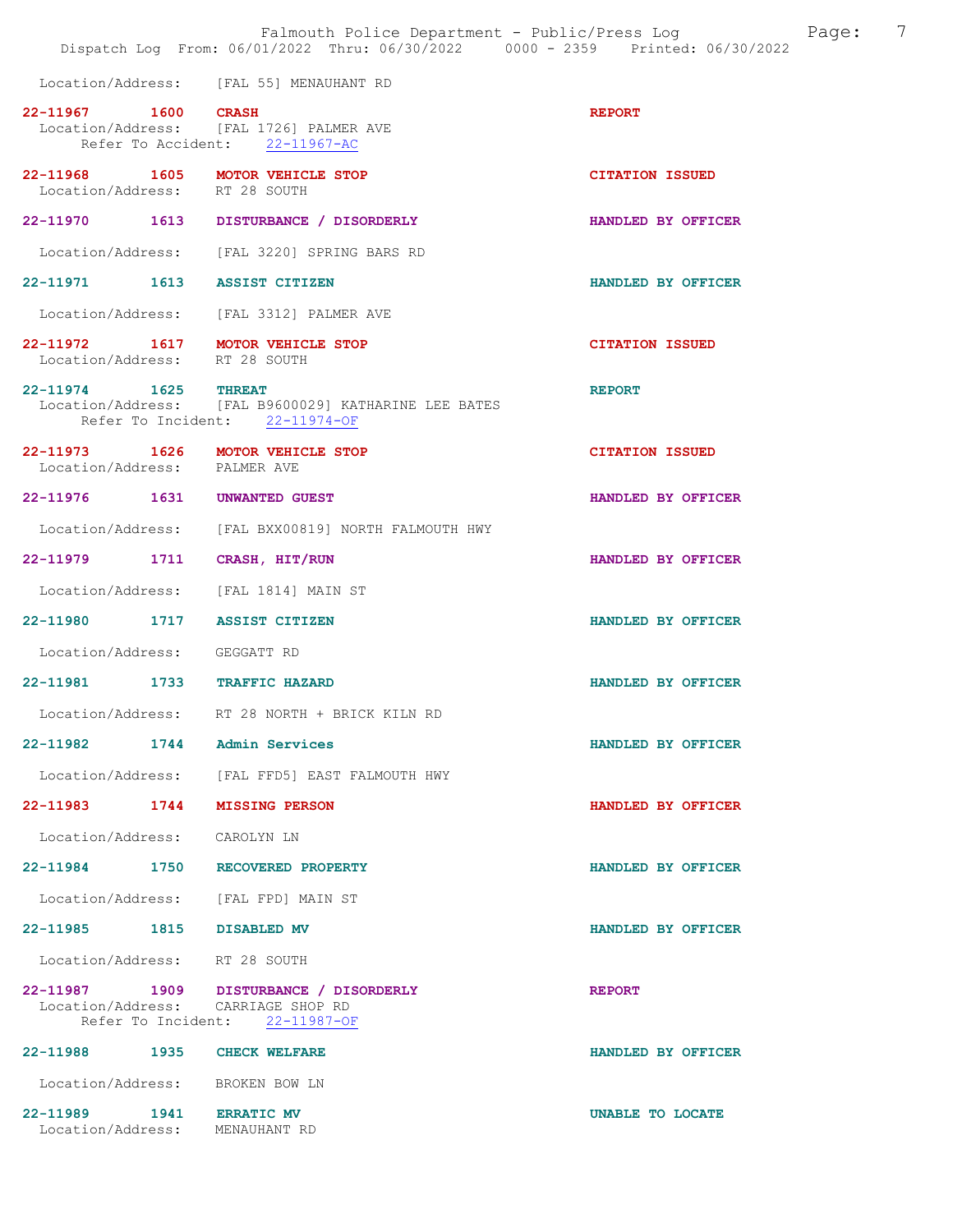| Location/Address: OLD BARNSTABLE RD                                     | 22-11991 1951 MENTAL ILLNESS (SEC 12)<br>Refer To Incident: 22-11991-OF                        | <b>REPORT</b>          |
|-------------------------------------------------------------------------|------------------------------------------------------------------------------------------------|------------------------|
| 22-11993 2005 RECOVERED PROPERTY<br>Location/Address: [FAL FPD] MAIN ST | Refer To Incident: 22-11993-OF                                                                 | <b>REPORT</b>          |
| 22-11994 2052 AREA CHECK                                                |                                                                                                | CANCELLED INCIDENT     |
| Location/Address: FRESH POND RD                                         |                                                                                                |                        |
| 22-11996 2159 AREA CHECK                                                |                                                                                                | CANCELLED INCIDENT     |
| Location/Address: FRESH POND RD                                         |                                                                                                |                        |
| 22-11998 2252 ERRATIC MV                                                |                                                                                                | HANDLED BY OFFICER     |
| Vicinity of: RT 151                                                     |                                                                                                |                        |
| 22-11999 2258 INTOXICATED PERSON                                        |                                                                                                | HANDLED BY OFFICER     |
|                                                                         | Location/Address: [FAL B9600326] TEATICKET HWY                                                 |                        |
| 22-12000 2327 GUN SHOTS<br>Location/Address: PALMER AVE                 | Refer To Incident: 22-12000-OF                                                                 | <b>REPORT</b>          |
|                                                                         | 22-12001 2354 DISTURBANCE / DISORDERLY<br>Location/Address: [FAL 964] TEATICKET HWY            | <b>GONE ON ARRIVAL</b> |
| For Date: $06/03/2022 -$ Friday                                         |                                                                                                |                        |
| 22-12002 0021                                                           | BUILDING / RESIDENCE CHECK<br>Location/Address: [FAL B9600029] KATHARINE LEE BATES             | SECURED / CHECKED      |
| 22-12003 0022<br>Location/Address:                                      | BUILDING / RESIDENCE CHECK<br>[FAL B9600237] EAST FALMOUTH HWY                                 | SECURED / CHECKED      |
|                                                                         | 22-12005 0036 BUILDING / RESIDENCE CHECK<br>Location/Address: [FAL B9600031] MARAVISTA AVE EXT | SECURED / CHECKED      |
| 0039<br>$22 - 12006$<br>Location/Address:                               | <b>AREA CHECK</b><br>[FAL 1058] TEATICKET HWY                                                  | SECURED / CHECKED      |
| 22-12007 0041 AREA CHECK                                                | Location/Address: [FAL B9600047] TEATICKET HWY                                                 | SECURED / CHECKED      |
| 22-12009 0053 AREA CHECK<br>Location/Address:                           | MEREDITH DR                                                                                    | SECURED / CHECKED      |
| Location/Address:                                                       | 22-12010 0128 BUILDING / RESIDENCE CHECK<br>[FAL B9600051] HATCHVILLE RD                       | SECURED / CHECKED      |
| 22-12011 0142 AREA CHECK<br>Location/Address:                           | [FAL B9600080] WORCESTER CT                                                                    | SECURED / CHECKED      |
| 22-12012 0147<br>Location/Address:                                      | BUILDING / RESIDENCE CHECK<br>[FAL 302] SANDWICH RD                                            | SECURED / CHECKED      |
| 22-12013 0153<br>Location/Address:                                      | BUILDING / RESIDENCE CHECK<br>[FAL BXX00810] MAIN ST                                           | SECURED / CHECKED      |
| 22-12014 0200<br>Location/Address:                                      | PARKING VIOLATION (S)<br>[FAL B9600203] TOWN HALL SQ                                           | NO VIOLATION           |
| 22-12015 0201                                                           | PARKING VIOLATION (S)                                                                          | NO VIOLATION           |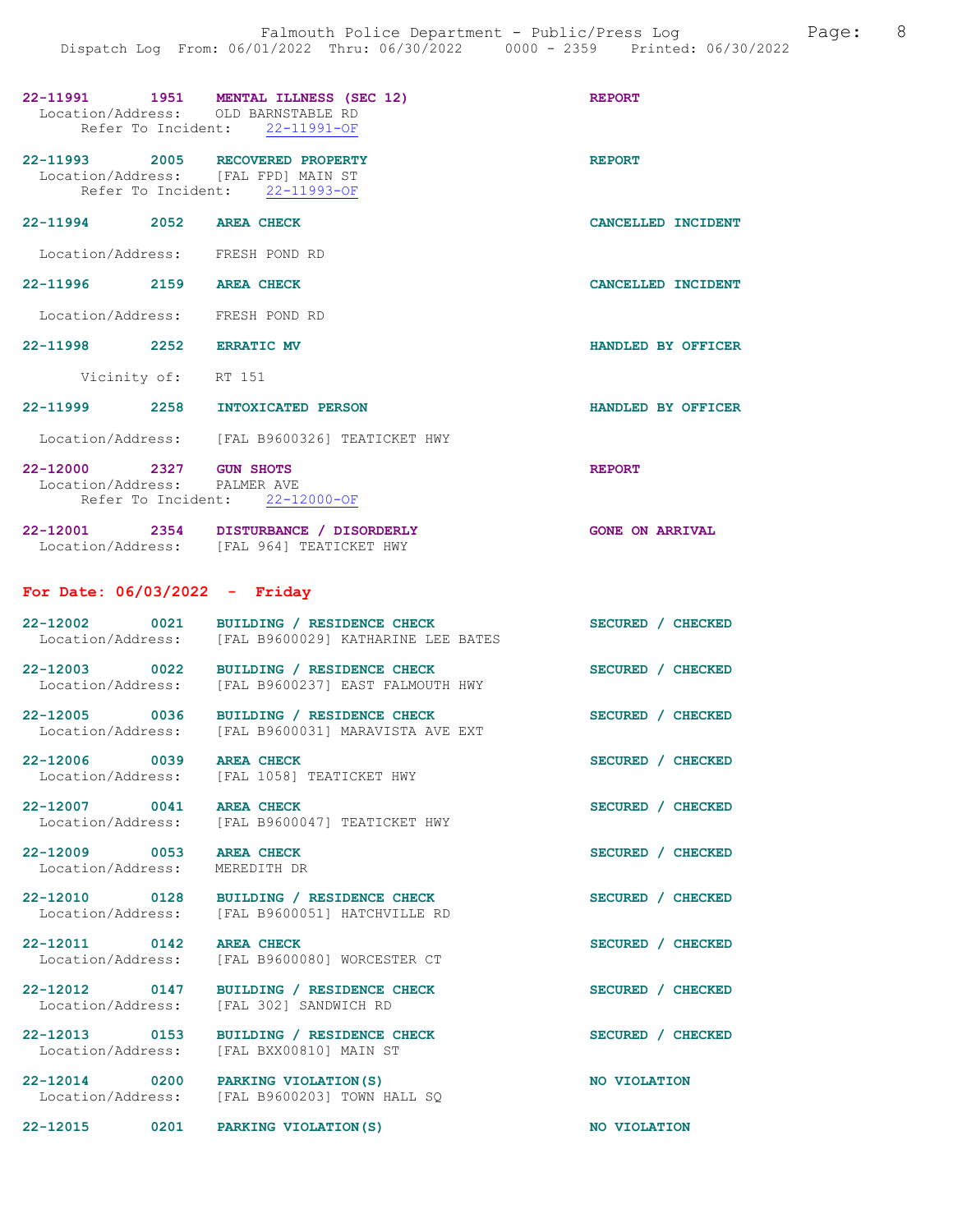|                                    |      | Falmouth Police Department - Public/Press Log<br>Dispatch Log From: 06/01/2022 Thru: 06/30/2022 0000 - 2359 Printed: 06/30/2022 | 9<br>Page:         |
|------------------------------------|------|---------------------------------------------------------------------------------------------------------------------------------|--------------------|
| Location/Address:                  |      | [FAL B9600261] MAIN ST                                                                                                          |                    |
| 22-12016 0209<br>Location/Address: |      | PARKING VIOLATION (S)<br>WATER ST + LUSCOMBE AVE                                                                                | NO VIOLATION       |
| 22-12017 0224<br>Location/Address: |      | BUILDING / RESIDENCE CHECK<br>[FAL B9700958] EAST FALMOUTH HWY                                                                  | SECURED / CHECKED  |
| 22-12018 0226<br>Location/Address: |      | <b>AREA CHECK</b><br>[FAL B9600025] DAVISVILLE RD                                                                               | SECURED / CHECKED  |
| 22-12019 0236<br>Location/Address: |      | <b>AREA CHECK</b><br>[FAL 1471] RT 151                                                                                          | SECURED / CHECKED  |
| 22-11919 0500                      |      | <b>Admin Services</b>                                                                                                           | HANDLED BY OFFICER |
| Location/Address:                  |      | [FAL FPD] MAIN ST                                                                                                               |                    |
| 22-12020 0652                      |      | BUILDING / RESIDENCE CHECK<br>Location/Address: [FAL B9600026] GIFFORD EXT ST                                                   | SECURED / CHECKED  |
| 22-12022 0655                      |      | FOLLOW UP INVESTIGATION                                                                                                         | HANDLED BY OFFICER |
| Location/Address:                  |      | [FAL FPD] MAIN ST                                                                                                               |                    |
| 22-12021 0657                      |      | FOLLOW UP INVESTIGATION                                                                                                         | HANDLED BY OFFICER |
| Location/Address:                  |      | [FAL FPD] MAIN ST                                                                                                               |                    |
| 22-12023 0701 DISABLED MV          |      | Location/Address: RT 28 NORTH + BRICK KILN RD                                                                                   | <b>REF OTHER</b>   |
| 22-12030 0800                      |      | Admin Services                                                                                                                  | HANDLED BY OFFICER |
| Location/Address:                  |      | [FAL B9600031] MARAVISTA AVE EXT                                                                                                |                    |
| $22 - 12025$                       | 0804 | ALARM, BURGLAR                                                                                                                  | CANCELLED INCIDENT |
| Location/Address:                  |      | [FAL 44] MAIN ST                                                                                                                |                    |
| 22-10944                           | 0815 | <b>OTHER TRAFFIC</b>                                                                                                            | CANCELLED INCIDENT |
| Location/Address:                  |      | KATHARINE LEE BATES + PALMER AVE                                                                                                |                    |
| 22-12028 0850<br>Location/Address: |      | BUILDING / RESIDENCE CHECK<br>[FAL B9600025] DAVISVILLE RD                                                                      | SECURED / CHECKED  |
| 22-12029 0855<br>Location/Address: |      | <b>CRASH</b><br>[FAL BXX00277] MAIN ST                                                                                          | HANDLED BY PARTY   |
| 22-12031 0908<br>Location/Address: |      | ALARM, BURGLAR<br>[FAL 1770] ACAPESKET RD                                                                                       | SECURED / CHECKED  |
| 22-12034 0940                      |      | PARKING VIOLATION (S)                                                                                                           | HANDLED BY OFFICER |
| Location/Address:                  |      | [FAL B9600163] CRYSTAL SPRING AVE                                                                                               |                    |
| 22-12035 0944                      |      | Harassment                                                                                                                      | HANDLED BY OFFICER |
| Location/Address:                  |      | VILLAGE LN                                                                                                                      |                    |
| 22-12036                           | 1003 | <b>ALARM, BURGLAR</b>                                                                                                           | HANDLED BY OFFICER |
| Location/Address:                  |      | [FAL B9700996] JEWELERS AVE                                                                                                     |                    |
| 22-12038 1038<br>Location/Address: |      | BUILDING / RESIDENCE CHECK<br>[FAL B9600030] OLD MAIN RD                                                                        | SECURED / CHECKED  |
| 22-12042                           | 1054 | FOLLOW UP INVESTIGATION                                                                                                         | HANDLED BY OFFICER |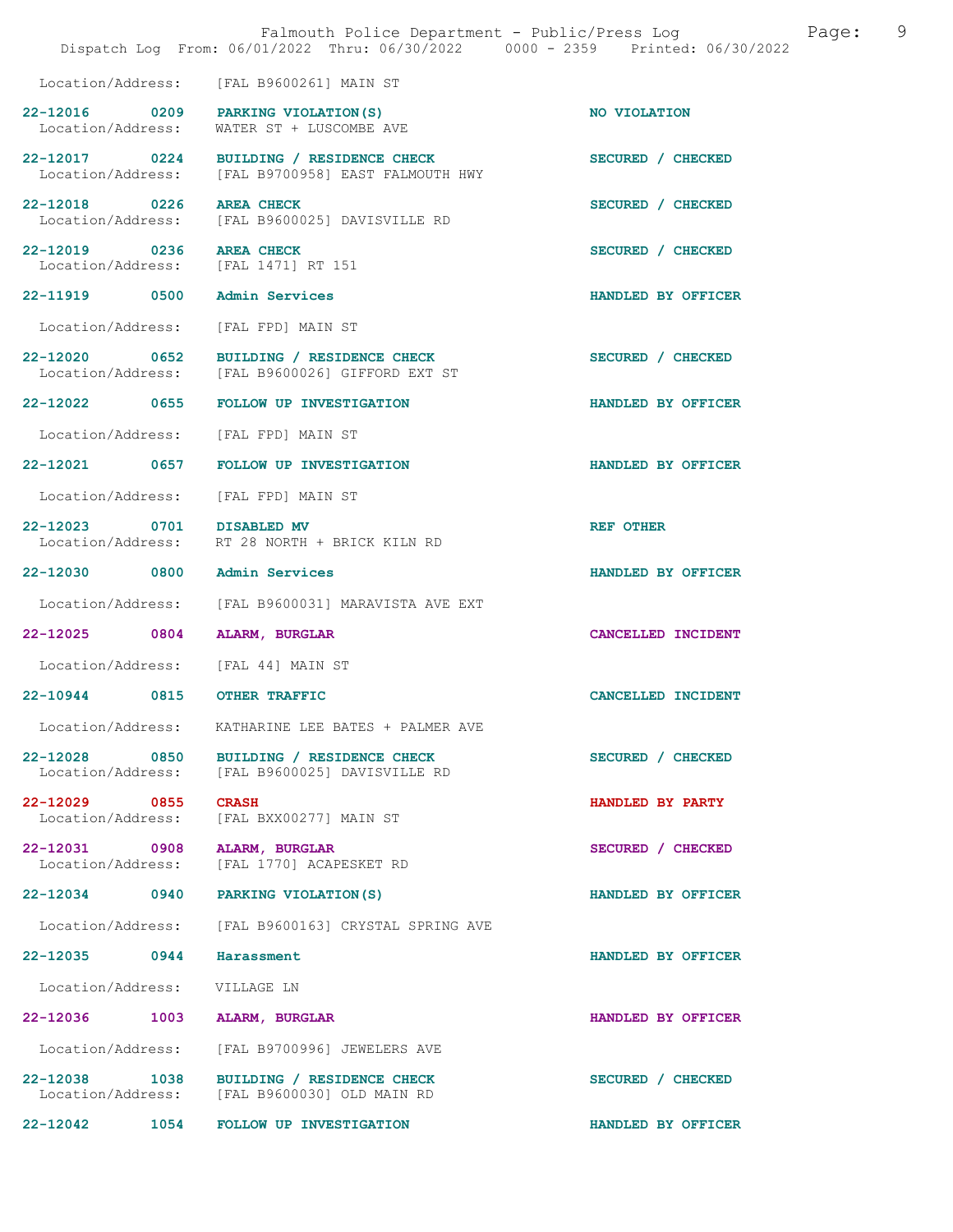Location/Address: [FAL FPD] MAIN ST 22-12039 1055 DISTURBANCE / DISORDERLY REPORT Location/Address: [FAL B9600027] LAKEVIEW AVE Refer To Incident: 22-12039-OF 22-12040 1055 FOLLOW UP INVESTIGATION HANDLED BY OFFICER Location/Address: [FAL B9700958] EAST FALMOUTH HWY 22-12041 1055 PARKING VIOLATION(S) HANDLED BY OFFICER Location/Address: [FAL B9701084] HOMER AVE 22-12044 1131 DEAD ON ARRIVAL REPORT Location/Address: LAKEVIEW AVE Location/Address: Refer To Incident: 22-12044-OF 22-12047 1134 BUILDING / RESIDENCE CHECK HANDLED BY OFFICER Location/Address: [FAL B9600031] MARAVISTA AVE EXT 22-12046 1141 CRASH, HIT/RUN REPORT Location/Address: [FAL B9600271] PINE VALLEY DR [FAL B9600271] PINE VALLEY DR Refer To Accident: 22-12046-AC 22-12049 1228 FOLLOW UP INVESTIGATION HANDLED BY OFFICER Location/Address: [FAL B0200069] TEATICKET HWY 22-12048 1231 ABANDONED 911 HANDLED BY OFFICER Location/Address: [FAL BXX00801] QUAKER RD 22-12050 1237 BUILDING / RESIDENCE CHECK SECURED / CHECKED Location/Address: [FAL B9600025] DAVISVILLE RD 22-12051 1238 RECOVERED PROPERTY REPORT Location/Address: [FAL B9600028] JONES RD Refer To Incident: 22-12051-OF 22-12052 1250 THREAT REPORT Location/Address: [FAL 545] TEATICKET HWY Refer To Incident: 22-12052-OF 22-12053 1325 TRAFFIC HAZARD<br>
Location/Address: JONES RD + GIFFORD ST JONES RD + GIFFORD ST 22-12056 1334 CHECK WELFARE CANCELLED INCIDENT Location/Address: [FAL B9600326] TEATICKET HWY 22-12055 1335 ALARM, BURGLAR HANDLED BY OFFICER Location/Address: DEXTERS MILL DR 22-12058 1340 FOLLOW UP INVESTIGATION HANDLED BY OFFICER Location/Address: [FAL B9600203] TOWN HALL SQ<br>Refer To Incident: 22-12058-OF Refer To Incident: 22-12059 1356 CRASH GONE ON ARRIVAL Location/Address: BRICK KILN RD + TROTTING PARK RD 22-12061 1414 ASSIST OTHER AGENCY HANDLED BY OFFICER Location/Address: [FAL B9600214] WAQUOIT LANDING RD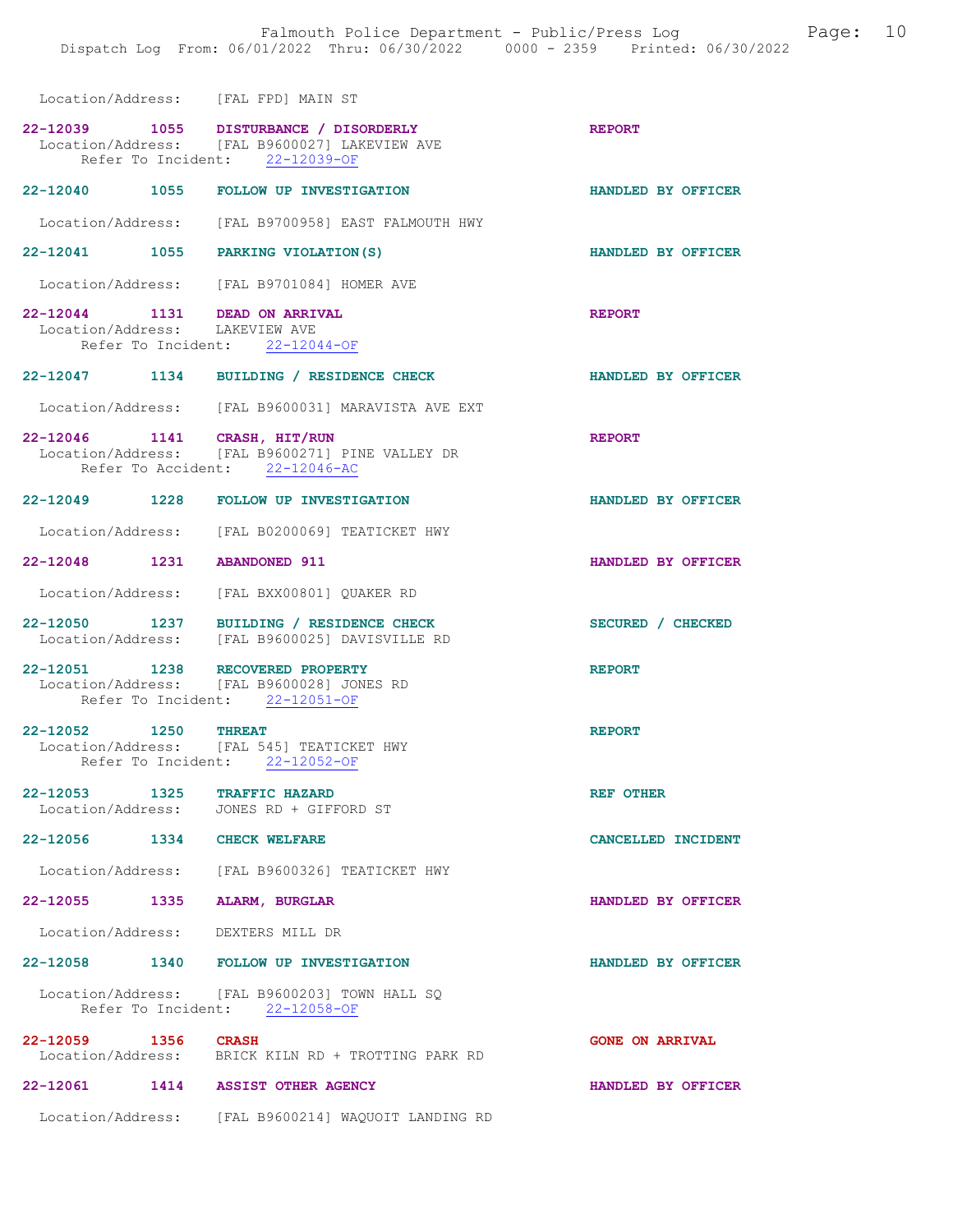| 22-12062 1433 CRASH            |      | Location/Address: TEATICKET HWY + OX BOW RD<br>Refer To Accident: 22-12062-AC<br>Refer To Incident: 22-12062-OF | <b>REPORT</b>      |
|--------------------------------|------|-----------------------------------------------------------------------------------------------------------------|--------------------|
|                                |      | 22-12064 1544 ANIMAL COMPLAINT<br>Location/Address: MAIN ST                                                     | REF DNR            |
|                                |      | 22-12066 1550 FOLLOW UP INVESTIGATION                                                                           | HANDLED BY OFFICER |
|                                |      | Location/Address: [FAL B9600077] TOWN HALL SQ                                                                   |                    |
| 22-12065 1554 CRASH            |      | Location/Address: METOXIT RD + WAQUOIT HWY<br>Refer To Accident: 22-12065-AC                                    | <b>REPORT</b>      |
| 22-12067 1628 CHECK WELFARE    |      | Location/Address: SHOREWOOD DR + EAST FALMOUTH HWY                                                              | UNABLE TO LOCATE   |
| 22-12068 1630 THREAT           |      | Location/Address: WAQUOIT HWY<br>Refer To Incident: 22-12068-OF                                                 | <b>REPORT</b>      |
| 22-12069 1635 CHECK WELFARE    |      |                                                                                                                 | HANDLED BY OFFICER |
|                                |      | Location/Address: [FAL B9600069] TER HEUN DR                                                                    |                    |
|                                |      | 22-12070 1643 ANIMAL COMPLAINT<br>Location/Address: OLD WAQUOIT RD                                              | <b>REF DNR</b>     |
|                                |      | 22-12071 1652 MOTOR VEHICLE STOP                                                                                | HANDLED BY OFFICER |
|                                |      | Location/Address: [FAL 160] TEATICKET HWY                                                                       |                    |
| 22-12072 1659                  |      | ALARM, BURGLAR                                                                                                  | CANCELLED INCIDENT |
|                                |      | Location/Address: [FAL 489] MCKINLEY DR                                                                         |                    |
| 22-12073 1704 ALARM, BURGLAR   |      | Location/Address: [FAL BXX00781] DAVIS STRAITS                                                                  | SECURED / CHECKED  |
|                                |      | 22-12074 1740 FOLLOW UP INVESTIGATION                                                                           | HANDLED BY OFFICER |
|                                |      | Location/Address: [FAL FPD] MAIN ST                                                                             |                    |
| 22-12075                       | 1811 | DISTURBANCE / DISORDERLY                                                                                        | HANDLED BY OFFICER |
|                                |      | Location/Address: [FAL 3220] SPRING BARS RD                                                                     |                    |
| 22-12078 1826 ASSIST CITIZEN   |      |                                                                                                                 | CANCELLED INCIDENT |
|                                |      | Location/Address: [FAL B9600069] TER HEUN DR                                                                    |                    |
| 22-12079 1848 CRASH            |      | Location/Address: [FAL 759] COUNTY RD<br>Refer To Accident: 22-12079-AC                                         | <b>REPORT</b>      |
|                                |      | 22-12081 1915 FOLLOW UP INVESTIGATION                                                                           | HANDLED BY OFFICER |
| Location/Address: DUCKIES WAY  |      |                                                                                                                 |                    |
| 22-12082 1918 ASSIST CITIZEN   |      |                                                                                                                 | HANDLED BY OFFICER |
| Location/Address: LAKEVIEW AVE |      |                                                                                                                 |                    |
|                                |      | 22-12083 1933 FOLLOW UP INVESTIGATION                                                                           | HANDLED BY OFFICER |
| Location/Address: PONTES AVE   |      |                                                                                                                 |                    |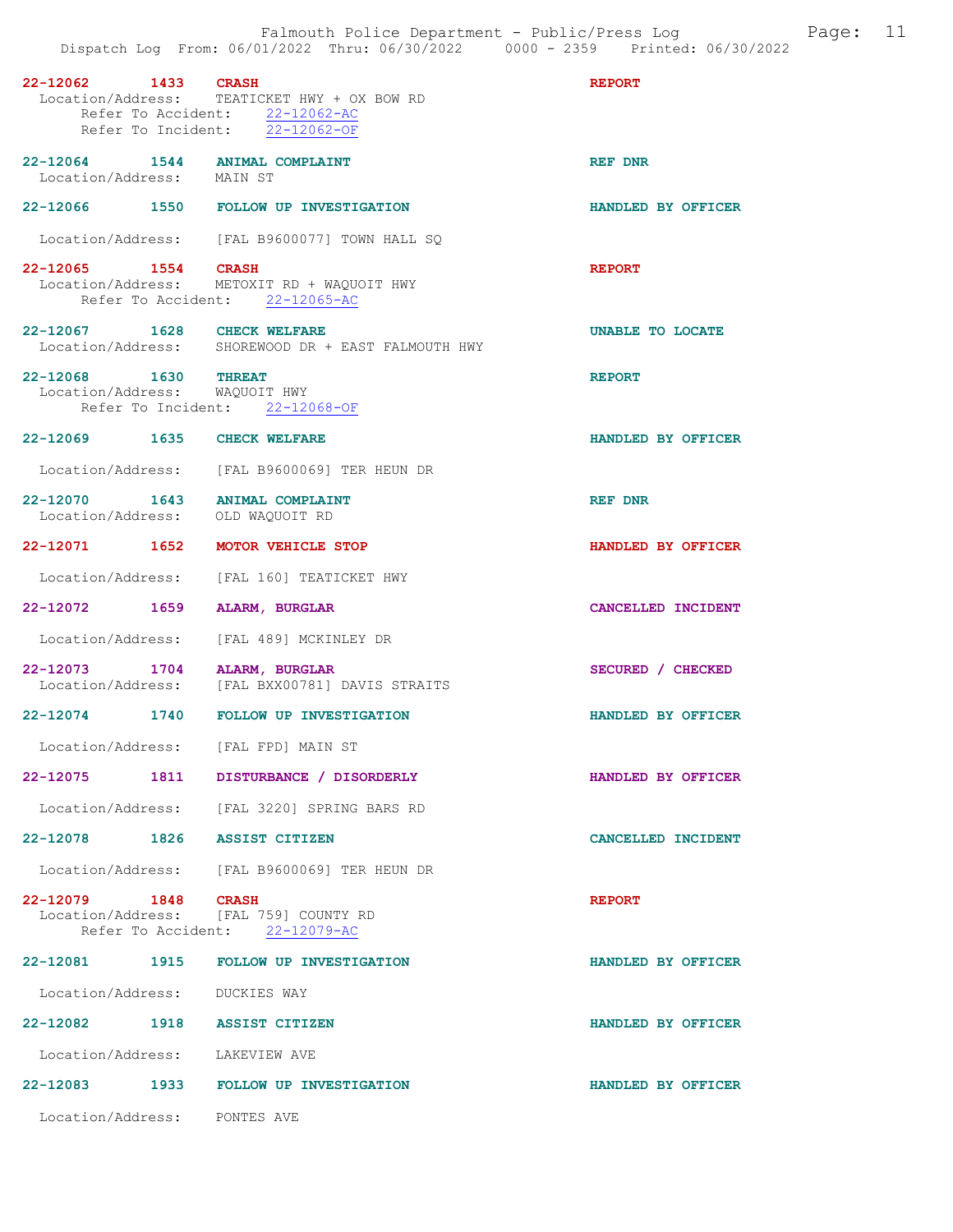Falmouth Police Department - Public/Press Log and Page: 12

|                          | 22-12084 1933 CHECK WELFARE                                                                                  | HANDLED BY OFFICER |
|--------------------------|--------------------------------------------------------------------------------------------------------------|--------------------|
|                          | Location/Address: SAINT ANNES LN                                                                             |                    |
|                          | 22-12085 1952 DISTURBANCE / DISORDERLY                                                                       | HANDLED BY OFFICER |
|                          | Location/Address: [FAL BXX00359] SCRANTON AVE                                                                |                    |
|                          | 22-11920 2000 Admin Services                                                                                 | HANDLED BY OFFICER |
|                          | Location/Address: [FAL FPD] MAIN ST                                                                          |                    |
|                          | 22-12092 2035 ASSIST FIRE DEPT                                                                               | HANDLED BY OFFICER |
|                          | Location/Address: [FAL 664] TEATICKET HWY                                                                    |                    |
| 22-12094 2041 AREA CHECK | Location/Address: WHITES LANDING RD                                                                          | UNABLE TO LOCATE   |
| 22-12095 2041 AREA CHECK |                                                                                                              | HANDLED BY OFFICER |
|                          | Location/Address: FRESH POND RD                                                                              |                    |
| 22-12097 2103 AREA CHECK | Location/Address: [FAL BXX00357] SPORTSMAN LANE                                                              | SECURED / CHECKED  |
|                          | 22-12098 2106 RECOVERED PROPERTY                                                                             | HANDLED BY OFFICER |
|                          | Location/Address: SEACOAST SHORES BLVD<br>Refer To Incident: 22-12098-OF                                     |                    |
| 22-12099 2108 AREA CHECK |                                                                                                              | HANDLED BY OFFICER |
|                          | Location/Address: [FAL B9600026] GIFFORD EXT ST                                                              |                    |
| 22-12100 2118 AREA CHECK | Location/Address: FRESH POND RD                                                                              | <b>UNFOUNDED</b>   |
|                          | 22-12101 2129 DISABLED MV                                                                                    | HANDLED BY OFFICER |
|                          | Location/Address: SEACOAST SHORES BLVD + HARVARD DR                                                          |                    |
|                          | 22-12102 2139 ASSIST OTHER AGENCY<br>Location/Address: [FAL L78] QUAKER RD                                   | <b>REF OTHER</b>   |
| 22-12103 2152 AREA CHECK |                                                                                                              | HANDLED BY OFFICER |
|                          | Location/Address: FRESH POND RD                                                                              |                    |
|                          | 22-12104 2229 RECOVERED PROPERTY<br>Location/Address: [FAL L42] GIFFORD ST<br>Refer To Incident: 22-12104-OF | <b>REPORT</b>      |
|                          | 22-12105 2341 SUICIDE ATTEMPT / THREAT                                                                       | HANDLED BY OFFICER |
|                          | Location/Address: [FAL 1829] DAVISVILLE RD<br>Refer To Incident: 22-12105-OF                                 |                    |
|                          | 22-12106 2359 AREA CHECK<br>Location/Address: [FAL 159] GRAND AVE                                            | <b>UNFOUNDED</b>   |
|                          | For Date: $06/04/2022 -$ Saturday                                                                            |                    |
| 22-12107 0021            | BUILDING / RESIDENCE CHECK<br>Location/Address: [FAL B9800292] DAVIS STRAITS                                 | SECURED / CHECKED  |
|                          | 22-12108 0022 BUILDING / RESIDENCE CHECK<br>Location/Address: [FAL B9600237] EAST FALMOUTH HWY               | SECURED / CHECKED  |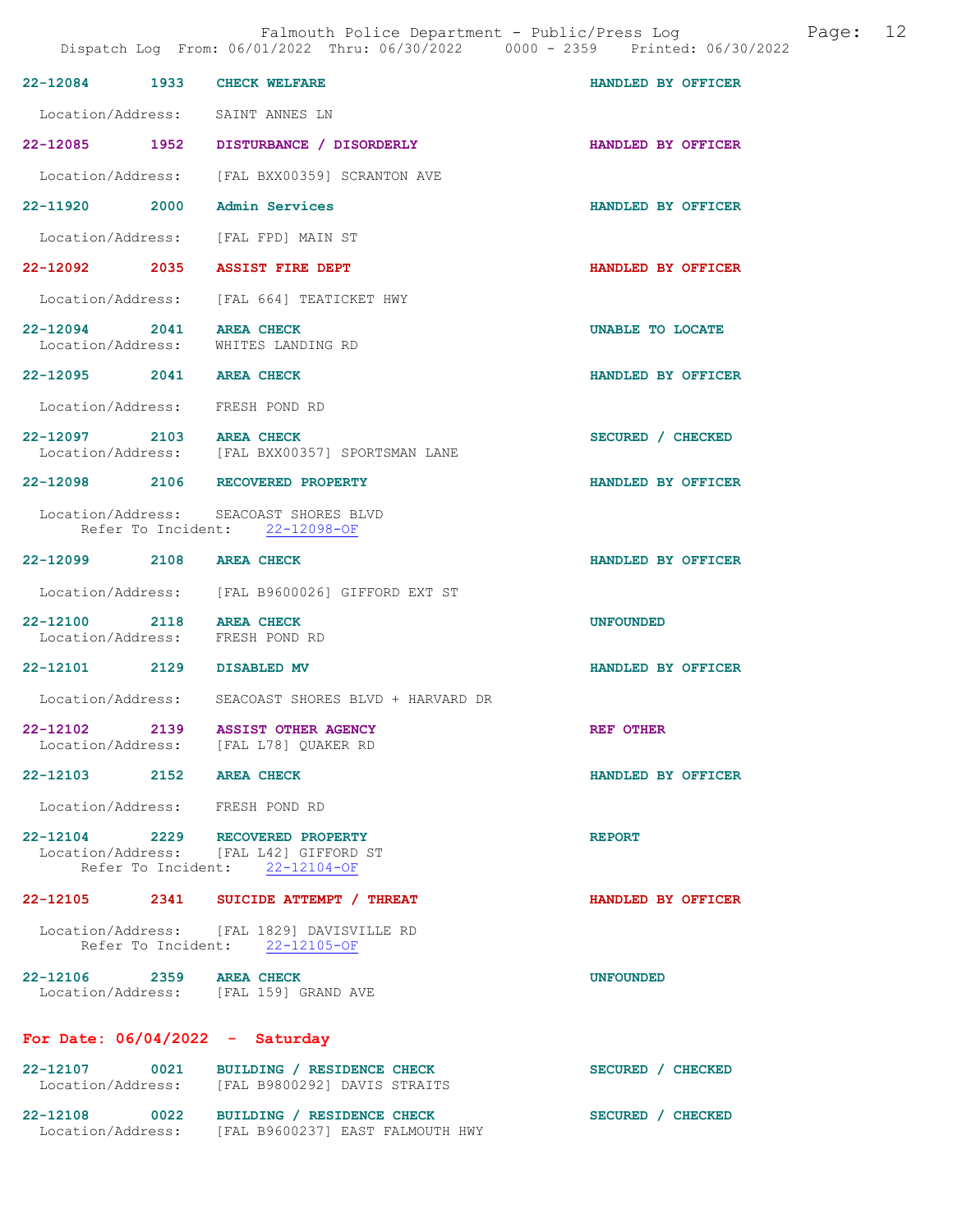22-12109 0027 BUILDING / RESIDENCE CHECK SECURED / CHECKED Location/Address: [FAL B9600025] DAVISVILLE RD [FAL B9600025] DAVISVILLE RD 22-12110 0032 BUILDING / RESIDENCE CHECK<br>
Location/Address: [FAL 494] EAST FALMOUTH HWY [FAL 494] EAST FALMOUTH HWY 22-12111 0038 BUILDING / RESIDENCE CHECK SECURED / CHECKED Location/Address: LODENGREEN DR Location/Address: 22-12112 0039 AREA CHECK GONE ON ARRIVAL Location/Address: [FAL 964] TEATICKET HWY 22-12114 0055 AREA CHECK 20 12114 0055 AREA CHECK SECURED / CHECKED [FAL B9600084] TER HEUN DR 22-12113 0056 BUILDING / RESIDENCE CHECK SECURED / CHECKED Location/Address: [FAL B9600084] TER HEUN DR [FAL B9600084] TER HEUN DR 22-12115 0059 AREA CHECK SECURED / CHECKED Location/Address: [FAL B9600012] DEPOT AVE 22-12116 0103 INTOXICATED PERSON REPORT Location/Address: [FAL 585] MAIN ST Refer To Incident: 22-12116-OF 22-12117 0117 AREA CHECK SECURED / CHECKED Location/Address: MBL ST 22-12118 0118 AREA CHECK SECURED / CHECKED Location/Address: [FAL 2400] RAILROAD AVE 22-12119 0133 AREA CHECK HANDLED BY OFFICER Location/Address: FRESH POND RD 22-12120 0154 AREA CHECK SECURED / CHECKED<br>
Location/Address: CEDAR MEADOWS DR Location/Address: 22-12121 0157 BUILDING / RESIDENCE CHECK SECURED / CHECKED Location/Address: [FAL B9600031] MARAVISTA AVE EXT 22-12122 0202 BUILDING / RESIDENCE CHECK SECURED / CHECKED Location/Address: [FAL 964] TEATICKET HWY [FAL 964] TEATICKET HWY 22-12123 0210 PARKING VIOLATION(S) DARKING TICKET Location/Address: LUSCOMBE AVE Location/Address: 22-12124 0210 BUILDING / RESIDENCE CHECK SECURED / CHECKED Location/Address: [FAL 3214] HATCHVILLE RD 22-12125 0214 BUILDING / RESIDENCE CHECK SECURED / CHECKED Location/Address: [FAL 302] SANDWICH RD 22-12126 0219 BUILDING / RESIDENCE CHECK SECURED / CHECKED Location/Address: [FAL B9600034] CHESTER ST [FAL B9600034] CHESTER ST 22-12127 0259 BUILDING / RESIDENCE CHECK SECURED / CHECKED Location/Address: [FAL BXX00810] MAIN ST [FAL BXX00810] MAIN ST 22-12128 0301 PARKING VIOLATION(S) NO VIOLATION Location/Address: [FAL B9600203] TOWN HALL SQ 22-12129 0301 BUILDING / RESIDENCE CHECK SECURED / CHECKED Location/Address: [FAL 840] TECHNOLOGY PARK DR 22-12130 0302 PARKING VIOLATION(S) NO VIOLATION Location/Address: [FAL B9600261] MAIN ST 22-12131 0344 AREA CHECK SECURED / CHECKED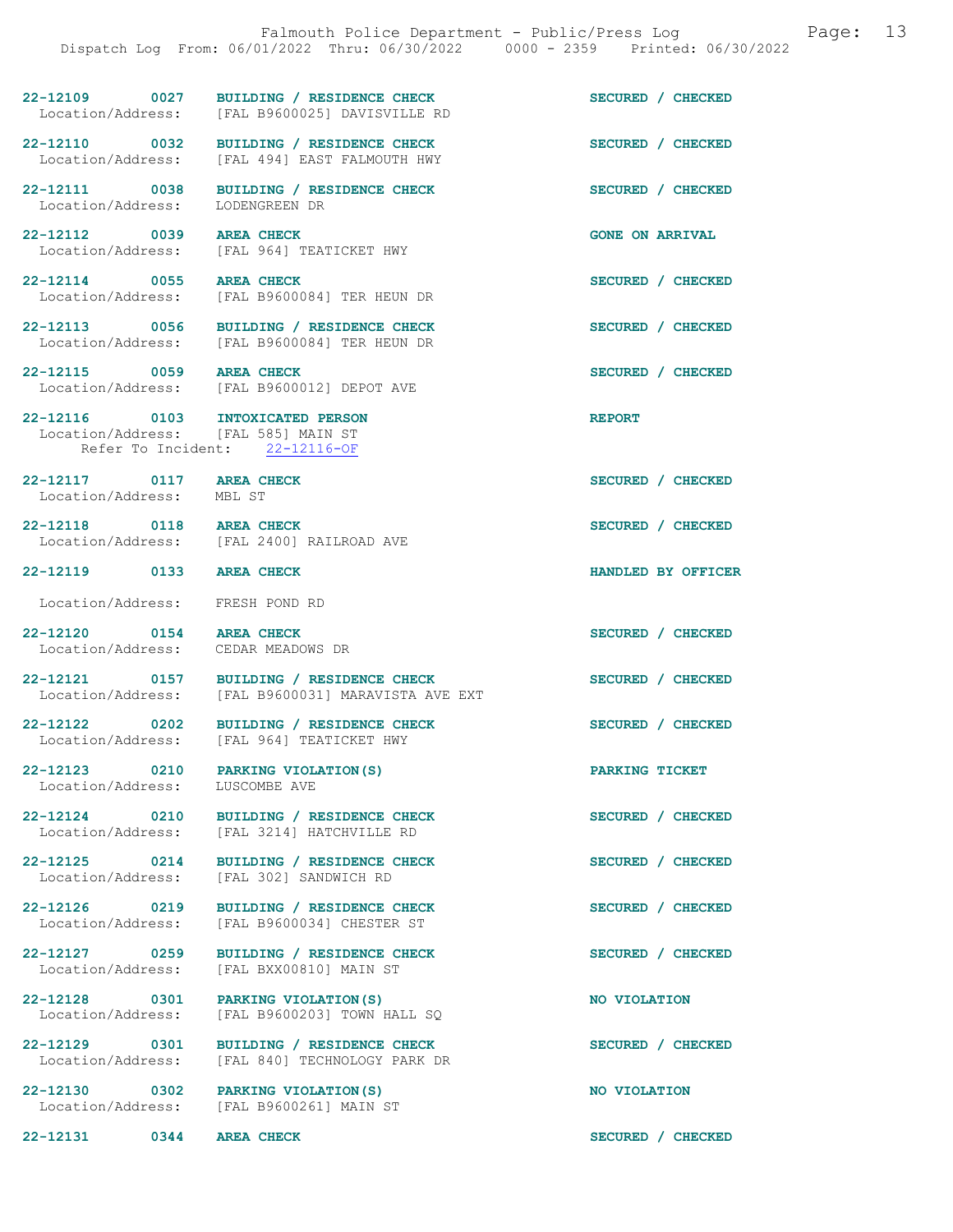|                                    |                    | Falmouth Police Department - Public/Press Log<br>Dispatch Log From: 06/01/2022 Thru: 06/30/2022 0000 - 2359 Printed: 06/30/2022 |                    | Page: | 14 |
|------------------------------------|--------------------|---------------------------------------------------------------------------------------------------------------------------------|--------------------|-------|----|
| Location/Address:                  |                    | [FAL B9600027] LAKEVIEW AVE                                                                                                     |                    |       |    |
|                                    |                    | 22-12132 0556 ABANDONED 911                                                                                                     | HANDLED BY OFFICER |       |    |
| Location/Address:                  |                    | [FAL BXX00147] THOMAS B LANDERS RD                                                                                              |                    |       |    |
| 22-12133 0641                      |                    | <b>UNWANTED GUEST</b>                                                                                                           | HANDLED BY OFFICER |       |    |
| Location/Address:                  |                    | HARRINGTON ST                                                                                                                   |                    |       |    |
| Location/Address:                  | Refer To Incident: | 22-12134 0702 UNWANTED GUEST<br>OLD MAIN RD<br>22-12134-OF                                                                      | <b>REPORT</b>      |       |    |
| 22-12135 0704<br>Location/Address: |                    | ALARM, BURGLAR<br>[FAL BXX00190] DAVIS STRAITS                                                                                  | <b>UNFOUNDED</b>   |       |    |
| 22-12136 0806<br>Location/Address: |                    | ALARM, BURGLAR<br>[FAL BXX00081] MAIN ST                                                                                        | <b>UNFOUNDED</b>   |       |    |
| Location/Address:                  |                    | 22-12140 0911 MEDICAL (PD)<br>FRESH POND RD                                                                                     | REF FIRE DEPT      |       |    |
| 22-12146 0930                      |                    | Harassment                                                                                                                      | HANDLED BY OFFICER |       |    |
| Location/Address:                  |                    | HANDY LN                                                                                                                        |                    |       |    |
| 22-12141 0934<br>Location/Address: |                    | Water Complaint<br>[FAL BXX00048] ACAPESKET RD                                                                                  | NOTIFICATION MADE  |       |    |
|                                    |                    | 22-12142 0942 Admin Services                                                                                                    | HANDLED BY OFFICER |       |    |
| Location/Address:                  |                    | [FAL B9600530] FARVIEW LN                                                                                                       |                    |       |    |
| 22-12143 0944                      |                    | <b>ANIMAL COMPLAINT</b>                                                                                                         | REF ANIMAL CONTROL |       |    |
| Location/Address:                  |                    | BROWN CT                                                                                                                        |                    |       |    |
|                                    |                    | 22-12144 0949 ASSIST CITIZEN                                                                                                    | HANDLED BY OFFICER |       |    |
|                                    |                    | Location/Address: [FAL 3219] SPRING BARS RD                                                                                     |                    |       |    |
| 22-12149 1037 CRASH                |                    | Location/Address: [FAL BXX00347] DAVIS STRAITS<br>Refer To Accident: 22-12149-AC                                                | <b>REPORT</b>      |       |    |
|                                    |                    | 22-12151 1053 CHECK WELFARE<br>Location/Address: [FAL B9800467] HATCHVILLE RD                                                   | UNABLE TO LOCATE   |       |    |
|                                    |                    | 22-12152 1104 ASSIST CITIZEN<br>Location/Address: LUSCOMBE AVE                                                                  | NOTIFICATION MADE  |       |    |
|                                    |                    | 22-12155 1224 Admin Services                                                                                                    | HANDLED BY OFFICER |       |    |
| Location/Address: MAIN ST          |                    |                                                                                                                                 |                    |       |    |
| 22-12157 1229 CRASH                |                    |                                                                                                                                 | HANDLED BY OFFICER |       |    |
|                                    |                    | Location/Address: [FAL B9701149] EDGEWATER DR EAST<br>Refer To Accident: 22-12157-AC<br>Refer To Incident: 22-12157-OF          |                    |       |    |
| Location/Address: SURREY LN        |                    | 22-12158 1322 CHECK WELFARE                                                                                                     | HANDLED BY PARTY   |       |    |
|                                    |                    | 22-12159 1338 OTHER TRAFFIC<br>Location/Address: RT 28 NORTH + THOMAS B LANDERS RD                                              | NOTIFICATION MADE  |       |    |
|                                    |                    | 22-12162 1406 B & E RESIDENT                                                                                                    | HANDLED BY OFFICER |       |    |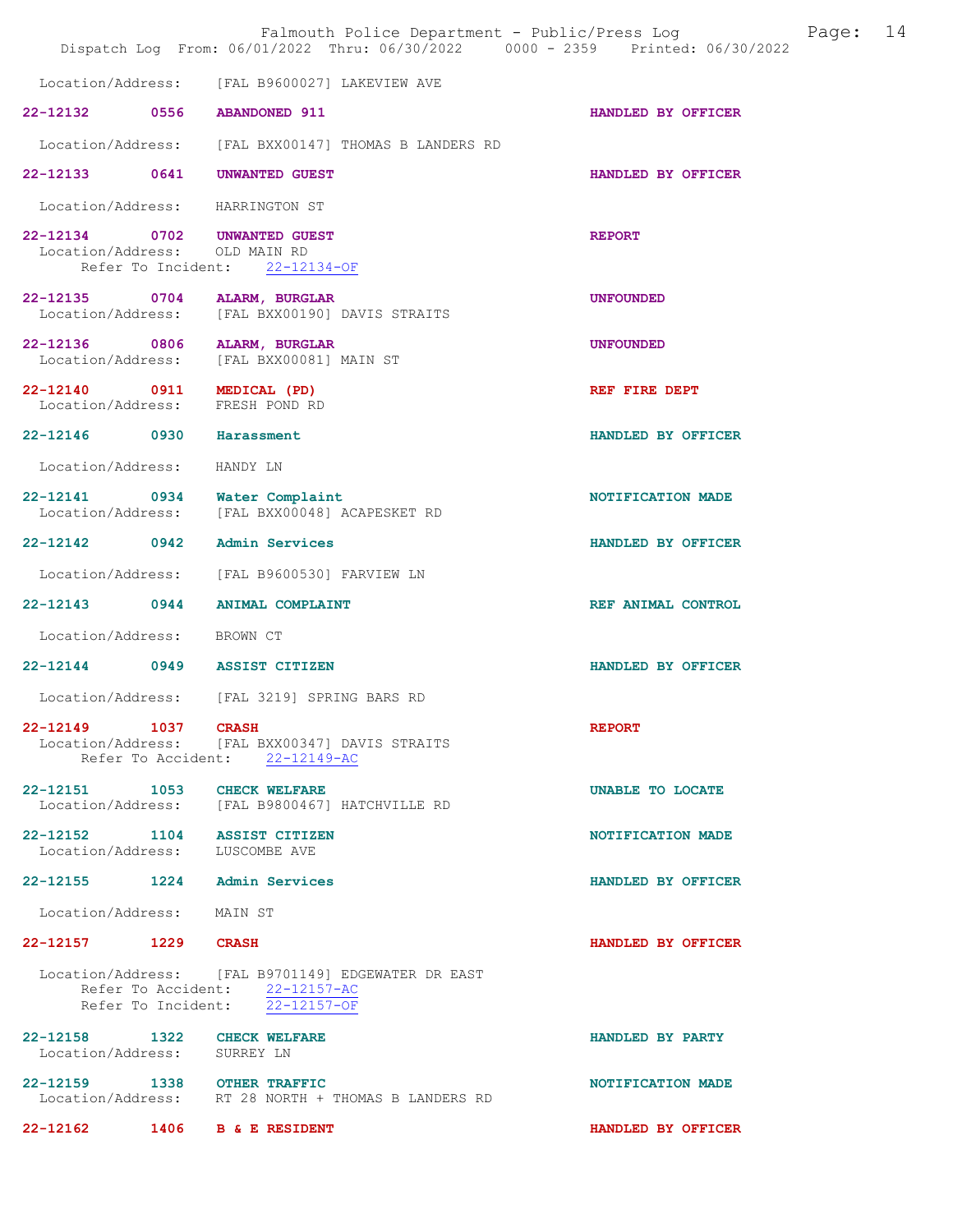| Location/Address: MEREDITH DR                                            |                                                                                            |                        |
|--------------------------------------------------------------------------|--------------------------------------------------------------------------------------------|------------------------|
| 22-12164 1432 ERRATIC MV<br>Location/Address: MENAUHANT RD               | Refer To Accident: 22-12164-AC                                                             | <b>REPORT</b>          |
| 22-12166 1501 ATTEMPT TO LOCATE<br>Location/Address: LEONARD DR          |                                                                                            | UNABLE TO LOCATE       |
|                                                                          | 22-12168 1545 SUICIDE ATTEMPT / THREAT                                                     | HANDLED BY OFFICER     |
| Location/Address: WINSLOW RD                                             |                                                                                            |                        |
| 22-12169 1557 INTOXICATED PERSON                                         |                                                                                            | HANDLED BY OFFICER     |
| Location/Address: VIDAL AVE                                              |                                                                                            |                        |
| 22-12171 1651 ASSIST CITIZEN                                             |                                                                                            | CANCELLED INCIDENT     |
| Location/Address: [FAL 3162] PALMER AVE                                  |                                                                                            |                        |
| 22-12173 1744 PARKING VIOLATION(S)<br>Location/Address: LITTLE ISLAND RD |                                                                                            | <b>GONE ON ARRIVAL</b> |
| 22-12175 1812 CHECK WELFARE<br>Location/Address: [FAL 2862] QUAKER RD    | Refer To Incident: 22-12175-OF                                                             | <b>REPORT</b>          |
| 22-12176 1823 ASSIST OTHER AGENCY<br>Location/Address: OLD BARNSTABLE RD | Refer To Incident: 22-12176-OF                                                             | <b>REF OTHER</b>       |
| 22-12179 1838 ASSIST CITIZEN<br>Location/Address: [FAL 2082] GIFFORD ST  |                                                                                            | REF FIRE DEPT          |
| 22-12182 1930 ABANDONED 911                                              |                                                                                            | CANCELLED INCIDENT     |
|                                                                          | Location/Address: [FAL B9600084] TER HEUN DR                                               |                        |
| 22-12183 1930 INTOXICATED PERSON                                         |                                                                                            | HANDLED BY OFFICER     |
|                                                                          | Location/Address: [FAL 1075] TEATICKET HWY                                                 |                        |
|                                                                          | 22-12185 2019 LOUD MUSIC / PARTY / NOISES                                                  | HANDLED BY OFFICER     |
|                                                                          | Location/Address: [FAL B9701135] PALMER AVE                                                |                        |
| 22-12184 2021 LARCENY                                                    |                                                                                            | HANDLED BY OFFICER     |
| Location/Address: VIDAL AVE                                              |                                                                                            |                        |
|                                                                          | 22-12186 2126 FOLLOW UP INVESTIGATION                                                      | HANDLED BY OFFICER     |
| Location/Address: [FAL FPD] MAIN ST                                      |                                                                                            |                        |
| 22-12188 2225 AREA CHECK                                                 | Location/Address: [FAL B9600453] ROSE MORIN LN                                             | <b>UNFOUNDED</b>       |
| 22-12189 2228 UNWANTED GUEST                                             |                                                                                            | HANDLED BY OFFICER     |
|                                                                          | Location/Address: [FAL B9900230] JONES RD                                                  |                        |
|                                                                          | 22-12191 2233 DISTURBANCE / DISORDERLY<br>Location/Address: EDGEWATER DR EAST + HARVARD DR | UNABLE TO LOCATE       |
| 22-12192 2243 CRASH                                                      |                                                                                            | <b>REPORT</b>          |

 Location/Address: DEER POND RD Refer To Accident: 22-12192-AC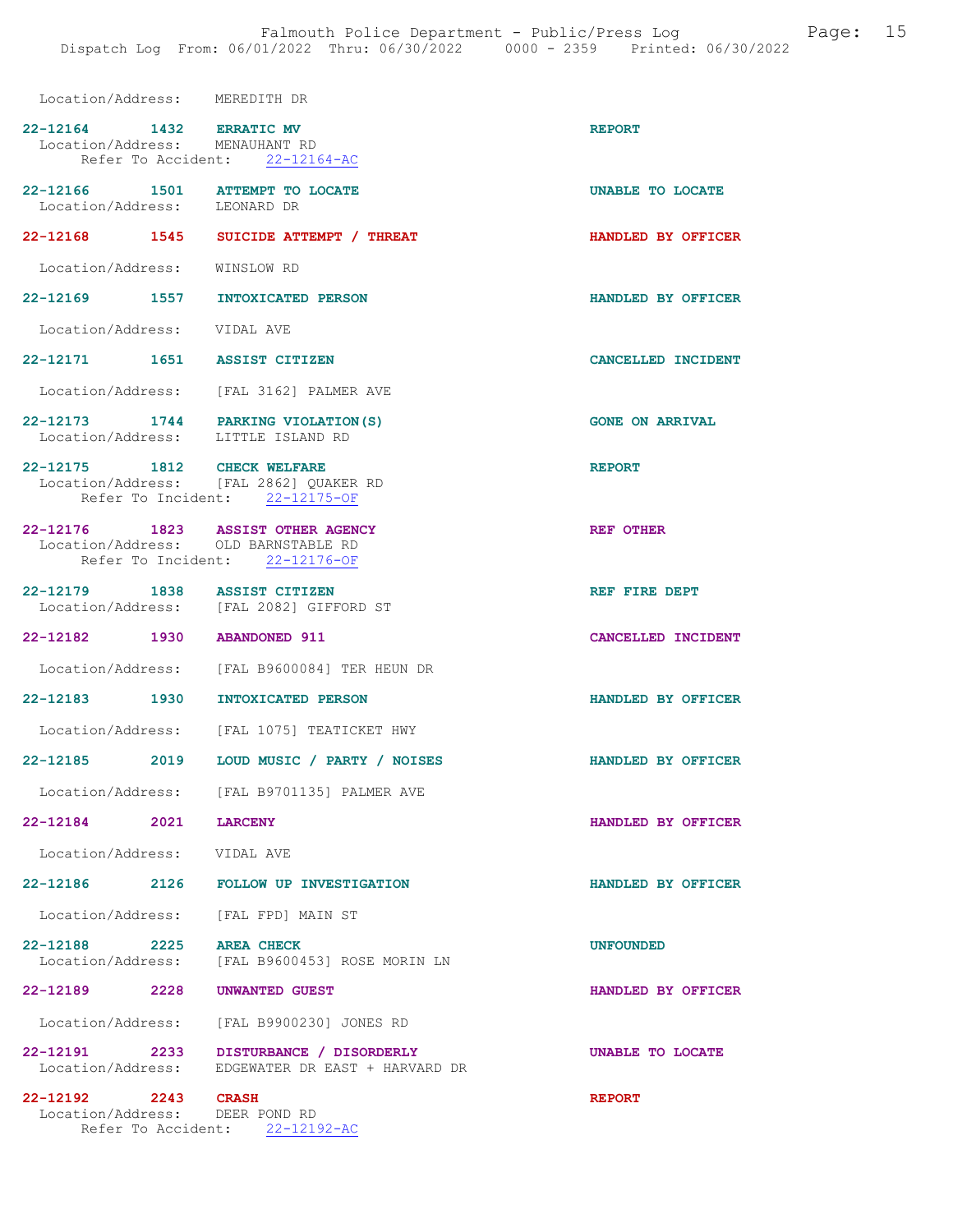Falmouth Police Department - Public/Press Log Page: 16 Dispatch Log From: 06/01/2022 Thru: 06/30/2022 0000 - 2359 Printed: 06/30/2022 Refer To Incident: 22-12192-OF 22-12194 2305 ANIMAL COMPLAINT REF ANIMAL CONTROL Location/Address: [FAL B9600455] SCRANTON AVE 22-12193 2308 MISSING PERSON CANCELLED INCIDENT Location/Address: [FAL 2090] GIFFORD ST 22-12196 2331 LOUD MUSIC / PARTY / NOISES HANDLED BY OFFICER Location/Address: OLD BARNSTABLE RD For Date: 06/05/2022 - Sunday 22-12197 0004 FOLLOW UP INVESTIGATION HANDLED BY OFFICER Location/Address: [FAL 171] DAVIS STRAITS 22-12198 0009 BUILDING / RESIDENCE CHECK SECURED / CHECKED Location/Address: [FAL BXX00620] TEATICKET HWY 22-12199 0010 BUILDING / RESIDENCE CHECK SECURED / CHECKED Location/Address: [FAL 964] TEATICKET HWY 22-12200 0012 BUILDING / RESIDENCE CHECK SECURED / CHECKED Location/Address: [FAL B9600074] TEATICKET HWY [FAL B9600074] TEATICKET HWY 22-12202 0040 DISTURBANCE / DISORDERLY REPORT<br>
Location/Address: [FAL BXX00102] SCRANTON AVE [FAL BXX00102] SCRANTON AVE Refer To Incident: 22-12202-OF 22-12203 0046 ABANDONED 911 CANCELLED INCIDENT Location/Address: [FAL B9600069] TER HEUN DR 22-12204 0106 B & E, IN PROGRESS HANDLED BY OFFICER Location/Address: FALMOUTH HEIGHTS RD Refer To Incident: 22-12204-OF 22-12205 0132 BUILDING / RESIDENCE CHECK SECURED / CHECKED<br>
Location/Address: SEACOAST SHORES BLVD SEACOAST SHORES BLVD 22-12206 0133 AREA CHECK 22-12206 0133 AREA CHECKED SECURED / CHECKED Location/Address: [FAL B9600027] LAKEVIEW AVE 22-12207 0208 BUILDING / RESIDENCE CHECK<br>
Location/Address: [FAL B9600029] KATHARINE LEE BATES [FAL B9600029] KATHARINE LEE BATES 22-12208 0208 BUILDING / RESIDENCE CHECK SECURED / CHECKED Location/Address: [FAL B9700958] EAST FALMOUTH HWY 22-12209 0210 PARKING VIOLATION(S) NO VIOLATION Location/Address: [FAL B9600261] MAIN ST 22-12214 0210 BUILDING / RESIDENCE CHECK SECURED / CHECKED Location/Address: [FAL B9600030] OLD MAIN RD [FAL B9600030] OLD MAIN RD 22-12210 0212 PARKING VIOLATION(S) NO VIOLATION<br>
Location/Address: [FAL B9600203] TOWN HALL SQ

[FAL B9600203] TOWN HALL SQ

22-12211 0213 BUILDING / RESIDENCE CHECK SECURED / CHECKED Location/Address: [FAL B9900121] PALMER AVE [FAL B9900121] PALMER AVE

Location/Address: [FAL BXX00810] MAIN ST

22-12212 0214 BUILDING / RESIDENCE CHECK SECURED / CHECKED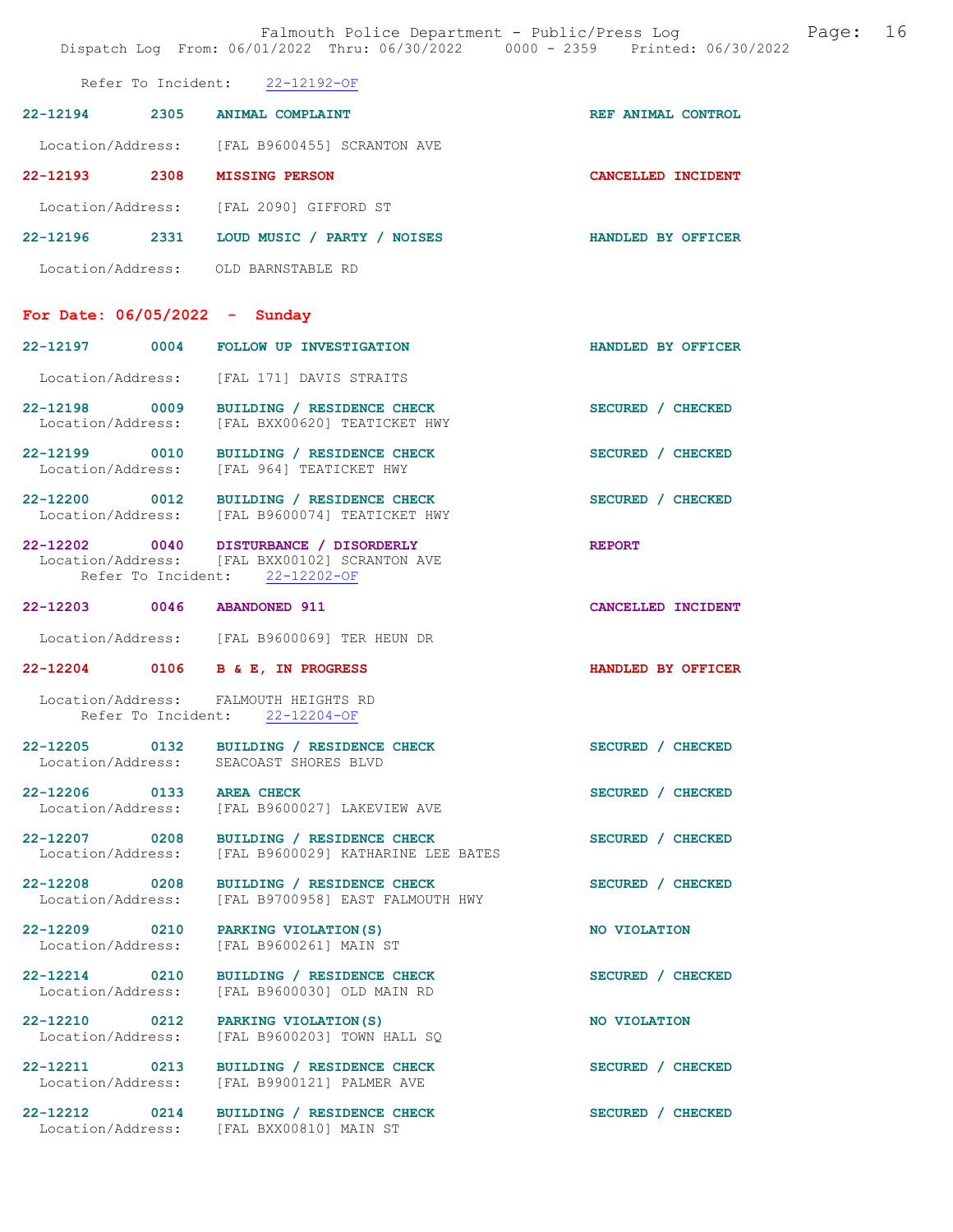| 22-12215 0214<br>Location/Address: [FAL L65] COUNTY RD            | <b>AREA CHECK</b>                                                                         | SECURED / CHECKED  |
|-------------------------------------------------------------------|-------------------------------------------------------------------------------------------|--------------------|
|                                                                   | 22-12213 0216 BUILDING / RESIDENCE CHECK<br>Location/Address: [FAL B9600093] SCRANTON AVE | SECURED / CHECKED  |
| 22-12217 0216 AREA CHECK<br>Location/Address: CHESTER ST          |                                                                                           | SECURED / CHECKED  |
| 22-12216 0222 PARKING VIOLATION (S)<br>Location/Address: WATER ST |                                                                                           | NO VIOLATION       |
| 22-12218 0223 AREA CHECK                                          | Location/Address: [FAL 302] SANDWICH RD                                                   | SECURED / CHECKED  |
| 22-12219 0228 AREA CHECK<br>Location/Address:                     | [FAL B9600051] HATCHVILLE RD                                                              | SECURED / CHECKED  |
|                                                                   | 22-12220 0243 DISTURBANCE / DISORDERLY                                                    | Protective Custody |
| Location/Address: OLD BARNSTABLE RD<br>Refer To $P/C$ :           | $22 - 12220 - AR$                                                                         |                    |
| 22-12221 0400 ALARM, BURGLAR                                      | Location/Address: [FAL B9600307] PALMER AVE                                               | <b>UNFOUNDED</b>   |
| 22-12223 0626 Admin Services                                      |                                                                                           | HANDLED BY OFFICER |
| Location/Address: [FAL FPD] MAIN ST                               |                                                                                           |                    |
| 22-12226 0812<br>Location/Address:                                | <b>CRASH</b><br>RT 28 SOUTH + BRICK KILN RD                                               | REF OTHER          |
| 22-12228 0824 DISABLED MV                                         | Location/Address: RT 151 + FALMOUTH WOODS RD                                              | HANDLED BY PARTY   |
| 22-12229 0834 ABANDONED 911                                       |                                                                                           | HANDLED BY OFFICER |
|                                                                   | Location/Address: [FAL 690] TER HEUN DR                                                   |                    |
| 22-12230 0908 Admin Services                                      |                                                                                           | HANDLED BY OFFICER |
| Location/Address: [FAL FPD] MAIN ST                               |                                                                                           |                    |
| 22-12233 0944                                                     | Admin Services                                                                            | HANDLED BY OFFICER |
| Location/Address: [FAL FPD] MAIN ST                               |                                                                                           |                    |
| 22-12234 0959 AREA CHECK                                          |                                                                                           |                    |
|                                                                   | Location/Address: [FAL L78] QUAKER RD                                                     | SECURED / CHECKED  |
| 22-12237 1028 PARKING VIOLATION (S)                               |                                                                                           | HANDLED BY OFFICER |
|                                                                   | Location/Address: [FAL 2934] ELM ARCH WAY                                                 |                    |
| 22-12238 1037 ANIMAL COMPLAINT                                    |                                                                                           | REF ANIMAL CONTROL |
|                                                                   | Location/Address: [FAL 46] CHAPOQUOIT RD                                                  |                    |
| 22-12239 1116 ANIMAL COMPLAINT                                    |                                                                                           | REF ANIMAL CONTROL |
| Location/Address: TWO PONDS RD                                    |                                                                                           |                    |

22-12245 1223 CRASH REPORT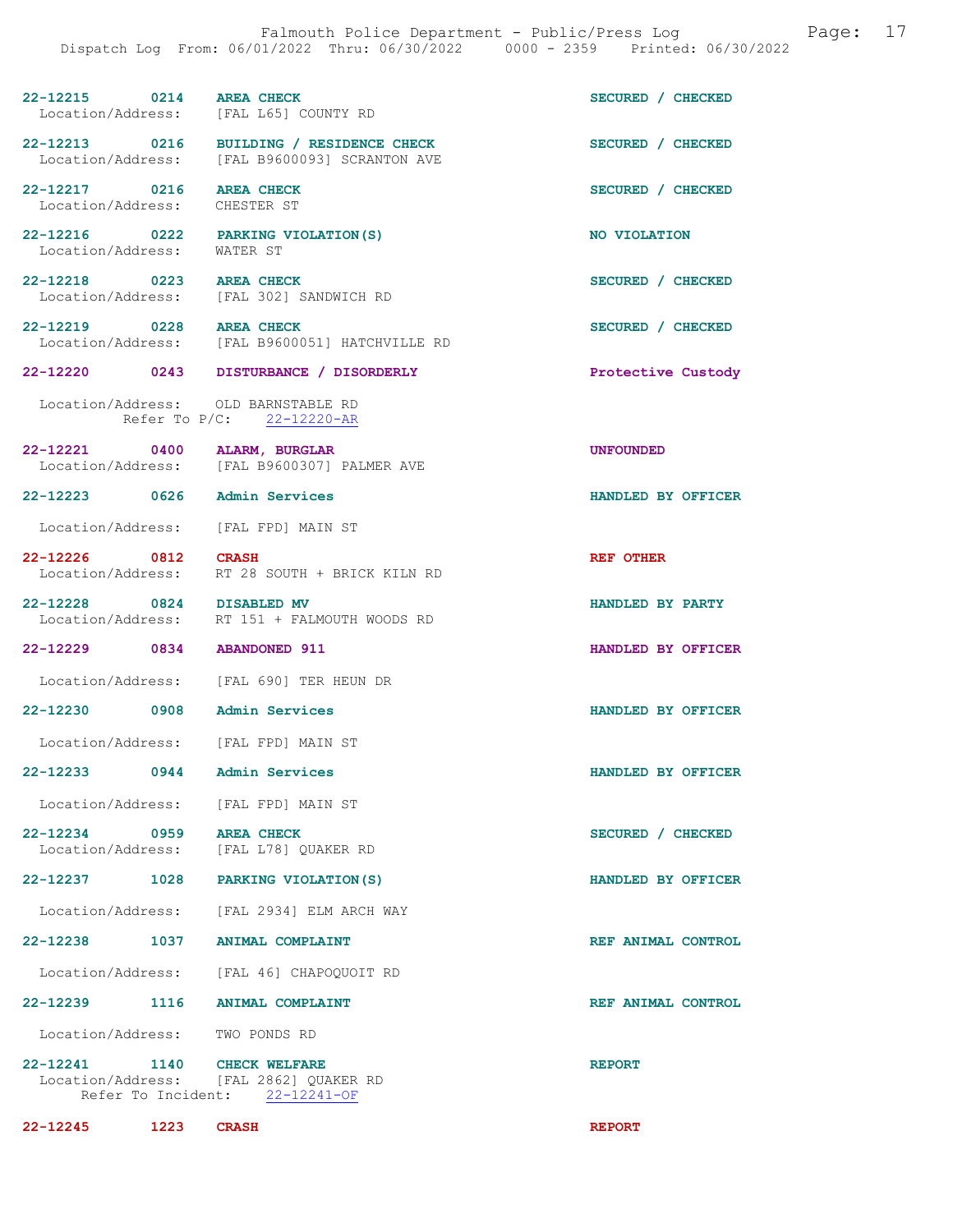Location/Address: [FAL BXX00472] MAIN ST Refer To Accident: 22-12245-AC

| 22-12246 1236 VANDALISM                                             | Location/Address: [FAL 332] FLAX POND RD<br>Refer To Incident: 22-12246-OF                                                      | <b>REPORT</b>             |
|---------------------------------------------------------------------|---------------------------------------------------------------------------------------------------------------------------------|---------------------------|
| Location/Address: CARRIAGE SHOP RD                                  | 22-12248 1248 PARKING VIOLATION (S)                                                                                             | PARKING TICKET            |
|                                                                     | 22-12249 1300 LOUD MUSIC / PARTY / NOISES                                                                                       | <b>HANDLED BY OFFICER</b> |
| Location/Address: ELM RD                                            |                                                                                                                                 |                           |
| 22-12250 1310 AREA CHECK<br>Location/Address: PALMER AVE            |                                                                                                                                 | HANDLED BY PARTY          |
|                                                                     | 22-12253 1402 LOUD MUSIC / PARTY / NOISES                                                                                       | HANDLED BY OFFICER        |
| Location/Address: OLD BARNSTABLE RD                                 |                                                                                                                                 |                           |
| 22-12254 1442 RECOVERED PROPERTY                                    |                                                                                                                                 | HANDLED BY OFFICER        |
| Location/Address: [FAL L80] MAIN ST                                 |                                                                                                                                 |                           |
| Location/Address: MARVIN CIR                                        | 22-12255 1459 DIRT BIKE / ATV COMPLAINT                                                                                         | UNABLE TO LOCATE          |
| 22-12257 1511 CHECK WELFARE<br>Location/Address: KRIKOR DR          |                                                                                                                                 | <b>REPORT</b>             |
|                                                                     | Refer To Incident: 22-12257-OF                                                                                                  |                           |
| 22-12258 1512 AREA CHECK                                            |                                                                                                                                 | HANDLED BY OFFICER        |
| Location/Address: WATERSIDE DR                                      |                                                                                                                                 |                           |
| 22-12259 1543                                                       | ALARM, BURGLAR<br>Location/Address: [FAL B9601453] WEBSTER ST                                                                   | <b>UNFOUNDED</b>          |
| 22-12261 1558                                                       | <b>ATTEMPT TO LOCATE</b><br>Location/Address: [FAL 3312] PALMER AVE                                                             | UNABLE TO LOCATE          |
| 22-12264 1631 Admin Services<br>Location/Address: [FAL FPD] MAIN ST |                                                                                                                                 | HANDLED BY PARTY          |
| 22-12265 1640                                                       | INTOXICATED PERSON                                                                                                              | HANDLED BY OFFICER        |
|                                                                     | Location/Address: [FAL 2862] OUAKER RD                                                                                          |                           |
| 22-12267 1652 ABANDONED 911                                         |                                                                                                                                 | HANDLED BY OFFICER        |
|                                                                     | Location/Address: [FAL B9600326] TEATICKET HWY                                                                                  |                           |
|                                                                     | 22-12268 1659 SUICIDE ATTEMPT / THREAT<br>Location/Address: WHITECAPS DR + PINECREST BEACH DR<br>Refer To Incident: 22-12268-OF | <b>REPORT</b>             |
| 22-12272 1807 CHECK WELFARE                                         |                                                                                                                                 | HANDLED BY OFFICER        |
| Location/Address: WATER ST + MBL ST                                 |                                                                                                                                 |                           |
| 22-12276 1912 ABANDONED 911                                         |                                                                                                                                 | HANDLED BY OFFICER        |
| Location/Address: [FAL 1660] MAIN ST                                |                                                                                                                                 |                           |
| 22-12277 1930 CRASH                                                 | Location/Address: RT 28 SOUTH + THOMAS B LANDERS RD                                                                             | REF OTHER                 |
|                                                                     | 22-12278 2015 DISTURBANCE / DISORDERLY                                                                                          | Merge: 22-12279 By: BLIN  |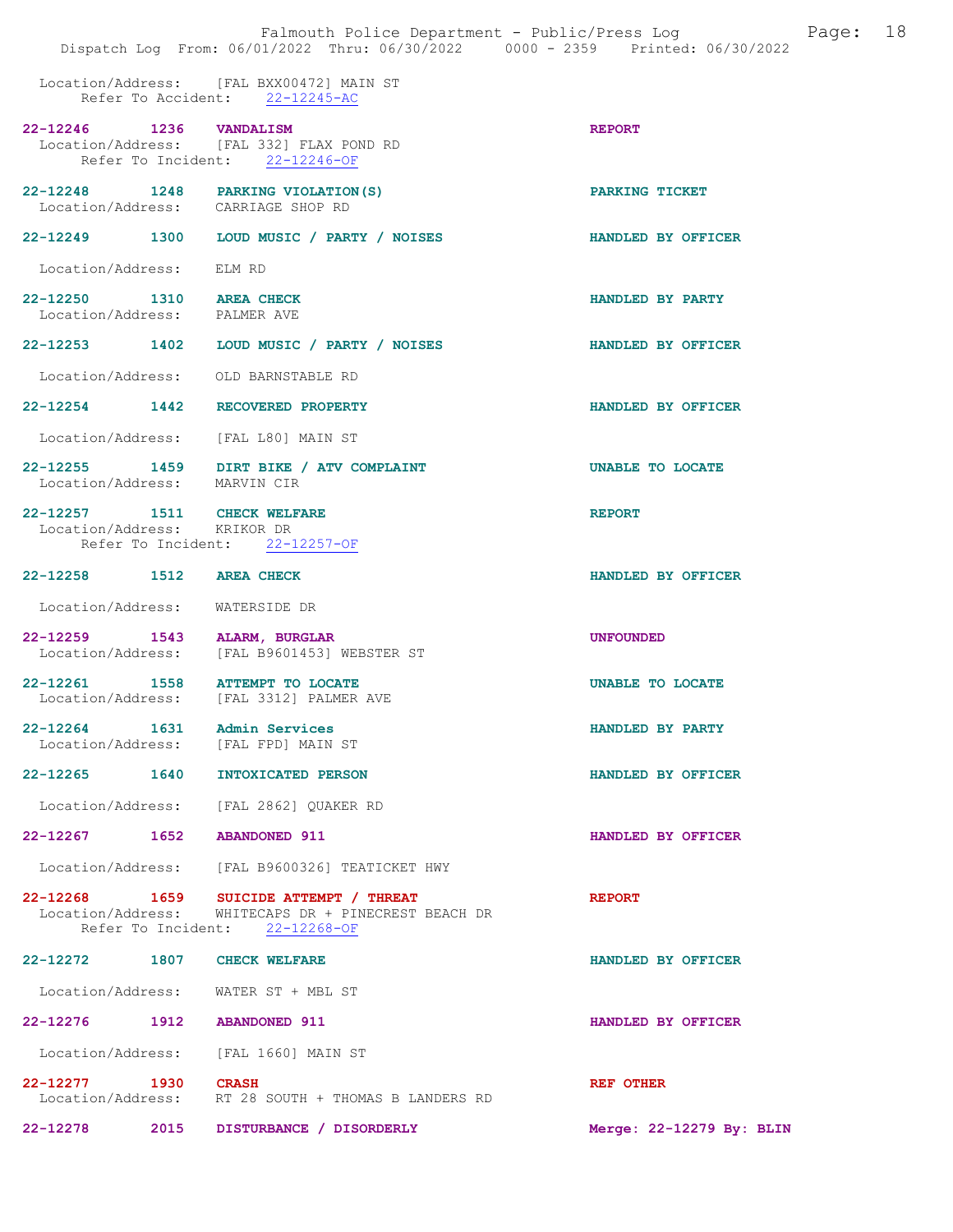|                                               |                    | Location/Address: DEER POND RD                                                                       |                    |  |
|-----------------------------------------------|--------------------|------------------------------------------------------------------------------------------------------|--------------------|--|
|                                               |                    | 22-12280 2022 ASSIST CITIZEN                                                                         | HANDLED BY OFFICER |  |
|                                               |                    | Location/Address: FRESH POND RD                                                                      |                    |  |
| 22-12281 2031 ERRATIC MV                      |                    |                                                                                                      | HANDLED BY OFFICER |  |
|                                               |                    | Location/Address: EAST FALMOUTH HWY + DAVISVILLE RD                                                  |                    |  |
| 22-12283 2050 Harassment                      |                    | Location/Address: [FAL BXX00393] SCRANTON AVE<br>Refer To Incident: 22-12283-OF                      | <b>REPORT</b>      |  |
| 22-12284 2122 CHECK WELFARE                   |                    | Location/Address: BRICK KILN RD                                                                      | HANDLED BY PARTY   |  |
|                                               |                    | 22-12285 2137 PARKING VIOLATION (S)<br>Location/Address: [FAL L78] QUAKER RD                         | HANDLED BY PARTY   |  |
| 22-12287 2214 ABANDONED 911                   |                    |                                                                                                      | HANDLED BY OFFICER |  |
|                                               |                    | Location/Address: [FAL 1660] MAIN ST                                                                 |                    |  |
|                                               |                    | 22-12288 2214 FOLLOW UP INVESTIGATION                                                                | HANDLED BY OFFICER |  |
|                                               |                    | Location/Address: [FAL FPD] MAIN ST                                                                  |                    |  |
|                                               |                    | 22-12289 2225 ASSIST OTHER AGENCY                                                                    | HANDLED BY OFFICER |  |
|                                               |                    | Location/Address: [FAL FPD] MAIN ST                                                                  |                    |  |
| 22-12290 2306 AREA CHECK                      |                    |                                                                                                      | HANDLED BY OFFICER |  |
|                                               |                    | Location/Address: FRESH POND RD                                                                      |                    |  |
|                                               |                    | 22-12291 2346 Admin Services                                                                         | HANDLED BY OFFICER |  |
|                                               |                    | Location/Address: [FAL FPD] MAIN ST                                                                  |                    |  |
| 22-12292 2352 CRASH                           | Refer To Incident: | Location/Address: [FAL B9600040] NORTH FALMOUTH HWY<br>Refer To Accident: 22-12292-AC<br>22-12292-OF | <b>REPORT</b>      |  |
| For Date: $06/06/2022 -$ Monday               |                    |                                                                                                      |                    |  |
| 22-12293 0013                                 |                    | SUSPICIOUS PERSON(S)<br>Location/Address: [FAL 528] PRINCE HENRY DR                                  | UNABLE TO LOCATE   |  |
| 22-12294 0029 ERRATIC MV<br>Location/Address: |                    | OLD MEETING HOUSE RD + BITTERSWEET RD                                                                | UNABLE TO LOCATE   |  |
|                                               |                    | 22-12295 0053 BUILDING / RESIDENCE CHECK<br>Location/Address: [FAL 473] MAIN ST                      | SECURED / CHECKED  |  |
| 22-12296 0059                                 |                    | BUILDING / RESIDENCE CHECK<br>Location/Address: [FAL B9600203] TOWN HALL SQ                          | SECURED / CHECKED  |  |

22-12297 0102 BUILDING / RESIDENCE CHECK SECURED / CHECKED Location/Address: [FAL 964] TEATICKET HWY

22-12298 0107 BUILDING / RESIDENCE CHECK SECURED / CHECKED Location/Address: [FAL 494] EAST FALMOUTH HWY

22-12299 0113 BUILDING / RESIDENCE CHECK SECURED / CHECKED Location/Address: [FAL 302] SANDWICH RD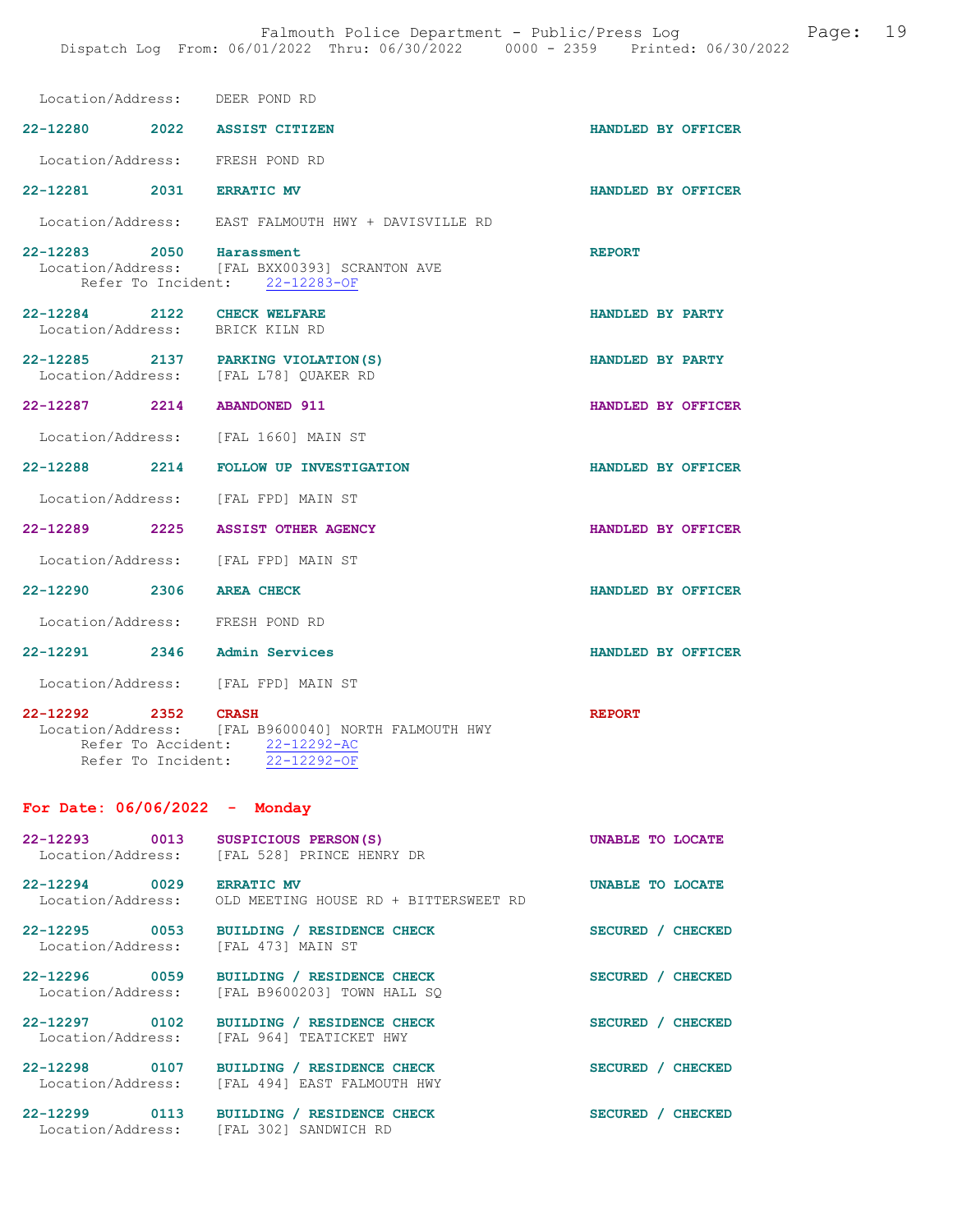22-12300 0117 BUILDING / RESIDENCE CHECK SECURED / CHECKED Location/Address: [FAL B9600051] HATCHVILLE RD

22-12308 0203 PARKING VIOLATION(S) NO VIOLATION

22-12316 0559 Admin Services HANDLED BY OFFICER

Location/Address: [FAL FPD] MAIN ST

22-12317 0605 PRIVATE TOW DOCAtion/Address: [FAL L27] WATER ST Location/Address:

22-12320 0802 PARKING VIOLATION(S) HANDLED BY OFFICER

Location/Address: WATER ST + LUSCOMBE AVE

22-12323 0815 LARCENY<br>
Location/Address: [FAL FPD] MAIN ST Location/Address:

22-12321 0832 FOLLOW UP INVESTIGATION HANDLED BY OFFICER

Location/Address: [FAL B9700933] LOCUST ST

22-12324 0849 ASSIST CITIZEN REPORT Location/Address: [FAL FPD] MAIN ST Refer To Incident: 22-12324-OF

#### 22-12325 0903 FOLLOW UP INVESTIGATION HANDLED BY OFFICER

Location/Address: DAVISVILLE RD

22-12327 0909 DEAD ON ARRIVAL CONSIDERED REPORT Location/Address: COOPER RD Location/Address: Refer To Incident: 22-12327-OF

22-12329 0948 ERRATIC MV **REF OTHER** Location/Address: RT 28 SOUTH + RT 151

22-12330 0953 ASSIST CITIZEN REPORT

22-12301 0118 BUILDING / RESIDENCE CHECK<br>
Location/Address: [FAL 3202] PALMER AVE [FAL 3202] PALMER AVE

22-12302 0122 BUILDING / RESIDENCE CHECK SECURED / CHECKED Location/Address: [FAL B9600069] TER HEUN DR

22-12303 0124 BUILDING / RESIDENCE CHECK SECURED / CHECKED Location/Address: [FAL B9900121] PALMER AVE

22-12304 0139 BUILDING / RESIDENCE CHECK SECURED / CHECKED Location/Address: [FAL B9800292] DAVIS STRAITS

22-12305 0140 BUILDING / RESIDENCE CHECK SECURED / CHECKED Location/Address: [FAL 964] TEATICKET HWY [FAL 964] TEATICKET HWY

22-12306 0151 BUILDING / RESIDENCE CHECK SECURED / CHECKED Location/Address: [FAL BXX00539] EAST FALMOUTH HWY

22-12307 0201 PARKING VIOLATION(S) NO VIOLATION Location/Address: [FAL B9600203] TOWN HALL SQ

Location/Address: [FAL B9600261] MAIN ST

22-12309 0239 BUILDING / RESIDENCE CHECK<br>
Location/Address: [FAL B9700852] NORTH FALMOUTH HWY [FAL B9700852] NORTH FALMOUTH HWY

22-12310 0329 PARKING VIOLATION(S) CITATION ISSUED Location/Address: WATER ST + LUSCOMBE AVE

Refer To Incident: 22-12323-OF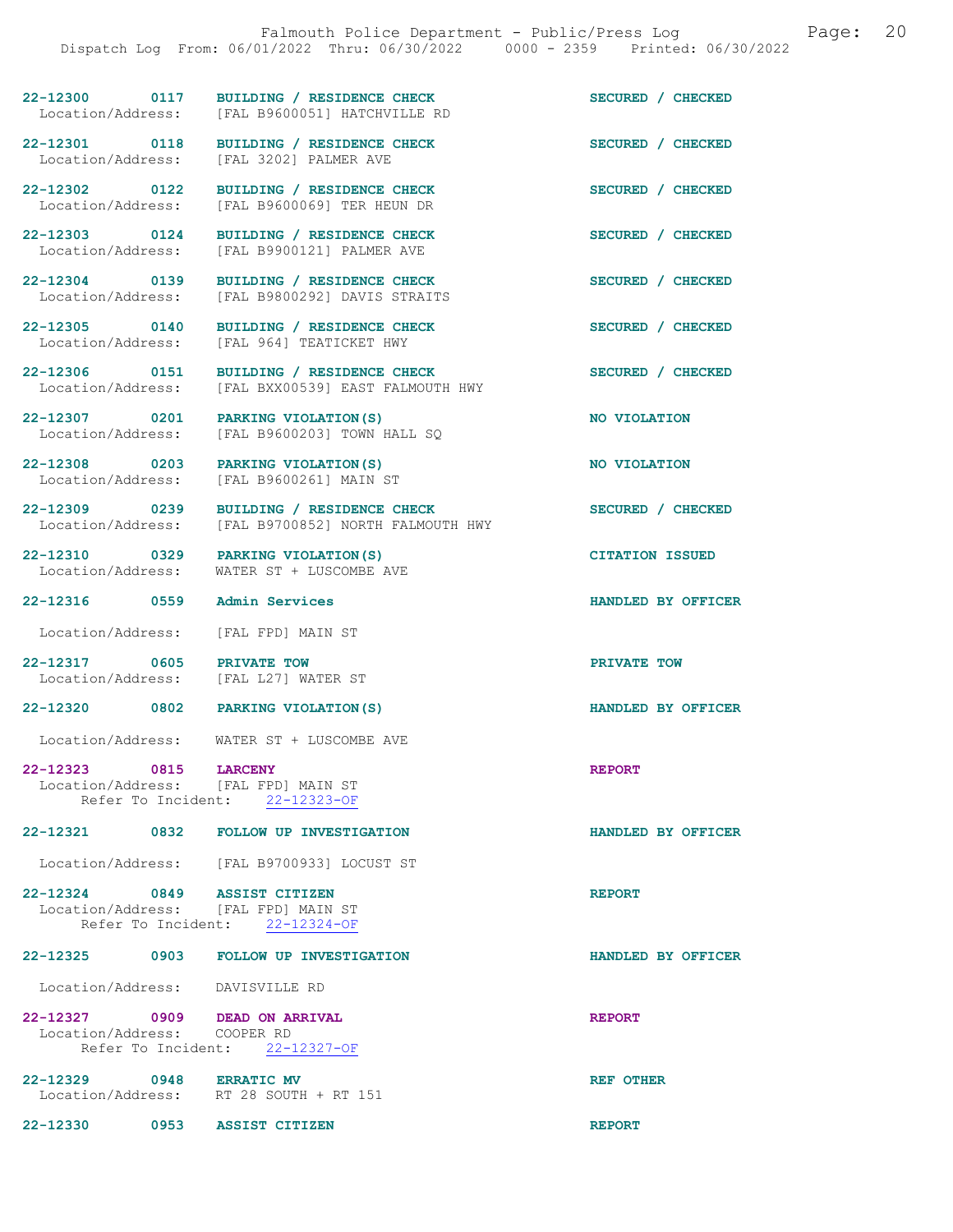|                                                                                            | Falmouth Police Department - Public/Press Log<br>Dispatch Log From: 06/01/2022 Thru: 06/30/2022 0000 - 2359 Printed: 06/30/2022 | Page: 21           |  |
|--------------------------------------------------------------------------------------------|---------------------------------------------------------------------------------------------------------------------------------|--------------------|--|
|                                                                                            | Location/Address: [FAL FPD] MAIN ST<br>Refer To Incident: 22-12330-OF                                                           |                    |  |
| 22-12331 1029 VANDALISM                                                                    | Location/Address: [FAL BXX00301] DEPOT AVE<br>Refer To Incident: 22-12331-OF                                                    | <b>REPORT</b>      |  |
|                                                                                            | 22-12332 1046 SUICIDE ATTEMPT / THREAT<br>Location/Address: [FAL B9600089] GREENGATE RD                                         | REF FIRE DEPT      |  |
| 22-12334 1105 Admin Services                                                               |                                                                                                                                 | HANDLED BY OFFICER |  |
|                                                                                            | Location/Address: [FAL B9600031] MARAVISTA AVE EXT                                                                              |                    |  |
| 22-12337 1114 Harassment<br>Location/Address: [FAL FPD] MAIN ST                            | Refer To Incident: 22-12337-OF                                                                                                  | <b>REPORT</b>      |  |
|                                                                                            | 22-12336 1115 BUILDING / RESIDENCE CHECK                                                                                        | HANDLED BY OFFICER |  |
|                                                                                            | Location/Address: [FAL B9600030] OLD MAIN RD                                                                                    |                    |  |
| 22-12340 1139 ASSIST CITIZEN<br>Location/Address: FRESH POND RD                            |                                                                                                                                 | <b>UNFOUNDED</b>   |  |
| 22-12341 1143 RECOVERED PROPERTY                                                           | Location/Address: [FAL L90] LOCUST ST                                                                                           | <b>UNFOUNDED</b>   |  |
|                                                                                            | 22-12342 1156 BUILDING / RESIDENCE CHECK<br>Location/Address: [FAL B9600025] DAVISVILLE RD                                      | SECURED / CHECKED  |  |
| 22-12343 1212 AREA CHECK                                                                   |                                                                                                                                 | HANDLED BY OFFICER |  |
| Location/Address:                                                                          | CARLISLE RD                                                                                                                     |                    |  |
| 22-12345 1246 OVERDOSE                                                                     | Location/Address: [FAL B9900230] JONES RD                                                                                       | REF FIRE DEPT      |  |
| 22-12346 1252 B & E RESIDENT<br>Location/Address: OAK ST<br>Refer To Incident: 22-12346-OF |                                                                                                                                 | <b>REPORT</b>      |  |
| 22-12348 1311 TRAFFIC HAZARD                                                               | Location/Address: CLIPPER LN + SHORE ST                                                                                         | NOTIFICATION MADE  |  |
| 22-12351 1413 OTHER TRAFFIC<br>Location/Address: SURF DR + ELM RD                          |                                                                                                                                 | UNABLE TO LOCATE   |  |
| 22-12352 1421 ASSIST CITIZEN                                                               | Location/Address: GUNNING POINT AVE + SIPPEWISSETT RD                                                                           | HANDLED BY PARTY   |  |
| 22-12353 1422 Harassment<br>Location/Address: [FAL FPD] MAIN ST                            | Refer To Incident: 22-12353-OF                                                                                                  | <b>REPORT</b>      |  |
| 22-12356 1441 ANIMAL COMPLAINT                                                             |                                                                                                                                 | REF ANIMAL CONTROL |  |
| Location/Address: MAIN ST                                                                  |                                                                                                                                 |                    |  |

 Location/Address: [FAL B0200069] TEATICKET HWY Refer To Incident: 22-12357-OF

22-12358 1449 SUSPICIOUS PERSON(S) HANDLED BY PARTY Location/Address: [FAL 1968] RANSOM RD 22-12361 1612 ABANDONED 911 CANCELLED INCIDENT

22-12357 1446 CHECK WELFARE **Protective Custody**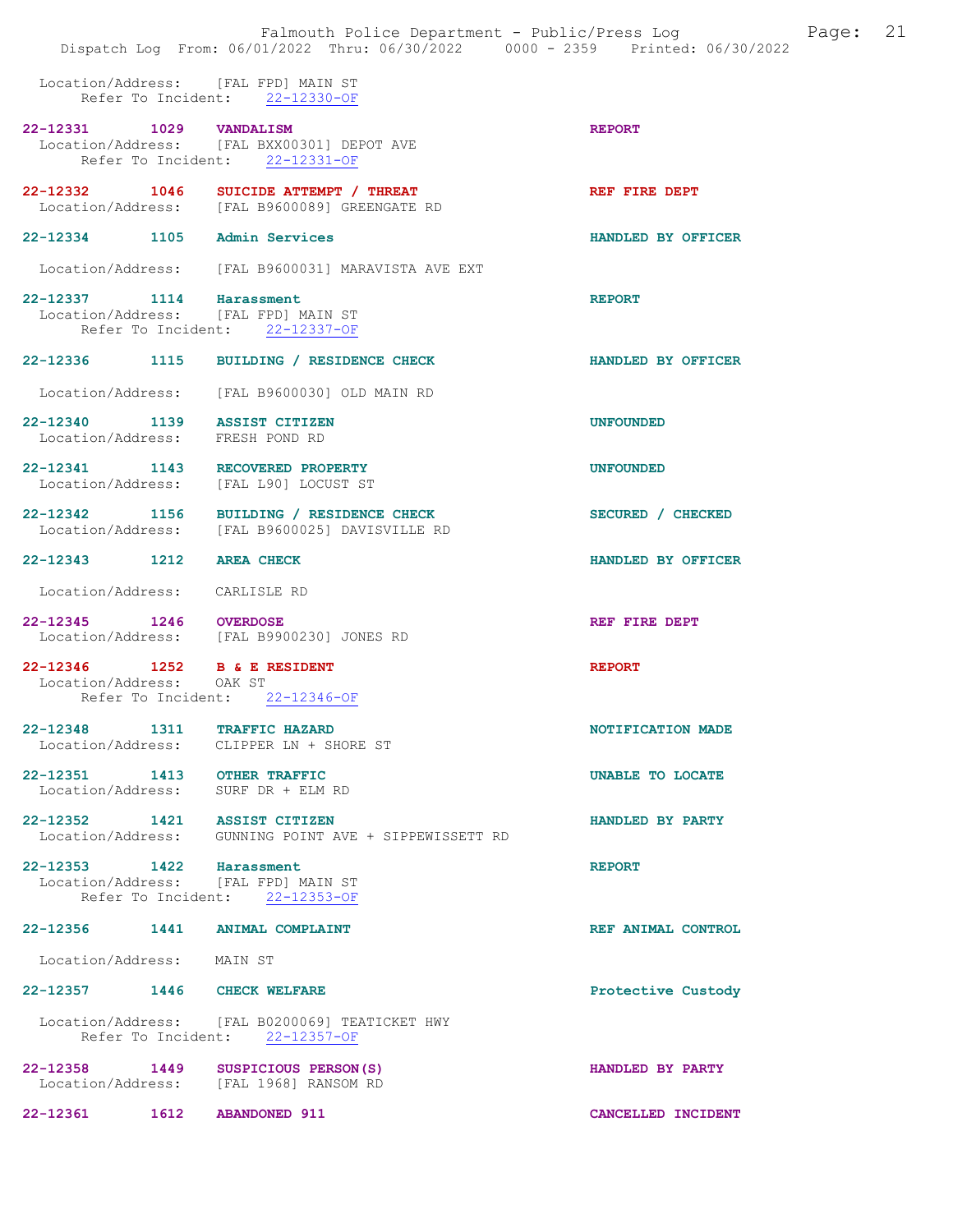|                                                             |      | Falmouth Police Department - Public/Press Log<br>Dispatch Log From: 06/01/2022 Thru: 06/30/2022 0000 - 2359 Printed: 06/30/2022 | 22<br>Page:            |
|-------------------------------------------------------------|------|---------------------------------------------------------------------------------------------------------------------------------|------------------------|
|                                                             |      | Location/Address: [FAL B9600203] TOWN HALL SQ                                                                                   |                        |
| 22-12362 1614 AREA CHECK<br>Location/Address: TEATICKET HWY |      |                                                                                                                                 | <b>GONE ON ARRIVAL</b> |
| 22-12363 1621 CHECK WELFARE<br>Location/Address: GLEN AVE   |      | Refer To Incident: 22-12363-OF                                                                                                  | <b>REPORT</b>          |
| 22-12365 1649 DISABLED MV                                   |      |                                                                                                                                 | CANCELLED INCIDENT     |
|                                                             |      | Location/Address: CALEBS WAY + OLD BARNSTABLE RD                                                                                |                        |
|                                                             |      | 22-12366 1724 UNWANTED GUEST                                                                                                    | HANDLED BY OFFICER     |
| Location/Address: CROSBY LN                                 |      |                                                                                                                                 |                        |
| 22-12369 1750 LARCENY                                       |      | Location/Address: [FAL FPD] MAIN ST<br>Refer To Incident: 22-12369-OF                                                           | <b>REPORT</b>          |
|                                                             |      | 22-12371 1812 ASSIST FIRE DEPT                                                                                                  | HANDLED BY OFFICER     |
|                                                             |      | Location/Address: [FAL 2417] SHINING SEA BIKE PATH<br>Refer To Incident: 22-12371-OF                                            |                        |
|                                                             |      | 22-12372 1823 DISTURBANCE / DISORDERLY                                                                                          | HANDLED BY OFFICER     |
|                                                             |      | Location/Address: [FAL BXX00819] NORTH FALMOUTH HWY<br>Refer To Incident: 22-12372-OF                                           |                        |
| 22-12373 1830 ASSAULT, PAST                                 |      | Location/Address: [FAL BXX00063] FALMOUTH WOODS RD<br>Refer To Incident: 22-12373-OF                                            | <b>REPORT</b>          |
| 22-12374 1833 ABANDONED 911                                 |      | Location/Address: [FAL 3372] BEAGLE LN                                                                                          | SECURED / CHECKED      |
| 22-12375 1846 AREA CHECK                                    |      | Location/Address: [FAL L98] SURF DR                                                                                             | <b>GONE ON ARRIVAL</b> |
| Location/Address: COUNTY RD                                 |      | 22-12376 1852 B & E RESIDENT<br>Refer To Incident: 22-12376-OF                                                                  | <b>REPORT</b>          |
|                                                             |      | 22-12378 1939 FOLLOW UP INVESTIGATION                                                                                           | HANDLED BY OFFICER     |
|                                                             |      | Location/Address: [FAL FPD] MAIN ST                                                                                             |                        |
|                                                             |      | 22-12379 1958 RECOVERED PROPERTY                                                                                                | HANDLED BY OFFICER     |
| Location/Address: CHURCH ST                                 |      |                                                                                                                                 |                        |
| 22-12380 2003 Harassment                                    |      |                                                                                                                                 | HANDLED BY OFFICER     |
| Location/Address: CROCKER RD                                |      |                                                                                                                                 |                        |
| 22-12381 2031 Harassment<br>Location/Address: HOOPPOLE RD   |      | Refer To Incident: 22-12381-OF                                                                                                  | <b>REPORT</b>          |
| 22-12382 2035                                               |      | DISABLED MV                                                                                                                     | HANDLED BY OFFICER     |
| Location/Address: SANDWICH RD                               |      |                                                                                                                                 |                        |
| Location/Address: BEAMAN LN                                 |      | 22-12383 2058 SUMMONS SERVICE                                                                                                   | UNABLE TO LOCATE       |
| 22-12384                                                    | 2202 | <b>CHECK WELFARE</b>                                                                                                            | HANDLED BY OFFICER     |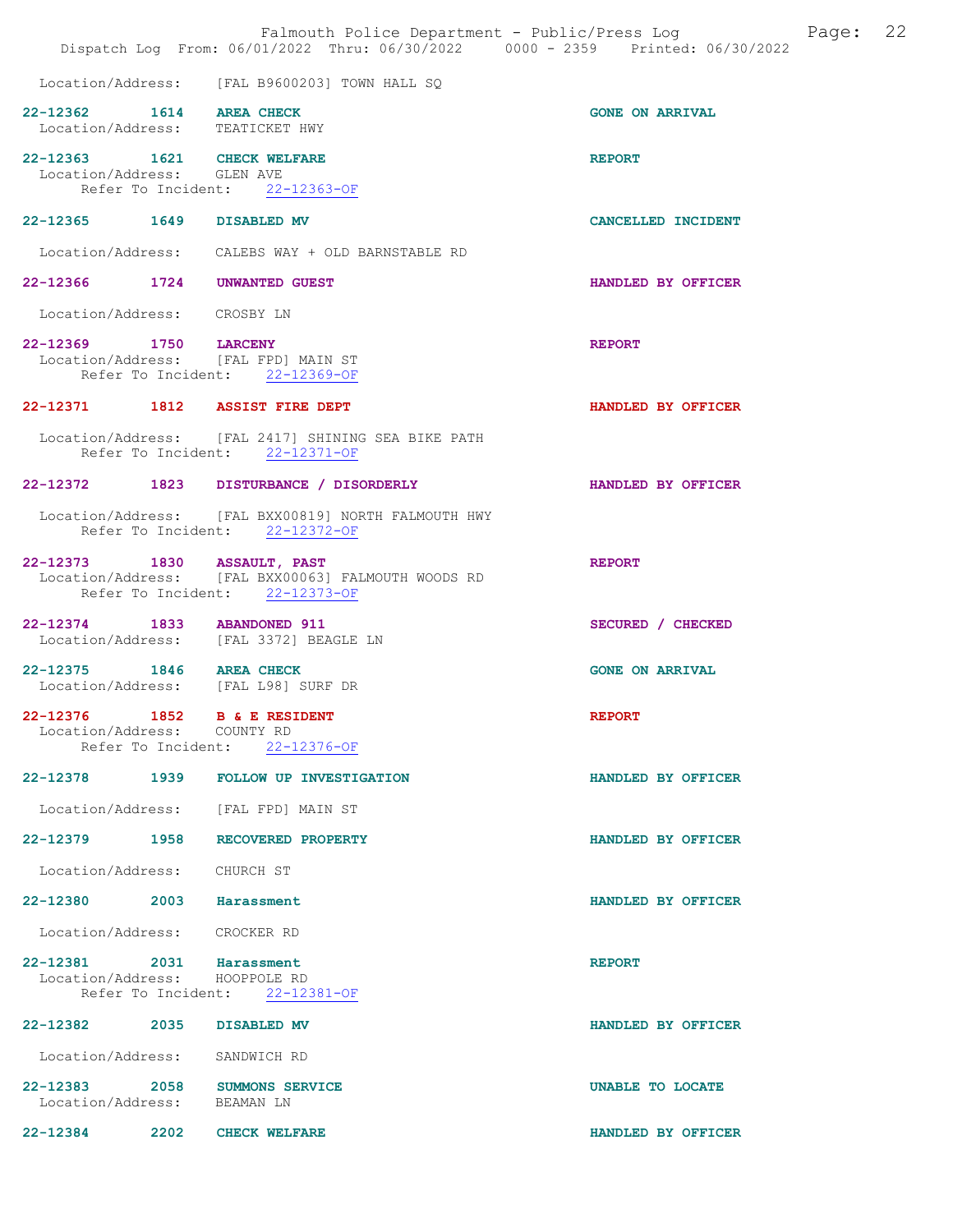Location/Address: [FAL B9600453] ROSE MORIN LN

| 22-12385 | 2230 RECOVERED PROPERTY        | <b>REPORT</b> |
|----------|--------------------------------|---------------|
|          | Location/Address: SCRANTON AVE |               |
|          | Refer To Incident: 22-12385-OF |               |
|          |                                |               |

| 22-12386          | 2353 | AREA CHECK           | SECURED / CHECKED |
|-------------------|------|----------------------|-------------------|
| Location/Address: |      | SEACOAST SHORES BLVD |                   |

#### For Date: 06/07/2022 - Tuesday

| 22-12387          | 0030 | BUILDING / RESIDENCE CHECK | SECURED / CHECKED |
|-------------------|------|----------------------------|-------------------|
| Location/Address: |      | FAL 9641 TEATICKET HWY     |                   |

22-12388 0030 BUILDING / RESIDENCE CHECK<br>
Location/Address: [FAL B9600025] DAVISVILLE RD Location/Address: [FAL B9600025] DAVISVILLE RD

[FAL 3218] DEPOT AVE

- 22-12389 0058 BUILDING / RESIDENCE CHECK<br>
Location/Address: [FAL 3202] PALMER AVE [FAL 3202] PALMER AVE
- 22-12390 0059 BUILDING / RESIDENCE CHECK SECURED / CHECKED Location/Address: [FAL B9900121] PALMER AVE
- 22-12391 0102 BUILDING / RESIDENCE CHECK SECURED / CHECKED Location/Address: [FAL 3218] DEPOT AVE
- 22-12392 0128 BUILDING / RESIDENCE CHECK<br>
Location/Address: [FAL B9600237] EAST FALMOUTH HWY [FAL B9600237] EAST FALMOUTH HWY
- 22-12393 0133 ALARM, BURGLAR HANDLED BY OFFICER
- Location/Address: [FAL 3349] THEATRE DR
- 22-12394 0158 BUILDING / RESIDENCE CHECK SECURED / CHECKED Location/Address: [FAL B9600051] HATCHVILLE RD
- 22-12395 0159 BUILDING / RESIDENCE CHECK SECURED / CHECKED

WATER ST + LUSCOMBE AVE

- Location/Address: [FAL 302] SANDWICH RD
- 22-12396 0201 BUILDING / RESIDENCE CHECK SECURED / CHECKED Location/Address: [FAL 1320] RT 151 Location/Address:
- 22-12397 0208 PARKING VIOLATION(S) CITATION ISSUED<br>
Location/Address: WATER ST + LUSCOMBE AVE
- 22-12398 0209 PARKING VIOLATION(S) NO VIOLATION<br>
Location/Address: [FAL B9600261] MAIN ST Location/Address:
- 22-12399 0209 PARKING VIOLATION(S) NO VIOLATION Location/Address: [FAL B9600203] TOWN HALL SQ
- 22-12400 0211 BUILDING / RESIDENCE CHECK SECURED / CHECKED Location/Address: [FAL B0100017] NORTH FALMOUTH HWY
- 22-12401 0216 BUILDING / RESIDENCE CHECK SECURED / CHECKED
- Location/Address: PRINCE HENRY DR
- Location/Address: MARAVISTA AVE
- 22-12402 0220 AREA CHECK SECURED / CHECKED
- 22-12403 0408 MENTAL ILLNESS (SEC 12) REPORT<br>Location/Address: [FAL B9600326] TEATICKET HWY [FAL B9600326] TEATICKET HWY Refer To Incident: 22-12403-OF
- 22-12406 0557 ABANDONED 911 HANDLED BY OFFICER
	- Location/Address: [FAL BXX00147] THOMAS B LANDERS RD
- 
- 
- 
- 
- 
-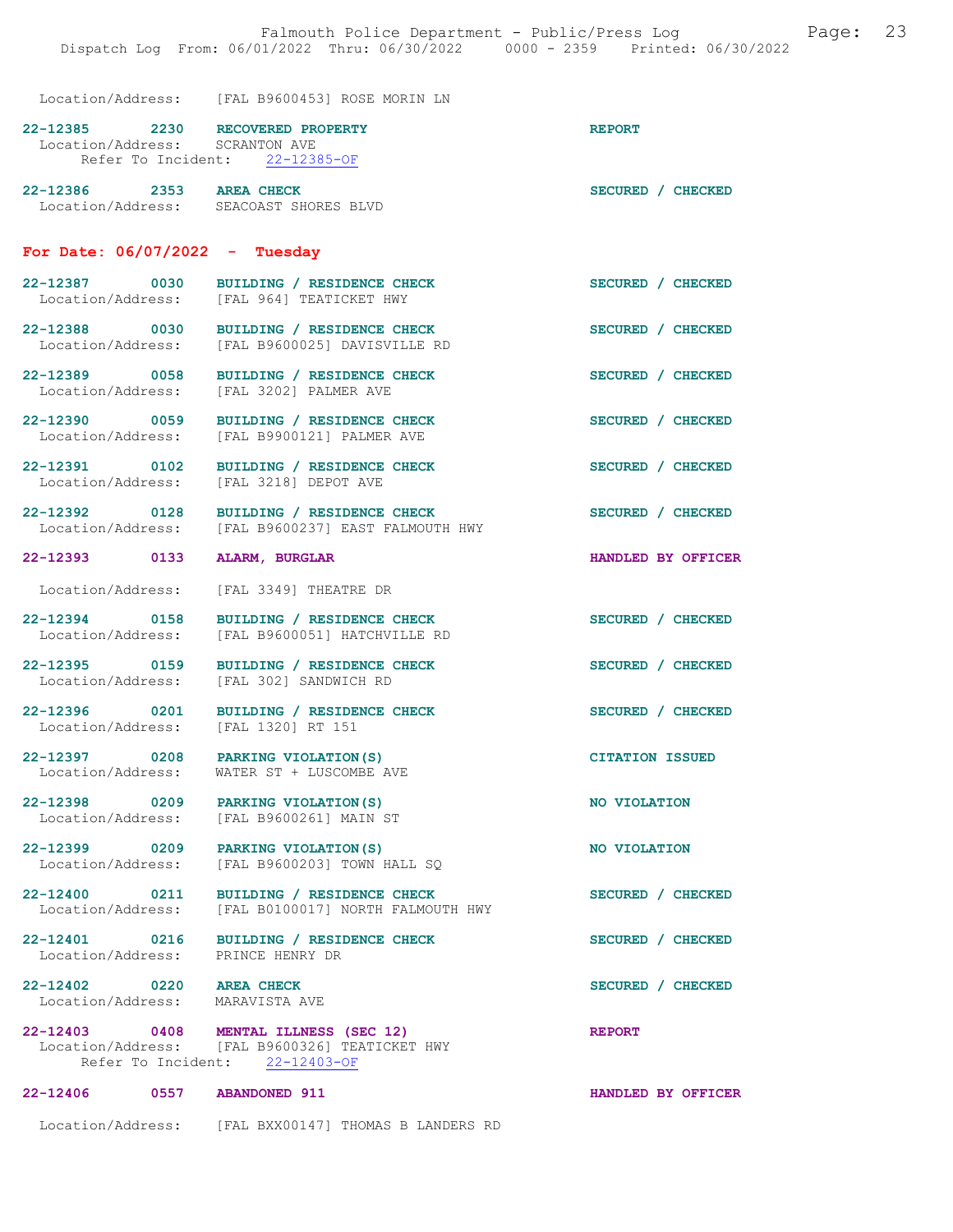| 22-12407          | 0614 | <b>PRIVATE TOW</b>               |  | PRIVATE TOW |  |
|-------------------|------|----------------------------------|--|-------------|--|
| Location/Address: |      | [FAL B9600085] EAST FALMOUTH HWY |  |             |  |

22-12408 0617 ALARM, BURGLAR UNEOUNDED<br>
Location/Address: WEBSTER ST Location/Address:

22-12410 0739 MOTOR VEHICLE STOP Verbal Warning Location/Address: [FAL B9700830] GIFFORD ST

22-12411 0751 VANDALISM REPORT Location/Address: GLEN AVE Refer To Incident: 22-12411-OF

22-12412 0823 FOLLOW UP INVESTIGATION HANDLED BY OFFICER

Location/Address: [FAL B9700933] LOCUST ST

- 22-12413 0830 TRAFFIC HAZARD<br>Location/Address: RT 28 NORTH + BRICK KILN RD RT 28 NORTH + BRICK KILN RD
- 22-12414 0840 ATTEMPT TO LOCATE 120 CONSUMER AND HANDLED BY PARTY Location/Address: GIFFORD ST + DILLINGHAM AVE GIFFORD ST + DILLINGHAM AVE
- 22-12416 0901 Admin Services HANDLED BY OFFICER

Location/Address: [FAL FPD] MAIN ST

#### 22-12417 0907 CRASH REPORT Location/Address: EAST FALMOUTH HWY + SHOREWOOD DR Refer To Accident: 22-12417-AC

### 22-12419 0935 OVERDOSE REPORT Location/Address: CANDLE PINE CIR Location/Address: Refer To Incident: 22-12419-OF

- 22-12421 0954 FOLLOW UP INVESTIGATION HANDLED BY OFFICER
- Location/Address: [FAL BXX00147] THOMAS B LANDERS RD
- 22-12422 1014 ASSIST OTHER AGENCY HANDLED BY PARTY Location/Address: OVERLOOK CIR
- 22-12423 1016 BUILDING / RESIDENCE CHECK HANDLED BY OFFICER
	- Location/Address: [FAL B9600025] DAVISVILLE RD
- 22-12424 1036 DISABLED MV **HANDLED BY PARTY**<br>Location/Address: EAST FALMOUTH HWY + JOHN PARKER RD EAST FALMOUTH HWY + JOHN PARKER RD
- 22-12427 1053 CHECK WELFARE **HANDLED BY OFFICER**
- Location/Address: HOMESTEAD LN
- 22-12428 1105 VANDALISM REPORT<br>
Location/Address: SCRANTON AVE Location/Address:

Refer To Incident: 22-12428-OF 22-12429 1112 CRASH REPORT

|                   |                    | . |                      |  |
|-------------------|--------------------|---|----------------------|--|
| Location/Address: |                    |   | RT 151 + SANDWICH RD |  |
|                   | Refer To Accident: |   | $22 - 12429 - AC$    |  |
|                   | Refer To Incident: |   | $22 - 12429 - OF$    |  |

## 22-12430 1126 ANIMAL COMPLAINT HANDLED BY OFFICER

 Location/Address: [FAL 185] TEATICKET HWY Refer To Incident: 22-12430-OF

22-12434 1216 ALARM, BURGLAR HANDLED BY OFFICER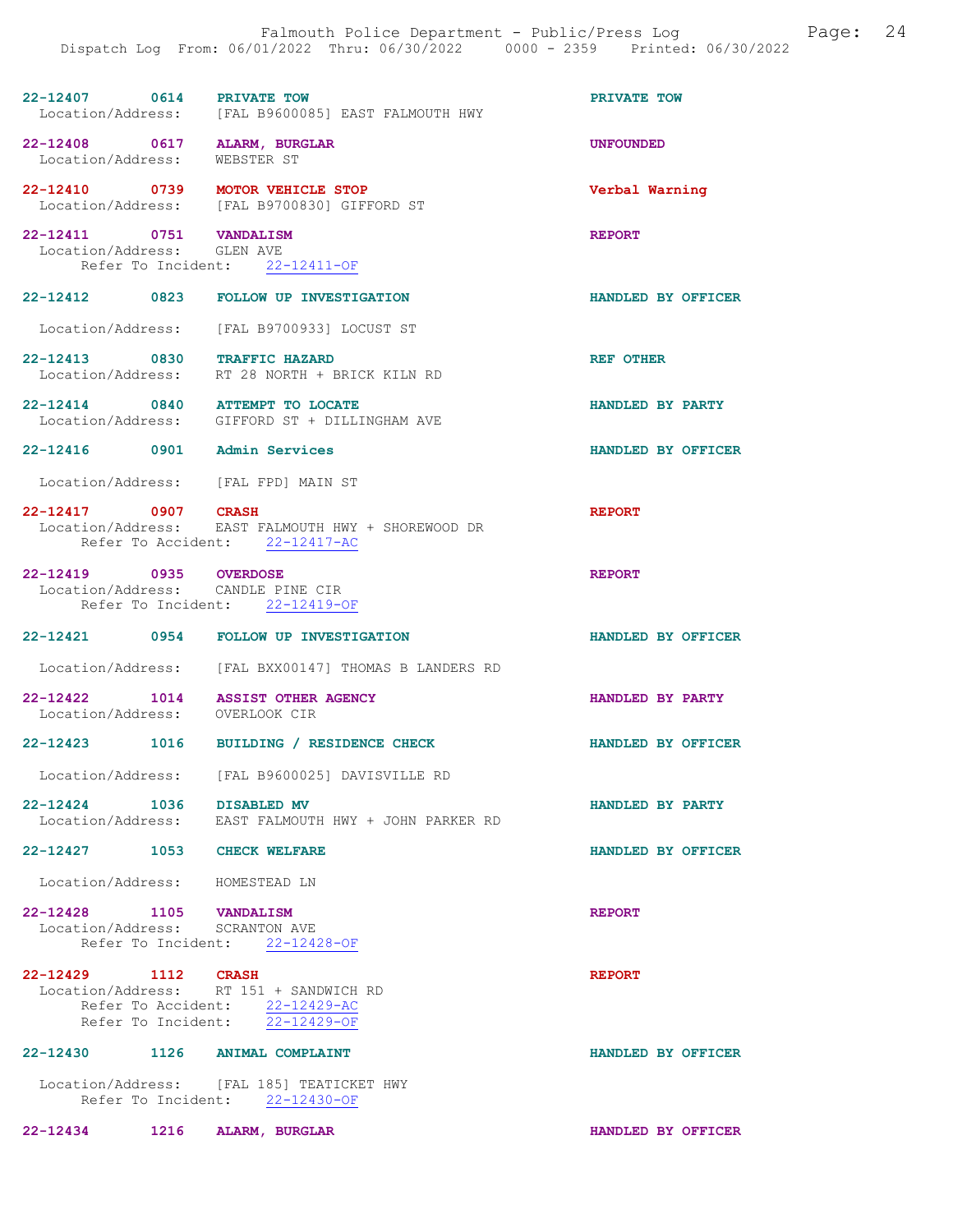|                               | Location/Address: [FAL 516] ELDREDGE DR                                       |                        |
|-------------------------------|-------------------------------------------------------------------------------|------------------------|
|                               | 22-12435 1225 ALARM, BURGLAR<br>Location/Address: [FAL 3290] DAVISVILLE RD    | <b>UNFOUNDED</b>       |
| 22-12436 1238 ABANDONED 911   |                                                                               | HANDLED BY OFFICER     |
| Location/Address: SHIPS WATCH |                                                                               |                        |
|                               | 22-12432 1245 PRESERVE PEACE                                                  | HANDLED BY OFFICER     |
|                               | Location/Address: [FAL B9600237] EAST FALMOUTH HWY                            |                        |
| 22-12438 1303                 | <b>CRASH</b><br>Location/Address: [FAL BXX00722] WATER ST                     | HANDLED BY PARTY       |
|                               | 22-12439 1309 ANIMAL COMPLAINT                                                | CANCELLED INCIDENT     |
|                               | Location/Address: [FAL L102] OYSTER POND RD                                   |                        |
| 22-12441 1320 ABANDONED 911   | Location/Address: [FAL BXX00600] MAIN ST                                      | NOTIFICATION MADE      |
| 22-12443 1322 Down Wires      | Location/Address: [FAL B9600535] BECCLES RD<br>Refer To Incident: 22-12443-OF | <b>REPORT</b>          |
|                               | 22-12445 1329 ALARM, BURGLAR                                                  | HANDLED BY OFFICER     |
|                               | Location/Address: WILD HARBOR RD                                              |                        |
| 22-12446 1334 DISABLED MV     | Location/Address: PALMER AVE + JONES RD                                       | <b>UNFOUNDED</b>       |
|                               | 22-12448 1401 BUILDING / RESIDENCE CHECK                                      | HANDLED BY OFFICER     |
|                               | Location/Address: [FAL B9600031] MARAVISTA AVE EXT                            |                        |
| 22-12449 1401 CHECK WELFARE   |                                                                               | HANDLED BY OFFICER     |
| Location/Address: ASHUMET RD  |                                                                               |                        |
| 22-12451 1436 AREA CHECK      |                                                                               | CANCELLED INCIDENT     |
|                               | Location/Address: [FAL 1541] UNCATENA NORTH                                   |                        |
| 22–12453 1453                 | <b>ABANDONED 911</b><br>Location/Address: [FAL 3376] THOMAS B LANDERS RD      | NOTIFICATION MADE      |
| 22-12454 1455                 | <b>ASSAULT, IP</b>                                                            | HANDLED BY OFFICER     |
|                               | Location/Address: PLUM HOLLOW RD                                              |                        |
| 22-12455 1458 CHECK WELFARE   |                                                                               | HANDLED BY OFFICER     |
|                               | Location/Address: BRICK KILN RD + SANDWICH RD                                 |                        |
| 22-12457 1458 AREA CHECK      | Location/Address: PALMER AVE + KATHARINE LEE BATES                            | <b>GONE ON ARRIVAL</b> |
|                               | 22-12459 1515 Admin Services                                                  | HANDLED BY OFFICER     |
|                               | Location/Address: [FAL B9600030] OLD MAIN RD                                  |                        |
| 22-12460 1537                 | ALARM, BURGLAR<br>Location/Address: [FAL B9600529] VILLAGE LN                 | <b>UNFOUNDED</b>       |
| 22-12462                      | 1540 Admin Services                                                           | HANDLED BY OFFICER     |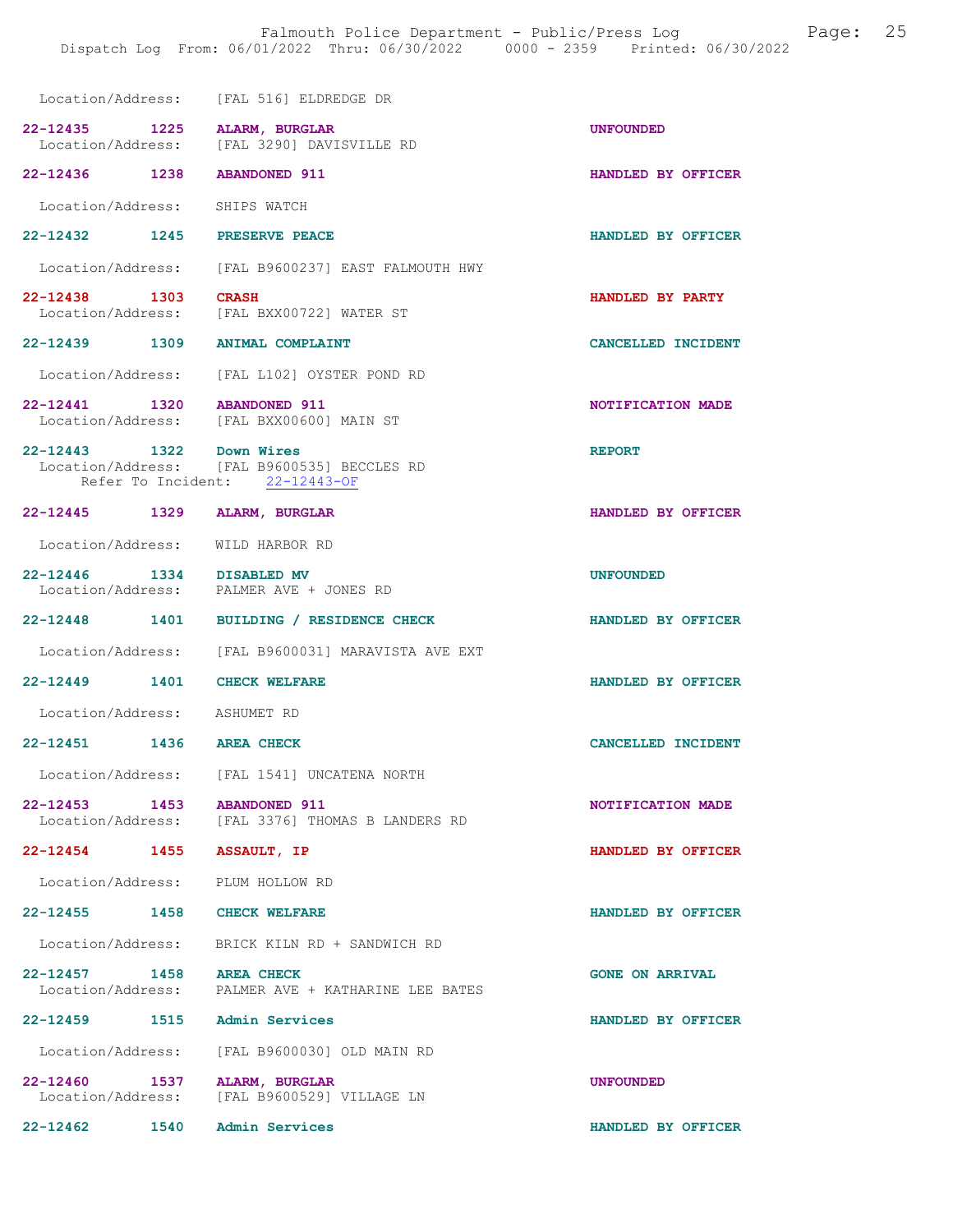| Location/Address: [FAL FPD] MAIN ST                                    |                                                                                                        |                          |
|------------------------------------------------------------------------|--------------------------------------------------------------------------------------------------------|--------------------------|
| $22 - 12461$<br>1542                                                   | Admin Services                                                                                         | HANDLED BY OFFICER       |
| Location/Address: [FAL FPD] MAIN ST                                    |                                                                                                        |                          |
| 22-12463 1545                                                          | <b>CHECK WELFARE</b>                                                                                   | HANDLED BY OFFICER       |
| Location/Address:                                                      | [FAL B9600070] SCRANTON AVE                                                                            |                          |
| $22 - 12464$ 1614                                                      | Admin Services                                                                                         | HANDLED BY OFFICER       |
| Location/Address:                                                      | [FAL FPD] MAIN ST                                                                                      |                          |
| 22-12467 1627<br>Location/Address: PINA LN                             | <b>LARCENY</b><br>Refer To Incident: 22-12467-OF                                                       | <b>REPORT</b>            |
| 22-12468 1629 LOST PROPERTY                                            |                                                                                                        | HANDLED BY OFFICER       |
|                                                                        | Location/Address: [FAL BXX00190] DAVIS STRAITS                                                         |                          |
| 22-12469 1639 ASSAULT, PAST<br>Location/Address:<br>Refer To Incident: | TER HEUN DR<br>$22 - 12469 - OF$                                                                       | <b>REPORT</b>            |
| 22-12471 1704 LOST PROPERTY                                            |                                                                                                        | HANDLED BY OFFICER       |
| Location/Address:                                                      | [FAL FPD] MAIN ST                                                                                      |                          |
| 22-12472 1708<br>Location/Address:                                     | <b>UNWANTED GUEST</b><br>[FAL 964] TEATICKET HWY                                                       | <b>GONE ON ARRIVAL</b>   |
| 22-12476 1804<br>Location/Address:                                     | <b>ANIMAL COMPLAINT</b><br>EDGEWATER DR EAST                                                           | HANDLED BY PARTY         |
| 22-12480 1822<br>Location/Address:                                     | Water Complaint<br>[FAL BXX00801] QUAKER RD                                                            | <b>NOTIFICATION MADE</b> |
| 22-12481 1838<br>Location/Address:                                     | Water Complaint<br>[FAL BXX00801] QUAKER RD                                                            | <b>REF OTHER</b>         |
| $22 - 12482$<br>1841                                                   | <b>CHECK WELFARE</b>                                                                                   | HANDLED BY OFFICER       |
| Location/Address: ANDREWS ST                                           |                                                                                                        |                          |
| 22-12484 1845 CRASH                                                    | Location/Address: RT 151 + ASHUMET RD<br>Refer To Accident: 22-12484-AC                                | <b>REPORT</b>            |
| 22-12486 1851 ABANDONED 911                                            | Location/Address: [FAL 690] TER HEUN DR                                                                | HANDLED BY PARTY         |
| 22-12488 1901 ASSIST FIRE DEPT                                         |                                                                                                        | HANDLED BY OFFICER       |
|                                                                        | Location/Address: [FAL BXX00617] MAIN ST                                                               |                          |
| 22-12489 1917 ANIMAL COMPLAINT                                         |                                                                                                        | REF ANIMAL CONTROL       |
| Location/Address: DOVE COTTAGE RD                                      |                                                                                                        |                          |
| 22-12490 1921 ANIMAL COMPLAINT                                         |                                                                                                        | REF ANIMAL CONTROL       |
| Location/Address: GRAND AVE                                            |                                                                                                        |                          |
| 22-12491 2022                                                          | <b>INTOXICATED PERSON</b><br>Location/Address: [FAL 3162] PALMER AVE<br>Refer To Incident: 22-12491-OF | <b>REPORT</b>            |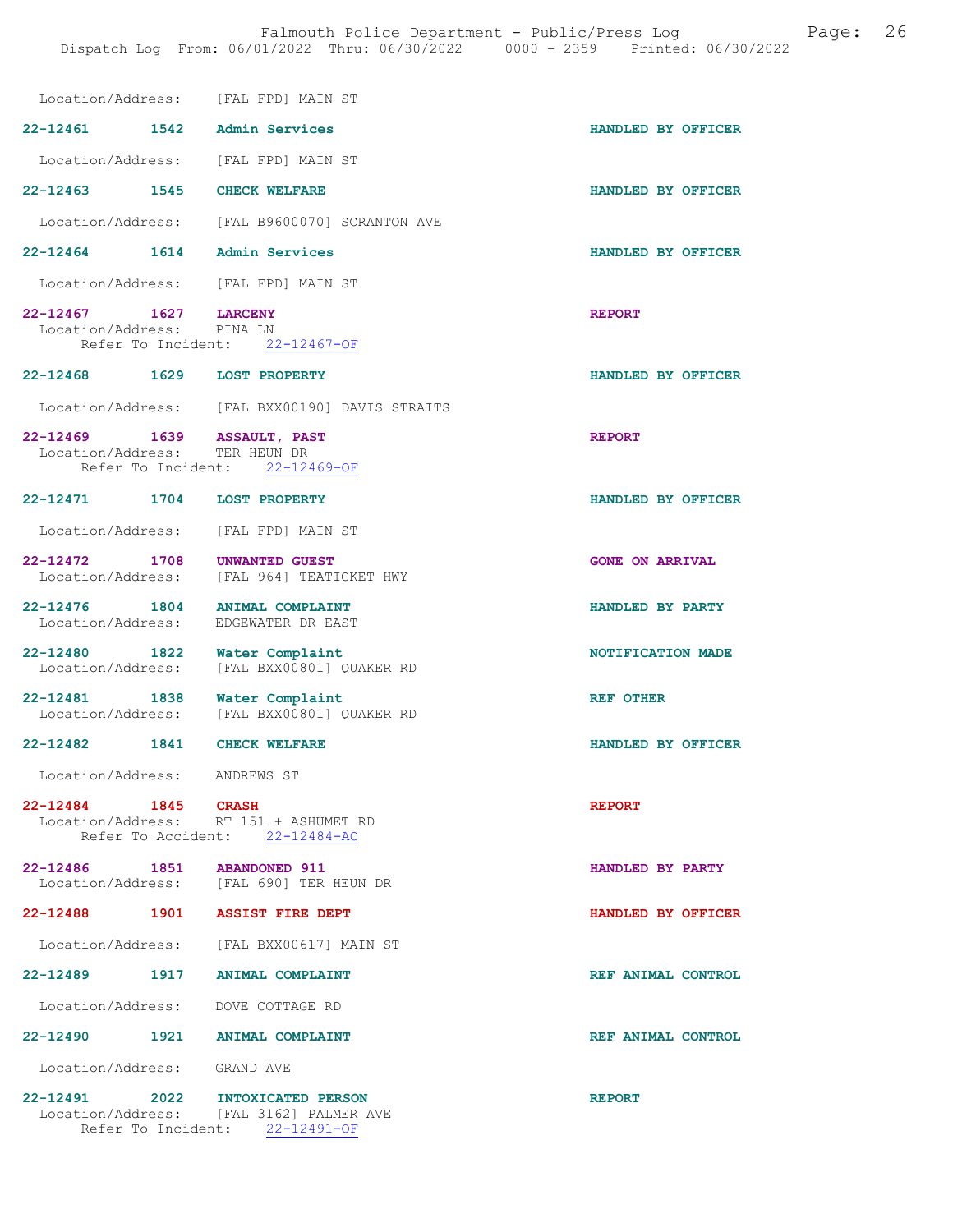|                                                                                            |                                                                                                | REF OTHER              |
|--------------------------------------------------------------------------------------------|------------------------------------------------------------------------------------------------|------------------------|
| 22-12493 2058 Water Complaint<br>Location/Address: [FAL 627] HUDSON ST                     |                                                                                                |                        |
| 22-12495 2124 AREA CHECK                                                                   |                                                                                                | HANDLED BY OFFICER     |
| Location/Address: MAIN ST                                                                  |                                                                                                |                        |
| 22-12496 2245 ASSIST CITIZEN                                                               |                                                                                                | HANDLED BY OFFICER     |
| Location/Address: [FAL FPD] MAIN ST                                                        |                                                                                                |                        |
| 22-12497 2324 ERRATIC MV                                                                   | Location/Address: CHASE RD + WEST FALMOUTH HWY                                                 | <b>GONE ON ARRIVAL</b> |
|                                                                                            | 22-12498 2352 BUILDING / RESIDENCE CHECK<br>Location/Address: [FAL 528] PRINCE HENRY DR        | SECURED / CHECKED      |
|                                                                                            | 22-12499 2354 BUILDING / RESIDENCE CHECK<br>Location/Address: [FAL B9600237] EAST FALMOUTH HWY | SECURED / CHECKED      |
| 22-12500 2356 Admin Services                                                               |                                                                                                | HANDLED BY OFFICER     |
|                                                                                            | Location/Address: [FAL B9800292] DAVIS STRAITS                                                 |                        |
| For Date: $06/08/2022 -$ Wednesday                                                         |                                                                                                |                        |
|                                                                                            | 22-12501 0008 BUILDING / RESIDENCE CHECK<br>Location/Address: [FAL B9800292] DAVIS STRAITS     | SECURED / CHECKED      |
| $22 - 12502$                                                                               | 0011 LOUD MUSIC / PARTY / NOISES                                                               | HANDLED BY OFFICER     |
|                                                                                            | Location/Address: [FAL L93] HATCHVILLE RD                                                      |                        |
|                                                                                            | 22-12503 0040 BUILDING / RESIDENCE CHECK<br>Location/Address: SEACOAST SHORES BLVD             | SECURED / CHECKED      |
|                                                                                            | 22-12504 0041 BUILDING / RESIDENCE CHECK<br>Location/Address: [FAL B9700084] TEATICKET HWY     | SECURED / CHECKED      |
| 22-12642 0045 ASSAULT, PAST<br>Location/Address: [FAL L78] QUAKER RD<br>Refer To Incident: | Refer To Incident: 22-12609-OF<br>22-12642-OF                                                  | <b>REPORT</b>          |
| Location/Address:                                                                          | 22-12505 0138 BUILDING / RESIDENCE CHECK<br>[FAL B0100017] NORTH FALMOUTH HWY                  | SECURED / CHECKED      |
| 22-12506 0145<br>Location/Address:                                                         | BUILDING / RESIDENCE CHECK<br>[FAL B9600051] HATCHVILLE RD                                     | SECURED / CHECKED      |
| 22-12507 0150<br>Location/Address:                                                         | BUILDING / RESIDENCE CHECK<br>[FAL B9600031] MARAVISTA AVE EXT                                 | SECURED / CHECKED      |
| 22-12508 0157<br>Location/Address:                                                         | PARKING VIOLATION (S)<br>[FAL B9600203] TOWN HALL SO                                           | NO VIOLATION           |
| 22-12509 0203 PARKING VIOLATION(S)<br>Location/Address:                                    | [FAL B9600261] MAIN ST                                                                         | NO VIOLATION           |
| 22-12510 0209<br>Location/Address:                                                         | BUILDING / RESIDENCE CHECK<br>[FAL B9600260] MAIN ST                                           | SECURED / CHECKED      |
| 22-12511 0238 PARKING VIOLATION (S)<br>Location/Address:                                   | LUSCOMBE AVE + WATER ST                                                                        | NO VIOLATION           |
|                                                                                            | 22-12512 0246 BUILDING / RESIDENCE CHECK<br>Location/Address: [FAL 964] TEATICKET HWY          | SECURED / CHECKED      |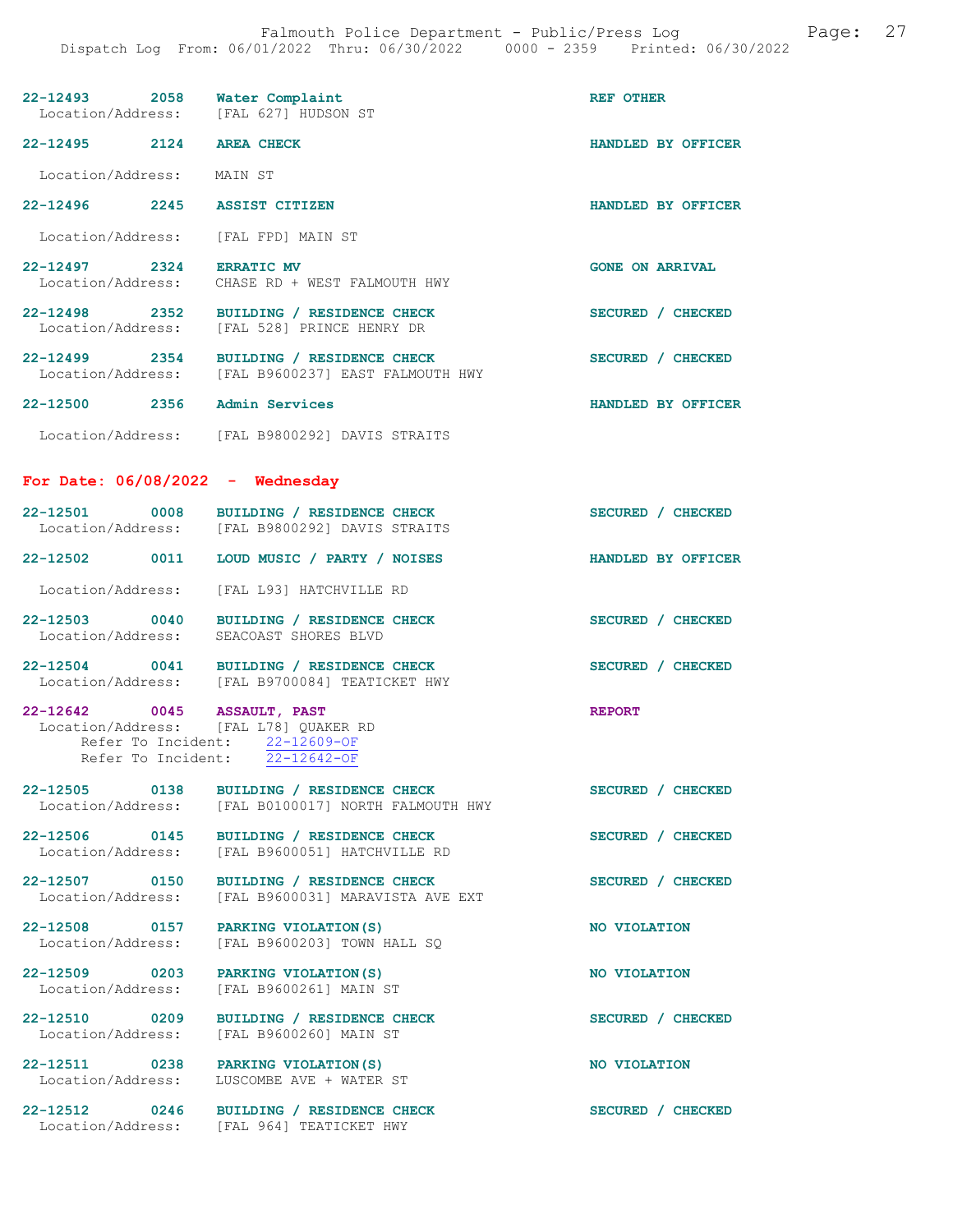|                                                                 | Falmouth Police Department - Public/Press Log<br>Dispatch Log From: 06/01/2022 Thru: 06/30/2022 0000 - 2359 Printed: 06/30/2022 | 28<br>Page:        |
|-----------------------------------------------------------------|---------------------------------------------------------------------------------------------------------------------------------|--------------------|
|                                                                 | 22-12513 0247 BUILDING / RESIDENCE CHECK<br>Location/Address: [FAL BXX00357] SPORTSMAN LANE                                     | SECURED / CHECKED  |
|                                                                 | 22-12515 0412 BUILDING / RESIDENCE CHECK<br>Location/Address: [FAL BXX00272] LOCUST ST                                          | SECURED / CHECKED  |
|                                                                 | 22-12516 0417 BUILDING / RESIDENCE CHECK<br>Location/Address: [FAL 3202] PALMER AVE                                             | SECURED / CHECKED  |
| 22-12518 0631 MISSING PERSON<br>Location/Address: MARAVISTA AVE | Refer To Incident: 22-12518-OF                                                                                                  | <b>REPORT</b>      |
| 22-12519 0639 ALARM, BURGLAR                                    | Location/Address: [FAL LZ17] OLD MAIN RD                                                                                        | <b>UNFOUNDED</b>   |
|                                                                 | 22-12520 0655 CRASH<br>Location/Address: [FAL BXX00810] MAIN ST<br>Refer To Accident: 22-12520-AC                               | <b>REPORT</b>      |
| 22-12522 0702 ALARM, BURGLAR                                    |                                                                                                                                 | HANDLED BY OFFICER |
| Location/Address: LOCUST ST                                     |                                                                                                                                 |                    |
| 22-12525 0721 ASSIST CITIZEN                                    | Location/Address: CRYSTAL SPRING AVE<br>Refer To Incident: 22-12525-OF                                                          | <b>REPORT</b>      |
|                                                                 | 22-12524 0723 BUILDING / RESIDENCE CHECK<br>Location/Address: [FAL B9600026] GIFFORD EXT ST                                     | SECURED / CHECKED  |
| 22-12517 0800 ANIMAL COMPLAINT                                  |                                                                                                                                 | REF ANIMAL CONTROL |
|                                                                 | Location/Address: [FAL BXX00698] DAVIS STRAITS                                                                                  |                    |
|                                                                 | 22-12550 0830 FOLLOW UP INVESTIGATION                                                                                           | HANDLED BY OFFICER |
| Location/Address: [FAL FPD] MAIN ST                             |                                                                                                                                 |                    |
| 22-12527                                                        | 0902 Admin Services                                                                                                             | HANDLED BY OFFICER |
| Location/Address:                                               | [FAL B9600063] JONES RD                                                                                                         |                    |
| 22-12528 0915<br>Location/Address: PAOLA DR                     | <b>SUMMONS SERVICE</b>                                                                                                          | UNABLE TO LOCATE   |
| 22-12529 0923 THREAT<br>Location/Address: HAYNES AVE            | Refer To Incident: 22-12529-OF                                                                                                  | <b>REPORT</b>      |
| 22-12530 0927 ID Theft / Fraud<br>Location/Address:             | COLUMBUS DR<br>Refer To Incident: 22-12530-OF                                                                                   | <b>REPORT</b>      |
|                                                                 | 22-12532 0936 PARKING VIOLATION (S)                                                                                             | HANDLED BY OFFICER |
|                                                                 | Location/Address: [FAL 1814] MAIN ST                                                                                            |                    |
| 22-12535 0946                                                   | DOWN TREES/WIRES                                                                                                                | HANDLED BY OFFICER |
| Location/Address:                                               | THOMAS B LANDERS RD                                                                                                             |                    |
|                                                                 | 22-12538 1002 PARKING VIOLATION (S)                                                                                             | HANDLED BY OFFICER |
| Location/Address:                                               | BAR NECK RD                                                                                                                     |                    |
| 22-12539 1030<br>Location/Address: RT 151                       | DISABLED MV                                                                                                                     | HANDLED BY PARTY   |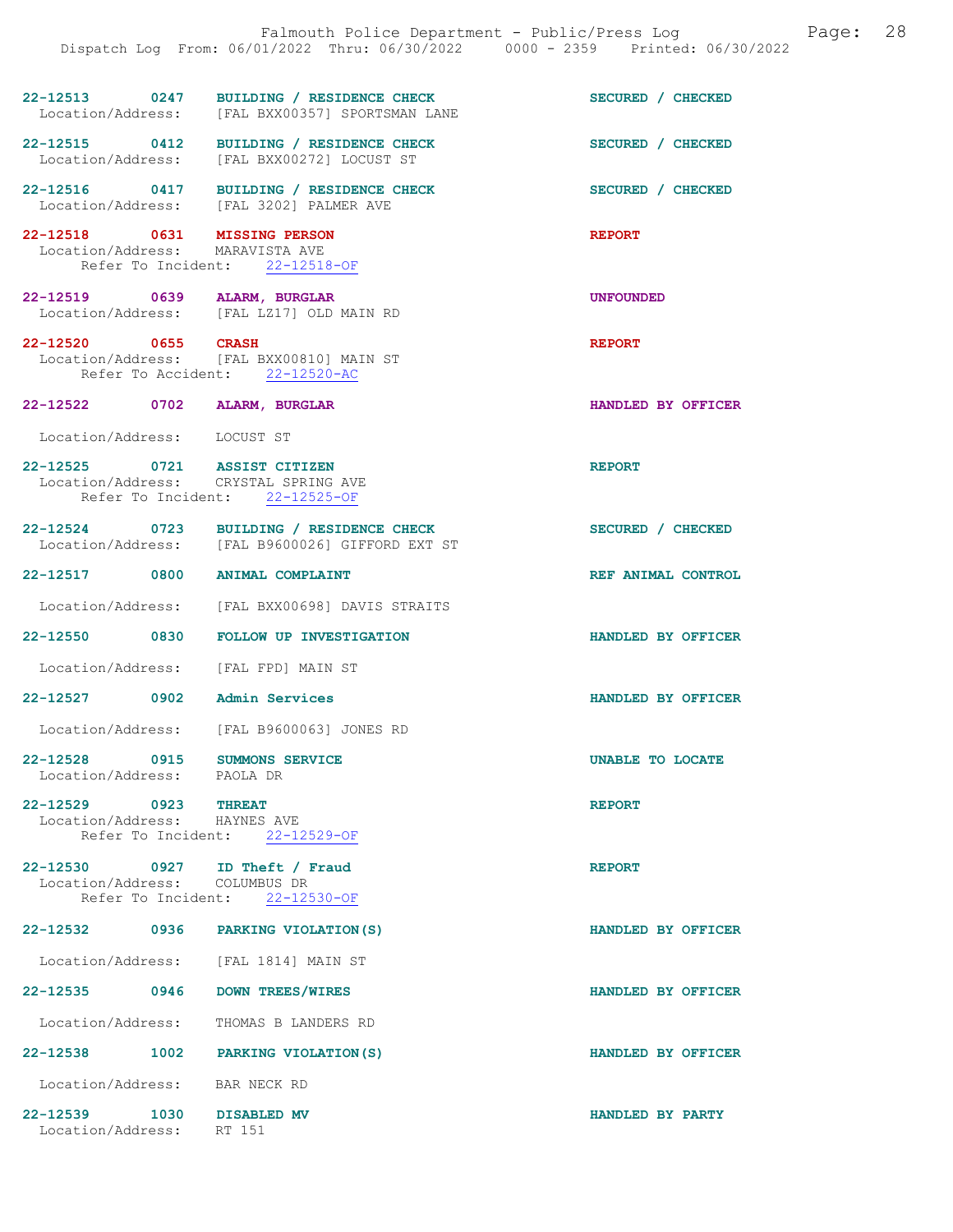| 22-12540 1045 RECOVERED PROPERTY                                 | Location/Address: [FAL B9600027] LAKEVIEW AVE<br>Refer To Incident: 22-12540-OF                                         | <b>REPORT</b>           |
|------------------------------------------------------------------|-------------------------------------------------------------------------------------------------------------------------|-------------------------|
| 22-12542 1144 PARKING VIOLATION(S)                               |                                                                                                                         | HANDLED BY OFFICER      |
| Location/Address: CANDLE PINE CIR                                |                                                                                                                         |                         |
| 22-12545 1256 MOTOR VEHICLE STOP                                 |                                                                                                                         | HANDLED BY OFFICER      |
|                                                                  | Location/Address: [FAL B9600038] EAST FALMOUTH HWY                                                                      |                         |
| 22-12546 1315 SUMMONS SERVICE                                    | Location/Address: [FAL B9600085] EAST FALMOUTH HWY                                                                      | <b>UNABLE TO LOCATE</b> |
| 22-12549 1333 ASSIST FIRE DEPT                                   | Location/Address: [FAL B9600084] TER HEUN DR<br>Refer To Incident: 22-12549-OF                                          | <b>REPORT</b>           |
| 22-12551 1400 SUMMONS SERVICE<br>Location/Address: FRESH POND RD |                                                                                                                         | <b>SERVED IN HAND</b>   |
| 22-12552 1401 ABANDONED 911                                      |                                                                                                                         | HANDLED BY OFFICER      |
| Location/Address: BEAGLE LN                                      |                                                                                                                         |                         |
| 22-12553 1406 LARCENY                                            | Location/Address: [FAL BXX00286] MAIN ST<br>Refer To Incident: 22-12553-OF                                              | <b>REPORT</b>           |
| 22-12554 1408 ANIMAL COMPLAINT                                   |                                                                                                                         | REF ANIMAL CONTROL      |
|                                                                  | Location/Address: [FAL B9900205] TEATICKET HWY                                                                          |                         |
|                                                                  | 22-12556 1420 BUILDING / RESIDENCE CHECK<br>Location/Address: [FAL B9600030] OLD MAIN RD                                | SECURED / CHECKED       |
| 22-12557 1429 LARCENY                                            | Location/Address: [FAL B9600044] CARRIAGE SHOP RD<br>Refer To Incident: 22-12557-OF                                     | <b>REPORT</b>           |
| 22-12559 1456 ALARM, BURGLAR                                     |                                                                                                                         | CANCELLED INCIDENT      |
|                                                                  | Location/Address: [FAL B9600474] MEADOW NECK RD                                                                         |                         |
|                                                                  | 22-12565 1621 ASSIST DNR / ANIMAL CONTROL                                                                               | REF ANIMAL CONTROL      |
| Location/Address: WEST FALMOUTH HWY                              |                                                                                                                         |                         |
| 22-12566 1629 ALARM, BURGLAR                                     | Location/Address: [FAL B9700089] JOHN PARKER RD                                                                         | <b>UNFOUNDED</b>        |
|                                                                  | 22-12569 1631 DISTURBANCE / DISORDERLY<br>Location/Address: [FAL BXX00363] GIFFORD ST<br>Refer To Incident: 22-12569-OF | <b>REPORT</b>           |
| 22-12568 1632 OVERDOSE                                           | Location/Address: [FAL B9900230] JONES RD<br>Refer To Incident: 22-12568-OF                                             | <b>REPORT</b>           |
| 22-12571                                                         | 1636 Admin Services                                                                                                     | HANDLED BY OFFICER      |
| Location/Address: [FAL FPD] MAIN ST                              |                                                                                                                         |                         |
| 22-12573 1724 CRASH, HIT/RUN                                     |                                                                                                                         | HANDLED BY OFFICER      |
| Location/Address: MAIN ST                                        | Refer To Accident: 22-12573-AC                                                                                          |                         |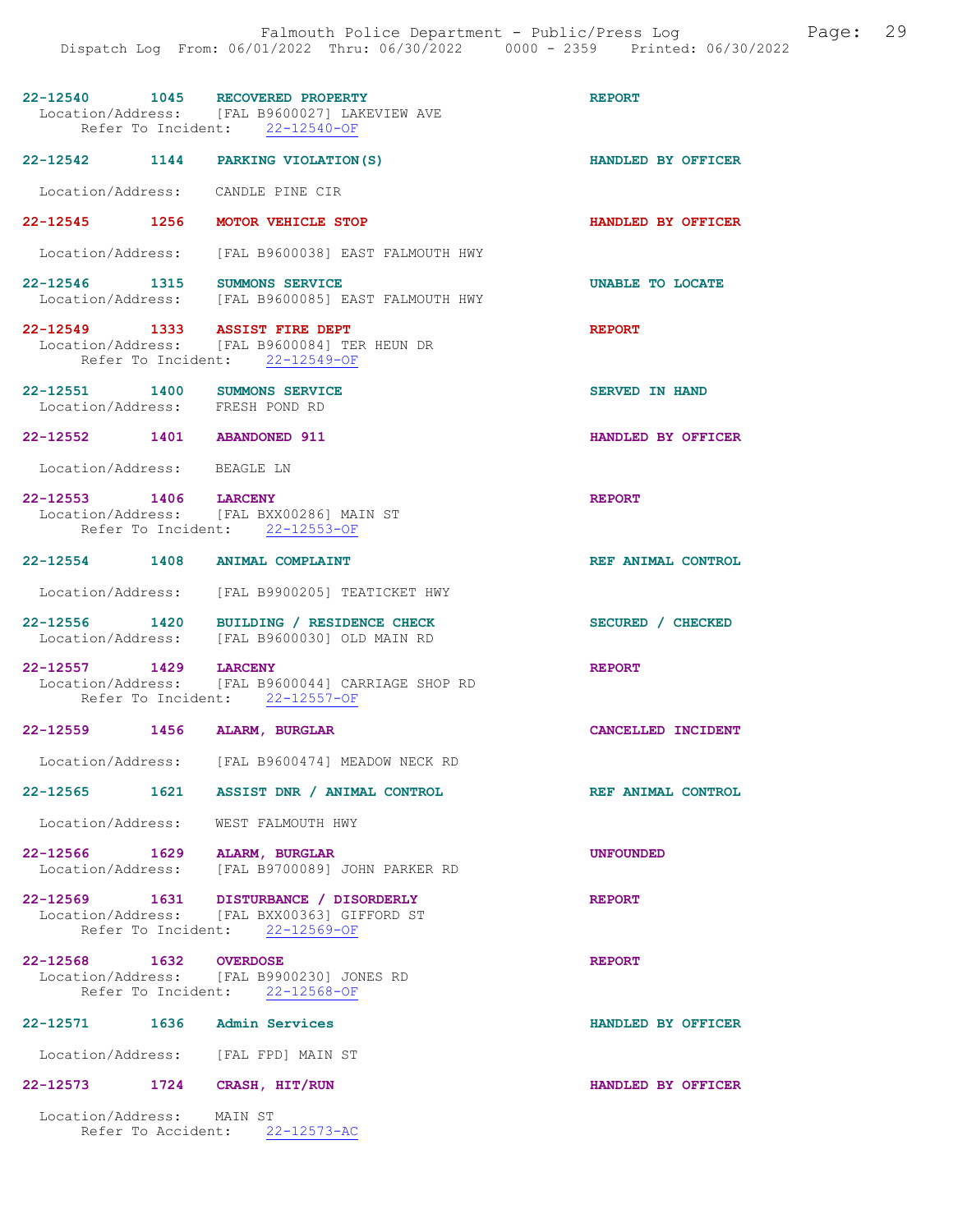| 22-12574 1737 ASSIST OTHER AGENCY<br>Location/Address:          | [FAL BXX00341] BRAMBLE BUSH DR                                                          | <b>REF OTHER</b>       |  |
|-----------------------------------------------------------------|-----------------------------------------------------------------------------------------|------------------------|--|
|                                                                 | 22-12575 1741 MENTAL ILLNESS (SEC 12)<br>Location/Address: [FAL 656] MENAUHANT RD       | REF FIRE DEPT          |  |
| 22-12577 1843 AREA CHECK                                        |                                                                                         | HANDLED BY OFFICER     |  |
| Location/Address: SURF DR + MILL RD                             |                                                                                         |                        |  |
| 22-12578 1845 ASSAULT, IP<br>Location/Address: WALKER ST        | Refer To Incident: 22-12578-OF                                                          | <b>REPORT</b>          |  |
| 22-12579 1852 LOST PROPERTY                                     |                                                                                         | HANDLED BY OFFICER     |  |
| Location/Address: [FAL FPD] MAIN ST                             |                                                                                         |                        |  |
| 22-12580 1908 ASSIST CITIZEN                                    | Location: [FAL FPD] OLYMPIA SPORTS                                                      | <b>GONE ON ARRIVAL</b> |  |
| 22-12582 1933 ALARM, BURGLAR                                    | Location/Address: [FAL 89] SANDWICH RD                                                  | UNFOUNDED              |  |
| 22-12583 1935 ERRATIC MV                                        | Location/Address: GRAND AVE + MENAUHANT RD                                              | <b>GONE ON ARRIVAL</b> |  |
|                                                                 | 22-12585 2014 LOUD MUSIC / PARTY / NOISES                                               | HANDLED BY OFFICER     |  |
| Location/Address: WALKER ST                                     |                                                                                         |                        |  |
| Location/Address: OLD CAMPUS DR                                 | 22-12586 2111 BUILDING / RESIDENCE CHECK                                                | SECURED / CHECKED      |  |
| 22-12588 2133 ALARM, BURGLAR<br>Location/Address: DAVIS STRAITS |                                                                                         | <b>UNFOUNDED</b>       |  |
| 22-12589 2144 ALARM, BURGLAR<br>Location/Address:               | SEAPIT RD                                                                               | <b>UNFOUNDED</b>       |  |
| 22-12590 2302 ALARM, BURGLAR                                    |                                                                                         | CANCELLED INCIDENT     |  |
|                                                                 | Location/Address: [FAL 2930] DAVIS STRAITS                                              |                        |  |
|                                                                 | 22-12591 2348 BUILDING / RESIDENCE CHECK<br>Location/Address: [FAL 528] PRINCE HENRY DR | SECURED / CHECKED      |  |
| Location/Address: SEACOAST SHORES BLVD                          | 22-12592 2357 BUILDING / RESIDENCE CHECK                                                | SECURED / CHECKED      |  |
| For Date: $06/09/2022 - Thursday$                               |                                                                                         |                        |  |
| $22 - 12593$                                                    | 0036 Admin Services                                                                     | HANDLED BY OFFICER     |  |
| Location/Address: [FAL FPD] MAIN ST                             |                                                                                         |                        |  |
| 22-12594 0036                                                   | BUILDING / RESIDENCE CHECK<br>Location/Address: [FAL B9600237] EAST FALMOUTH HWY        | SECURED / CHECKED      |  |
| 22-12595<br>0047                                                | <b>AREA CHECK</b>                                                                       | HANDLED BY OFFICER     |  |

Location/Address: SOPHIE LN

22-12596 0050 BUILDING / RESIDENCE CHECK SECURED / CHECKED Location/Address: [FAL BXX00810] MAIN ST 22-12597 0105 BUILDING / RESIDENCE CHECK SECURED / CHECKED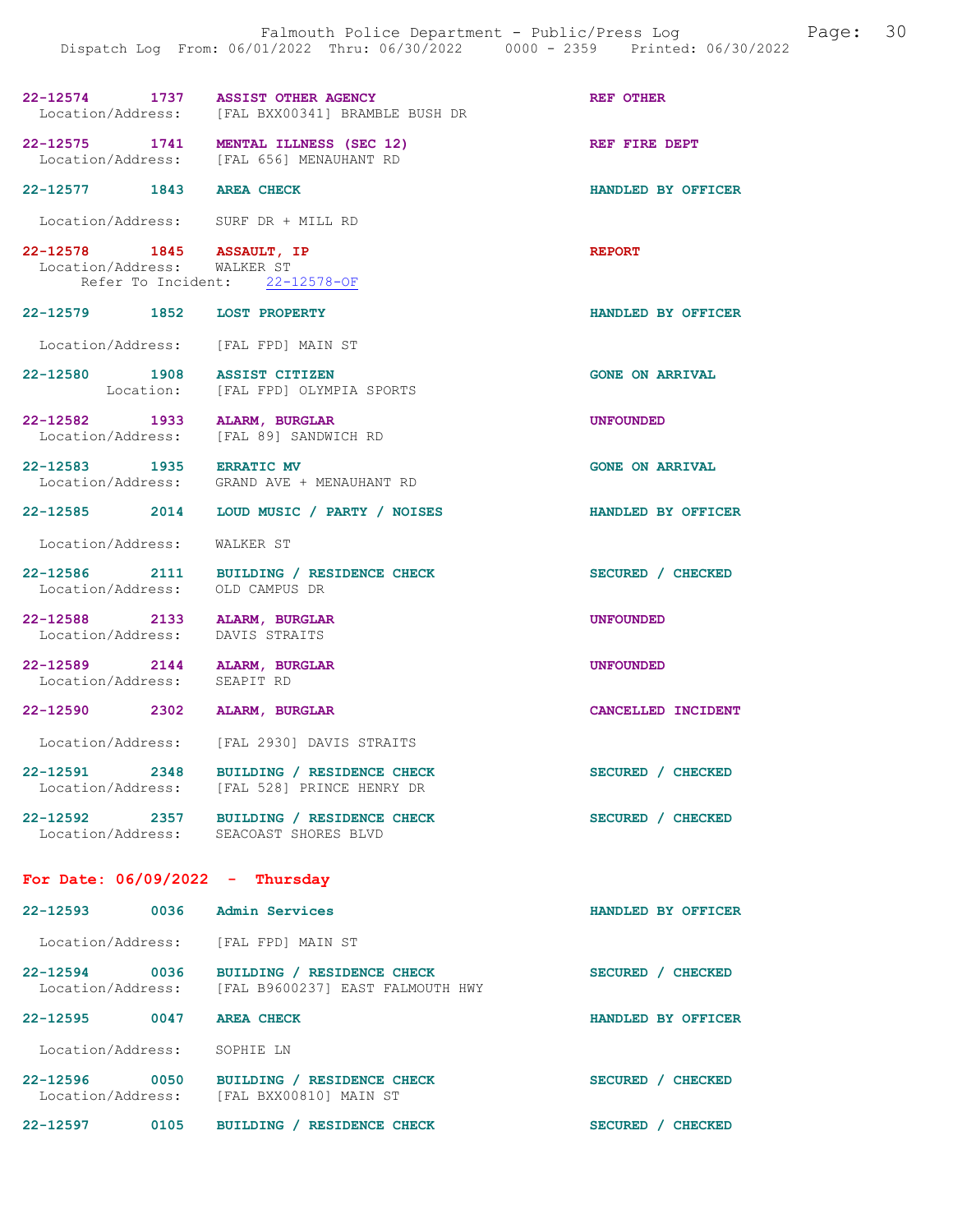|                                                   | Falmouth Police Department - Public/Press Log<br>Dispatch Log From: 06/01/2022 Thru: 06/30/2022 0000 - 2359 Printed: 06/30/2022 | Page:              | 31 |
|---------------------------------------------------|---------------------------------------------------------------------------------------------------------------------------------|--------------------|----|
|                                                   | Location/Address: [FAL B9600029] KATHARINE LEE BATES                                                                            |                    |    |
| 22-12598 0111                                     | SUSPICIOUS MV<br>Location/Address: [FAL BXX00866] OLD MEETING HOUSE RD<br>Refer To Incident: 22-12598-OF                        | <b>REPORT</b>      |    |
|                                                   | 22-12600 0137 BUILDING / RESIDENCE CHECK<br>Location/Address: [FAL B9600051] HATCHVILLE RD                                      | SECURED / CHECKED  |    |
|                                                   | 22-12601 0156 PARKING VIOLATION (S)<br>Location/Address: LUSCOMBE AVE + RAILROAD AVE                                            | NO VIOLATION       |    |
|                                                   | 22-12602 0201 PARKING VIOLATION (S)<br>Location/Address: [FAL B9600203] TOWN HALL SQ                                            | NO VIOLATION       |    |
| Location/Address:                                 | 22-12603 0203 PARKING VIOLATION (S)<br>[FAL B9600261] MAIN ST                                                                   | NO VIOLATION       |    |
| $22 - 12604$ 0204<br>Location/Address:            | BUILDING / RESIDENCE CHECK<br>[FAL B9700852] NORTH FALMOUTH HWY                                                                 | SECURED / CHECKED  |    |
| 22-12605 0204<br>Location/Address:                | BUILDING / RESIDENCE CHECK<br>[FAL B9600012] DEPOT AVE                                                                          | SECURED / CHECKED  |    |
| 22-12608 0224<br>Location/Address:                | <b>AREA CHECK</b><br>[FAL B9600031] DAVISVILLE RD                                                                               | SECURED / CHECKED  |    |
| Location/Address:                                 | 22-12606 0228 BUILDING / RESIDENCE CHECK<br>[FAL B9600031] MARAVISTA AVE EXT                                                    | SECURED / CHECKED  |    |
| 22-12607 0231 AREA CHECK                          | Location/Address: [FAL 1058] TEATICKET HWY                                                                                      | SECURED / CHECKED  |    |
| Location/Address: CINROC CIR                      | 22-12609 0231 DISTURBANCE / DISORDERLY<br>Refer To Incident: 22-12609-OF<br>Refer To Incident: 22-12642-OF                      | <b>REPORT</b>      |    |
| 22-12610 0233 AREA CHECK                          | Location/Address: [FAL B9600047] TEATICKET HWY                                                                                  | SECURED / CHECKED  |    |
| 22-12613 0617 ALARM, BURGLAR<br>Location/Address: | [FAL 840] TECHNOLOGY PARK DR                                                                                                    | SECURED / CHECKED  |    |
| 22-12616<br>0743                                  | ALARM, BURGLAR                                                                                                                  | CANCELLED INCIDENT |    |
| Location/Address:                                 | [FAL B9701189] GANSETT RD                                                                                                       |                    |    |
| 22-12620<br>0835                                  | TRANSPORT / ESCORT                                                                                                              | HANDLED BY OFFICER |    |
| Location/Address:                                 | [FAL B0300005] EAST FALMOUTH HWY<br><b>ASSIST CITIZEN</b>                                                                       |                    |    |
| 22-12614 0845<br>Location/Address:                | [FAL BXX00363] GIFFORD ST                                                                                                       | HANDLED BY OFFICER |    |
| 22-12622 0910                                     | FOLLOW UP INVESTIGATION                                                                                                         | HANDLED BY OFFICER |    |
| Location/Address:                                 | [FAL 964] TEATICKET HWY                                                                                                         |                    |    |
| $22 - 12623$<br>0917<br>Location/Address:         | ALARM, BURGLAR<br>[FAL 588] SPRING BARS RD                                                                                      | <b>UNFOUNDED</b>   |    |
| 22-12624 0925                                     | DOWN TREE (S)                                                                                                                   | HANDLED BY OFFICER |    |
| Location/Address:                                 | [FAL 2223] WEST FALMOUTH HWY                                                                                                    |                    |    |
| $22 - 12628$<br>0959<br>Location/Address:         | Alcohol/Drug (Sec 35)<br>[FAL BXX00600] MAIN ST                                                                                 | <b>REF OTHER</b>   |    |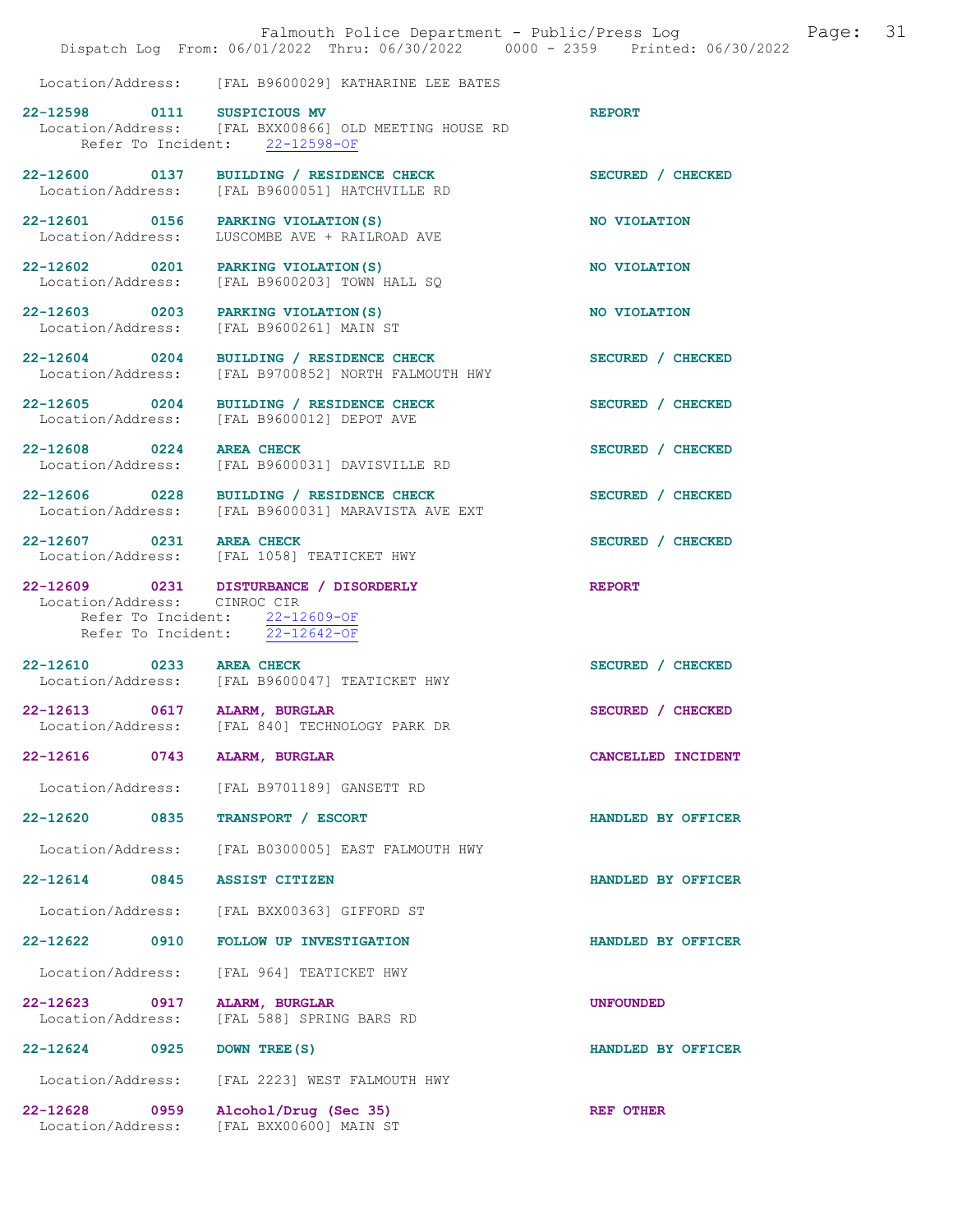| 22-12629 1006 CHECK WELFARE                               | Location/Address: [FAL 964] TEATICKET HWY<br>Refer To Incident: 22-12629-OF           | <b>REPORT</b>      |
|-----------------------------------------------------------|---------------------------------------------------------------------------------------|--------------------|
| 22-12630 1010                                             | TRANSPORT / ESCORT<br>Location/Address: [FAL B9600063] JONES RD                       | <b>TRANSPORT</b>   |
| 22-12632 1029<br>Location/Address: [FAL FPD] MAIN ST      | <b>ASSIST OTHER AGENCY</b>                                                            | <b>REF OTHER</b>   |
| 22-12634 1050 DOWN TREE (S)<br>Location/Address: HYATT RD |                                                                                       | <b>REF OTHER</b>   |
| 22-12635 1051 ERRATIC MV                                  |                                                                                       | CANCELLED INCIDENT |
|                                                           | Location/Address: TEATICKET HWY + SANDWICH RD                                         |                    |
|                                                           | 22-12636 1101 FOLLOW UP INVESTIGATION                                                 | HANDLED BY OFFICER |
| Location/Address: GIFFORD ST                              |                                                                                       |                    |
|                                                           | 22-12638 1119 DISTURBANCE / DISORDERLY                                                | HANDLED BY OFFICER |
|                                                           | Location/Address: [FAL B9600069] TER HEUN DR                                          |                    |
| 22-12639 1134 ABANDONED 911                               |                                                                                       | HANDLED BY OFFICER |
|                                                           | Location/Address: [FAL B9800607] TEATICKET HWY                                        |                    |
|                                                           | 22-12640 1135 Water Complaint<br>Location/Address: [FAL B9600005] RT 151              | NOTIFICATION MADE  |
| 22-12643 1150 ID Theft / Fraud                            | Location/Address: [FAL B9900205] TEATICKET HWY<br>Refer To Incident: 22-12643-OF      | <b>REPORT</b>      |
| 22-12644 1203 ABANDONED 911                               |                                                                                       | HANDLED BY OFFICER |
| Location/Address: CENTRAL AVE                             |                                                                                       |                    |
| $22 - 12645$                                              | 1205 FOLLOW UP INVESTIGATION                                                          | HANDLED BY OFFICER |
| Location/Address: MARAVISTA AVE                           |                                                                                       |                    |
| 22-12646 1207 UNWANTED GUEST                              |                                                                                       | HANDLED BY OFFICER |
|                                                           | Location/Address: [FAL BXX00363] GIFFORD ST                                           |                    |
| 22-12649 1225 ASSIST CITIZEN                              |                                                                                       | HANDLED BY OFFICER |
| Location/Address: MAIN ST                                 |                                                                                       |                    |
| 22-12651 1300                                             | ALARM, BURGLAR                                                                        | CANCELLED INCIDENT |
|                                                           | Location/Address: [FAL 894] SAO PAULO DR                                              |                    |
| 22-12653 1323 DOWN TREE (S)                               |                                                                                       | NOTIFICATION MADE  |
| Location/Address: SAO PAULO DR                            |                                                                                       |                    |
| Location/Address: MARY ROSE LN                            | 22-12655 1328 DISTURBANCE / DISORDERLY                                                | NOTIFICATION MADE  |
| 22-12656 1331 OTHER TRAFFIC                               | Location/Address: PALMER AVE + JONES RD                                               | NOTIFICATION MADE  |
| 22-12659 1403 ID Theft / Fraud                            | Location/Address: [FAL B9600040] NORTH FALMOUTH HWY<br>Refer To Incident: 22-12659-OF | <b>REPORT</b>      |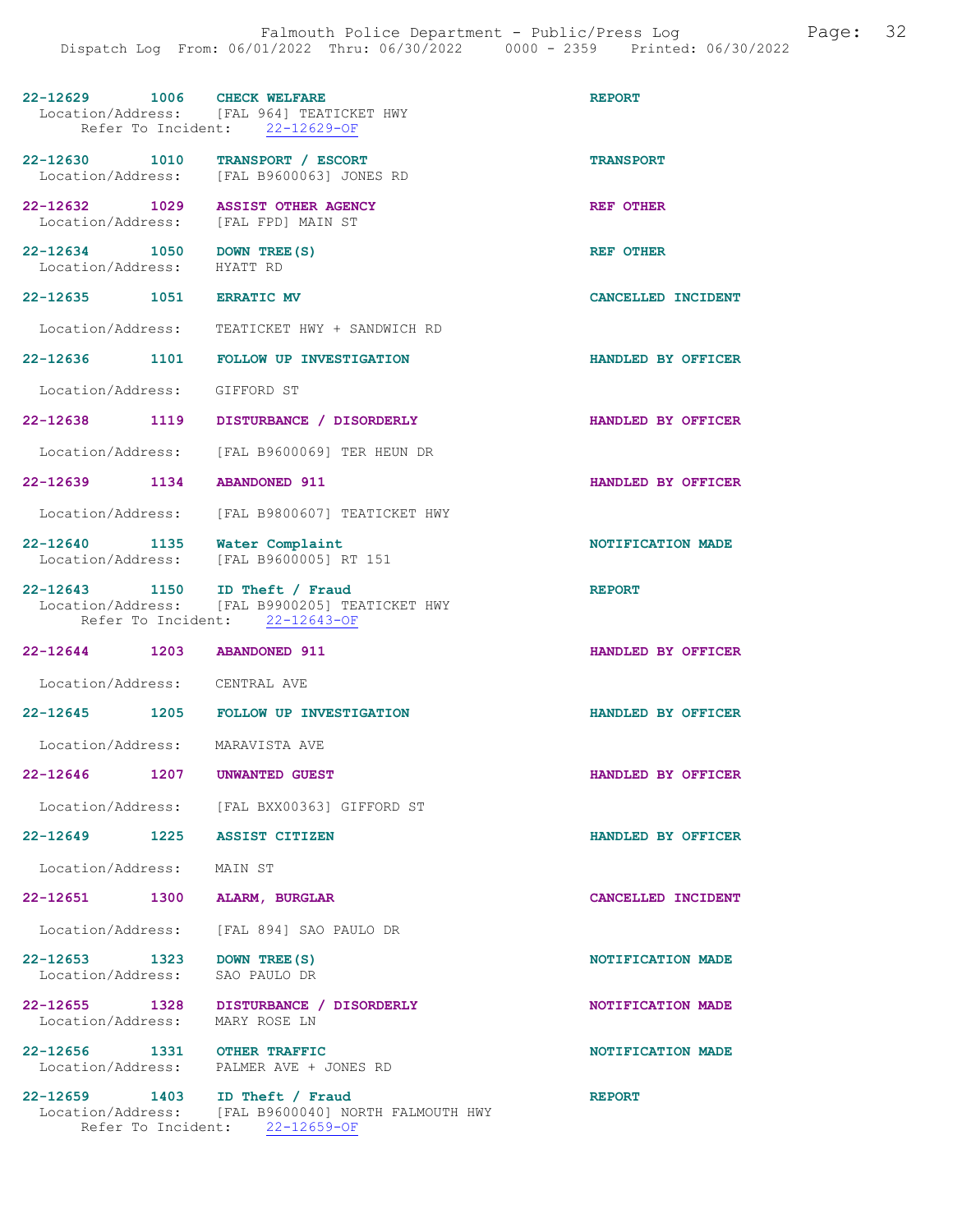|                                                                      | 22-12657 1415 Alcohol/Drug (Sec 35)<br>Location/Address: [FAL B9600069] TER HEUN DR<br>Refer To Incident: 22-12657-OF | <b>REPORT</b>          |
|----------------------------------------------------------------------|-----------------------------------------------------------------------------------------------------------------------|------------------------|
|                                                                      | 22-12660 1420 FOLLOW UP INVESTIGATION                                                                                 | HANDLED BY OFFICER     |
| Location/Address: [FAL FPD] MAIN ST                                  |                                                                                                                       |                        |
| 22-12663<br>1445                                                     | <b>ASSIST CITIZEN</b><br>Location/Address: [FAL B9700877] KRIKOR DR                                                   | NOTIFICATION MADE      |
| 22-12664 1456                                                        | <b>PRIVATE TOW</b>                                                                                                    | HANDLED BY OFFICER     |
|                                                                      | Location/Address: [FAL 3271] PALMER AVE                                                                               |                        |
| 22-12665 1501                                                        | <b>Admin Services</b>                                                                                                 | HANDLED BY OFFICER     |
| Location/Address:                                                    | [FAL FPD] MAIN ST                                                                                                     |                        |
| 22-12666 1509                                                        | Admin Services                                                                                                        | HANDLED BY OFFICER     |
| Location/Address:                                                    | [FAL FPD] MAIN ST                                                                                                     |                        |
| 22-12668<br>1512                                                     | SUSPICIOUS PERSON(S)                                                                                                  | HANDLED BY OFFICER     |
| Location/Address:                                                    | [FAL BXX00236] WAQUOIT HWY                                                                                            |                        |
| 22-12669 1520<br>Location/Address:                                   | DOWN TREE (S)<br>FAIRWAY LN                                                                                           | NOTIFICATION MADE      |
| 22-12671 1521 ERRATIC MV<br>Location/Address:                        | [FAL BXX00172] SANDWICH RD                                                                                            | <b>GONE ON ARRIVAL</b> |
| 22-12670 1523 CHECK WELFARE<br>Location/Address:                     | [FAL BXX00801] QUAKER RD                                                                                              | REF FIRE DEPT          |
| 22-12673 1603                                                        | Admin Services                                                                                                        | HANDLED BY OFFICER     |
| Location/Address:                                                    | [FAL FPD] MAIN ST                                                                                                     |                        |
| 22-12674 1607<br>Location/Address:                                   | MOTOR VEHICLE STOP<br>RT 28 NORTH + RT 151                                                                            | Verbal Warning         |
| $22 - 12676$<br>1619                                                 | <b>ABANDONED 911</b><br>Location/Address: [FAL 690] TER HEUN DR                                                       | NOTIFICATION MADE      |
| 22-12677 1626 CHECK WELFARE<br>Location/Address: SANDWICH RD         | Refer To Incident: 22-12677-OF                                                                                        | <b>REPORT</b>          |
| 22-12679 1646 TRAFFIC HAZARD<br>Location/Address: GRAY ROCKS WEST RD |                                                                                                                       | NOTIFICATION MADE      |
| 22-12681                                                             | 1706 Admin Services                                                                                                   | HANDLED BY OFFICER     |
| Location/Address:                                                    | [FAL FFD5] EAST FALMOUTH HWY                                                                                          |                        |
| 22-12682 1719<br>Location/Address:                                   | <b>CHECK WELFARE</b><br>PORTSIDE CIR                                                                                  | UNABLE TO LOCATE       |
| 22-12683<br>1739                                                     | CHECK WELFARE                                                                                                         | HANDLED BY OFFICER     |
| Location/Address: [FAL 184] RT 151                                   |                                                                                                                       |                        |
| 22-12684 1828 CHECK WELFARE<br>Location/Address:                     | MARAVISTA AVE                                                                                                         | UNABLE TO LOCATE       |
| $22 - 12685$<br>1845                                                 | Illegal Dumping                                                                                                       | HANDLED BY OFFICER     |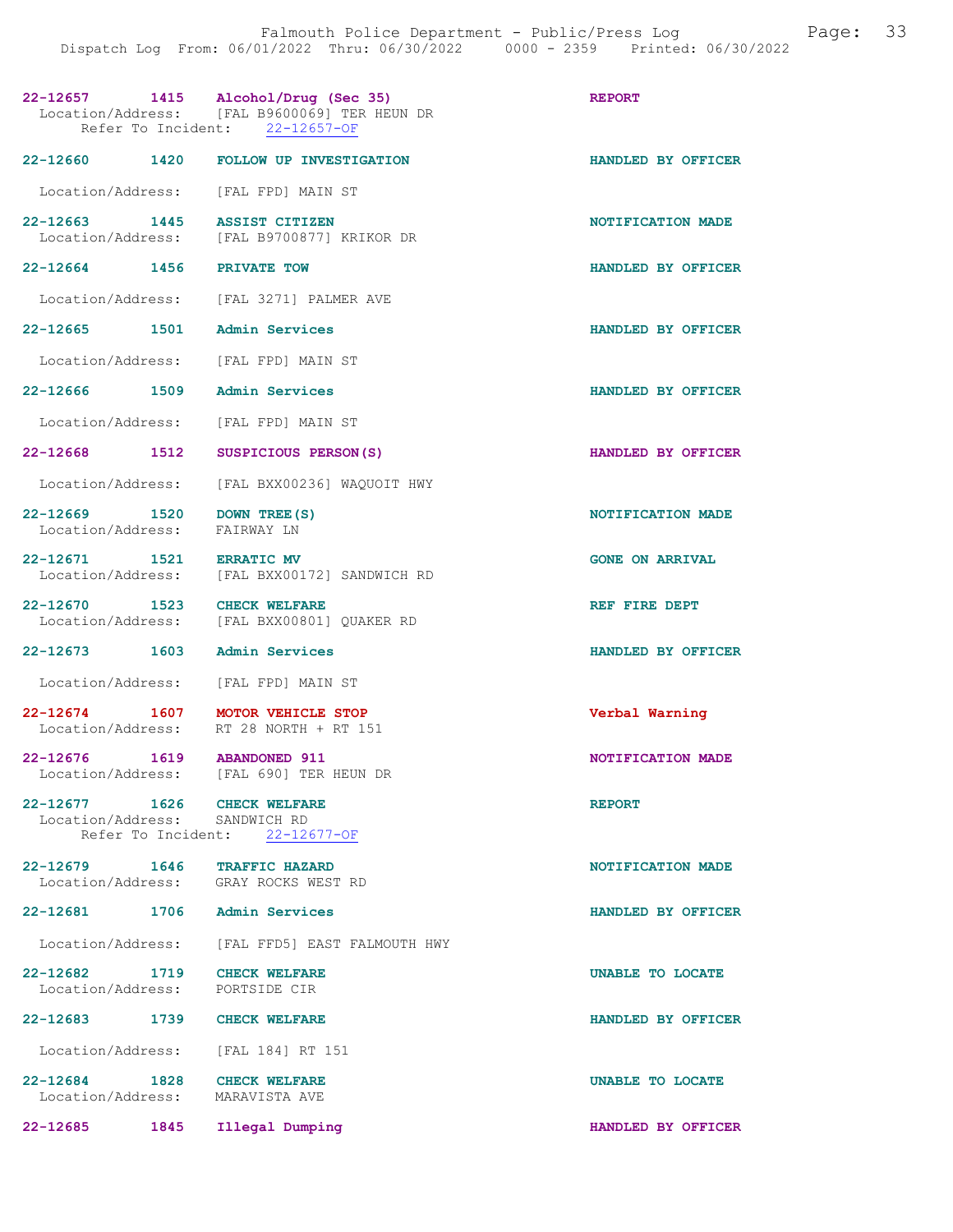Location/Address: THOMAS B LANDERS RD

| POCALION/ HUULESS:                 | INAMAS D THUNDIKS KN                                                                                           |                    |
|------------------------------------|----------------------------------------------------------------------------------------------------------------|--------------------|
| 22-12688 1957 CHECK WELFARE        |                                                                                                                | Protective Custody |
|                                    | Location/Address: [FAL BXX00124] TEATICKET HWY<br>Refer To P/C: 22-12688-AR                                    |                    |
| 22-12689 2006 Admin Services       |                                                                                                                | HANDLED BY OFFICER |
|                                    | Location/Address: [FAL 171] DAVIS STRAITS                                                                      |                    |
| 2120<br>22-12692                   | <b>CHECK WELFARE</b>                                                                                           | HANDLED BY OFFICER |
|                                    | Location/Address: [FAL BXX00204] LANTERN LN                                                                    |                    |
| 22-12695 2134 Harassment           |                                                                                                                | HANDLED BY OFFICER |
| Location/Address: MENAUHANT RD     | Refer To Incident: 22-12695-OF                                                                                 |                    |
|                                    | 22-12696 2149 MOTOR VEHICLE STOP<br>Location/Address: [FAL B9900129] DAVIS STRAITS                             | Verbal Warning     |
| 22-12699 2243 CRASH                | Location/Address: [FAL 2909] TEATICKET HWY<br>Refer To Accident: 22-12699-AC<br>Refer To Incident: 22-12699-OF | <b>REPORT</b>      |
| 22-12700 2303                      | <b>AREA CHECK</b>                                                                                              | HANDLED BY OFFICER |
| Location/Address:                  | TEATICKET HWY + MARAVISTA AVE                                                                                  |                    |
| 22-12702 2346<br>Location/Address: | BUILDING / RESIDENCE CHECK<br>[FAL BXX00620] TEATICKET HWY                                                     | SECURED / CHECKED  |
| 22-12703 2347                      | BUILDING / RESIDENCE CHECK<br>Location/Address: [FAL 964] TEATICKET HWY                                        | SECURED / CHECKED  |
| 22-12705 2351<br>Location/Address: | BUILDING / RESIDENCE CHECK<br>[FAL B9600031] MARAVISTA AVE EXT                                                 | SECURED / CHECKED  |
| 22-12704 2355                      | BUILDING / RESIDENCE CHECK<br>Location/Address: [FAL BXX00810] MAIN ST                                         | SECURED / CHECKED  |
| 22-12707 2355<br>Location/Address: | BUILDING / RESIDENCE CHECK<br>[FAL B9800292] DAVIS STRAITS                                                     | SECURED / CHECKED  |
| 22-12706                           | 2359 Admin Services                                                                                            | HANDLED BY OFFICER |
|                                    | Location/Address: [FAL FPD] MAIN ST                                                                            |                    |
| For Date: $06/10/2022 -$ Friday    |                                                                                                                |                    |
| 22-12708 0030<br>Location/Address: | ALARM, BURGLAR<br>[FAL 1512] DAVIS STRAITS                                                                     | SECURED / CHECKED  |
| 22-12710 0045                      | <b>Admin Services</b>                                                                                          | HANDLED BY OFFICER |
| Location/Address:                  | [FAL FPD] MAIN ST                                                                                              |                    |
| 22-12711 0052                      | BUILDING / RESIDENCE CHECK<br>Location/Address: [FAL 3214] HATCHVILLE RD                                       | SECURED / CHECKED  |
| 22-12712 0056                      | BUILDING / RESIDENCE CHECK<br>Location/Address: [FAL 302] SANDWICH RD                                          | SECURED / CHECKED  |
| 22-12713 0154 AREA CHECK           |                                                                                                                | SECURED / CHECKED  |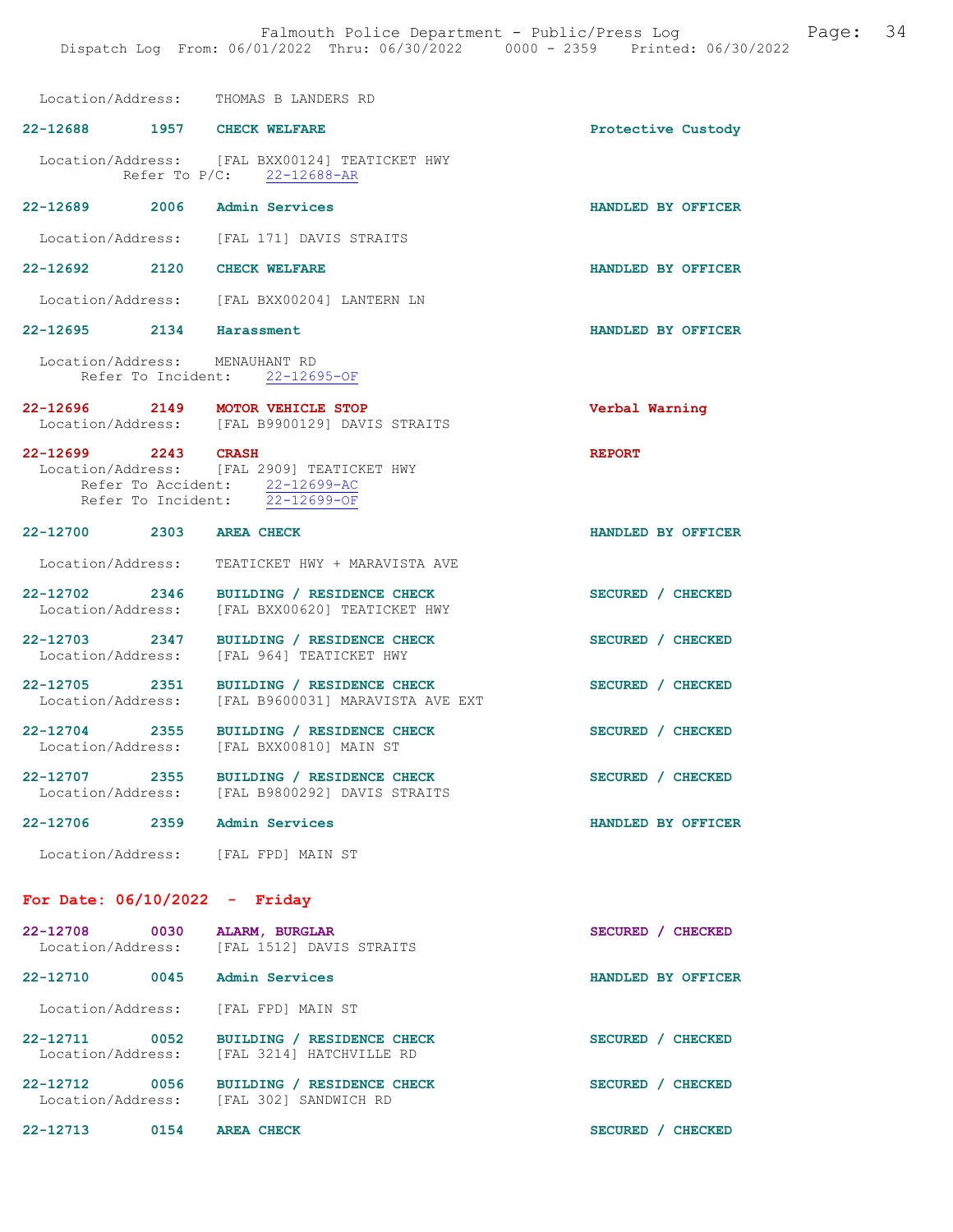|                                                             | Falmouth Police Department - Public/Press Log<br>Dispatch Log From: 06/01/2022 Thru: 06/30/2022 0000 - 2359 Printed: 06/30/2022 | 35<br>Page:        |
|-------------------------------------------------------------|---------------------------------------------------------------------------------------------------------------------------------|--------------------|
|                                                             | Location/Address: [FAL B9600084] TER HEUN DR                                                                                    |                    |
| 22-12714 0158 AREA CHECK                                    | Location/Address: [FAL 3218] DEPOT AVE                                                                                          | SECURED / CHECKED  |
|                                                             | 22-12715 0202 PARKING VIOLATION (S)<br>Location/Address: [FAL B9600203] TOWN HALL SQ                                            | NO VIOLATION       |
|                                                             | 22-12716 0204 PARKING VIOLATION (S)<br>Location/Address: [FAL B9600261] MAIN ST                                                 | NO VIOLATION       |
| 22-12717 0207 AREA CHECK                                    | Location/Address: [FAL B9600027] LAKEVIEW AVE                                                                                   | SECURED / CHECKED  |
| 22-12718 0207 AREA CHECK<br>Location/Address:               | MBL ST                                                                                                                          | SECURED / CHECKED  |
| 22-12719 0207 AREA CHECK                                    |                                                                                                                                 | CANCELLED INCIDENT |
| Location/Address:                                           | DAVISVILLE RD                                                                                                                   |                    |
| Location/Address:                                           | 22-12720 0211 PARKING VIOLATION(S)<br>LUSCOMBE AVE                                                                              | NO VIOLATION       |
|                                                             | 22-12721 0216 BUILDING / RESIDENCE CHECK<br>Location/Address: [FAL B9600025] DAVISVILLE RD                                      | SECURED / CHECKED  |
| 22-12722 0219                                               | BUILDING / RESIDENCE CHECK                                                                                                      | HANDLED BY OFFICER |
| Location/Address:                                           | [FAL B0000242] EAST FALMOUTH HWY                                                                                                |                    |
| Location/Address:                                           | 22-12723 0231 BUILDING / RESIDENCE CHECK<br>[FAL B9700958] EAST FALMOUTH HWY                                                    | SECURED / CHECKED  |
| Location/Address:                                           | 22-12724 0232 BUILDING / RESIDENCE CHECK<br>[FAL 1996] EAST FALMOUTH HWY                                                        | SECURED / CHECKED  |
|                                                             | 22-12725 0244 BUILDING / RESIDENCE CHECK<br>Location/Address: [FAL B9600034] CHESTER ST                                         | SECURED / CHECKED  |
| 22-12726 0250 AREA CHECK<br>Location/Address: LODENGREEN DR | Refer To Incident: 22-12726-OF                                                                                                  | <b>REPORT</b>      |
|                                                             | 22-12727 0253 BUILDING / RESIDENCE CHECK<br>Location/Address: [FAL 840] TECHNOLOGY PARK DR                                      | SECURED / CHECKED  |
| 22-12729 0626 Admin Services                                |                                                                                                                                 | CANCELLED INCIDENT |
|                                                             | Location/Address: [FAL FPD] MAIN ST                                                                                             |                    |
| 22-12730 0629 MISSING PERSON                                | Location/Address: [FAL FPD] MAIN ST<br>Refer To Incident: 22-12730-OF                                                           | HANDLED BY PARTY   |
| 22-12731 0632 ALARM, BURGLAR                                | Location/Address: [FAL 1549] EAST FALMOUTH HWY                                                                                  | <b>UNFOUNDED</b>   |
| 22-12425 0725                                               | <b>OTHER TRAFFIC</b>                                                                                                            | HANDLED BY OFFICER |
|                                                             | Location/Address: PALMER AVE + KATHARINE LEE BATES                                                                              |                    |
| 22-12733 0727 CRASH                                         | Location/Address: CURRIER RD + CAPE WOODS DR<br>Refer To Accident: 22-12733-AC                                                  | <b>REPORT</b>      |
| 22-12735 0825 ASSIST CITIZEN<br>Location/Address: SUSAN LN  |                                                                                                                                 | UNABLE TO LOCATE   |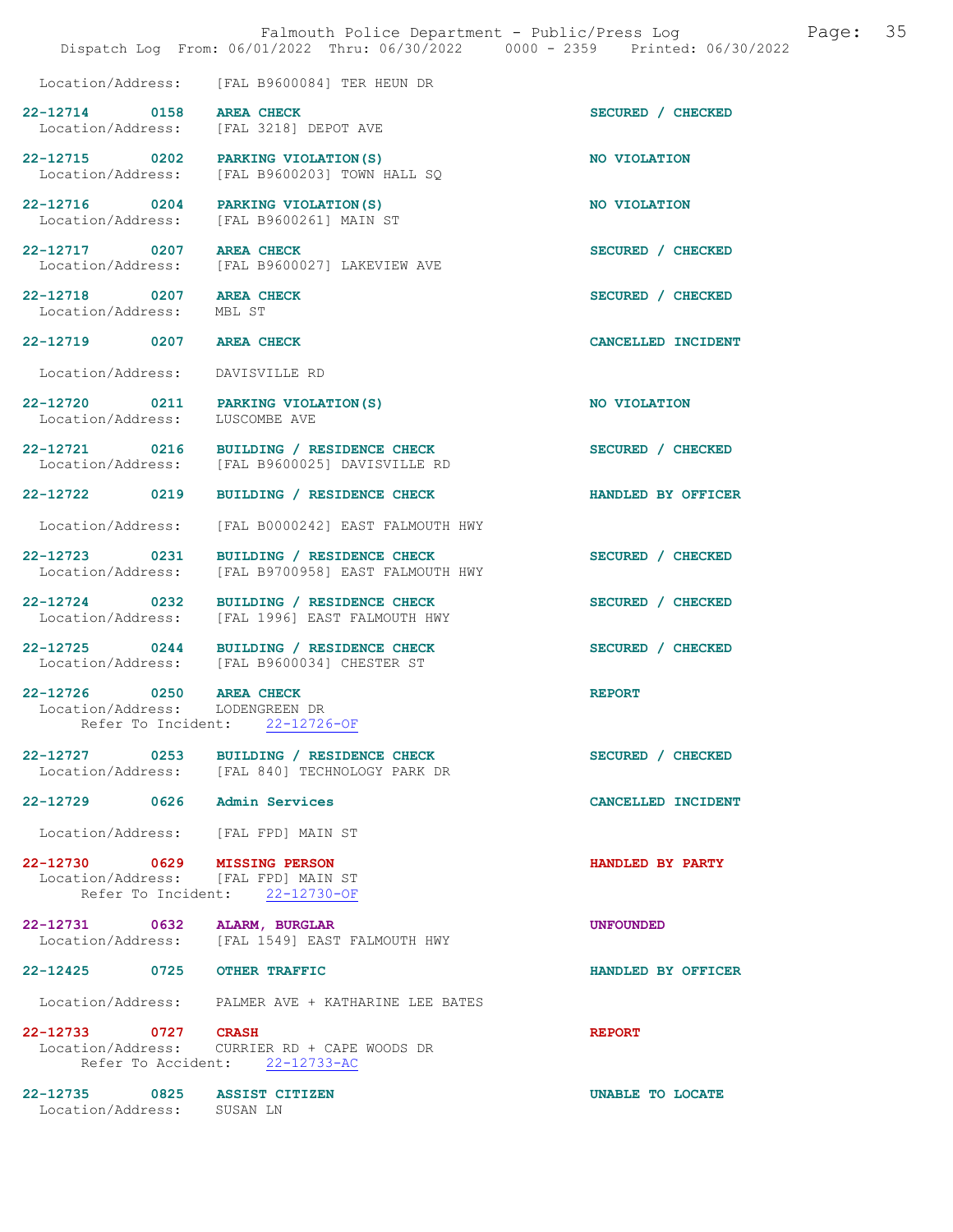|                     | Falmouth Police Department - Public/Press Log<br>Dispatch Log From: 06/01/2022 Thru: 06/30/2022 0000 - 2359 Printed: 06/30/2022 |                    | Page: 36 |
|---------------------|---------------------------------------------------------------------------------------------------------------------------------|--------------------|----------|
|                     | 22-12736 0850 Admin Services                                                                                                    | HANDLED BY OFFICER |          |
|                     | Location/Address: [FAL FPD] MAIN ST                                                                                             |                    |          |
| Location/Address:   | 22-12737 0901 ALARM, BURGLAR<br>BONNIE LN                                                                                       | <b>UNFOUNDED</b>   |          |
|                     | 22-12738 0905 ABANDONED 911                                                                                                     | HANDLED BY OFFICER |          |
|                     | Location/Address: [FAL B9600063] JONES RD                                                                                       |                    |          |
|                     | 22-12739 0920 RECOVERED PROPERTY<br>Location/Address: CANDLE PINE CIR<br>Refer To Incident: 22-12739-OF                         | <b>REPORT</b>      |          |
|                     | 22-12740 0936 TRAFFIC HAZARD                                                                                                    | HANDLED BY OFFICER |          |
|                     | Location/Address: DILLINGHAM AVE + GIFFORD ST                                                                                   |                    |          |
|                     | 22-12741 0938 CHECK WELFARE                                                                                                     | HANDLED BY OFFICER |          |
|                     | Location/Address: RT 151 + SAM TURNER RD                                                                                        |                    |          |
|                     | 22-12744 1002 RECOVERED PROPERTY<br>Location/Address: [FAL 3312] PALMER AVE<br>Refer To Incident: 22-12744-OF                   | <b>REPORT</b>      |          |
|                     | 22-12745 1004 FOLLOW UP INVESTIGATION                                                                                           | HANDLED BY OFFICER |          |
|                     | Location/Address: [MAP] NINIGRET AVE                                                                                            |                    |          |
|                     | 22-12747 1020 ASSIST OTHER AGENCY<br>Location/Address: [FAL B9700877] KRIKOR DR                                                 | <b>REF OTHER</b>   |          |
|                     | 22-12748 1025 UNWANTED GUEST                                                                                                    | HANDLED BY OFFICER |          |
|                     | Location/Address: EAST FALMOUTH HWY                                                                                             |                    |          |
|                     | 22-12750 1107 Admin Services<br>Location/Address: CAPE CODDER RD                                                                | HANDLED BY PARTY   |          |
| Location/Address:   | 22-12751 1116 BUILDING / RESIDENCE CHECK<br>[FAL B9600025] DAVISVILLE RD                                                        | SECURED / CHECKED  |          |
|                     | 22-12752 1147 PARKING VIOLATION(S)<br>Location/Address: [FAL B9701202] QUISSETT HARBOR RD                                       | SECURED / CHECKED  |          |
|                     | 22-12755 1206 Admin Services<br>Location/Address: QUINAPOXET AVE                                                                | HANDLED BY PARTY   |          |
|                     | 22-12756 1207 FOLLOW UP INVESTIGATION                                                                                           | HANDLED BY OFFICER |          |
|                     | Location/Address: [FAL B9600162] SIMPSON LN                                                                                     |                    |          |
|                     | 22-12757 1217 RECOVERED PROPERTY                                                                                                | HANDLED BY OFFICER |          |
|                     | Location/Address: OLD BAYBERRY LN                                                                                               |                    |          |
|                     | 22-12758 1220 PRESERVE PEACE<br>Location/Address: [FAL B9600455] SCRANTON AVE<br>Refer To Incident: 22-12758-OF                 | <b>REPORT</b>      |          |
| 22-12759 1237 CRASH |                                                                                                                                 | HANDLED BY OFFICER |          |
|                     | Vicinity of: SANDWICH RD + PARKER MILL RD                                                                                       |                    |          |
| 22-12762            | 1321 ASSIST OTHER AGENCY                                                                                                        | HANDLED BY OFFICER |          |
|                     | Location/Address: SIDEWINDER RD                                                                                                 |                    |          |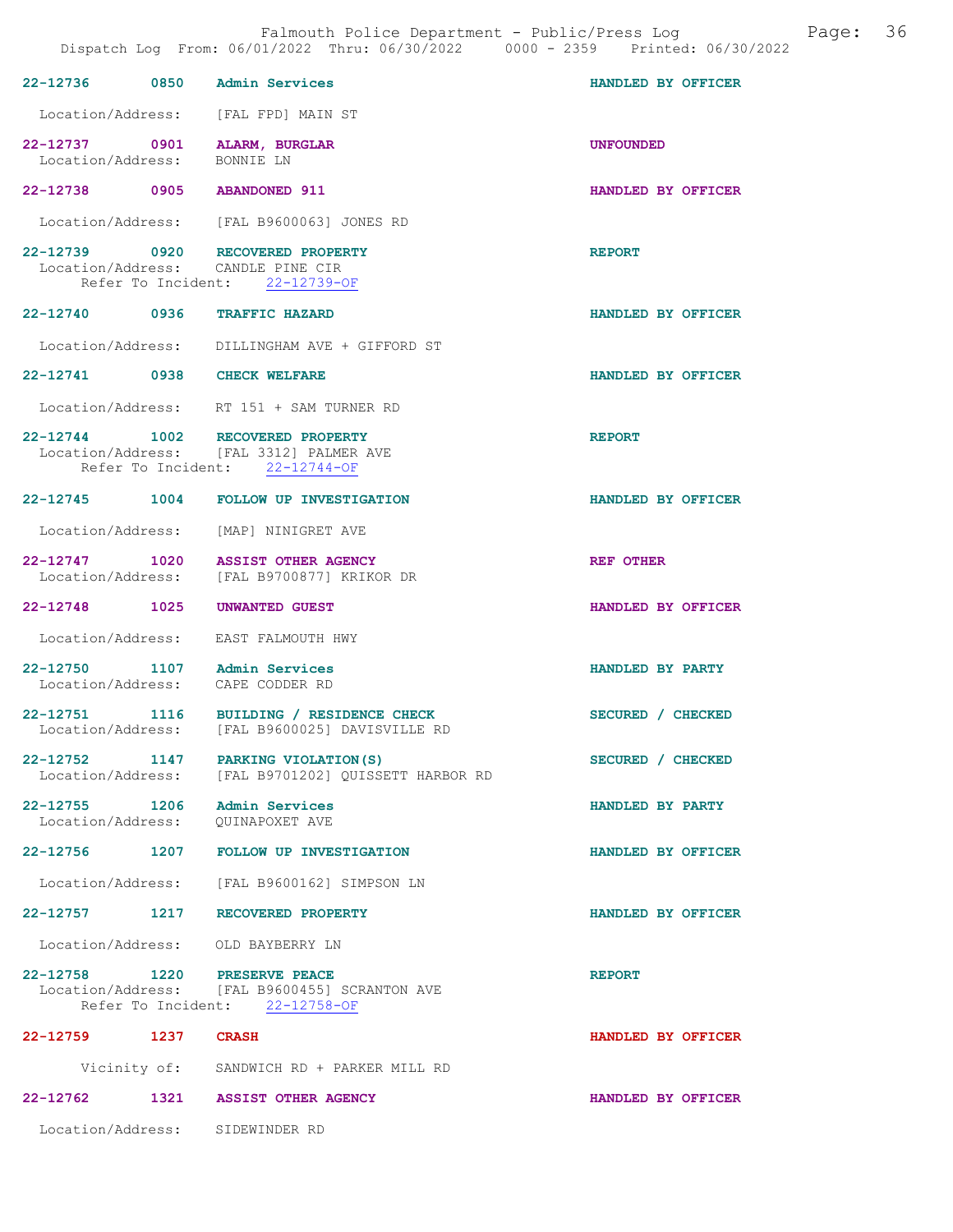|                                                                  | 22-12764 1343 MOTOR VEHICLE STOP<br>Location/Address: [FAL 3202] PALMER AVE            | <b>CITATION ISSUED</b> |
|------------------------------------------------------------------|----------------------------------------------------------------------------------------|------------------------|
| 22-12765 1344 CRASH                                              |                                                                                        | HANDLED BY OFFICER     |
|                                                                  | Location/Address: [FAL B9900230] JONES RD                                              |                        |
| 22-12766 1357 CHECK WELFARE                                      |                                                                                        | HANDLED BY OFFICER     |
|                                                                  | Location/Address: [FAL 3312] PALMER AVE                                                |                        |
| 22-12769 1431 Admin Services                                     |                                                                                        | HANDLED BY OFFICER     |
|                                                                  | Location/Address: [FAL FPD] MAIN ST                                                    |                        |
| 22-12770 1431 CHECK WELFARE                                      | Location/Address: [FAL 1660] MAIN ST<br>Refer To Incident: 22-12770-OF                 | <b>REPORT</b>          |
| 22-12771 1516 PRIVATE TOW<br>Location/Address: PLYMOUTH DR       |                                                                                        | HANDLED BY PARTY       |
| 22-12773 1551 CRASH                                              | Location/Address: EAST FALMOUTH HWY + FRESH POND RD<br>Refer To Accident: 22-12773-AC  | <b>REPORT</b>          |
| 22-12776 1557 ASSIST CITIZEN                                     |                                                                                        | CANCELLED INCIDENT     |
|                                                                  | Location/Address: [FAL 3312] PALMER AVE                                                |                        |
| 22-12779 1657 ERRATIC MV                                         |                                                                                        | HANDLED BY OFFICER     |
|                                                                  | Location/Address: RT 28 SOUTH + RT 151                                                 |                        |
| 22-12780 1733 CHECK WELFARE                                      | Location/Address: [FAL B9600012] DEPOT AVE                                             | HANDLED BY PARTY       |
| 22-12782 1820 SUMMONS SERVICE<br>Location/Address: MARAVISTA AVE |                                                                                        | UNABLE TO LOCATE       |
|                                                                  | 22-12784 1826 ANIMAL COMPLAINT                                                         | CANCELLED INCIDENT     |
| Location/Address: WILD HARBOR RD                                 |                                                                                        |                        |
| 22-12781<br>1845                                                 | PRESERVE PEACE                                                                         | CANCELLED INCIDENT     |
| Location/Address: CANTERBURY LN                                  |                                                                                        |                        |
| 22-12787 1858 ALARM, BURGLAR                                     |                                                                                        | HANDLED BY OFFICER     |
| Location/Address: GRASMERE DR                                    |                                                                                        |                        |
|                                                                  | 22-12788 1904 DISTURBANCE / DISORDERLY<br>Location/Address: [FAL B9600084] TER HEUN DR | <b>TRANSPORT</b>       |
| 22-12790 1932 CHECK WELFARE                                      |                                                                                        | HANDLED BY OFFICER     |
|                                                                  | Location/Address: PLUM HOLLOW RD                                                       |                        |
| 22-12791 1952 OTHER TRAFFIC                                      | Location/Address: [FAL B9600237] EAST FALMOUTH HWY                                     | <b>REF OTHER</b>       |
|                                                                  | 22-12793 2017 LOUD MUSIC / PARTY / NOISES                                              | HANDLED BY OFFICER     |
|                                                                  | Location/Address: BLACKSMITH SHOP RD                                                   |                        |
| 22-12794 2021 DISABLED MV<br>Location/Address:                   | WEST FALMOUTH HWY + BRAESIDE RD                                                        | <b>VEHICLE TOWED</b>   |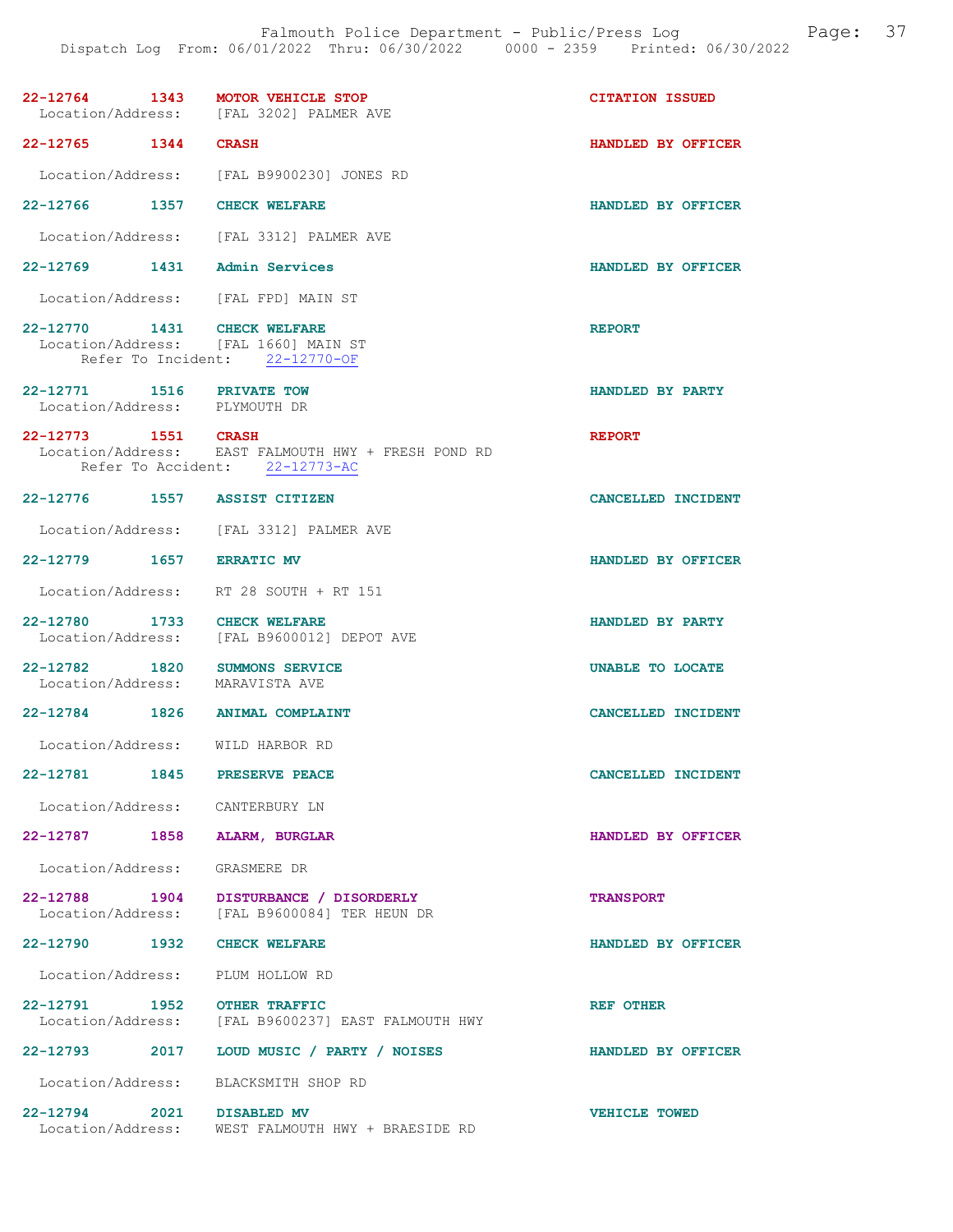| 22-12795 2050 ERRATIC MV<br>Location/Address: BRICK KILN RD | Refer To Arrest: 22-12795-AR                                                              | <b>REPORT</b>                    |
|-------------------------------------------------------------|-------------------------------------------------------------------------------------------|----------------------------------|
| 22-12798 2116 MOTOR VEHICLE STOP<br>Location/Address:       | DAVISVILLE RD                                                                             | Verbal Warning                   |
| 22-12800 2148 ERRATIC MV                                    | Location/Address: [FAL B9900205] TEATICKET HWY                                            | <b>NOTIFICATION MADE</b>         |
| Location/Address:                                           | 22-12801 2152 DISTURBANCE / DISORDERLY<br>DAVISVILLE RD<br>Refer To Incident: 22-12801-OF | <b>REPORT</b>                    |
| 22-12804 2224 INTOXICATED PERSON                            | Location/Address: [FAL 1920] DAVIS STRAITS                                                | <b>TRANSPORT</b>                 |
| 22-12805 2244                                               | BUILDING / RESIDENCE CHECK<br>Location/Address: [FAL 342] SCRANTON AVE                    | SECURED / CHECKED                |
| 22-12806 2250<br>Location/Address:                          | <b>MOTOR VEHICLE STOP</b><br>FALMOUTH HEIGHTS RD + ROBBINS RD                             | Verbal Warning                   |
| 22-12807<br>2256                                            | BUILDING / RESIDENCE CHECK<br>Location/Address: [FAL BXX00102] SCRANTON AVE               | <b>SECURED</b><br><b>CHECKED</b> |
| $22 - 12808$<br>2346                                        | LOUD MUSIC / PARTY / NOISES                                                               | HANDLED BY OFFICER               |

Location/Address: JOYCE ST

# For Date: 06/11/2022 - Saturday

| 22-12809 0001 ALARM, BURGLAR<br>Location/Address: SCRANTON AVE |                                                                                        | <b>UNFOUNDED</b>   |
|----------------------------------------------------------------|----------------------------------------------------------------------------------------|--------------------|
| Location/Address:                                              | 22-12810 0013 BUILDING / RESIDENCE CHECK<br>[FAL B9800292] DAVIS STRAITS               | SECURED / CHECKED  |
| 22-12811 0017<br>Location/Address:                             | <b>AREA CHECK</b><br>[FAL B9600025] DAVISVILLE RD                                      | SECURED / CHECKED  |
| 22-12813 0024<br>Location/Address:                             | BUILDING / RESIDENCE CHECK<br>[FAL BXX00620] TEATICKET HWY                             | SECURED / CHECKED  |
| 22-12814 0027<br>Location/Address:                             | BUILDING / RESIDENCE CHECK<br>[FAL 3218] DEPOT AVE                                     | SECURED / CHECKED  |
|                                                                | 22-12815 0046 BUILDING / RESIDENCE CHECK<br>Location/Address: [FAL BXX00272] LOCUST ST | SECURED / CHECKED  |
|                                                                |                                                                                        |                    |
| 22-12816 0124                                                  | Admin Services                                                                         | HANDLED BY OFFICER |
| Location/Address:                                              | [FAL FPD] MAIN ST                                                                      |                    |
| Location/Address:                                              | 22-12817 0155 BUILDING / RESIDENCE CHECK<br>[FAL B9600051] HATCHVILLE RD               | SECURED / CHECKED  |
| 22-12818 0159<br>Location/Address:                             | BUILDING / RESIDENCE CHECK<br>[FAL 302] SANDWICH RD                                    | SECURED / CHECKED  |
| Location/Address:                                              | 22-12819 0203 PARKING VIOLATION(S)<br>WATER ST + LUSCOMBE AVE                          | NO VIOLATION       |
|                                                                | 22-12820 0206 BUILDING / RESIDENCE CHECK<br>Location/Address: [FAL BXX00810] MAIN ST   | SECURED / CHECKED  |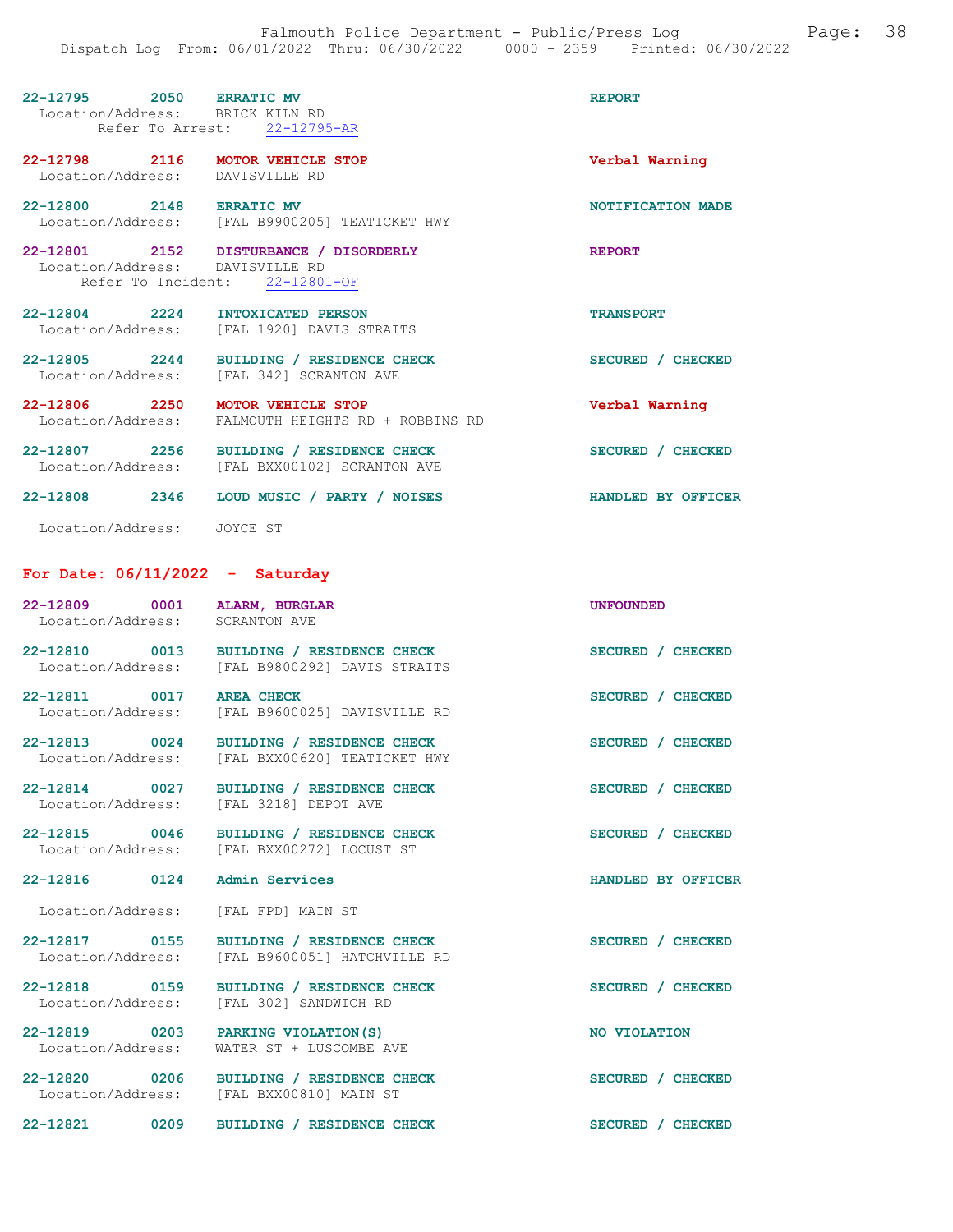|                                                                 | Falmouth Police Department - Public/Press Log<br>Dispatch Log From: 06/01/2022 Thru: 06/30/2022 0000 - 2359 Printed: 06/30/2022 | Page:                  | 39 |
|-----------------------------------------------------------------|---------------------------------------------------------------------------------------------------------------------------------|------------------------|----|
| Location/Address:                                               | [FAL B9600030] OLD MAIN RD                                                                                                      |                        |    |
| 22-12822 0209<br>Location/Address:                              | PARKING VIOLATION (S)<br>[FAL B9600261] MAIN ST                                                                                 | NO VIOLATION           |    |
| 22-12823 0211<br>Location/Address:                              | PARKING VIOLATION (S)<br>[FAL B9600203] TOWN HALL SQ                                                                            | VEHICLE TOWED          |    |
| 22-12824 0240<br>Location/Address:                              | BUILDING / RESIDENCE CHECK<br>[FAL B9600029] KATHARINE LEE BATES                                                                | SECURED / CHECKED      |    |
| 22-12826 0242<br>Location/Address:                              | <b>ANIMAL COMPLAINT</b><br>[FAL 55] MENAUHANT RD                                                                                | <b>TRANSPORT</b>       |    |
| 22-12825 0243<br>Location/Address:                              | BUILDING / RESIDENCE CHECK<br>[FAL B9600093] SCRANTON AVE                                                                       | SECURED / CHECKED      |    |
| 22-12827 0302<br>Location/Address:                              | <b>AREA CHECK</b><br>[FAL B9600026] GIFFORD EXT ST                                                                              | SECURED / CHECKED      |    |
| 22-12828 0308<br>Location/Address:                              | BUILDING / RESIDENCE CHECK<br>[FAL 964] TEATICKET HWY                                                                           | SECURED / CHECKED      |    |
|                                                                 | 22-12829 0310 BUILDING / RESIDENCE CHECK<br>Location/Address: [FAL B9800292] DAVIS STRAITS                                      | SECURED / CHECKED      |    |
| 22-12830 0559 B & E MV / TRL                                    | Location/Address: [FAL 1440] WORCESTER CT<br>Refer To Incident: 22-12830-OF                                                     | <b>REPORT</b>          |    |
| 22-12832 0631 DEAD ON ARRIVAL<br>Location/Address: SHEILA WAY   | Refer To Incident: 22-12832-OF                                                                                                  | <b>REPORT</b>          |    |
| 22-12834 0821                                                   | <b>ABANDONED 911</b>                                                                                                            | HANDLED BY OFFICER     |    |
| Location/Address: KILMER RD                                     |                                                                                                                                 |                        |    |
| 22-12835 0828 OTHER TRAFFIC<br>Location/Address:                | WAQUOIT HWY                                                                                                                     | NOTIFICATION MADE      |    |
| 0833<br>22-12836                                                | CRASH, HIT/RUN<br>Location/Address: [FAL B9600455] SCRANTON AVE<br>Refer To Accident: 22-12836-AC                               | <b>REPORT</b>          |    |
| 22-12837 1026 ERRATIC MV                                        | Location/Address: CARRIAGE SHOP RD + SANDWICH RD                                                                                | UNABLE TO LOCATE       |    |
| 22-12840 1108 B & E MV / TRL<br>Location/Address: MARAVISTA AVE | Refer To Incident: 22-12840-OF                                                                                                  | <b>REPORT</b>          |    |
| 22-12841 1112 ANIMAL COMPLAINT                                  | Location/Address: [FAL 3261] MAIN ST                                                                                            | <b>GONE ON ARRIVAL</b> |    |
| 22-12842 1115                                                   | SUSPICIOUS PERSON(S)<br>Location/Address: [FAL B0100152] TEATICKET HWY                                                          | UNABLE TO LOCATE       |    |
| 22-12843 1150 AREA CHECK                                        |                                                                                                                                 | HANDLED BY OFFICER     |    |
| Location/Address: COUNTRY CLUB LN                               |                                                                                                                                 |                        |    |
| 22-12844 1155 AREA CHECK                                        |                                                                                                                                 | HANDLED BY OFFICER     |    |
| Location/Address: GIFFORD ST                                    |                                                                                                                                 |                        |    |
| 22-12845 1200 ANIMAL COMPLAINT                                  | Vicinity of: [FAL L79] SURF DR + MILL RD                                                                                        | REF DNR                |    |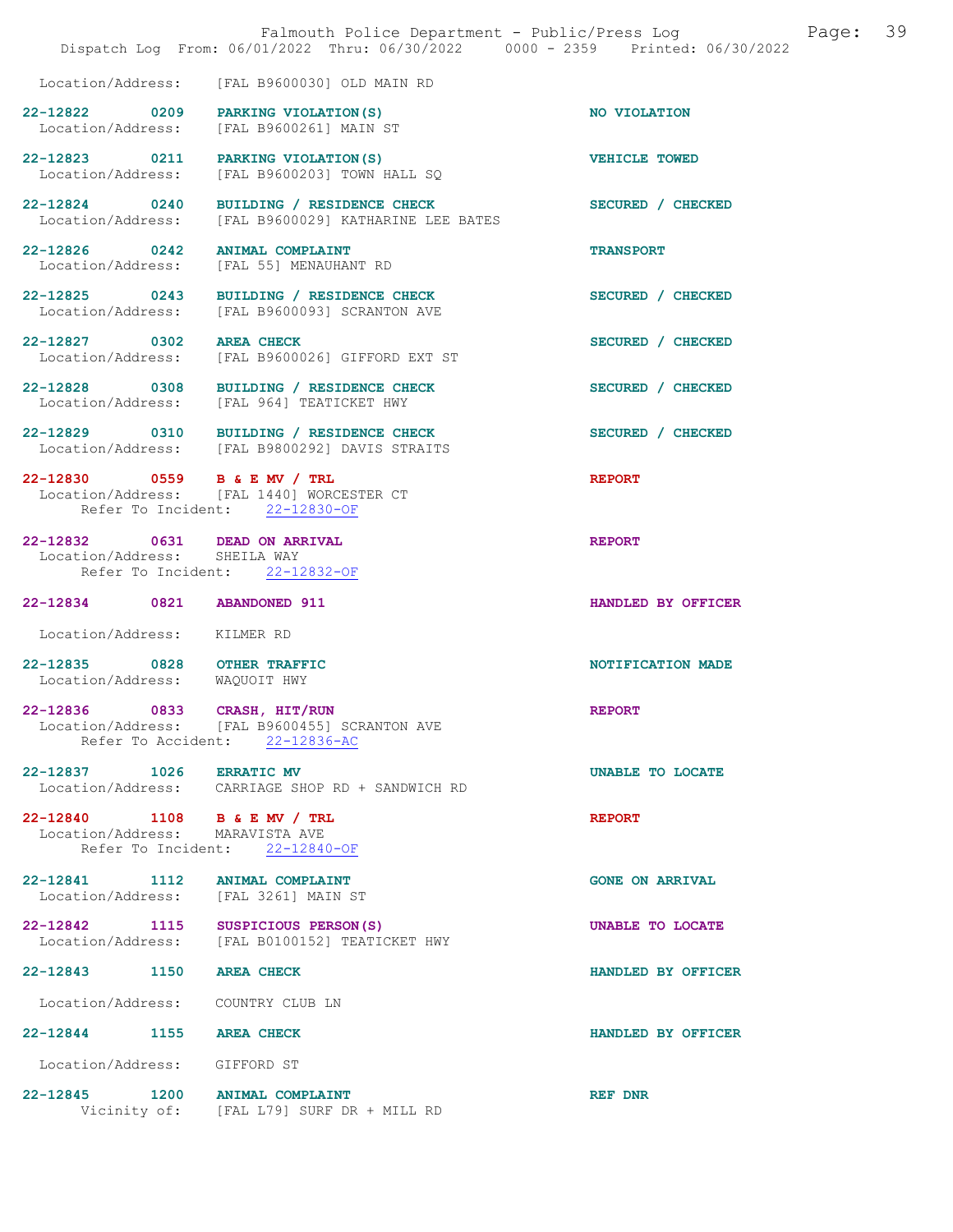|                                                                     |                                                                                             | Dispatch Log From: 06/01/2022 Thru: 06/30/2022 0000 - 2359 Printed: 06/30/2022 |
|---------------------------------------------------------------------|---------------------------------------------------------------------------------------------|--------------------------------------------------------------------------------|
| 22-12846<br>1232                                                    | <b>AREA CHECK</b>                                                                           | HANDLED BY OFFICER                                                             |
|                                                                     | Location/Address: [FAL 887] SCRANTON AVE                                                    |                                                                                |
| 22-12847 1245<br>Location/Address: CROOKED MEADOW RD                | <b>CRASH</b>                                                                                | HANDLED BY PARTY                                                               |
| 22-12848 1246 UNWANTED GUEST                                        | Location/Address: [FAL 741] WATER ST                                                        | REF FIRE DEPT                                                                  |
| 22-12849 1250 ANIMAL COMPLAINT                                      |                                                                                             | REF ANIMAL CONTROL                                                             |
| Location/Address: SADYS LN                                          |                                                                                             |                                                                                |
| 22-12853 1324                                                       | <b>TRESPASS</b><br>Location/Address: [FAL 2862] QUAKER RD<br>Refer To Incident: 22-12853-OF | <b>REPORT</b>                                                                  |
| 22-12854 1332 ERRATIC MV                                            | Location/Address: FALMOUTH HEIGHTS RD + RUSSELL RD                                          | UNABLE TO LOCATE                                                               |
| 22-12856 1347 B & E RESIDENT<br>Location/Address: WEST FALMOUTH HWY | Refer To Incident: 22-12856-OF                                                              | <b>REPORT</b>                                                                  |
| 22-12857 1354 ANIMAL COMPLAINT                                      |                                                                                             | REF ANIMAL CONTROL                                                             |
| Location/Address: CENTRAL AVE                                       |                                                                                             |                                                                                |
| 22-12859 1441 TRESPASS                                              | Location/Address: [FAL 2862] QUAKER RD<br>Refer To Incident: 22-12859-OF                    | <b>REPORT</b>                                                                  |
| 22-12862 1453 ABANDONED 911                                         |                                                                                             | HANDLED BY OFFICER                                                             |
|                                                                     | Location/Address: [FAL 55] MENAUHANT RD                                                     |                                                                                |
| 22-12863 1513 AREA CHECK                                            |                                                                                             | CANCELLED INCIDENT                                                             |
| Location/Address: HAYWAY RD                                         |                                                                                             |                                                                                |
| 22-12865 1517 Water Complaint<br>Refer To Incident:                 | Location/Address: [FAL 55] MENAUHANT RD<br>$22 - 12865 - OF$                                | <b>REPORT</b>                                                                  |
| 22-12867 1611 ASSIST FIRE DEPT                                      |                                                                                             | HANDLED BY OFFICER                                                             |
|                                                                     | Location/Address: [FAL 1604] WEST FALMOUTH HWY                                              |                                                                                |
| 22-12868 1616 CHECK WELFARE                                         |                                                                                             | HANDLED BY OFFICER                                                             |
| Location/Address: LUKE RD                                           |                                                                                             |                                                                                |
| 22-12870 1639 CRASH, HIT/RUN                                        | Location/Address: [FAL BXX00880] CLINTON AVE<br>Refer To Accident: 22-12870-AC              | <b>REPORT</b>                                                                  |
|                                                                     | 22-12871 1703 DIRT BIKE / ATV COMPLAINT                                                     | CANCELLED INCIDENT                                                             |
| Location/Address: BARROWS RD                                        |                                                                                             |                                                                                |
| Location/Address: [FAL L80] MAIN ST                                 | 22-12872 1708 DISTURBANCE / DISORDERLY                                                      | <b>GONE ON ARRIVAL</b>                                                         |
| 22-12873 1709 ASSAULT, IP                                           | Location/Address: [FAL B0200069] TEATICKET HWY<br>Refer To Incident: 22-12873-OF            | <b>REPORT</b>                                                                  |

22-12874 1718 CRASH REPORT

Falmouth Police Department - Public/Press Log and Page: 40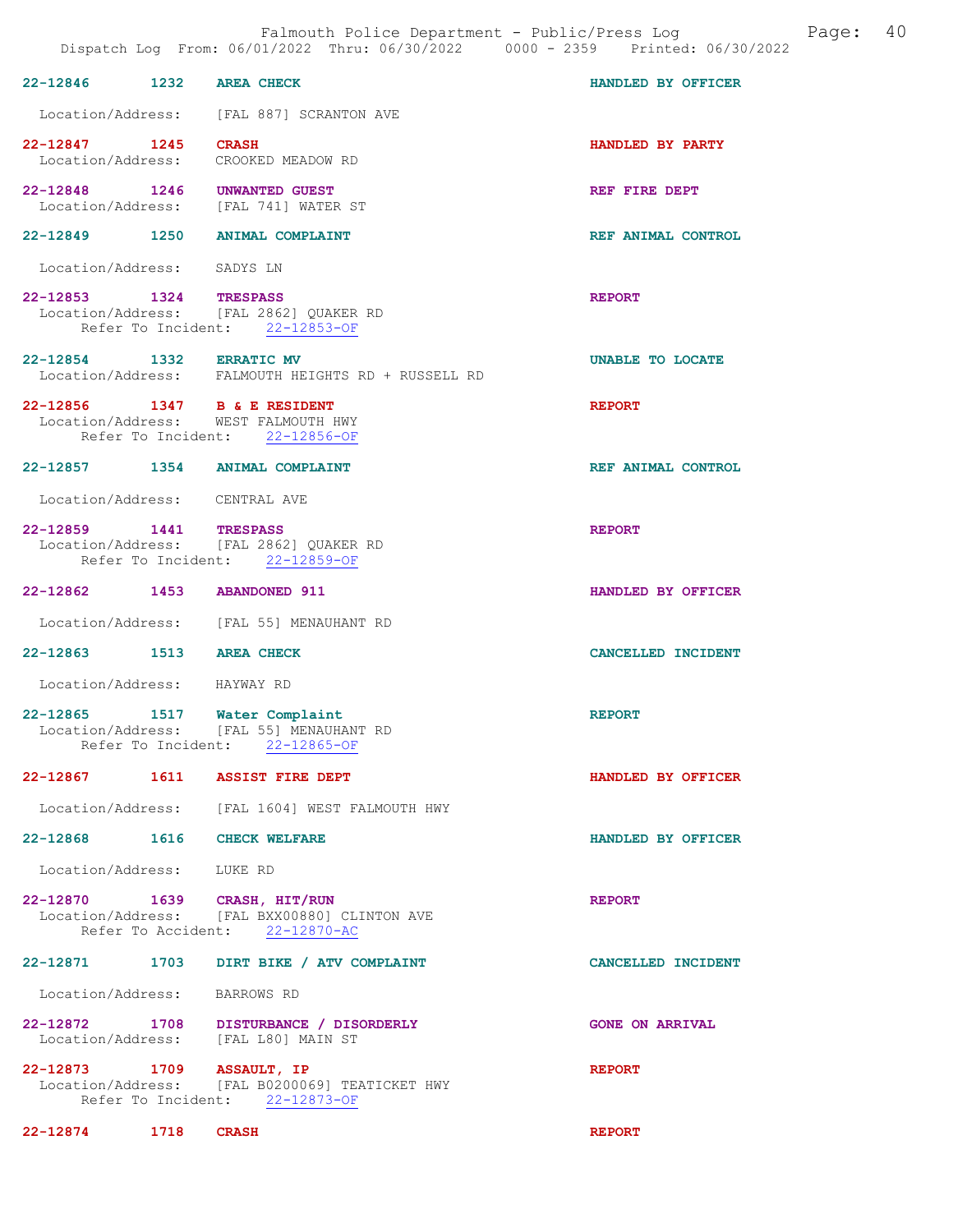|                                                            | Falmouth Police Department - Public/Press Log<br>Dispatch Log From: 06/01/2022 Thru: 06/30/2022 0000 - 2359 Printed: 06/30/2022 | Page: 41           |  |
|------------------------------------------------------------|---------------------------------------------------------------------------------------------------------------------------------|--------------------|--|
|                                                            | Location/Address: EAST FALMOUTH HWY + FRESH POND RD<br>Refer To Accident: 22-12874-AC                                           |                    |  |
|                                                            | 22-12876 1719 ASSIST CITIZEN                                                                                                    | HANDLED BY OFFICER |  |
|                                                            | Location/Address: [FAL 3312] PALMER AVE                                                                                         |                    |  |
| 22-12875 1720 ABANDONED 911                                |                                                                                                                                 | HANDLED BY OFFICER |  |
|                                                            | Location/Address: [FAL 3372] BEAGLE LN                                                                                          |                    |  |
| 22-12877 1737 CHECK WELFARE                                |                                                                                                                                 | HANDLED BY OFFICER |  |
|                                                            | Location/Address: [FAL B9600455] SCRANTON AVE                                                                                   |                    |  |
| 22-12879 1758 CRASH                                        | Location/Address: CURRIER RD + SARAH LN<br>Refer To Accident: 22-12879-AC                                                       | <b>REPORT</b>      |  |
|                                                            | 22-12880 1800 DISTURBANCE / DISORDERLY                                                                                          | HANDLED BY OFFICER |  |
|                                                            | Location/Address: MAIN ST + LANTERN LN                                                                                          |                    |  |
|                                                            | 22-12885 1902 ASSIST CITIZEN<br>Location/Address: [FAL 3202] PALMER AVE                                                         | <b>TRANSPORT</b>   |  |
| 22-12886 1903 AREA CHECK                                   | Location/Address: [FAL L78] QUAKER RD                                                                                           | SECURED / CHECKED  |  |
|                                                            | 22-12887 1925 Water Complaint                                                                                                   | HANDLED BY OFFICER |  |
|                                                            | Location/Address: [FAL 566] GIFFORD EXT ST                                                                                      |                    |  |
| 22-12889 1939 AREA CHECK                                   | Location/Address: [FAL 46] CHAPOQUOIT RD                                                                                        | SECURED / CHECKED  |  |
|                                                            | 22-12890 1953 INTOXICATED PERSON<br>Location/Address: [FAL BXX00102] SCRANTON AVE<br>Refer To Arrest: 22-12890-AR               | Arrest(s) Made     |  |
|                                                            | 22-12891 2015 LOUD MUSIC / PARTY / NOISES                                                                                       | HANDLED BY OFFICER |  |
|                                                            | Location/Address: EAST FALMOUTH HWY                                                                                             |                    |  |
| Location/Address: MARLA LN                                 | 22-12892 2030 LOUD MUSIC / PARTY / NOISES                                                                                       | UNABLE TO LOCATE   |  |
| Location/Address:                                          | 22-12893 2039 MOTOR VEHICLE STOP<br>SCRANTON AVE                                                                                | Verbal Warning     |  |
| 22-12894 2039 ABANDONED 911<br>Location/Address: NEVES WAY |                                                                                                                                 | REF FIRE DEPT      |  |
|                                                            | 22-12896 2046 LOUD MUSIC / PARTY / NOISES                                                                                       | HANDLED BY OFFICER |  |
|                                                            | Location/Address: [FAL 3271] PALMER AVE                                                                                         |                    |  |
|                                                            | 22-12897 2100 ANIMAL COMPLAINT                                                                                                  | HANDLED BY OFFICER |  |
| Location/Address: SHORE ST                                 |                                                                                                                                 |                    |  |
| Location/Address: NEVES WAY                                | 22-12898 2109 ALARM, BURGLAR                                                                                                    | <b>UNFOUNDED</b>   |  |
| Location/Address: HAYWAY RD                                | 22-12899 2126 FIREWORKS COMPLAINT                                                                                               | UNABLE TO LOCATE   |  |
|                                                            | 22-12900 2211 LOUD MUSIC / PARTY / NOISES<br>Location/Address: BLACKSMITH SHOP RD                                               | <b>UNFOUNDED</b>   |  |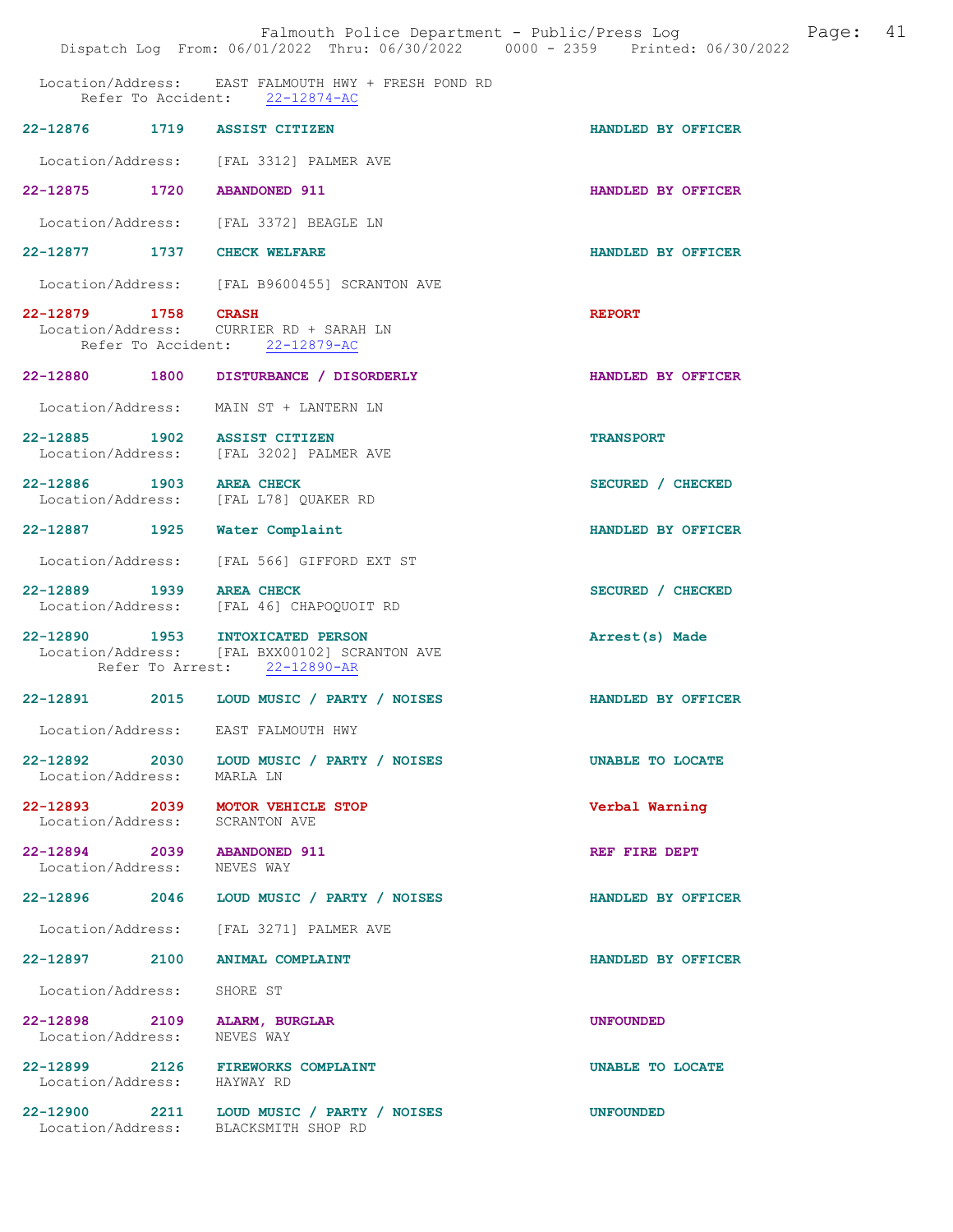|                                                             | 22-12901 2216 LOUD MUSIC / PARTY / NOISES                                                                   | HANDLED BY OFFICER     |
|-------------------------------------------------------------|-------------------------------------------------------------------------------------------------------------|------------------------|
|                                                             | Location/Address: [FAL L65] COUNTY RD                                                                       |                        |
|                                                             | 22-12903 2221 ANIMAL COMPLAINT<br>Location/Address: [FAL BXX00102] SCRANTON AVE                             | UNABLE TO LOCATE       |
| 22-12905 2351                                               | ALARM, BURGLAR                                                                                              | CANCELLED INCIDENT     |
|                                                             | Location/Address: [FAL 188] KATHARINE LEE BATES                                                             |                        |
|                                                             | 22-12906 2353 DISTURBANCE / DISORDERLY<br>Location/Address: [FAL B9600069] TER HEUN DR                      | <b>GONE ON ARRIVAL</b> |
| For Date: $06/12/2022 -$ Sunday                             |                                                                                                             |                        |
|                                                             | 22-12907 0011 BUILDING / RESIDENCE CHECK<br>Location/Address: [FAL 566] GIFFORD EXT ST                      | SECURED / CHECKED      |
|                                                             | 22-12908 0016 BUILDING / RESIDENCE CHECK<br>Location/Address: [FAL B9600026] GIFFORD EXT ST                 | SECURED / CHECKED      |
|                                                             | 22-12909 0019 ATTEMPT TO LOCATE<br>Location/Address: [FAL 3295] GRAND AVE<br>Refer To Incident: 22-12909-OF | <b>REPORT</b>          |
|                                                             | 22-12910 0025 BUILDING / RESIDENCE CHECK<br>Location/Address: [FAL B9600051] HATCHVILLE RD                  | SECURED / CHECKED      |
|                                                             | 22-12912 0032 BUILDING / RESIDENCE CHECK<br>Location/Address: [FAL 302] SANDWICH RD                         | SECURED / CHECKED      |
|                                                             | 22-12913 0034 BUILDING / RESIDENCE CHECK<br>Location/Address: [FAL 3218] DEPOT AVE                          | SECURED / CHECKED      |
| 22-12915 0040                                               | BUILDING / RESIDENCE CHECK<br>Location/Address: [FAL B9600084] TER HEUN DR                                  | SECURED / CHECKED      |
|                                                             | 22-12916 0054 BUILDING / RESIDENCE CHECK<br>Location/Address: [FAL B9600031] MARAVISTA AVE EXT              | SECURED / CHECKED      |
|                                                             | 22-12918 0059 BUILDING / RESIDENCE CHECK<br>Location/Address: [FAL 494] EAST FALMOUTH HWY                   | SECURED / CHECKED      |
|                                                             | 22-12919 0104 BUILDING / RESIDENCE CHECK<br>Location/Address: [FAL 357] GIFFORD ST                          | SECURED / CHECKED      |
| 22-12920 0106 Admin Services                                |                                                                                                             | HANDLED BY OFFICER     |
|                                                             | Location/Address: [FAL FPD] MAIN ST                                                                         |                        |
| 22-12921 0125 AREA CHECK<br>Location/Address: MARAVISTA AVE |                                                                                                             | SECURED / CHECKED      |
|                                                             | 22-12922 0128 LOUD MUSIC / PARTY / NOISES<br>Location/Address: SANDPIPER CIR                                | Peace Restored         |
|                                                             | 22-12924 0147 BUILDING / RESIDENCE CHECK<br>Location/Address: [FAL B9900121] PALMER AVE                     | SECURED / CHECKED      |
| Location/Address: MENAUHANT RD                              | 22-12925 0156 BUILDING / RESIDENCE CHECK                                                                    | SECURED / CHECKED      |
|                                                             | 22-12926 0201 PARKING VIOLATION (S)<br>Location/Address: WATER ST + LUSCOMBE AVE                            | NO VIOLATION           |
|                                                             | 22-12927 0202 BUILDING / RESIDENCE CHECK                                                                    | SECURED / CHECKED      |

Location/Address: [FAL BXX00539] EAST FALMOUTH HWY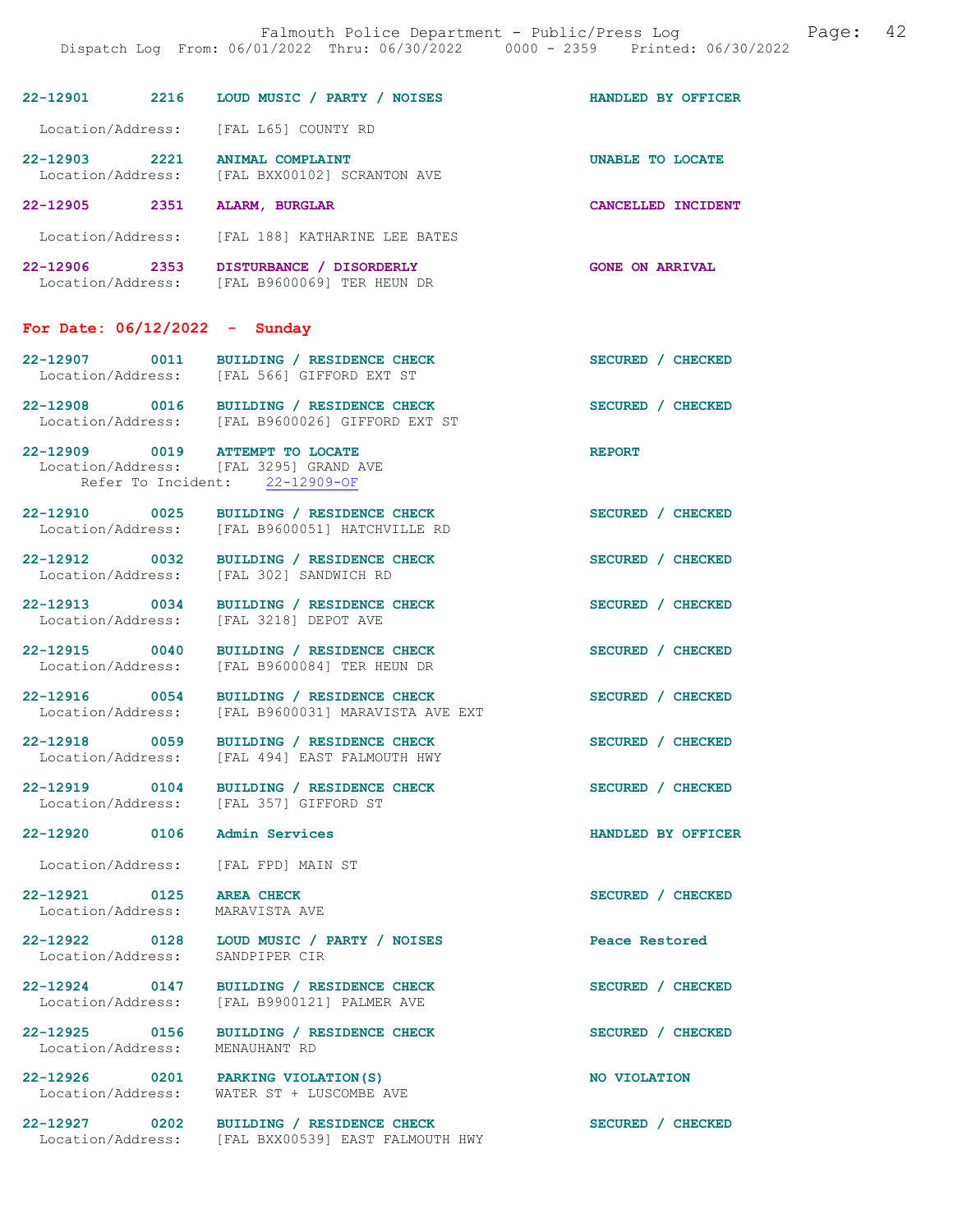## 22-12928 0202 BUILDING / RESIDENCE CHECK SECURED / CHECKED Location/Address: [FAL 964] TEATICKET HWY

22-12929 0204 PARKING VIOLATION(S) NO VIOLATION Location/Address: [FAL B9600077] TOWN HALL SO

22-12930 0205 CHECK WELFARE NO VIOLATION NO VIOLATION Location/Address:

22-12931 0208 ALARM, BURGLAR SECURED / CHECKED

Location/Address: [FAL 3201] MAIN ST

22-12932 0223 BUILDING / RESIDENCE CHECK SECURED / CHECKED Location/Address: LODENGREEN DR

22-12933 0228 BUILDING / RESIDENCE CHECK SECURED / CHECKED Location/Address: [FAL B9800292] DAVIS STRAITS

22-12934 0300 PARKING VIOLATION(S) NO VIOLATION Location/Address: [FAL B9600261] MAIN ST

22-12935 0333 LOUD MUSIC / PARTY / NOISES REPORT Location/Address: [FAL 1627] ESTRELLA LN Refer To Incident: 22-12935-OF

22-12941 0649 DISTURBANCE / DISORDERLY REPORT Location/Address: [FAL 3162] PALMER AVE Refer To Incident: 22-12941-OF

22-12943 0750 CHECK WELFARE GONE ON ARRIVAL Location/Address: [FAL B9800292] DAVIS STRAITS

22-12944 0834 Admin Services HANDLED BY OFFICER

Location/Address: [FAL FPD] MAIN ST

22-12947 0858 ALARM, BURGLAR<br>Location/Address: [FAL 3349] THEATRE DR [FAL 3349] THEATRE DR

22-12948 0859 ANIMAL COMPLAINT REF ANIMAL CONTROL

Location/Address: [FAL 644] SANDWICH RD

22-12951 0959 RECOVERED PROPERTY REPORT Location/Address: [FAL FPD] MAIN ST<br>Refer To Incident: 22-12951-OF Refer To Incident:

22-12650 1000 PRESERVE PEACE HANDLED BY OFFICER

Location/Address: ALTONS LN

22-12953 1011 Admin Services HANDLED BY OFFICER

Location/Address: [FAL FPD] MAIN ST

22-12954 1040 ANIMAL COMPLAINT REF ANIMAL CONTROL

Location/Address: GREYCOURT LN

22-12956 1140 OTHER TRAFFIC UNABLE TO LOCATE Location/Address: DAVIS STRAITS + MAIN ST Location/Address: DAVIS STRAITS + MAIN ST

22-12957 1201 GUN SHOTS UNABLE TO LOCATE Location/Address: OLD BARNSTABLE RD + COUNTRY CLUB LN

Location/Address: GLEN AVE

22-12961 1226 CHECK WELFARE HANDLED BY PARTY

OLD BARNSTABLE RD + COUNTRY CLUB LN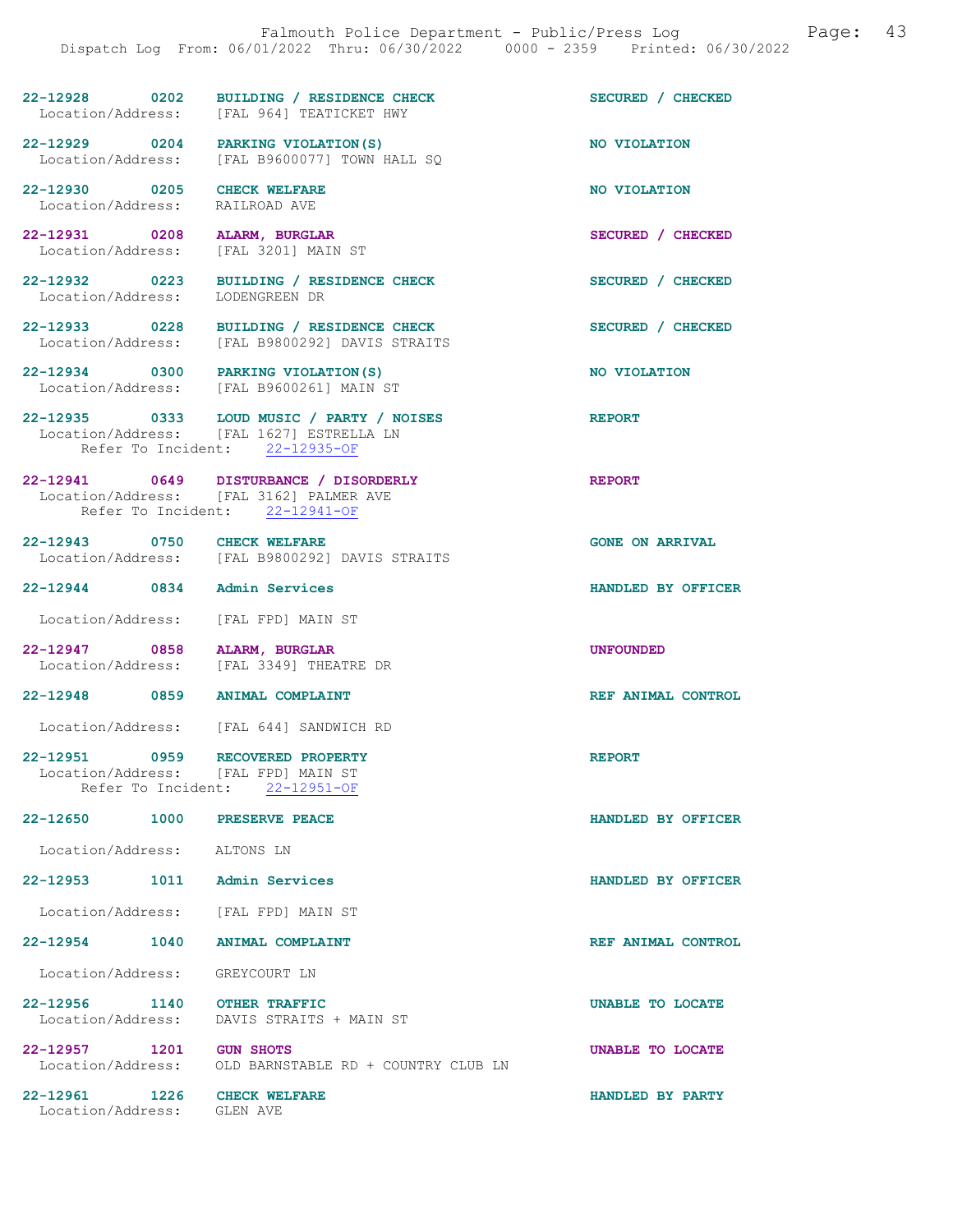| 22-12963 1234 Admin Services                             |                                                                                                                         | HANDLED BY OFFICER     |
|----------------------------------------------------------|-------------------------------------------------------------------------------------------------------------------------|------------------------|
|                                                          | Location/Address: [FAL FPD] MAIN ST                                                                                     |                        |
| 22-12964 1239 CRASH                                      | Location/Address: EAST FALMOUTH HWY + ACAPESKET RD<br>Refer To Accident: 22-12964-AC                                    | <b>REPORT</b>          |
| 22-12966 1249 CRASH                                      | Location/Address: WAQUOIT HWY + RED BROOK RD<br>Refer To Accident: 22-12966-AC                                          | <b>REPORT</b>          |
| 22-12968 1256 OTHER TRAFFIC                              | Location/Address: [FAL 664] TEATICKET HWY                                                                               | NOTIFICATION MADE      |
|                                                          | 22-12969 1319 MOTOR VEHICLE STOP<br>Location/Address: EAST FALMOUTH HWY + CENTRAL AVE<br>Refer To Incident: 22-12969-OF | <b>REPORT</b>          |
|                                                          | 22-12970 1323 ATTEMPT TO LOCATE                                                                                         | CANCELLED INCIDENT     |
|                                                          | Location/Address: [FAL 435] DAVIS STRAITS                                                                               |                        |
| 22-12971 1334 Harassment                                 | Location/Address: [FAL BXX00914] NORTH FALMOUTH HWY                                                                     | <b>GONE ON ARRIVAL</b> |
| 22-12972 1338 LARCENY                                    | Location/Address: [FAL B9601749] SCRANTON AVE<br>Refer To Incident: 22-12972-OF                                         | <b>REPORT</b>          |
| 22-12973 1339 AREA CHECK                                 |                                                                                                                         | HANDLED BY OFFICER     |
|                                                          | Location/Address: [FAL L80] MAIN ST                                                                                     |                        |
| 22-12974 1351                                            | <b>TRESPASS</b><br>Location/Address: [FAL 2862] QUAKER RD                                                               | <b>TRANSPORT</b>       |
| 22-12975 1355 OTHER TRAFFIC                              | Location/Address: RT 151 + SANDWICH RD                                                                                  | UNABLE TO LOCATE       |
|                                                          | 22-12976 1409 ATTEMPT TO LOCATE                                                                                         | CANCELLED INCIDENT     |
|                                                          | Location/Address: EAST FALMOUTH HWY + DAVISVILLE RD                                                                     |                        |
| 22-12977 1436 VANDALISM<br>Location/Address: SANDWICH RD | Refer To Incident: 22-12977-OF                                                                                          | <b>REPORT</b>          |
| 22-12978 1510 CRASH                                      | Location/Address: HOMESTEAD LN + TEATICKET HWY<br>Refer To Accident: 22-12978-AC                                        | <b>REPORT</b>          |
| 22-12980 1557 TRAFFIC HAZARD                             |                                                                                                                         | HANDLED BY OFFICER     |
| Location/Address: ACAPESKET RD                           |                                                                                                                         |                        |
|                                                          | 22-12981   1611   CRASH<br>Location/Address: EAST FALMOUTH HWY + ACAPESKET RD<br>Refer To Accident: 22-12981-AC         | <b>REPORT</b>          |
| 22-12983 1635 Harassment<br>Location/Address: CRICKET LN | Refer To Incident: 22-12983-OF                                                                                          | <b>REPORT</b>          |
| 22-12984 1658 ABANDONED 911                              |                                                                                                                         | HANDLED BY OFFICER     |
|                                                          | Location/Address: SAM TURNER RD                                                                                         |                        |

22-12987 1658 CHECK WELFARE **REF** FIRE DEPT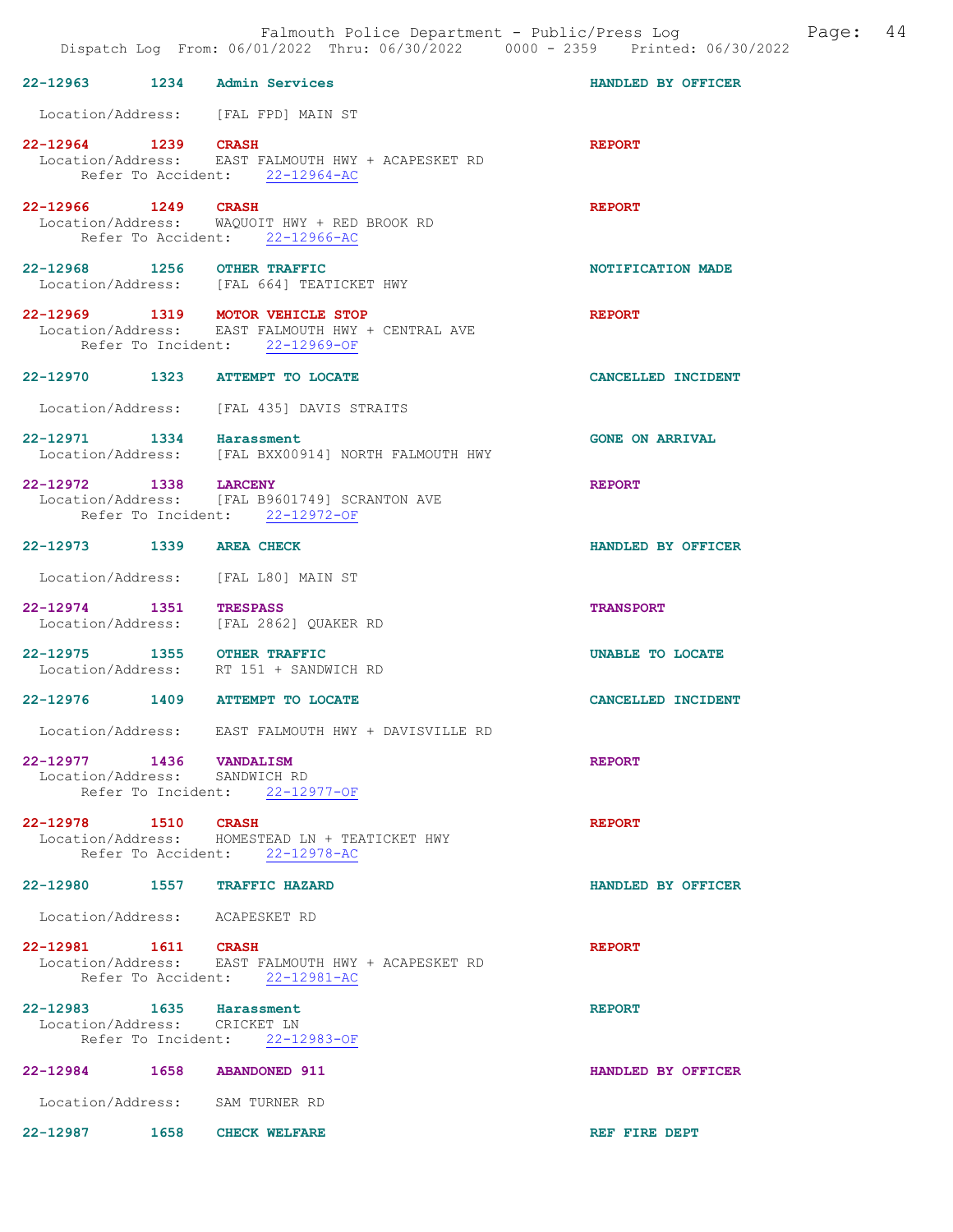Location/Address: [FAL B9600003] SCRANTON AVE

|                                | LOCATION/AQQTESS: [FAL B9600003] SCRANTON AVE                                                                        |                        |
|--------------------------------|----------------------------------------------------------------------------------------------------------------------|------------------------|
| Location/Address: CLIFFWOOD LN | 22-12986 1659 ANIMAL COMPLAINT<br>Refer To Incident: 22-12986-OF                                                     | <b>REPORT</b>          |
|                                | 22-12988 1702 ALARM, BURGLAR                                                                                         | CANCELLED INCIDENT     |
| Location/Address: CENTRAL AVE  |                                                                                                                      |                        |
|                                | 22-12991 1827 RECOVERED PROPERTY                                                                                     | HANDLED BY OFFICER     |
|                                | Location/Address: [FAL BXX00863] TEATICKET HWY                                                                       |                        |
| 22-12993 1901 CRASH            |                                                                                                                      | HANDLED BY OFFICER     |
|                                | Location/Address: CARRIAGE SHOP RD                                                                                   |                        |
|                                | 22-12995 1938 ASSIST FIRE DEPT                                                                                       | HANDLED BY OFFICER     |
|                                | Location/Address: [FAL 585] MAIN ST                                                                                  |                        |
|                                | 22-12996 2005 DIRT BIKE / ATV COMPLAINT<br>Location/Address: RT 28 NORTH + RT 151                                    | <b>GONE ON ARRIVAL</b> |
|                                | 22-12999 2042 MOTOR VEHICLE STOP<br>Location/Address: RT 28 NORTH + THOMAS B LANDERS RD                              | Verbal Warning         |
|                                | 22-13000 2059 MOTOR VEHICLE STOP<br>Location/Address: OLD BARNSTABLE RD                                              | Verbal Warning         |
|                                | 22-13001 2100 MOTOR VEHICLE STOP                                                                                     | HANDLED BY OFFICER     |
|                                | Location/Address: [FAL BXX00769] FALMOUTH HEIGHTS RD                                                                 |                        |
|                                | 22-13002 2114 MOTOR VEHICLE STOP<br>Location/Address: [FAL 3199] TEATICKET HWY                                       | Verbal Warning         |
|                                | 22-13003 2118 DISTURBANCE / DISORDERLY<br>Location/Address: DAVISVILLE RD + PHEASANT LN<br>Refer To P/C: 22-13003-AR | Arrest(s) Made         |
| Location/Address: SANDWICH RD  | 22-13005 2134 LOUD MUSIC / PARTY / NOISES                                                                            | <b>GONE ON ARRIVAL</b> |
| 22-13007 2145 AREA CHECK       |                                                                                                                      | HANDLED BY OFFICER     |
|                                | Location/Address: [FAL 2223] WEST FALMOUTH HWY                                                                       |                        |
|                                | 22-13009 2151 PARKING VIOLATION(S)<br>Location/Address: [FAL L78] QUAKER RD                                          | HANDLED BY PARTY       |
|                                | 22-13011 2219 ASSIST FIRE DEPT<br>Location/Address: [FAL B9600084] TER HEUN DR                                       | REF FIRE DEPT          |
|                                | 22-13012 2240 LOUD MUSIC / PARTY / NOISES                                                                            | HANDLED BY OFFICER     |
| Location/Address: REDGATE LN   |                                                                                                                      |                        |
|                                | 22-13013 2312 SUSPICIOUS PERSON(S)<br>Location/Address: [FAL B9600501] OLD MAIN RD<br>Refer To Incident: 22-13013-OF | <b>REPORT</b>          |
|                                |                                                                                                                      |                        |

### For Date: 06/13/2022 - Monday

| 22-13015          | 0006 |  | BUILDING / RESIDENCE CHECK |                              |
|-------------------|------|--|----------------------------|------------------------------|
| Location/Address: |      |  |                            | [FAL B9800292] DAVIS STRAITS |

SECURED / CHECKED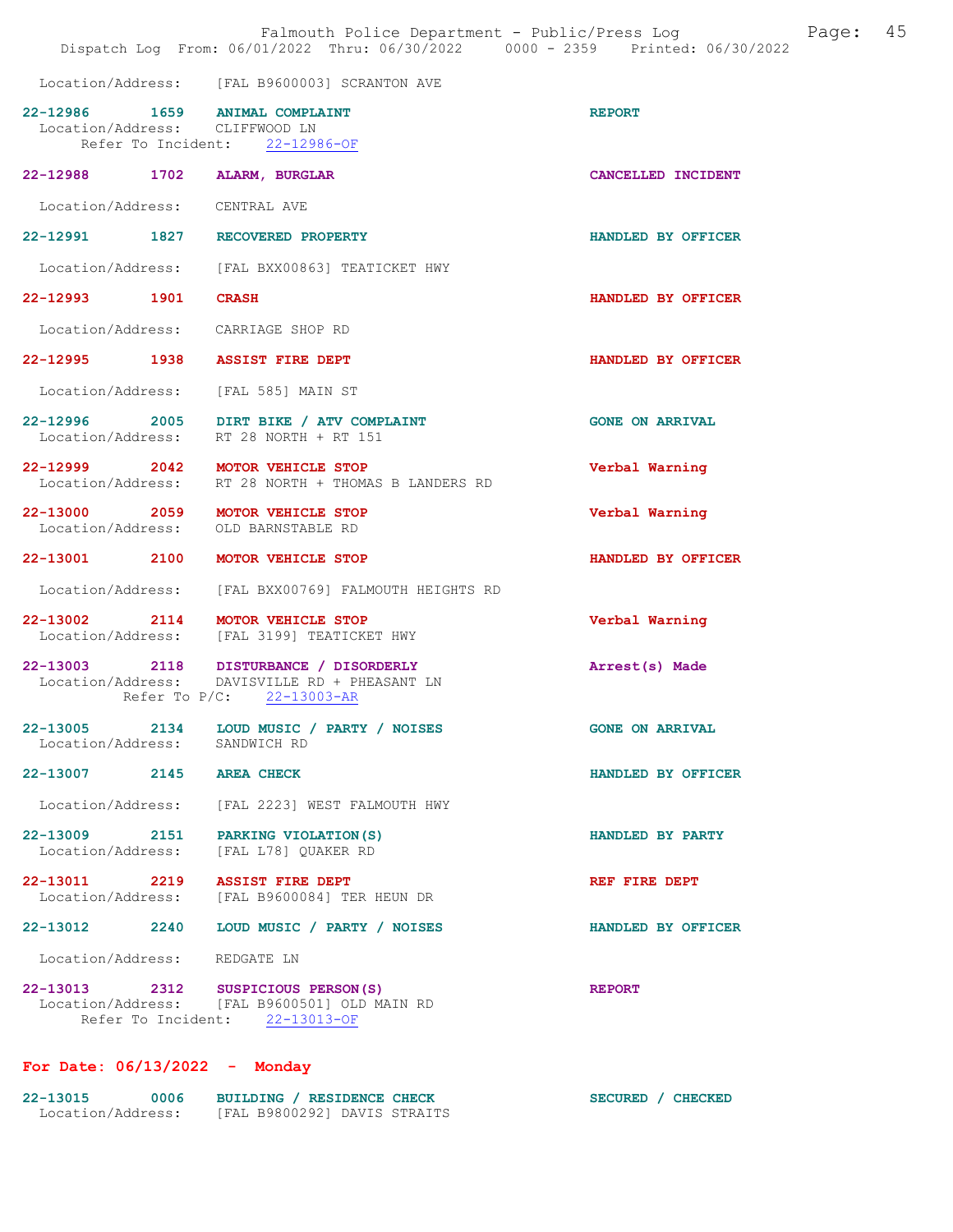|                                    | 22-13016 0022 DISTURBANCE / DISORDERLY<br>Location/Address: [FAL 3312] PALMER AVE<br>Refer To Incident: 22-13016-OF | <b>REPORT</b>      |
|------------------------------------|---------------------------------------------------------------------------------------------------------------------|--------------------|
|                                    | 22-13017 0025 BUILDING / RESIDENCE CHECK<br>Location/Address: [FAL 964] TEATICKET HWY                               | SECURED / CHECKED  |
| 22-13018 0030                      | BUILDING / RESIDENCE CHECK<br>Location/Address: [FAL B0100017] NORTH FALMOUTH HWY                                   | SECURED / CHECKED  |
|                                    | 22-13019 0052 DISTURBANCE / DISORDERLY<br>Location/Address: [FAL 3312] PALMER AVE<br>Refer To Incident: 22-13019-OF | <b>REPORT</b>      |
| 22-13023 0130                      | TRANSPORT / ESCORT                                                                                                  | HANDLED BY OFFICER |
|                                    | Location/Address: [FAL FPD] MAIN ST                                                                                 |                    |
| 22-13025 0215<br>Location/Address: | PARKING VIOLATION (S)<br>[FAL B9600261] MAIN ST                                                                     | NO VIOLATION       |
| 22-13026 0216<br>Location/Address: | PARKING VIOLATION (S)<br>[FAL B9600203] TOWN HALL SQ                                                                | NO VIOLATION       |
| 22-13027 0218<br>Location/Address: | BUILDING / RESIDENCE CHECK<br>[FAL B9600029] KATHARINE LEE BATES                                                    | SECURED / CHECKED  |
| 22-13028 0219<br>Location/Address: | BUILDING / RESIDENCE CHECK<br>[FAL BXX00810] MAIN ST                                                                | SECURED / CHECKED  |
| 22-13029 0220<br>Location/Address: | BUILDING / RESIDENCE CHECK<br>[FAL B9600093] SCRANTON AVE                                                           | SECURED / CHECKED  |
| 22-13030 0228<br>Location/Address: | BUILDING / RESIDENCE CHECK<br>[FAL B9600025] DAVISVILLE RD                                                          | SECURED / CHECKED  |
| 22-13031 0232<br>Location/Address: | BUILDING / RESIDENCE CHECK<br>[FAL 302] SANDWICH RD                                                                 | SECURED / CHECKED  |
| 22-13032 0233<br>Location/Address: | BUILDING / RESIDENCE CHECK<br>[FAL 28] EAST FALMOUTH HWY                                                            | SECURED / CHECKED  |
| 22-13033 0235                      | BUILDING / RESIDENCE CHECK<br>Location/Address: [FAL B9600051] HATCHVILLE RD                                        | SECURED / CHECKED  |
| 22-13034 0255                      | BUILDING / RESIDENCE CHECK<br>Location/Address: [FAL B9600237] EAST FALMOUTH HWY                                    | SECURED / CHECKED  |
| 22-13035 0304                      | BUILDING / RESIDENCE CHECK<br>Location/Address: [FAL B9700084] TEATICKET HWY                                        | SECURED / CHECKED  |
| 22-13036 0305                      | BUILDING / RESIDENCE CHECK<br>Location/Address: [FAL BXX00272] LOCUST ST                                            | SECURED / CHECKED  |
| Location/Address:                  | 22-13037 0313 PARKING VIOLATION(S)<br>WATER ST + LUSCOMBE AVE                                                       | NO VIOLATION       |
| 22-13038 0320                      | BUILDING / RESIDENCE CHECK<br>Location/Address: [FAL BXX00722] WATER ST                                             | SECURED / CHECKED  |
| 22-13039 0329 CHECK WELFARE        |                                                                                                                     | REF ANIMAL CONTROL |
|                                    | Location/Address: [FAL B9700887] ROSEMARY LN                                                                        |                    |
| 22-13040 0332                      | BUILDING / RESIDENCE CHECK<br>Location/Address: [FAL 3218] DEPOT AVE                                                | SECURED / CHECKED  |
| 22-13042 0437 ABANDONED 911        |                                                                                                                     | CANCELLED INCIDENT |
|                                    | Location/Address: [FAL B9600069] TER HEUN DR                                                                        |                    |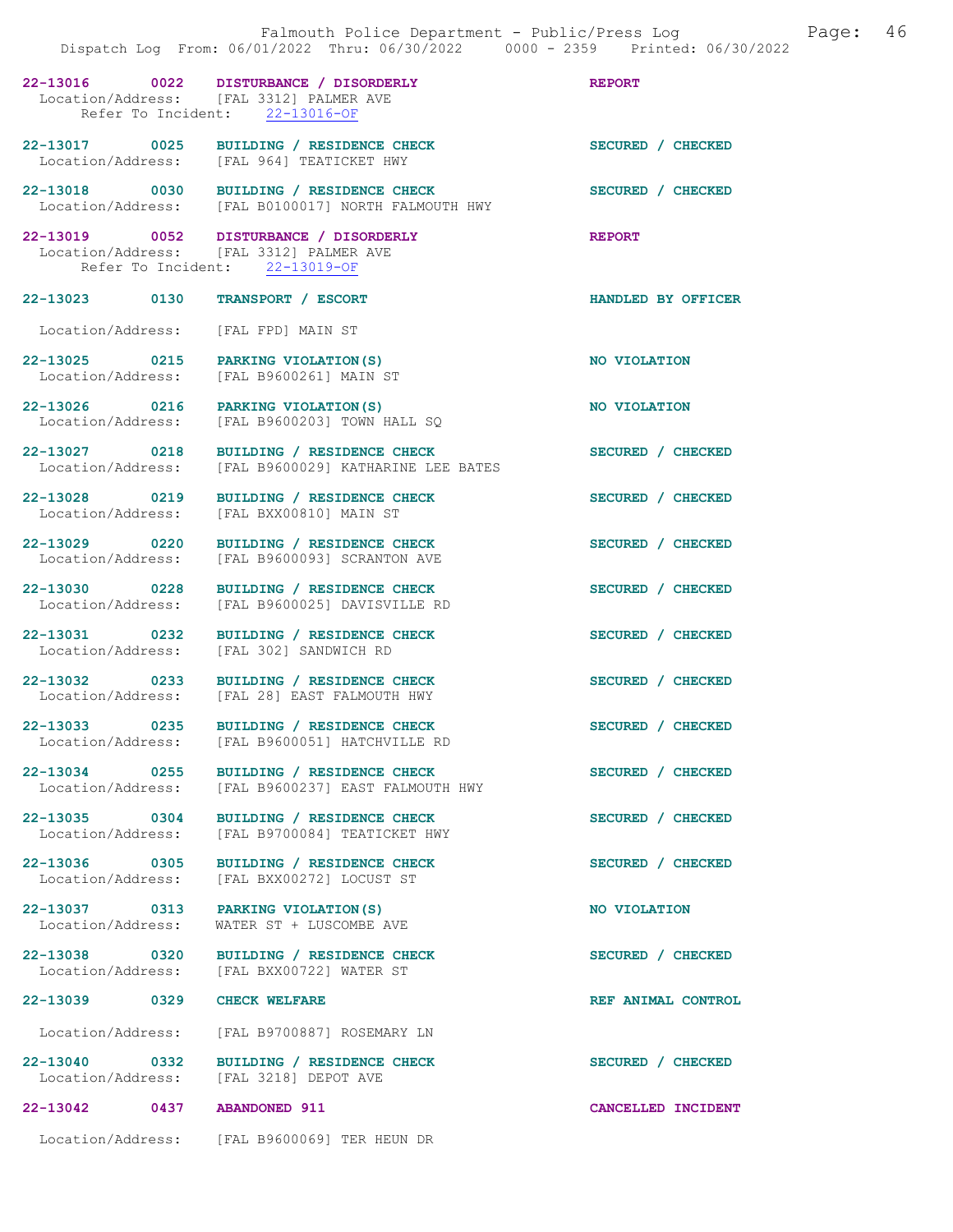| 22-13045          |  | 0602 ALARM, BURGLAR |                                   | SECURED / CHECKED |  |
|-------------------|--|---------------------|-----------------------------------|-------------------|--|
| Location/Address: |  |                     | [FAL B9700852] NORTH FALMOUTH HWY |                   |  |

[FAL B9600307] PALMER AVE

22-13046 0604 ALARM, BURGLAR SECURED / CHECKED<br>Location/Address: [FAL BXX00362] TOWN HALL SO Location/Address: [FAL BXX00362] TOWN HALL SQ

22-13048 0606 ALARM, BURGLAR UNE HOCALION UNFOUNDED<br>
Location/Address: [FAL B9600307] PALMER AVE

22-13049 0607 Admin Services HANDLED BY OFFICER

Location/Address: [FAL BXX00810] MAIN ST

22-13050 0608 ALARM, BURGLAR UNFOUNDED Location/Address: [FAL 1146] NICHOLS RD

22-13051 0615 ALARM, BURGLAR UNFOUNDED<br>
Location/Address: OLD KENYON RD Location/Address:

22-13052 0615 ALARM, BURGLAR UNE UNFOUNDED<br>Location/Address: [FAL B9700026] HEDGE LN [FAL B9700026] HEDGE LN

[FAL BA2153] SCHOOL ST

[FAL BA2153] SCHOOL ST

[FAL B9600069] TER HEUN DR

[FAL BXX00234] BRAMBLE BUSH DR

Location/Address: [FAL FPD] MAIN ST

22-13057 0730 PRIVATE TOW CHOOL ST VEHICLE TOWED Location/Address: [FAL BA2153] SCHOOL ST

22-13058 0733 PRIVATE TOW VEHICLE TOWED<br>
Location/Address: [FAL BA2153] SCHOOL ST

Location/Address: [FAL FPD] MAIN ST

22-12882 0745 FOLLOW UP INVESTIGATION NEWSLATION NOTIFICATION MADE<br>
Location/Address: [FAL FPD] MAIN ST Location/Address:

22-13062 0823 ABANDONED 911<br>
Location/Address: [FAL B9600069] TER HEUN DR<br>
NOTIFICATION MADE [FAL B9600069] TER HEUN DR

Location/Address: VIDAL AVE

22-13064 0834 ABANDONED 911<br>
Location/Address: [FAL B9600069] TER HEUN DR<br>
NOTIFICATION MADE

22-13065 0836 ALARM, BURGLAR<br>Location/Address: [FAL BXX00234] BRAMBLE BUSH DR

Location/Address: [FAL FPD] MAIN ST

22-13067 0939 ASSIST CITIZEN GONE ON ARRIVAL Location/Address: COUNTY RD

22-13070 0954 ALARM, BURGLAR CANCELLED INCIDENT

Location/Address: SAMOSET LN

22-13073 1121 Admin Services HANDLED BY OFFICER Location/Address: [FAL FPD] MAIN ST

22-13075 1151 ALARM, BURGLAR CANCELLED INCIDENT

22-13055 0654 Admin Services HANDLED BY OFFICER

22-13060 0740 Admin Services HANDLED BY OFFICER

22-13063 0830 ABANDONED 911 **HANDLED BY OFFICER** 

22-13066 0916 FOLLOW UP INVESTIGATION HANDLED BY OFFICER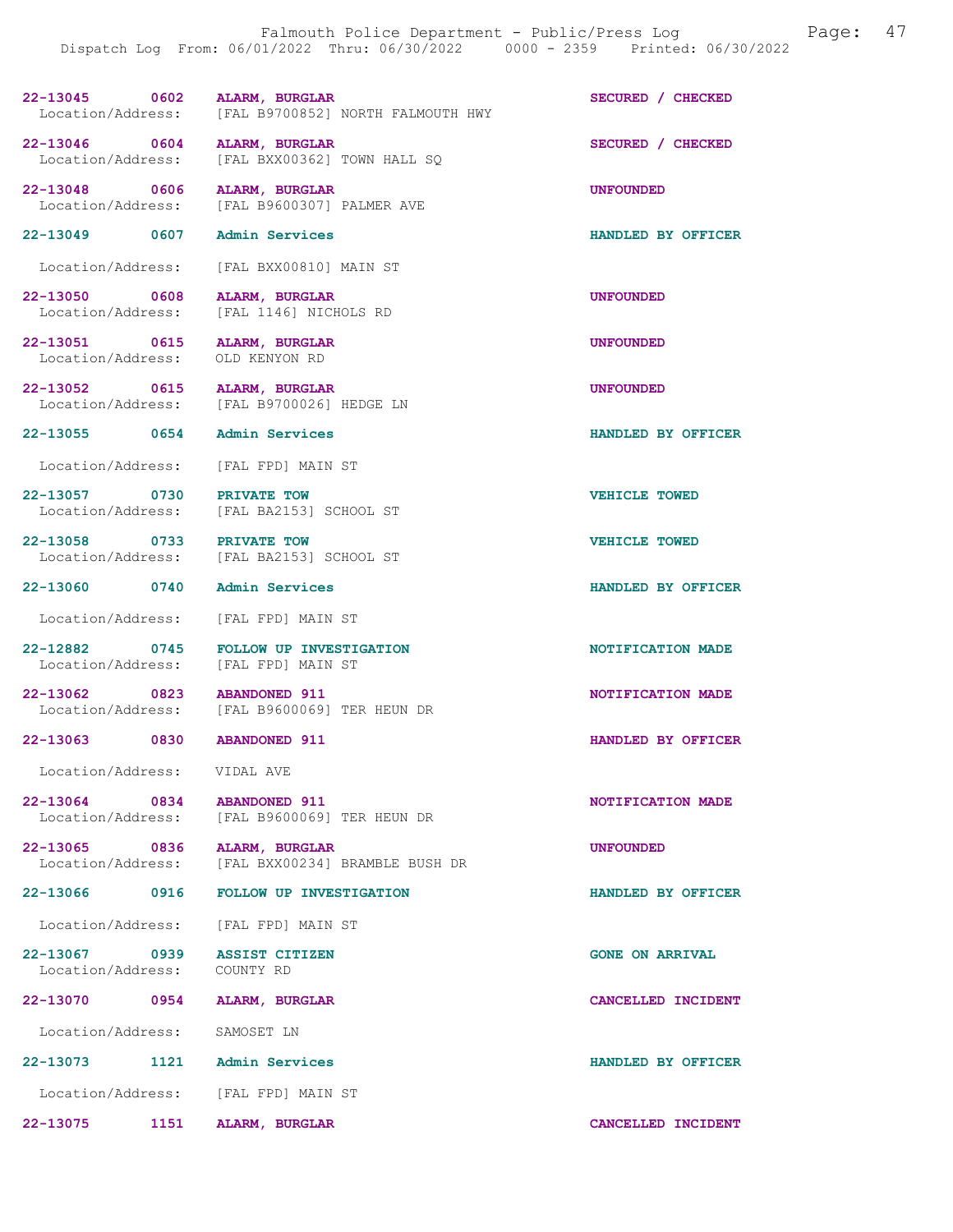| Location/Address: | SEACOAST SHORES BLVD |  |  |
|-------------------|----------------------|--|--|
|                   |                      |  |  |

| Location/Address: EAST RIDGE RD                                 | 22-13076 1158 ASSAULT, PAST<br>Refer To Incident: 22-13076-OF                                              | <b>REPORT</b>      |
|-----------------------------------------------------------------|------------------------------------------------------------------------------------------------------------|--------------------|
|                                                                 | 22-13077 1210 FOLLOW UP INVESTIGATION                                                                      | HANDLED BY OFFICER |
| Location/Address: [FAL FPD] MAIN ST                             |                                                                                                            |                    |
|                                                                 | 22-13078 1227 FOLLOW UP INVESTIGATION                                                                      | HANDLED BY OFFICER |
|                                                                 | Location/Address: [FAL B9600063] JONES RD                                                                  |                    |
| 22-13080 1245 LOST PROPERTY                                     |                                                                                                            | HANDLED BY OFFICER |
| Location/Address: TWO PONDS RD                                  |                                                                                                            |                    |
| 22-13081 1308 RECOVERED PROPERTY                                | Location/Address: [FAL BXX00348] JONES RD<br>Refer To Incident: 22-13081-OF<br>Refer To Arrest: 22-9142-AR | <b>REPORT</b>      |
| 22-13086 1355 TRESPASS                                          | Location/Address: [FAL 2862] QUAKER RD<br>Refer To Incident: 22-13086-OF                                   | <b>REPORT</b>      |
| 22-13088 1403 ASSIST CITIZEN                                    |                                                                                                            | CANCELLED INCIDENT |
| Location/Address: FRESH POND RD                                 |                                                                                                            |                    |
|                                                                 | 22-13090 1433 PARKING VIOLATION (S)                                                                        | HANDLED BY OFFICER |
|                                                                 | Location/Address: [FAL B9700827] LITTLE ISLAND RD                                                          |                    |
| 22-13092 1503 ALARM, BURGLAR                                    |                                                                                                            | HANDLED BY OFFICER |
|                                                                 | Location/Address: [FAL B9600261] MAIN ST                                                                   |                    |
| 22-13093 1536 AREA CHECK<br>Location/Address: LORRAINE RD       |                                                                                                            | <b>UNFOUNDED</b>   |
|                                                                 |                                                                                                            |                    |
| 22-13095 1544 ANIMAL COMPLAINT                                  |                                                                                                            | HANDLED BY OFFICER |
| Location/Address: MILL RD                                       |                                                                                                            |                    |
| 22-13096<br>1559                                                | INTOXICATED PERSON                                                                                         | HANDLED BY OFFICER |
| Location/Address: [FAL FFD1] MAIN ST                            |                                                                                                            |                    |
| 22-13097 1602                                                   | CRASH, HIT/RUN                                                                                             | HANDLED BY OFFICER |
|                                                                 | Location/Address: [FAL B9600455] SCRANTON AVE                                                              |                    |
| 22-13098 1609 CHECK WELFARE<br>Location/Address: LOCUSTFIELD RD | Refer To Incident: 22-13098-OF                                                                             | <b>REPORT</b>      |
| 22-13100 1615 CHECK WELFARE                                     | Location/Address: [FAL B9600326] TEATICKET HWY                                                             | UNABLE TO LOCATE   |
| 22-13102 1621 CRASH, HIT/RUN<br>Location/Address: TEATICKET HWY | Refer To Accident: 22-13102-AC                                                                             | <b>REPORT</b>      |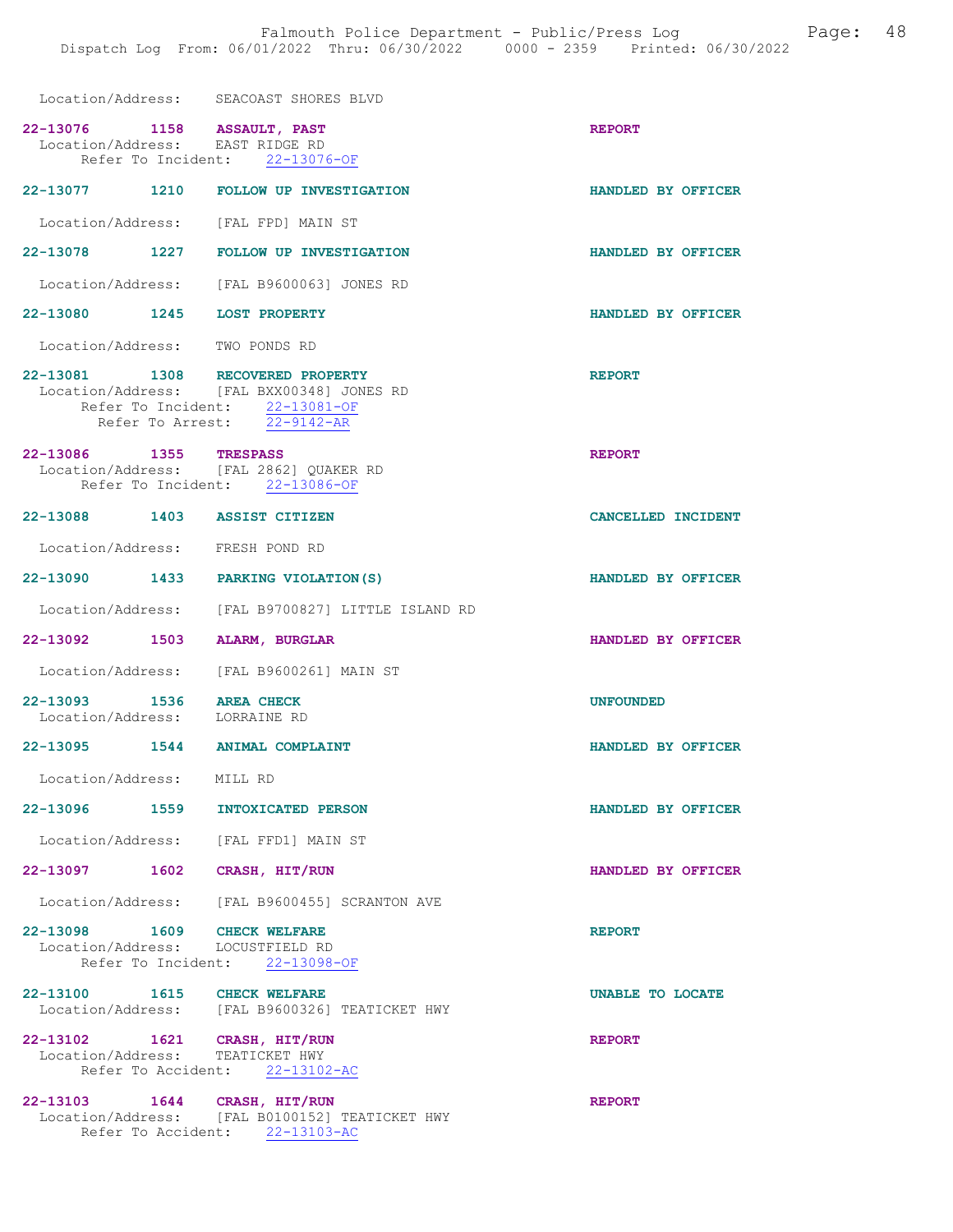| 22-13104 1657 CRASH                                                   | Location/Address: SEACOAST SHORES BLVD + CHURCHILL DR<br>Refer To Accident: 22-13104-AC        | <b>REPORT</b>          |
|-----------------------------------------------------------------------|------------------------------------------------------------------------------------------------|------------------------|
| 22-13105 1701 AREA CHECK                                              |                                                                                                | HANDLED BY OFFICER     |
| Location/Address: [FAL L80] MAIN ST                                   |                                                                                                |                        |
| 22-13107 1718 CRASH                                                   |                                                                                                | HANDLED BY OFFICER     |
|                                                                       | Location/Address: [FAL BXX00810] MAIN ST<br>Refer To Accident: 22-13107-AC                     |                        |
|                                                                       | 22-13108 1744 DIRT BIKE / ATV COMPLAINT<br>Location/Address: PINE RIDGE RD                     | <b>GONE ON ARRIVAL</b> |
| 22-13109 1810 Water Complaint<br>Location/Address: TECHNOLOGY PARK DR |                                                                                                | NOTIFICATION MADE      |
| 22-13115 2116 AREA CHECK<br>Location/Address: WHITE PINE LN           | Refer To Accident: 22-13115-AC                                                                 | <b>REPORT</b>          |
| 22-13117 2128 ASSIST CITIZEN                                          |                                                                                                | HANDLED BY OFFICER     |
|                                                                       | Location/Address: [FAL BXX00335] MAIN ST                                                       |                        |
| 22-13119 2210 ALARM, BURGLAR                                          |                                                                                                | CANCELLED INCIDENT     |
|                                                                       | Location/Address: [FAL BXX00539] EAST FALMOUTH HWY                                             |                        |
| 22-13121 2325 Admin Services                                          |                                                                                                | HANDLED BY OFFICER     |
| Location/Address: [FAL FPD] MAIN ST                                   |                                                                                                |                        |
|                                                                       | 22-13122 2326 BUILDING / RESIDENCE CHECK<br>Location/Address: [FAL 3214] HATCHVILLE RD         | SECURED / CHECKED      |
|                                                                       | 22-13123 2342 BUILDING / RESIDENCE CHECK<br>Location/Address: [FAL B9600237] EAST FALMOUTH HWY | SECURED / CHECKED      |
| For Date: $06/14/2022 - Tuesday$                                      |                                                                                                |                        |
|                                                                       | 22-13124 0009 BUILDING / RESIDENCE CHECK<br>Location/Address: [FAL B9700090] LODENGREEN DR     | SECURED / CHECKED      |
|                                                                       | 22-13125 0016 BUILDING / RESIDENCE CHECK<br>Location/Address: [FAL B9600030] OLD MAIN RD       | SECURED / CHECKED      |
| 22-13127 0018                                                         | LOUD MUSIC / PARTY / NOISES                                                                    | HANDLED BY OFFICER     |
| Location/Address: GARDINER RD                                         |                                                                                                |                        |
|                                                                       | 22-13129 0021 BUILDING / RESIDENCE CHECK<br>Location/Address: [FAL 528] PRINCE HENRY DR        | SECURED / CHECKED      |
| 22-13130 0038 AREA CHECK                                              | Location/Address: [FAL 964] TEATICKET HWY                                                      | SECURED / CHECKED      |
| 22-13131 0043 AREA CHECK<br>Location/Address:                         | [FAL B9600074] TEATICKET HWY                                                                   | SECURED / CHECKED      |
|                                                                       | 22-13132 0045 BUILDING / RESIDENCE CHECK<br>Location/Address: [FAL B9600012] DEPOT AVE         | SECURED / CHECKED      |
| 22-13133 0045 AREA CHECK<br>Location/Address:                         | MAIN ST                                                                                        | SECURED / CHECKED      |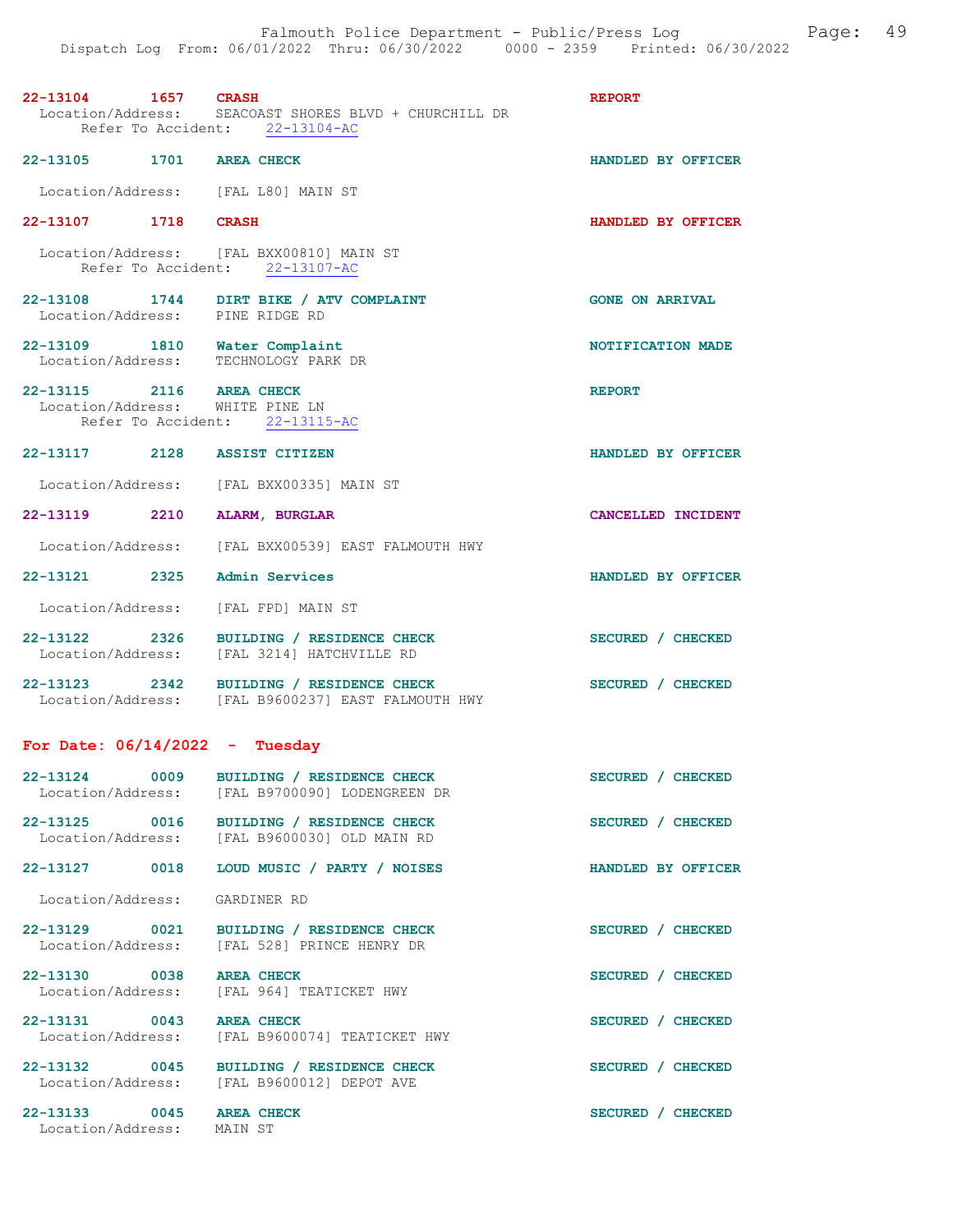| 22-13134          | 0046 | BUILDING / RESIDENCE CHECK | SECURED / CHECKED |
|-------------------|------|----------------------------|-------------------|
| Location/Address: |      | [FAL BXX00335] MAIN ST     |                   |

22-13135 0052 FOLLOW UP INVESTIGATION HANDLED BY OFFICER

- Location/Address: [FAL B9700887] ROSEMARY LN
- 22-13136 0122 AREA CHECK SECURED / CHECKED<br>
Location/Address: [FAL L8] MENAUHANT RD Location/Address: [FAL L8] MENAUHANT RD

22-13137 0143 DISABLED MV HANDLED BY OFFICER

Location/Address: SANDWICH RD

- 22-13138 0202 PARKING VIOLATION(S) NO VIOLATION Location/Address: WATER ST
- 22-13139 0237 PARKING VIOLATION(S) NO VIOLATION Location/Address: [FAL B9600203] TOWN HALL SQ
- 22-13140 0251 BUILDING / RESIDENCE CHECK SECURED / CHECKED Location/Address: [FAL BXX00072] DEPOT AVE
- 22-13141 0317 ABANDONED 911 REPORT Location/Address: [FAL B9600085] EAST FALMOUTH HWY Refer To Incident: 22-13141-OF

22-13143 0351 OVERDOSE REPORT REPORT Location/Address: HERITAGE CIR Location/Address: Refer To Incident: 22-13143-OF

- 22-13145 0458 ALARM, BURGLAR CANCELLED INCIDENT
- Location/Address: [FAL B9900121] PALMER AVE

22-13147 0522 Admin Services HANDLED BY OFFICER

- Location/Address: [FAL FPD] MAIN ST
- 22-13149 0639 ALARM, BURGLAR CANCELLED INCIDENT
- Location/Address: [FAL 1925] BLACKSMITH SHOP RD

#### 22-13150 0710 CRASH REPORT

 Location/Address: TEATICKET HWY + OX BOW RD Refer To Accident: 22-13150-AC

#### 22-13151 0720 ALARM, BURGLAR CANCELLED INCIDENT

Location/Address: HIGHWOOD LN

#### 22-13153 0747 SUSPICIOUS PERSON(S) Arrest(s) Made Location/Address: [FAL 46] CHAPOQUOIT RD Refer To Arrest: 22-13153-AR

22-13118 0800 OTHER TRAFFIC **1200 COMPOSITY CONTROL** 22-13118 NOTIFICATION MADE Location/Address: WHITE PINE LN

### 22-13155 0813 Admin Services HANDLED BY OFFICER

Location/Address: [FAL B9600031] MARAVISTA AVE EXT

22-13156 0814 DISABLED MV UNABLE TO LOCATE<br>
Location/Address: OLD BARNSTABLE RD + OLD MEETING HOUSE RD OLD BARNSTABLE RD + OLD MEETING HOUSE RD

22-13157 0817 ALARM, BURGLAR UNFOUNDED

Location/Address: [FAL 615] LOCUSTFIELD RD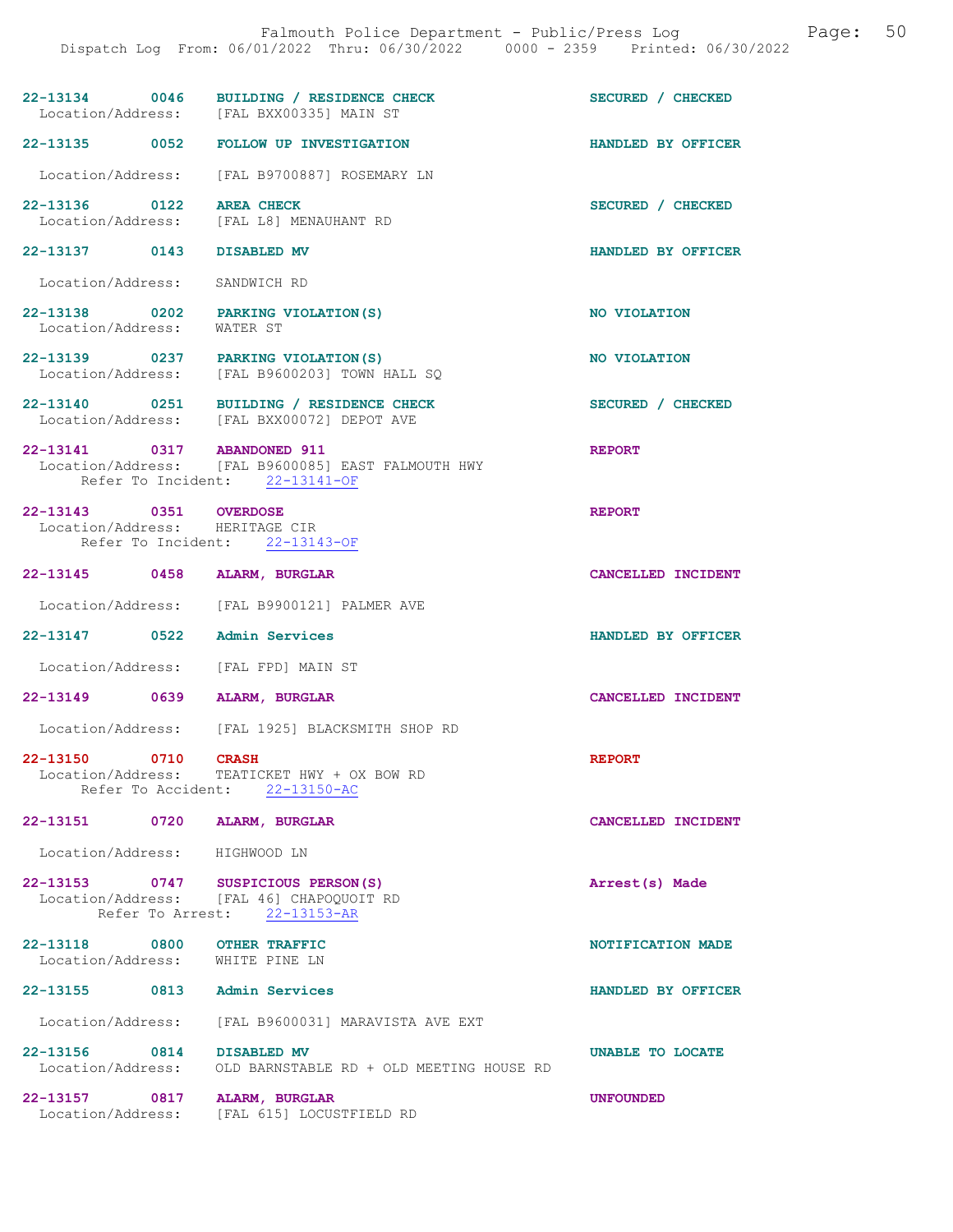|                                           | Falmouth Police Department - Public/Press Log<br>Dispatch Log From: 06/01/2022 Thru: 06/30/2022 0000 - 2359 Printed: 06/30/2022 | Page: 51               |
|-------------------------------------------|---------------------------------------------------------------------------------------------------------------------------------|------------------------|
| 22-13158 0819                             | Admin Services<br>Location/Address: [FAL FPD] MAIN ST                                                                           | SECURED / CHECKED      |
| 22-13160 0830<br>Location/Address:        | <b>CRASH</b><br>[FAL BXX00620] TEATICKET HWY<br>Refer To Accident: 22-13160-AC                                                  | <b>REPORT</b>          |
| 22-13161                                  | 0838<br><b>ANIMAL COMPLAINT</b>                                                                                                 | REF ANIMAL CONTROL     |
| Location/Address:                         | SUNCREST DR                                                                                                                     |                        |
| 22-13162 0846                             | <b>CRASH</b><br>Location/Address: RT 28 SOUTH + THOMAS B LANDERS RD                                                             | <b>REF OTHER</b>       |
| 22-13163 0847                             | Admin Services                                                                                                                  | HANDLED BY OFFICER     |
|                                           | Location/Address: [FAL FPD] MAIN ST                                                                                             |                        |
| 22-13165 0919                             | <b>LARCENY</b><br>Location/Address: [FAL B9600093] SCRANTON AVE<br>Refer To Incident: 22-13165-OF                               | <b>REPORT</b>          |
| $22 - 13167$                              | 0959 ANIMAL COMPLAINT                                                                                                           | REF ANIMAL CONTROL     |
|                                           | Location/Address: [FAL B9700827] LITTLE ISLAND RD                                                                               |                        |
| 22-13168<br>1006<br>Location/Address:     | <b>LARCENY</b><br>[FAL FPD] MAIN ST<br>Refer To Incident: 22-13168-OF                                                           | <b>REPORT</b>          |
| 22-13173                                  | 1101 PRESERVE PEACE<br>Location/Address: BARROWS RD                                                                             | HANDLED BY PARTY       |
| $22 - 13174$<br>1104<br>Location/Address: | SUMMONS SERVICE<br>MARAVISTA AVE                                                                                                | UNABLE TO LOCATE       |
| 22-13176                                  | 1109<br><b>ABANDONED 911</b>                                                                                                    | HANDLED BY OFFICER     |
| Location/Address:                         | [FAL BXX00801] OUAKER RD                                                                                                        |                        |
| 22-13179<br>Location/Address:             | 1138<br><b>CHECK WELFARE</b><br>TROTTING PARK RD                                                                                | <b>REF OTHER</b>       |
| 22-13180 1201<br>Location/Address:        | DISTURBANCE / DISORDERLY<br>[FAL B9600028] JONES RD                                                                             | HANDLED BY PARTY       |
| 22-13182 1252<br>Location/Address:        | BUILDING / RESIDENCE CHECK<br>[FAL B9600030] OLD MAIN RD                                                                        | SECURED / CHECKED      |
| 22-13183 1311<br>Location/Address:        | MOTOR VEHICLE STOP<br>[FAL B96000301 OLD MAIN RD                                                                                | <b>CITATION ISSUED</b> |
| 22-13187 1337<br>Location/Address:        | <b>CHECK WELFARE</b><br>WOODS HOLE RD + OUISSETT HARBOR RD                                                                      | UNABLE TO LOCATE       |
| 22-13188 1348<br>Location/Address:        | <b>CHECK WELFARE</b><br>[FAL 1029] RIDDLE HILL RD                                                                               | <b>UNFOUNDED</b>       |
|                                           | 22-13189 1408 SUICIDE ATTEMPT / THREAT<br>Location/Address: [FAL 580] BRICK KILN RD<br>Refer To Arrest: 22-13189-AR             | Arrest(s) Made         |
| 22-13190 1411<br>Location/Address:        | FOLLOW UP INVESTIGATION<br>[FAL 1992] OLD MAIN RD                                                                               | <b>SERVED IN HAND</b>  |

22-13192 1448 SUICIDE ATTEMPT / THREAT REPORT Location/Address: [FAL 188] KATHARINE LEE BATES Refer To Incident: 22-13192-OF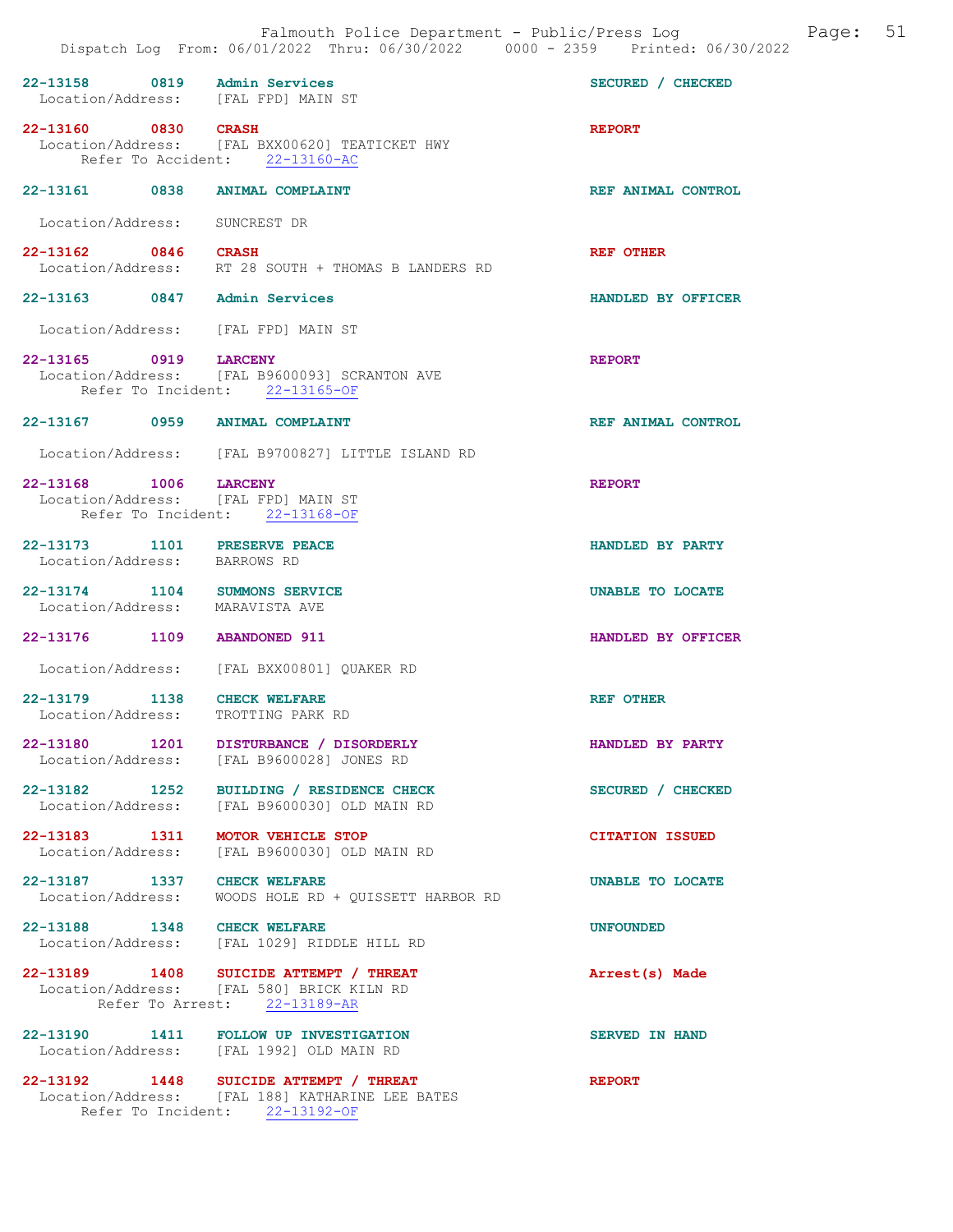| 22-13193 1456 CHECK WELFARE                                    | Location/Address: [FAL 3312] PALMER AVE                                                                           | <b>UNFOUNDED</b>         |
|----------------------------------------------------------------|-------------------------------------------------------------------------------------------------------------------|--------------------------|
| 22-13194 1501 ABANDONED 911                                    |                                                                                                                   | HANDLED BY OFFICER       |
| Location/Address: AMBLESIDE DR                                 |                                                                                                                   |                          |
|                                                                | 22-13196 1512 ANIMAL COMPLAINT                                                                                    | REF ANIMAL CONTROL       |
| Location/Address: DAVISVILLE RD                                |                                                                                                                   |                          |
| 22-13197 1517 THREAT                                           |                                                                                                                   | Merge: 22-13193 By: BLIN |
|                                                                | Location/Address: [FAL 3312] PALMER AVE                                                                           |                          |
| 22-13201 1547 ERRATIC MV                                       | Location/Address: GIFFORD ST + BRICK KILN RD                                                                      | UNABLE TO LOCATE         |
| 22-13200 1548 ALARM, BURGLAR                                   | Location/Address: VILLAGE COMMON DR                                                                               | SECURED / CHECKED        |
| 22-13203 1607 OTHER TRAFFIC                                    | Location/Address: [FAL B0100152] TEATICKET HWY                                                                    | UNABLE TO LOCATE         |
| 22-13204 1608 THREAT                                           | Location/Address: SAND HILL FARM RD<br>Refer To Incident: 22-13204-OF                                             | <b>REPORT</b>            |
|                                                                | 22-13206 1616 MISSING PERSON<br>Location/Address: [FAL 1926] PINECREST BEACH DR<br>Refer To Incident: 22-13206-OF | <b>REPORT</b>            |
| 22-13207 1642 CHECK WELFARE                                    |                                                                                                                   | HANDLED BY OFFICER       |
|                                                                | Location/Address: [FAL 860] TEATICKET HWY                                                                         |                          |
|                                                                | 22-13210 1724 FOLLOW UP INVESTIGATION                                                                             | HANDLED BY OFFICER       |
|                                                                | Location/Address: BOXBERRY HILL RD                                                                                |                          |
| 22-13211 1726<br>Location/Address: MAIN ST                     | <b>ASSIST CITIZEN</b><br>Refer To Incident: 22-13211-OF                                                           | <b>REPORT</b>            |
|                                                                |                                                                                                                   |                          |
| 22-13216 1805 ASSAULT, PAST<br>Location/Address: BRICK KILN RD | Refer To Arrest: 22-13216-AR                                                                                      | Arrest(s) Made           |
|                                                                | 22-13217 1811 FOLLOW UP INVESTIGATION                                                                             | HANDLED BY OFFICER       |
|                                                                | Location/Address: [FAL FPD] MAIN ST                                                                               |                          |
| 22-13221 1924 ASSIST CITIZEN                                   |                                                                                                                   | HANDLED BY OFFICER       |
|                                                                | Location/Address: [FAL B9600455] SCRANTON AVE                                                                     |                          |
| 22-13220 1930 UNWANTED GUEST                                   |                                                                                                                   | HANDLED BY OFFICER       |
|                                                                | Location/Address: [FAL B9600455] SCRANTON AVE                                                                     |                          |
| 22-13223 1942                                                  | <b>PRESERVE PEACE</b><br>Location/Address: [FAL FPD] MAIN ST<br>Refer To Incident: 22-13223-OF                    | <b>REPORT</b>            |
|                                                                | 22-13228 2104 ASSIST FIRE DEPT<br>Location/Address: [FAL 3075] JONES RD                                           | REF DNR                  |
| Location/Address: BRICK KILN RD                                | 22-13229 2132 ASSIST OTHER AGENCY                                                                                 | REF OTHER                |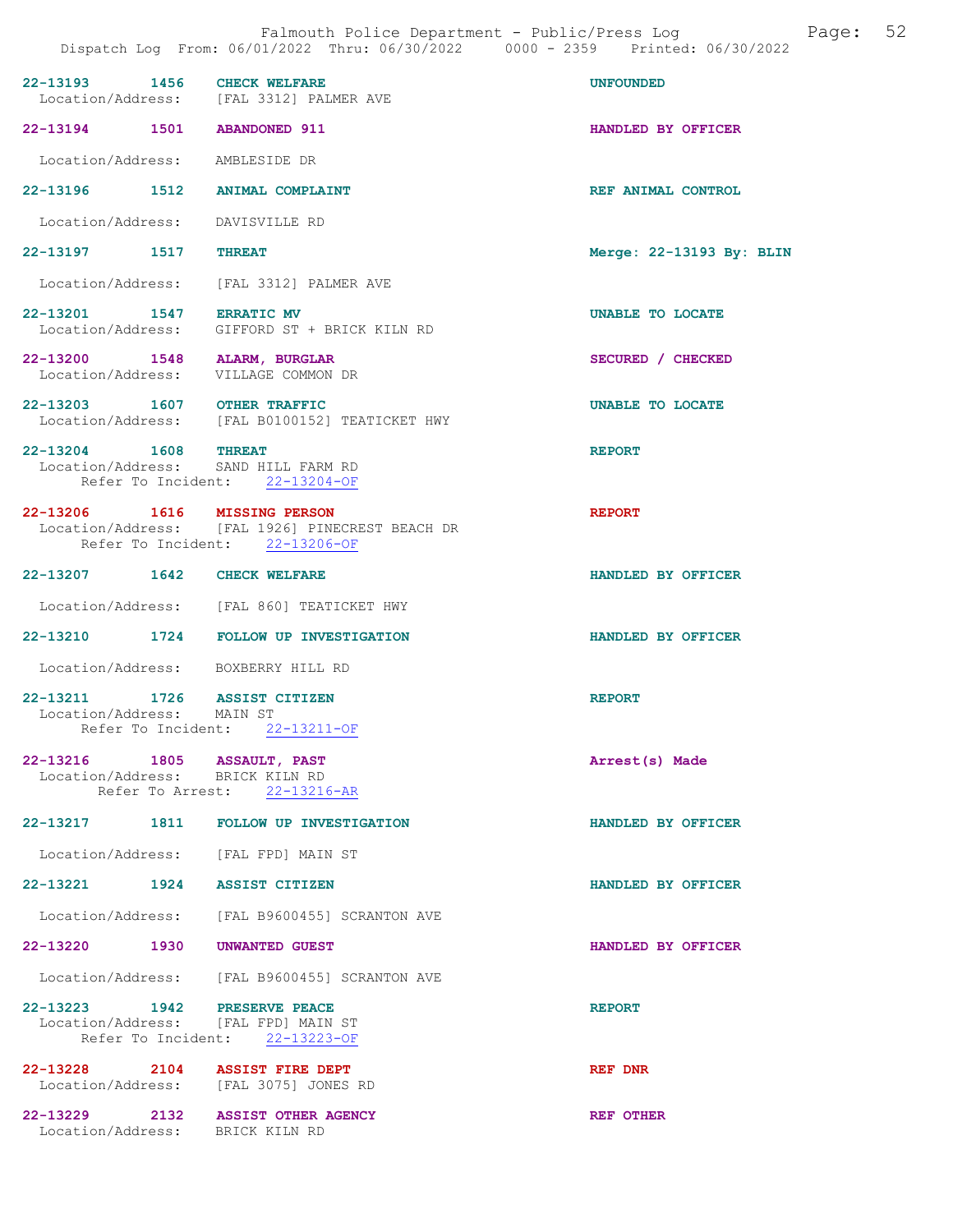| 22-13231 2135                                               | <b>ASSIST CITIZEN</b>                                                                          | HANDLED BY OFFICER      |
|-------------------------------------------------------------|------------------------------------------------------------------------------------------------|-------------------------|
|                                                             | Location/Address: DAVISVILLE RD                                                                |                         |
| 22-13230 2136 ABANDONED 911<br>Location/Address: DODSON WAY |                                                                                                | <b>UNABLE TO LOCATE</b> |
|                                                             | 22-13232 2208 LOUD MUSIC / PARTY / NOISES                                                      | HANDLED BY OFFICER      |
| Location/Address: BEACH ST                                  |                                                                                                |                         |
| 22-13233 2227 CHECK WELFARE                                 |                                                                                                | HANDLED BY OFFICER      |
|                                                             | Location/Address: [FAL 964] TEATICKET HWY                                                      |                         |
| 22-13235 2259                                               | <b>CHECK WELFARE</b>                                                                           | HANDLED BY OFFICER      |
| Location/Address: ACAPESKET RD                              |                                                                                                |                         |
| 22-13236 2312                                               | MOTOR VEHICLE STOP<br>Location/Address: [FAL B9600080] WORCESTER CT                            | Verbal Warning          |
| Location/Address: PAMET RD                                  | 22-13238 2323 BUILDING / RESIDENCE CHECK                                                       | SECURED / CHECKED       |
|                                                             | 22-13237 2324 BUILDING / RESIDENCE CHECK<br>Location/Address: [FAL B9600237] EAST FALMOUTH HWY | SECURED / CHECKED       |
| 22-13239 2342 CHECK WELFARE                                 |                                                                                                | CANCELLED INCIDENT      |
| Location/Address: BRIAN LN                                  |                                                                                                |                         |
|                                                             | 22-13240 2345 MOTOR VEHICLE STOP<br>Location/Address: TEATICKET HWY                            | Verbal Warning          |
| 22-13241 2356 ABANDONED 911<br>Location/Address: JEFFREY LN |                                                                                                | <b>UNFOUNDED</b>        |
|                                                             | For Date: $06/15/2022 -$ Wednesday                                                             |                         |
|                                                             | 22-13242 0003 LOUD MUSIC / PARTY / NOISES                                                      | HANDLED BY OFFICER      |
|                                                             | Location/Address: [FAL BXX00165] MARAVISTA AVE EXT                                             |                         |
| 22-13243 0004 SUSPICIOUS MV                                 | Location/Address: [FAL 302] SANDWICH RD<br>Refer To Incident: 22-13243-OF                      | <b>REPORT</b>           |
|                                                             | 22-13245 0026 BUILDING / RESIDENCE CHECK<br>Location/Address: [FAL 964] TEATICKET HWY          | SECURED / CHECKED       |
| 22-13246 0059<br>Location/Address:                          | BUILDING / RESIDENCE CHECK<br>[FAL B9600051] HATCHVILLE RD                                     | SECURED / CHECKED       |
| 22-13247 0115<br>Location/Address:                          | <b>AREA CHECK</b><br>[FAL B9600025] DAVISVILLE RD                                              | SECURED / CHECKED       |
| 22-13248 0120<br>Location/Address:                          | BUILDING / RESIDENCE CHECK<br>[FAL BXX00229] WAQUOIT HWY                                       | SECURED / CHECKED       |
| 22-13249 0146<br>Location/Address:                          | BUILDING / RESIDENCE CHECK<br>BRICK KILN RD                                                    | SECURED / CHECKED       |
|                                                             | 22-13250 0158 BUILDING / RESIDENCE CHECK                                                       | SECURED / CHECKED       |
|                                                             | Location/Address: [FAL 3218] DEPOT AVE                                                         |                         |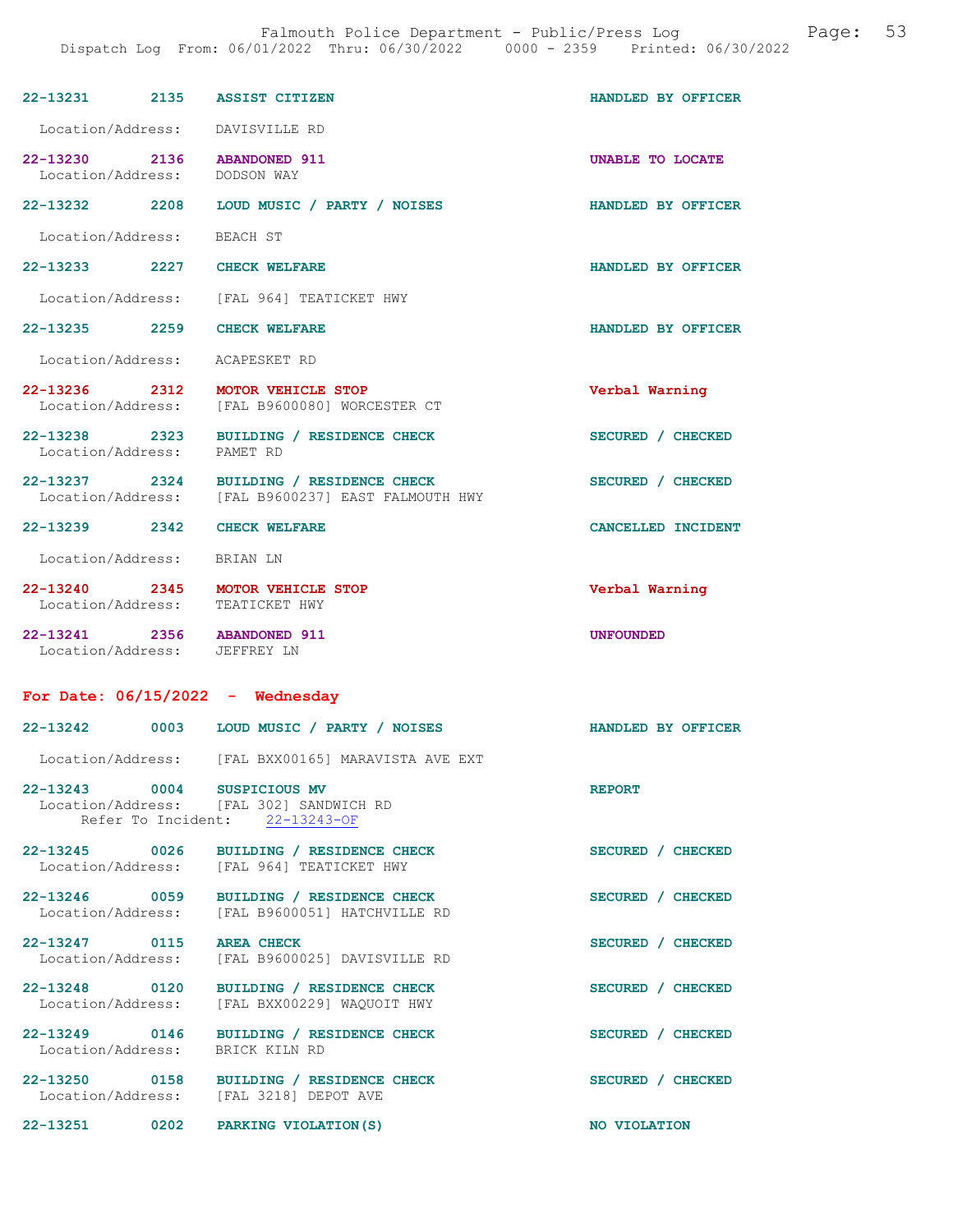|                                                       | Falmouth Police Department - Public/Press Log<br>Dispatch Log From: 06/01/2022 Thru: 06/30/2022 0000 - 2359 Printed: 06/30/2022 | Page:                  | 54 |
|-------------------------------------------------------|---------------------------------------------------------------------------------------------------------------------------------|------------------------|----|
|                                                       | Location/Address: [FAL B9600261] MAIN ST                                                                                        |                        |    |
|                                                       | 22-13252 0204 PARKING VIOLATION (S)<br>Location/Address: [FAL B9600203] TOWN HALL SQ                                            | NO VIOLATION           |    |
| 22-13253 0210 CRASH                                   | Location/Address: SANDWICH RD + RT 151<br>Refer To Accident: 22-13253-AC<br>Refer To Incident: $22-13253-OF$                    | <b>REPORT</b>          |    |
| Location/Address:                                     | 22-13254 0216 PARKING VIOLATION (S)<br>WATER ST                                                                                 | NO VIOLATION           |    |
| 22-13256 0428 ABANDONED 911                           | Location/Address: [FAL 3202] PALMER AVE                                                                                         | SECURED / CHECKED      |    |
| 22-13257 0538 VANDALISM<br>Location/Address: GLEN AVE | Refer To Incident: 22-13257-OF                                                                                                  | <b>REPORT</b>          |    |
| 22-13258 0616 Admin Services                          |                                                                                                                                 | HANDLED BY OFFICER     |    |
|                                                       | Location/Address: [FAL FPD] MAIN ST                                                                                             |                        |    |
| 22-13259 0725 DISABLED MV                             | Location/Address: PALMER AVE + JONES RD                                                                                         | <b>VEHICLE TOWED</b>   |    |
| 22-13260 0750 CHECK WELFARE                           |                                                                                                                                 | HANDLED BY OFFICER     |    |
| Location/Address:                                     | SCRANTON AVE                                                                                                                    |                        |    |
| 22-13261 0755 ABANDONED 911                           |                                                                                                                                 | HANDLED BY OFFICER     |    |
| Location/Address:                                     | [FAL B9601155] DAVISVILLE RD                                                                                                    |                        |    |
| 22-13262<br>0802                                      | Admin Services                                                                                                                  | HANDLED BY OFFICER     |    |
|                                                       | Location/Address: WATER ST + LUSCOMBE AVE                                                                                       |                        |    |
|                                                       | 22-13264 0832 ASSIST OTHER AGENCY<br>Location/Address: [FAL BXX00131] EAST FALMOUTH HWY                                         | UNABLE TO LOCATE       |    |
| 22-13265 0835<br>Location/Address:                    | SUMMONS SERVICE<br>ROYAL CIR                                                                                                    | UNABLE TO LOCATE       |    |
| 22-13268 0905                                         | <b>UNWANTED GUEST</b><br>Location/Address: [FAL B9600028] JONES RD                                                              | UNABLE TO LOCATE       |    |
|                                                       | 22-13269 0917 ANIMAL COMPLAINT                                                                                                  | REF ANIMAL CONTROL     |    |
| Location/Address:                                     | BAY SHORE DR                                                                                                                    |                        |    |
| 22-13271 0929<br>Location/Address:                    | <b>ERRATIC MV</b><br>MARAVISTA AVE                                                                                              | <b>GONE ON ARRIVAL</b> |    |
| 22-13272<br>0940                                      | BUILDING / RESIDENCE CHECK                                                                                                      | HANDLED BY OFFICER     |    |
| Location/Address:                                     | [FAL B9600031] MARAVISTA AVE EXT                                                                                                |                        |    |
| 22-13274 0956                                         | Admin Services                                                                                                                  | HANDLED BY OFFICER     |    |
| Location/Address:                                     | [FAL FPD] MAIN ST                                                                                                               |                        |    |
| 22-13276 1002                                         | <b>CHECK WELFARE</b>                                                                                                            | HANDLED BY OFFICER     |    |
|                                                       | Location/Address: [FAL BXX00620] TEATICKET HWY                                                                                  |                        |    |
| 22-13278 1041<br>Location/Address:                    | <b>CRASH</b><br>SANDWICH RD + HAYWAY RD                                                                                         | <b>REPORT</b>          |    |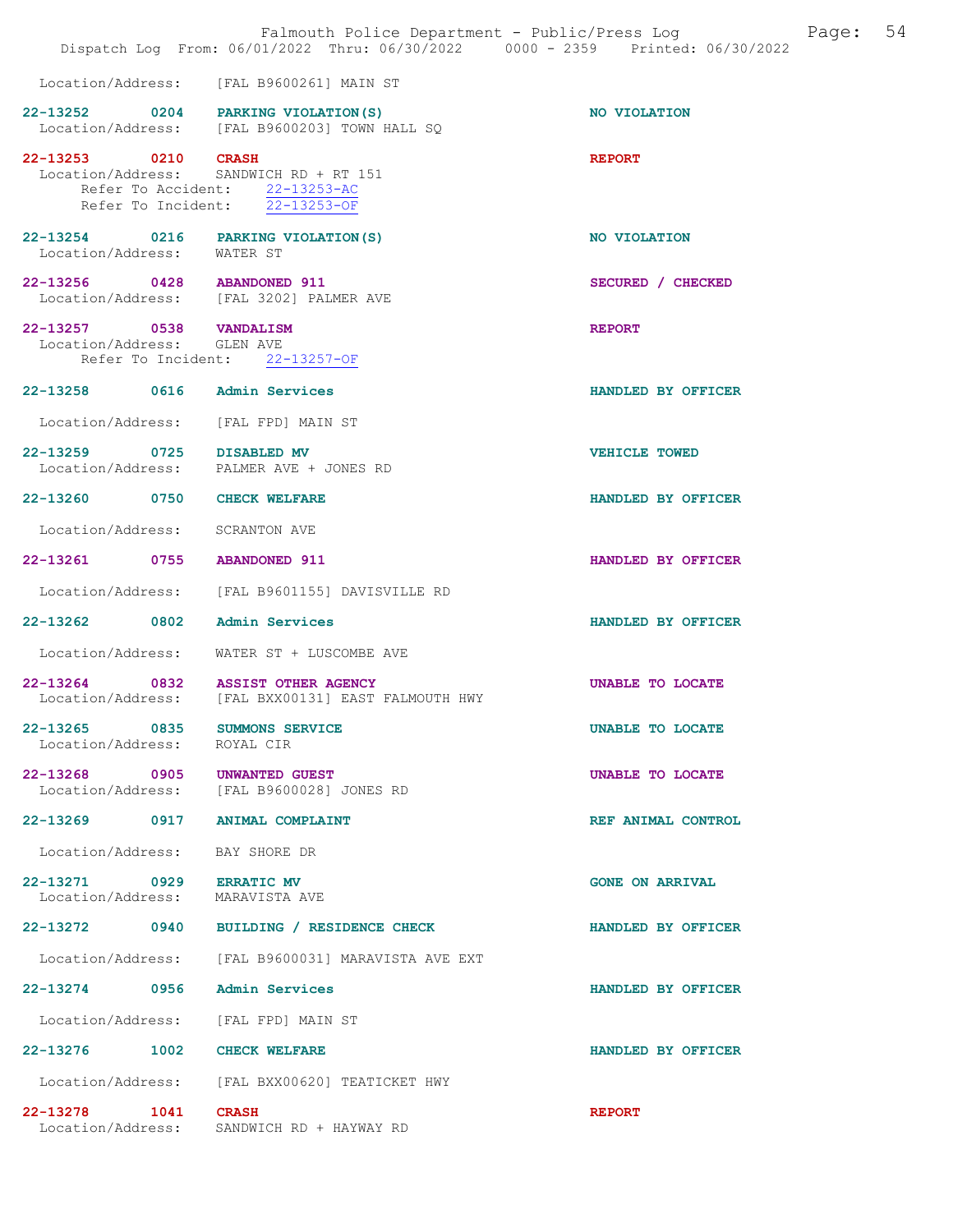Refer To Accident: 22-13278-AC

| 22-13280 1050 ALARM, BURGLAR<br>Location/Address:                      | SIMPSON LN                                                                                                | <b>UNFOUNDED</b>        |
|------------------------------------------------------------------------|-----------------------------------------------------------------------------------------------------------|-------------------------|
| 22-13281 1055 ABANDONED 911                                            |                                                                                                           | HANDLED BY OFFICER      |
|                                                                        | Location/Address: [FAL 188] KATHARINE LEE BATES                                                           |                         |
| 22-13282 1058 Down Wires                                               | Location/Address: [FAL 1602] GIFFORD ST                                                                   | REF FIRE DEPT           |
| 22-13285 1108 CHECK WELFARE                                            |                                                                                                           | HANDLED BY OFFICER      |
|                                                                        | Location/Address: [FAL 2843] WORCESTER CT                                                                 |                         |
|                                                                        | 22-13286 1118 TRAFFIC HAZARD<br>Location/Address: CROOKED MEADOW RD + BLACKSMITH SHOP RD                  | <b>UNFOUNDED</b>        |
|                                                                        | 22-13287 1126 FOLLOW UP INVESTIGATION<br>Location/Address: WINDWARD WAY<br>Refer To Incident: 22-13287-OF | <b>REPORT</b>           |
| 22-13288 1140 TRAFFIC HAZARD                                           | Location/Address: [FAL 1925] BLACKSMITH SHOP RD                                                           | NOTIFICATION MADE       |
| 22-13290 1145 ASSAULT, IP                                              | Location/Address: [FAL B9600455] SCRANTON AVE<br>Refer To Incident: 22-13290-OF                           | <b>REPORT</b>           |
| 22-13292 1207 ASSIST OTHER AGENCY                                      |                                                                                                           | HANDLED BY OFFICER      |
| Location/Address: EDGERTON DR                                          |                                                                                                           |                         |
| 22-13293 1215 ASSIST CITIZEN                                           |                                                                                                           | HANDLED BY OFFICER      |
| Location/Address: CROCKER RD                                           |                                                                                                           |                         |
| 22-13294 1217 ID Theft / Fraud<br>Location/Address: [FAL 1306] MAIN ST | Refer To Incident: 22-13294-OF                                                                            | <b>REPORT</b>           |
| 22-13297 1305 CRASH                                                    |                                                                                                           | HANDLED BY PARTY        |
| Location/Address: ROBBINS RD                                           |                                                                                                           |                         |
| 22-13298                                                               | 1315 ASSIST CITIZEN<br>Location/Address: [FAL B9700513] PAMET RD                                          | <b>UNABLE TO LOCATE</b> |
| 22-13299 1328 PRESERVE PEACE                                           |                                                                                                           | HANDLED BY OFFICER      |
| Location/Address: CARRIAGE SHOP RD                                     |                                                                                                           |                         |
| 22-13300 1333 SUMMONS SERVICE<br>Location/Address: SHORECREST DR       |                                                                                                           | UNABLE TO LOCATE        |
| 22-13301 1346 SUSPICIOUS MV<br>Location/Address: LAKE SHORE DR         |                                                                                                           | <b>GONE ON ARRIVAL</b>  |
| 22-13302 1355 CHECK WELFARE                                            |                                                                                                           | HANDLED BY OFFICER      |
|                                                                        | Location/Address: RT 151 + BOXBERRY HILL RD                                                               |                         |
| 22-13304 1357 ANIMAL COMPLAINT                                         |                                                                                                           | REF ANIMAL CONTROL      |
| Location/Address: BAY SHORE DR                                         |                                                                                                           |                         |
| 22-13306 1423 ASSIST CITIZEN                                           |                                                                                                           | CANCELLED INCIDENT      |
| Location/Address: CROCKER RD                                           |                                                                                                           |                         |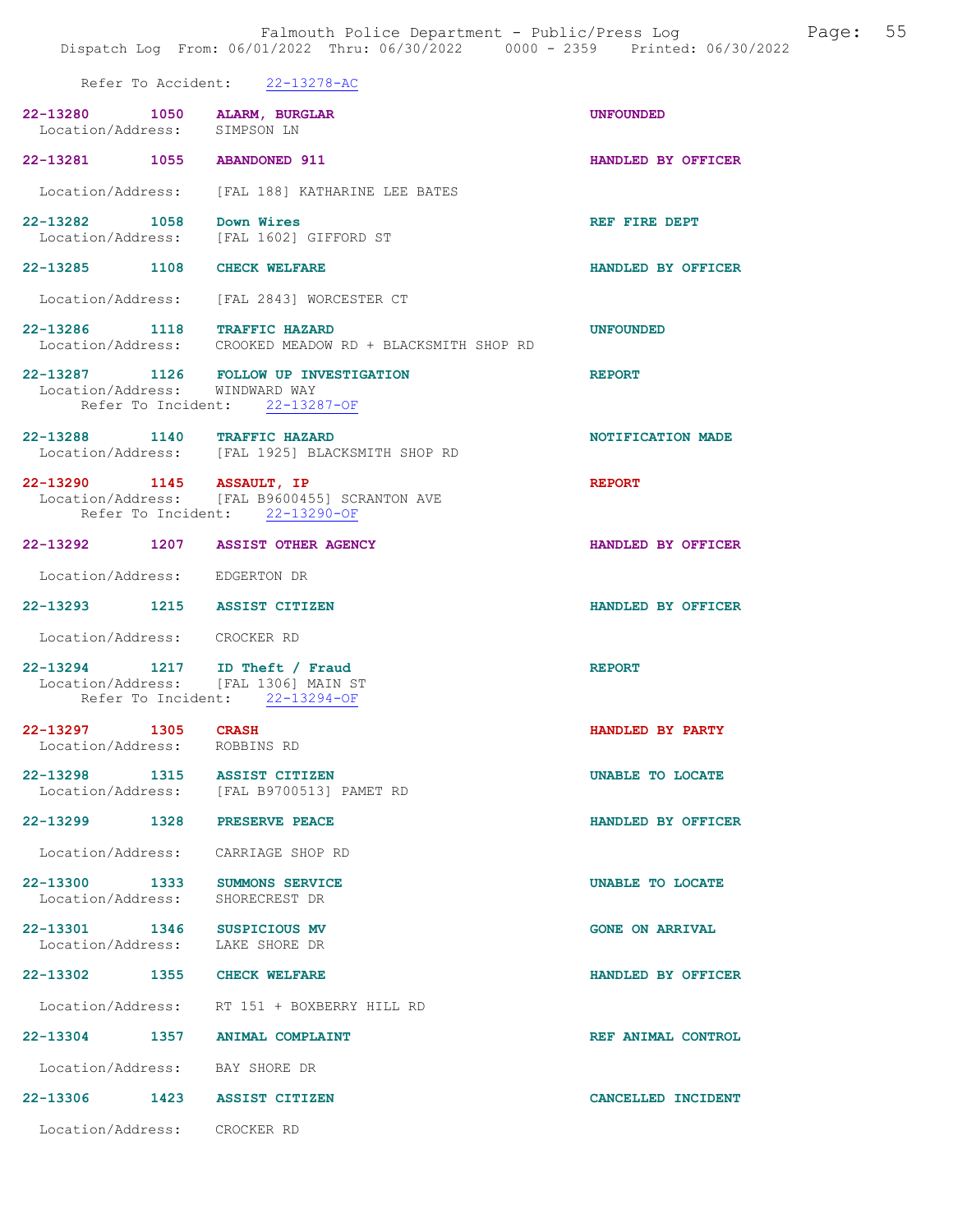| 22-13307 1428 CRASH                                                        | Location/Address: NORTH FALMOUTH HWY + CURLEY BLVD<br>Refer To Accident: 22-13307-AC | <b>REPORT</b>          |
|----------------------------------------------------------------------------|--------------------------------------------------------------------------------------|------------------------|
| 22-13310 1433 AREA CHECK                                                   | Location/Address: JOHN PARKER RD + EAST FALMOUTH HWY                                 | <b>GONE ON ARRIVAL</b> |
| 22-13311 1501 CHECK WELFARE                                                | Location: MULTIPLE LOCATIONS                                                         | UNABLE TO LOCATE       |
| 22-13312 1542 ABANDONED 911                                                |                                                                                      | HANDLED BY OFFICER     |
| Location/Address: RED BROOK RD                                             |                                                                                      |                        |
|                                                                            | 22-13313 1544 ABANDONED 911<br>Location/Address: [FAL B9600069] TER HEUN DR          | NOTIFICATION MADE      |
| 22-13314 1556 OTHER TRAFFIC                                                |                                                                                      | HANDLED BY OFFICER     |
| Location/Address: [FAL 3075] JONES RD                                      |                                                                                      |                        |
| 22-13316 1604 LARCENY<br>Location/Address: GOSNOLD RD                      | Refer To Incident: 22-13316-OF                                                       | <b>REPORT</b>          |
| 22-13318  1617  ABANDONED  911                                             | Location/Address: [FAL BXX00439] ACAPESKET RD                                        | NOTIFICATION MADE      |
| 22-13319   1631   OTHER TRAFFIC<br>Location/Address:   SACONESSET RD       |                                                                                      | NOTIFICATION MADE      |
| 22-13320 1637 RECOVERED PROPERTY                                           |                                                                                      | HANDLED BY OFFICER     |
| Location/Address: [FAL 2027] MAIN ST                                       |                                                                                      |                        |
| 22-13322 1702 CRASH, HIT/RUN                                               | Location/Address: [FAL BXX00633] DAVIS STRAITS<br>Refer To Accident: 22-13322-AC     | <b>REPORT</b>          |
|                                                                            | 22-13323 1734 FOLLOW UP INVESTIGATION                                                | HANDLED BY OFFICER     |
| Location/Address: [FAL FPD] MAIN ST                                        |                                                                                      |                        |
| 22-13329 1834 ASSIST CITIZEN                                               |                                                                                      | HANDLED BY OFFICER     |
| Location/Address: LOCUSTFIELD RD                                           |                                                                                      |                        |
| 22-13328 1835 ABANDONED 911                                                | Location/Address: [FAL 707] GIFFORD ST                                               | NOTIFICATION MADE      |
| 22-13332 1922 THREAT<br>Location/Address: SHARON AVE                       | Refer To Incident: 22-13332-OF                                                       | <b>REPORT</b>          |
| 22-13334 1924 RECOVERED PROPERTY<br>Location/Address: [FAL 2862] QUAKER RD | Refer To Incident: 22-13334-OF                                                       | <b>REPORT</b>          |
|                                                                            | 22-13335 1937 DISTURBANCE / DISORDERLY                                               | HANDLED BY OFFICER     |
| Location/Address: COUNTY RD                                                |                                                                                      |                        |
| 22-13339 2100 MOTOR VEHICLE STOP                                           | Location/Address: [FAL 2930] DAVIS STRAITS<br>Refer To Arrest: 22-13339-AR           | Arrest(s) Made         |

22-13340 2124 LOUD MUSIC / PARTY / NOISES HANDLED BY OFFICER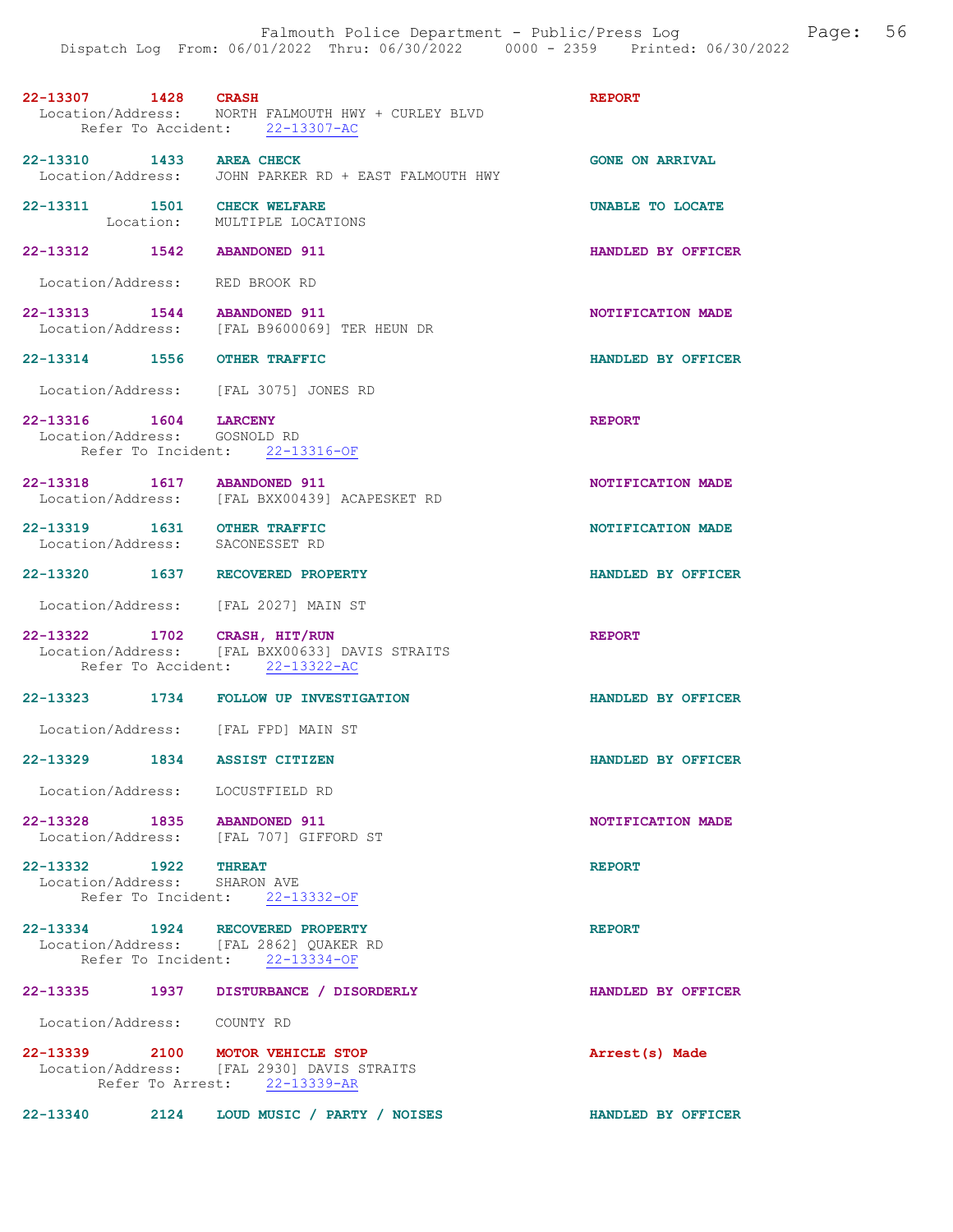|                                                                         | Falmouth Police Department - Public/Press Log<br>Dispatch Log From: 06/01/2022 Thru: 06/30/2022 0000 - 2359 Printed: 06/30/2022 |                    | Page: | 57 |
|-------------------------------------------------------------------------|---------------------------------------------------------------------------------------------------------------------------------|--------------------|-------|----|
|                                                                         | Location/Address: [FAL BXX00880] CLINTON AVE                                                                                    |                    |       |    |
| 22-13341 2200 RECOVERED PROPERTY<br>Location/Address: [FAL FPD] MAIN ST | Refer To Incident: 22-13341-OF                                                                                                  | <b>REPORT</b>      |       |    |
| 22-13342 2335 Admin Services                                            |                                                                                                                                 | HANDLED BY OFFICER |       |    |
| Location/Address: [FAL FPD] MAIN ST                                     |                                                                                                                                 |                    |       |    |
| For Date: $06/16/2022 - Thursday$                                       |                                                                                                                                 |                    |       |    |
| 22-13344 0018 ALARM, BURGLAR                                            | Location/Address: [FAL 928] WILLOW FIELD DR                                                                                     | <b>UNFOUNDED</b>   |       |    |
|                                                                         | 22-13345 0037 BUILDING / RESIDENCE CHECK<br>Location/Address: [FAL B9600034] CHESTER ST                                         | SECURED / CHECKED  |       |    |
|                                                                         | 22-13346 0045 BUILDING / RESIDENCE CHECK<br>Location/Address: [FAL B9900121] PALMER AVE                                         | SECURED / CHECKED  |       |    |
| Location/Address:                                                       | 22-13347 0045 BUILDING / RESIDENCE CHECK<br>[FAL 302] SANDWICH RD                                                               | SECURED / CHECKED  |       |    |
|                                                                         | 22-13349 0104 BUILDING / RESIDENCE CHECK<br>Location/Address: [FAL 3214] HATCHVILLE RD                                          | SECURED / CHECKED  |       |    |
| Location/Address:                                                       | 22-13350 0113 BUILDING / RESIDENCE CHECK<br>[FAL B9700090] LODENGREEN DR                                                        | SECURED / CHECKED  |       |    |
| 22-13351 0119<br>Location/Address:                                      | BUILDING / RESIDENCE CHECK<br>[FAL B9600025] DAVISVILLE RD                                                                      | SECURED / CHECKED  |       |    |
| Location/Address:                                                       | 22-13352 0121 BUILDING / RESIDENCE CHECK<br>[FAL 169] EAST FALMOUTH HWY                                                         | SECURED / CHECKED  |       |    |
| Location/Address:                                                       | 22-13354 0132 BUILDING / RESIDENCE CHECK<br>[FAL B9600029] KATHARINE LEE BATES                                                  | SECURED / CHECKED  |       |    |
|                                                                         | 22-13355 0133 BUILDING / RESIDENCE CHECK<br>Location/Address: [FAL B9600237] EAST FALMOUTH HWY                                  | SECURED / CHECKED  |       |    |
|                                                                         | 22-13356 0135 BUILDING / RESIDENCE CHECK<br>Location/Address: [FAL B9600027] LAKEVIEW AVE                                       | SECURED / CHECKED  |       |    |
| 22-13357 0139 AREA CHECK                                                | Location/Address: [FAL BXX00810] MAIN ST                                                                                        | SECURED / CHECKED  |       |    |
| 22-13358 0141 AREA CHECK<br>Location/Address:                           | [FAL BXX00359] SCRANTON AVE                                                                                                     | SECURED / CHECKED  |       |    |
| 22-13359 0144<br>Location/Address:                                      | <b>AREA CHECK</b><br>[FAL BXX00335] MAIN ST                                                                                     | SECURED / CHECKED  |       |    |
| Location/Address:                                                       | 22-13360 0151 BUILDING / RESIDENCE CHECK<br>[FAL BXX00131] EAST FALMOUTH HWY                                                    | SECURED / CHECKED  |       |    |
| 22-13361 0201<br>Location/Address:                                      | <b>AREA CHECK</b><br>[FAL L8] MENAUHANT RD                                                                                      | SECURED / CHECKED  |       |    |
| 22-13362 0202 PARKING VIOLATION(S)<br>Location/Address:                 | [FAL B9600261] MAIN ST                                                                                                          | NO VIOLATION       |       |    |
| 22-13363 0205 PARKING VIOLATION (S)<br>Location/Address:                | [FAL B9600203] TOWN HALL SQ                                                                                                     | NO VIOLATION       |       |    |
|                                                                         | 22-13366 0220 BUILDING / RESIDENCE CHECK<br>Location/Address: [FAL B9600069] TER HEUN DR                                        | SECURED / CHECKED  |       |    |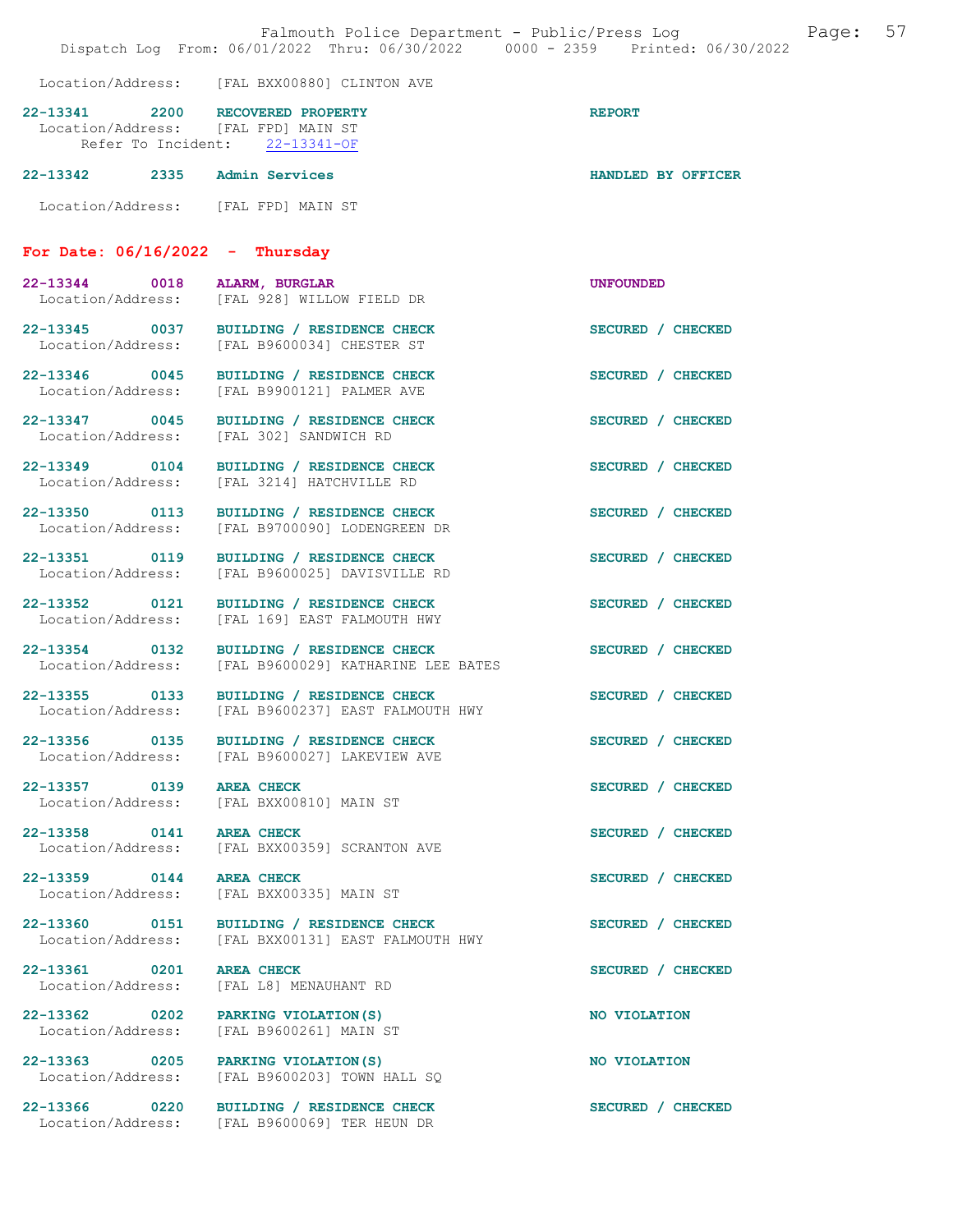22-13367 0227 PARKING VIOLATION(S) VEHICLE TOWED<br>
Location/Address: MARAVISTA AVE + POCASSET ST Location/Address: MARAVISTA AVE + POCASSET ST

WATER ST + LUSCOMBE AVE

[FAL 964] TEATICKET HWY

22-13368 0236 PARKING VIOLATION(S) CITATION ISSUED<br>Location/Address: WATER ST + LUSCOMBE AVE

22-13369 0313 BUILDING / RESIDENCE CHECK SECURED / CHECKED Location/Address: BRICK KILN RD Location/Address:

22-13370 0314 BUILDING / RESIDENCE CHECK SECURED / CHECKED Location/Address: [FAL 840] TECHNOLOGY PARK DR

22-13371 0316 BUILDING / RESIDENCE CHECK SECURED / CHECKED Location/Address: [FAL 964] TEATICKET HWY

22-13372 0405 AREA CHECK 22-13372 DEPT Location/Address: SANDDOLLAR CIR Location/Address:

22-13374 0438 ALARM, BURGLAR UNFOUNDED Location/Address: [FAL B9700920] TASHMOO DR

22-13375 0438 ALARM, BURGLAR SECURED / CHECKED

Location/Address: [FAL 3202] PALMER AVE

22-13376 0441 ALARM, BURGLAR UNFOUNDED Location/Address: [FAL BXX00567] MAIN ST

22-13379 0727 ERRATIC MV<br>Location/Address: RT 28 SOUTH + THOMAS B LANDERS RD

Location/Address: [FAL FPD] MAIN ST

22-13381 0746 ABANDONED 911 UNFOUNDED<br>Location/Address: [FAL BXX00863] TEATICKET HWY

Location/Address: KATHARINE LEE BATES + PALMER AVE

[FAL BXX00863] TEATICKET HWY

RT 28 SOUTH + THOMAS B LANDERS RD

22-13386 0855 RECOVERED PROPERTY<br>
Location/Address: WEST FALMOUTH HWY Location/Address:

22-13387 0908 ABANDONED 911 HANDLED BY OFFICER

Location/Address: [FAL B9600063] JONES RD

22-13388 0914 LARCENY<br>
Location/Address: [FAL B9800436] MAIN ST [FAL B9800436] MAIN ST Refer To Incident: 22-13388-OF

22-13389 0925 TRANSPORT / ESCORT<br>
Location/Address: [FAL B0300005] EAST FALMOUTH HWY [FAL B0300005] EAST FALMOUTH HWY

22-13390 0940 Admin Services REF ANIMAL CONTROL

Location/Address: [FAL B9800436] MAIN ST

22-13391 1001 Admin Services HANDLED BY OFFICER

Location/Address: [FAL FPD] MAIN ST

22-13392 1022 TRAFFIC HAZARD<br>Location/Address: E FALMOUTH HWY + SEACOAST SHORES BLVD E FALMOUTH HWY + SEACOAST SHORES BLVD

22-13395 1113 Admin Services SECURED / CHECKED Location/Address: [FAL B9600063] JONES RD

22-13380 0741 RECOVERED PROPERTY HANDLED BY OFFICER

22-13383 0848 OTHER TRAFFIC CANCELLED INCIDENT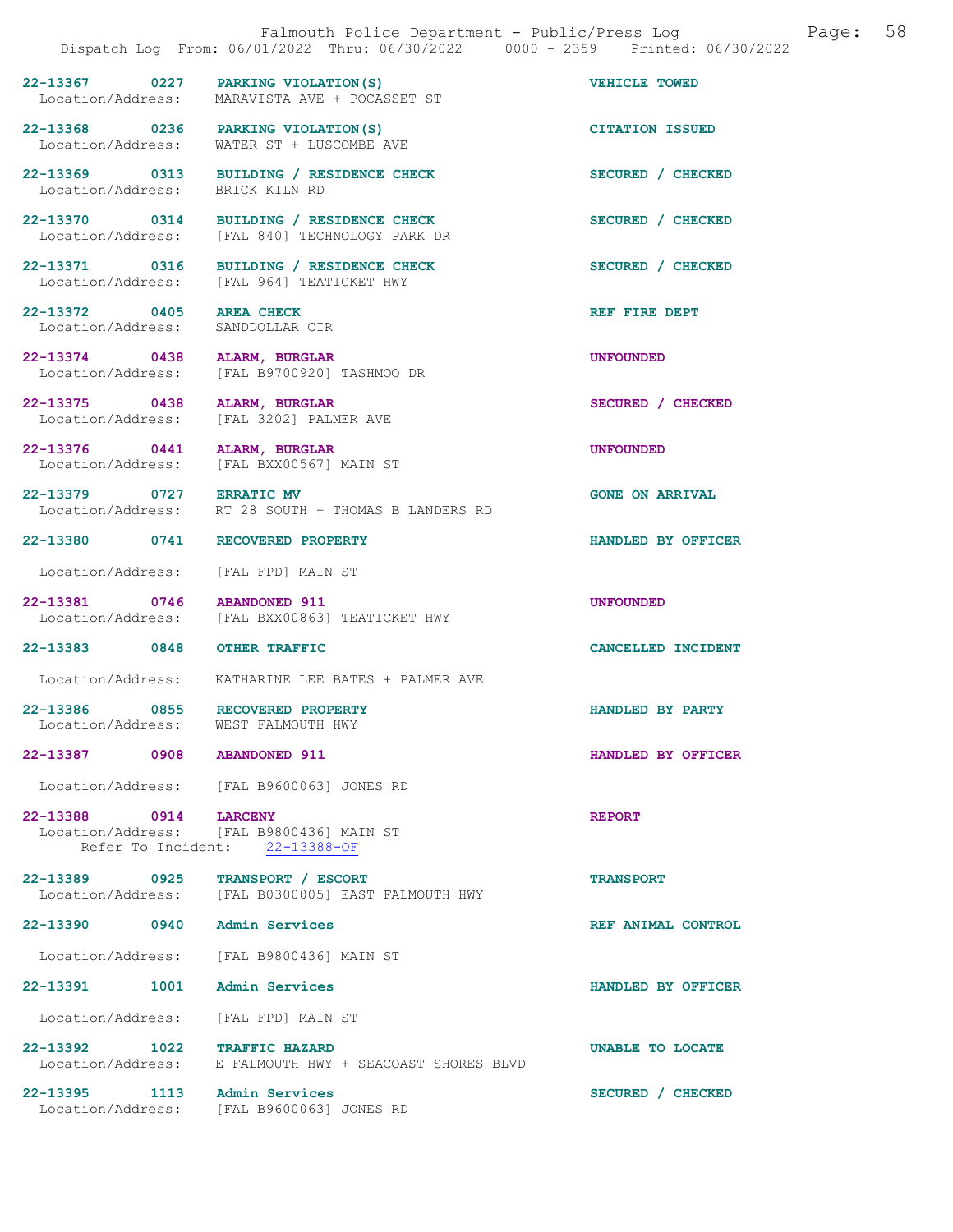|                                                             | Falmouth Police Department - Public/Press Log<br>Dispatch Log From: 06/01/2022 Thru: 06/30/2022 0000 - 2359 Printed: 06/30/2022             |                        | Page: | 59 |
|-------------------------------------------------------------|---------------------------------------------------------------------------------------------------------------------------------------------|------------------------|-------|----|
| 22-13396 1117 B & E RESIDENT                                | Location/Address: [FAL 464] LOCUST ST<br>Refer To Incident: 22-13396-OF                                                                     | <b>REPORT</b>          |       |    |
|                                                             | 22-13397 1158 FOLLOW UP INVESTIGATION                                                                                                       | HANDLED BY OFFICER     |       |    |
| Location/Address: GROUSE ST                                 |                                                                                                                                             |                        |       |    |
|                                                             | 22-13399 1249 RECOVERED PROPERTY<br>Location/Address: [FAL BXX00791] WOODS HOLE RD<br>Refer To Incident: 22-13399-OF                        | <b>REPORT</b>          |       |    |
|                                                             | 22-13400 1254 FOLLOW UP INVESTIGATION                                                                                                       | HANDLED BY OFFICER     |       |    |
| Location/Address: LEONARD DR                                |                                                                                                                                             |                        |       |    |
|                                                             | 22-13401 1318 INTOXICATED PERSON<br>Location/Address: [FAL L42] GIFFORD ST<br>Refer To P/C: 22-13401-AR<br>Refer To Incident: $22-13401-OF$ | <b>REPORT</b>          |       |    |
| 22-13402 1326 ASSIST CITIZEN                                |                                                                                                                                             | HANDLED BY OFFICER     |       |    |
| Location/Address: BRICK KILN RD                             |                                                                                                                                             |                        |       |    |
|                                                             | 22-13406 1359 FOLLOW UP INVESTIGATION                                                                                                       | HANDLED BY OFFICER     |       |    |
|                                                             | Location: [FAL 758] CHILDRENS COVE                                                                                                          |                        |       |    |
| 22-13407 1400<br>Location/Address:                          | <b>ABANDONED 911</b><br>[FAL BXX00439] ACAPESKET RD                                                                                         | NOTIFICATION MADE      |       |    |
| 22-13408 1408<br>Location/Address:                          | <b>CRASH</b><br>[FAL 3202] PALMER AVE                                                                                                       | HANDLED BY PARTY       |       |    |
| 22-13409 1423 Admin Services                                | Location/Address: [FAL BXX00810] MAIN ST                                                                                                    | <b>SERVED IN HAND</b>  |       |    |
| 22-13410 1423                                               | <b>LARCENY</b><br>Location/Address: [FAL B9700468] EAST FALMOUTH HWY                                                                        | <b>REPORT</b>          |       |    |
|                                                             | Refer To Incident: 22-13410-OF                                                                                                              |                        |       |    |
| 22-13414 1425 TRAFFIC HAZARD                                | Location/Address: [FAL B9600163] CRYSTAL SPRING AVE                                                                                         | HANDLED BY PARTY       |       |    |
| 22-13412 1426 CRASH                                         | Location/Address: [FAL 545] TEATICKET HWY + WORCESTER CT<br>Refer To Accident: 22-13412-AC                                                  | <b>REPORT</b>          |       |    |
| 22-13417 1603 CHECK WELFARE                                 |                                                                                                                                             | HANDLED BY OFFICER     |       |    |
|                                                             | Location/Address: [FAL B9600069] TER HEUN DR                                                                                                |                        |       |    |
| 22-13418  1614  ABANDONED  911                              | Location/Address: [FAL B9600069] TER HEUN DR                                                                                                | NOTIFICATION MADE      |       |    |
| 22-13419   1621   ERRATIC MV                                | Location/Address: RT 28 NORTH + RT 151                                                                                                      | <b>GONE ON ARRIVAL</b> |       |    |
|                                                             | 22-13420 1649 MENTAL ILLNESS (SEC 12)<br>Location/Address: [FAL FPD] MAIN ST<br>Refer To Incident: 22-13420-OF                              | <b>REPORT</b>          |       |    |
| 22-13422 1715 VANDALISM<br>Location/Address: TEATICKET PATH | Refer To Incident: 22-13422-OF                                                                                                              | <b>REPORT</b>          |       |    |
| 22-13423 1719 Admin Services                                |                                                                                                                                             | HANDLED BY OFFICER     |       |    |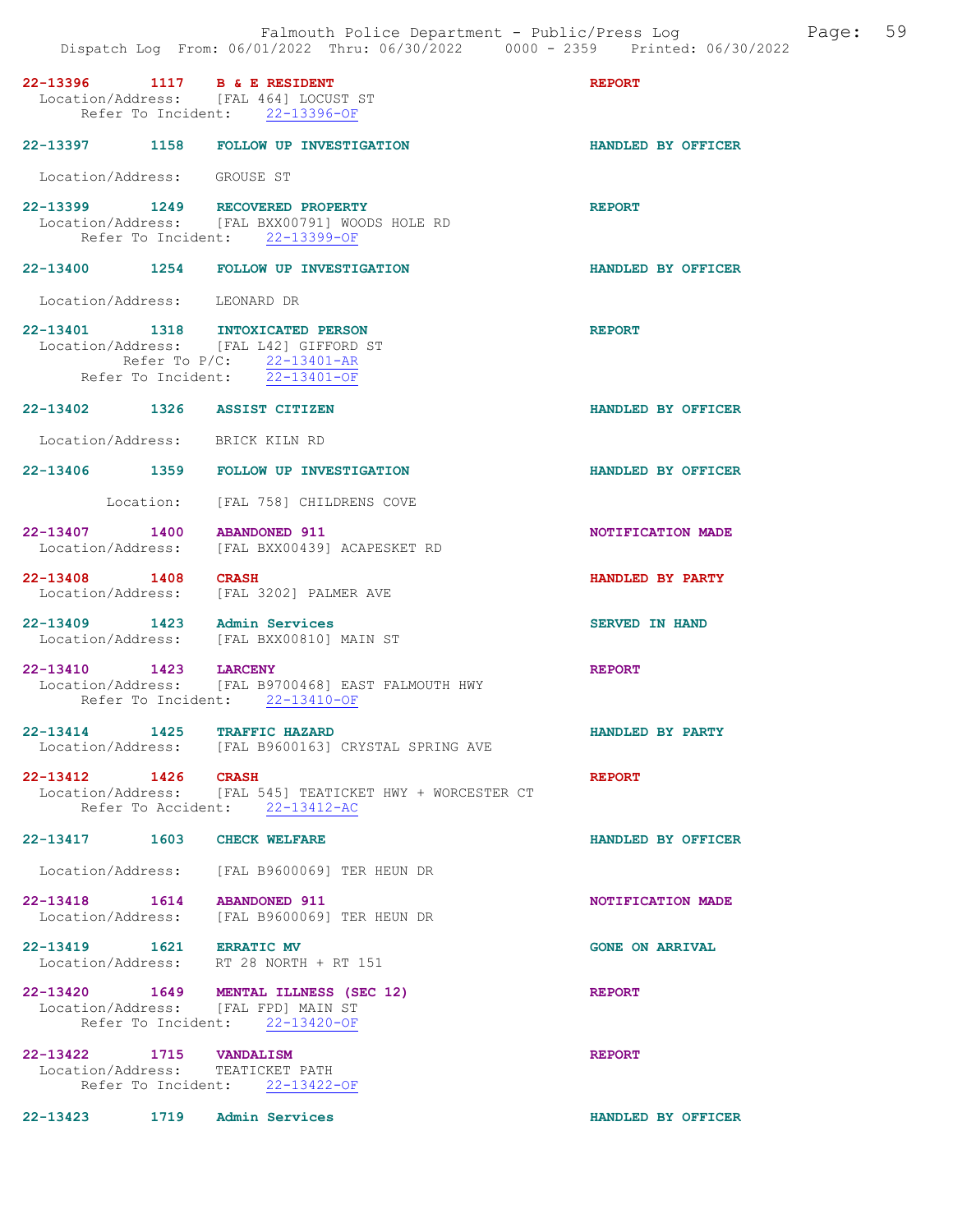|                                                           |                                                                                                | Dispatch Log From: 06/01/2022 Thru: 06/30/2022 0000 - 2359 Printed: 06/30/2022 |
|-----------------------------------------------------------|------------------------------------------------------------------------------------------------|--------------------------------------------------------------------------------|
|                                                           | Location/Address: [FAL B9600069] TER HEUN DR                                                   |                                                                                |
|                                                           | 22-13424 1729 ABANDONED 911                                                                    | HANDLED BY OFFICER                                                             |
| Location/Address: ALMA RD                                 |                                                                                                |                                                                                |
|                                                           | 22-13428 1758 ASSIST CITIZEN                                                                   | HANDLED BY OFFICER                                                             |
| Location/Address: MAIN ST                                 |                                                                                                |                                                                                |
| 22-13429 1759 ERRATIC MV<br>Location/Address: WAQUOIT HWY |                                                                                                | <b>GONE ON ARRIVAL</b>                                                         |
| 22-13394 1800 THREAT<br>Location/Address: TURNER RD       |                                                                                                | HANDLED BY PARTY                                                               |
| 22-13430 1816                                             | <b>THREAT</b>                                                                                  | HANDLED BY OFFICER                                                             |
|                                                           | Location/Address: [FAL 3312] PALMER AVE                                                        |                                                                                |
| Location/Address: ALTONS LN                               | 22-13433 1839 DEAD ON ARRIVAL<br>Refer To Incident: 22-13433-OF                                | <b>REPORT</b>                                                                  |
|                                                           | 22-13437 2019 RECOVERED PROPERTY                                                               | HANDLED BY OFFICER                                                             |
|                                                           | Location/Address: [FAL B0200069] TEATICKET HWY                                                 |                                                                                |
|                                                           | 22-13439 2052 CHECK WELFARE                                                                    | HANDLED BY OFFICER                                                             |
|                                                           | Location/Address: CANDLE PINE CIR                                                              |                                                                                |
|                                                           | 22-13440 2118 Admin Services                                                                   | HANDLED BY OFFICER                                                             |
|                                                           | Location/Address: [FAL BXX00810] MAIN ST                                                       |                                                                                |
|                                                           | 22-13444 2325 BUILDING / RESIDENCE CHECK<br>Location/Address: SEACOAST SHORES BLVD             | SECURED / CHECKED                                                              |
|                                                           | 22-13445 2341 ASSIST CITIZEN                                                                   | CANCELLED INCIDENT                                                             |
|                                                           | Location/Address: [FAL FFD1] MAIN ST                                                           |                                                                                |
| 22-13446 2344 AREA CHECK                                  |                                                                                                | HANDLED BY OFFICER                                                             |
|                                                           | Location/Address: GREEN POND RD                                                                |                                                                                |
|                                                           | 22-13447 2350 ALARM, BURGLAR<br>Location/Address: [FAL 1382] QUISSETT AVE                      | SECURED / CHECKED                                                              |
| For Date: $06/17/2022 -$ Friday                           |                                                                                                |                                                                                |
|                                                           | 22-13448 0009 BUILDING / RESIDENCE CHECK<br>Location/Address: [FAL B9600031] MARAVISTA AVE EXT | SECURED / CHECKED                                                              |
|                                                           | 22-13449 0010 BUILDING / RESIDENCE CHECK<br>Location/Address: [FAL B9700090] LODENGREEN DR     | SECURED / CHECKED                                                              |
| Location/Address:                                         | 22-13450 0015 BUILDING / RESIDENCE CHECK<br>[FAL BXX00620] TEATICKET HWY                       | SECURED / CHECKED                                                              |
|                                                           | 22-13451 0017 BUILDING / RESIDENCE CHECK<br>Location/Address: [FAL 964] TEATICKET HWY          | SECURED / CHECKED                                                              |
|                                                           | 22-13452 0019 BUILDING / RESIDENCE CHECK<br>Location/Address: [FAL B9800292] DAVIS STRAITS     | SECURED / CHECKED                                                              |
| 22-13453 0038 AREA CHECK                                  |                                                                                                | SECURED / CHECKED                                                              |

Falmouth Police Department - Public/Press Log and Page: 60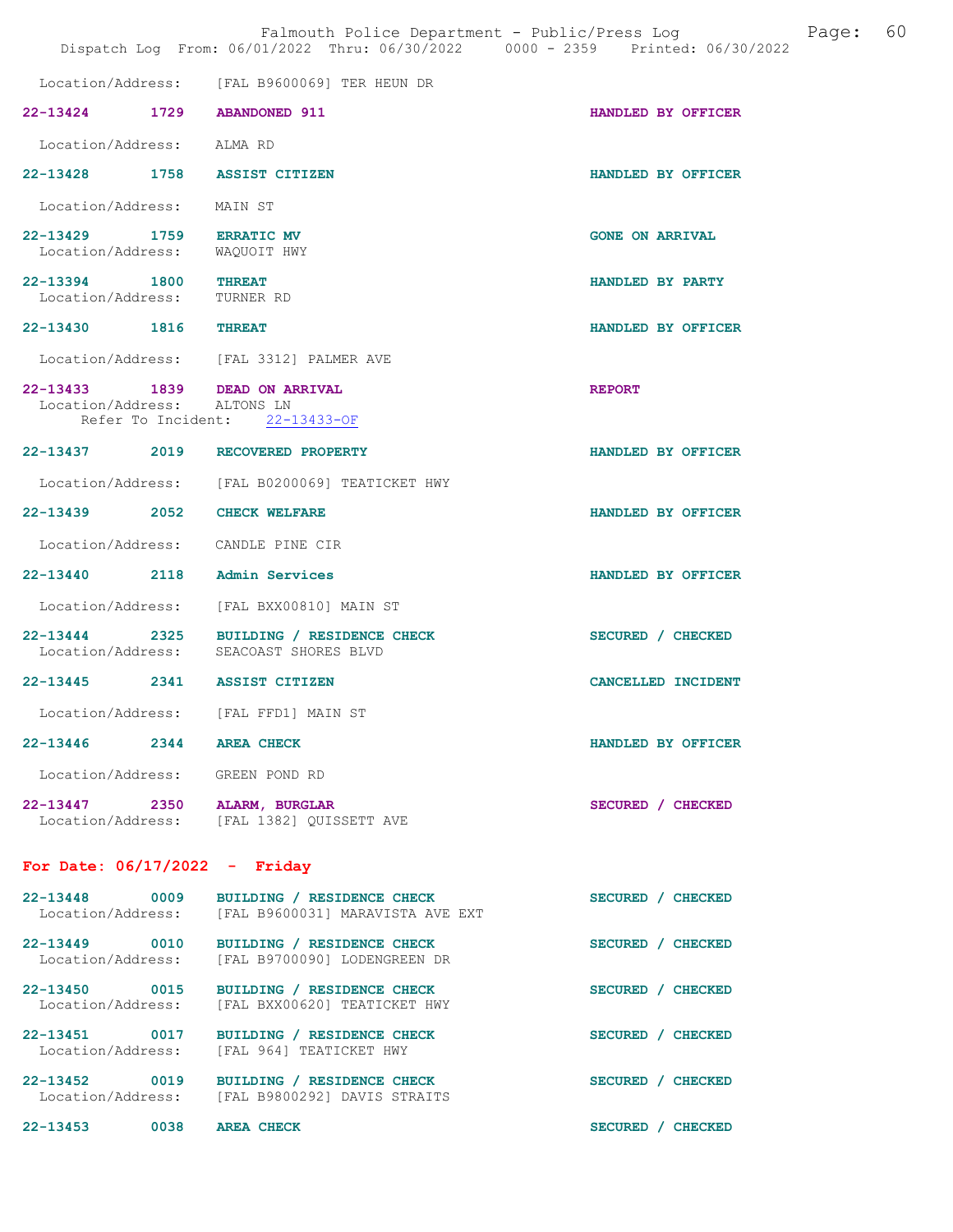|                                                             | Falmouth Police Department - Public/Press Log<br>Dispatch Log From: 06/01/2022 Thru: 06/30/2022 0000 - 2359 Printed: 06/30/2022 | 61<br>Page:            |
|-------------------------------------------------------------|---------------------------------------------------------------------------------------------------------------------------------|------------------------|
|                                                             | Location/Address: [FAL B9600084] TER HEUN DR                                                                                    |                        |
| 22-13454 0042 AREA CHECK                                    | Location/Address: [FAL B9600012] DEPOT AVE                                                                                      | SECURED / CHECKED      |
| Location/Address:                                           | 22-13455 0044 BUILDING / RESIDENCE CHECK<br>[FAL B9600029] KATHARINE LEE BATES                                                  | SECURED / CHECKED      |
| 22-13456 0047<br>Location/Address:                          | BUILDING / RESIDENCE CHECK<br>[FAL B9600027] LAKEVIEW AVE                                                                       | SECURED / CHECKED      |
| 22-13457 0050                                               | BUILDING / RESIDENCE CHECK<br>Location/Address: [FAL BXX00810] MAIN ST                                                          | SECURED / CHECKED      |
| 22-13458 0051<br>Location/Address:                          | <b>AREA CHECK</b><br>MBL ST                                                                                                     | SECURED / CHECKED      |
|                                                             | 22-13460 0121 BUILDING / RESIDENCE CHECK<br>Location/Address: [FAL B9600051] HATCHVILLE RD                                      | SECURED / CHECKED      |
|                                                             | 22-13461 0126 BUILDING / RESIDENCE CHECK<br>Location/Address: [FAL 302] SANDWICH RD                                             | SECURED / CHECKED      |
|                                                             | 22-13462 0133 BUILDING / RESIDENCE CHECK<br>Location/Address: [FAL B9700852] NORTH FALMOUTH HWY                                 | SECURED / CHECKED      |
|                                                             | 22-13463 0159 PARKING VIOLATION (S)<br>Location/Address: [FAL B9600203] TOWN HALL SQ                                            | <b>VEHICLE TOWED</b>   |
| 22-13464 0204                                               | <b>AREA CHECK</b><br>Location/Address: [FAL B9600026] GIFFORD EXT ST                                                            | SECURED / CHECKED      |
| Location/Address:                                           | 22-13465 0216 PARKING VIOLATION (S)<br>LUSCOMBE AVE                                                                             | <b>VEHICLE TOWED</b>   |
|                                                             | 22-13466 0229 BUILDING / RESIDENCE CHECK<br>Location/Address: [FAL B9600261] MAIN ST                                            | NO VIOLATION           |
| 22-13467 0323 AREA CHECK<br>Location/Address: GREEN POND RD |                                                                                                                                 | SECURED / CHECKED      |
| 22-13468 0420 Admin Services                                |                                                                                                                                 | HANDLED BY OFFICER     |
|                                                             | Location/Address: [FAL FPD] MAIN ST                                                                                             |                        |
| Location/Address: GREEN POND RD                             | 22-13469 0452 BUILDING / RESIDENCE CHECK                                                                                        | SECURED / CHECKED      |
| 22-13470 0459 ALARM, BURGLAR                                | Location/Address: [FAL BXX00362] TOWN HALL SQ                                                                                   | <b>UNFOUNDED</b>       |
| 22-13471 0539 ALARM, BURGLAR                                | Location/Address: [FAL B9601409] CLINTON AVE                                                                                    | SECURED / CHECKED      |
| 22-13472 0552 ALARM, BURGLAR                                | Location/Address: [FAL 2919] EDGERTON DR                                                                                        | SECURED / CHECKED      |
| 22-13473 0618 CRASH                                         | Location/Address: [FAL B0200098] NORTH FALMOUTH HWY<br>Refer To Accident: 22-13473-AC<br>Refer To Incident: $22-13473-OF$       | <b>REPORT</b>          |
|                                                             | 22-13474 0700 FOLLOW UP INVESTIGATION                                                                                           | HANDLED BY OFFICER     |
| Location/Address: MARAVISTA AVE                             |                                                                                                                                 |                        |
| 22-13475 0712 ERRATIC MV                                    | Location/Address: PALMER AVE + JONES RD                                                                                         | <b>GONE ON ARRIVAL</b> |
| 22-13476 0715 CRASH                                         |                                                                                                                                 | <b>REPORT</b>          |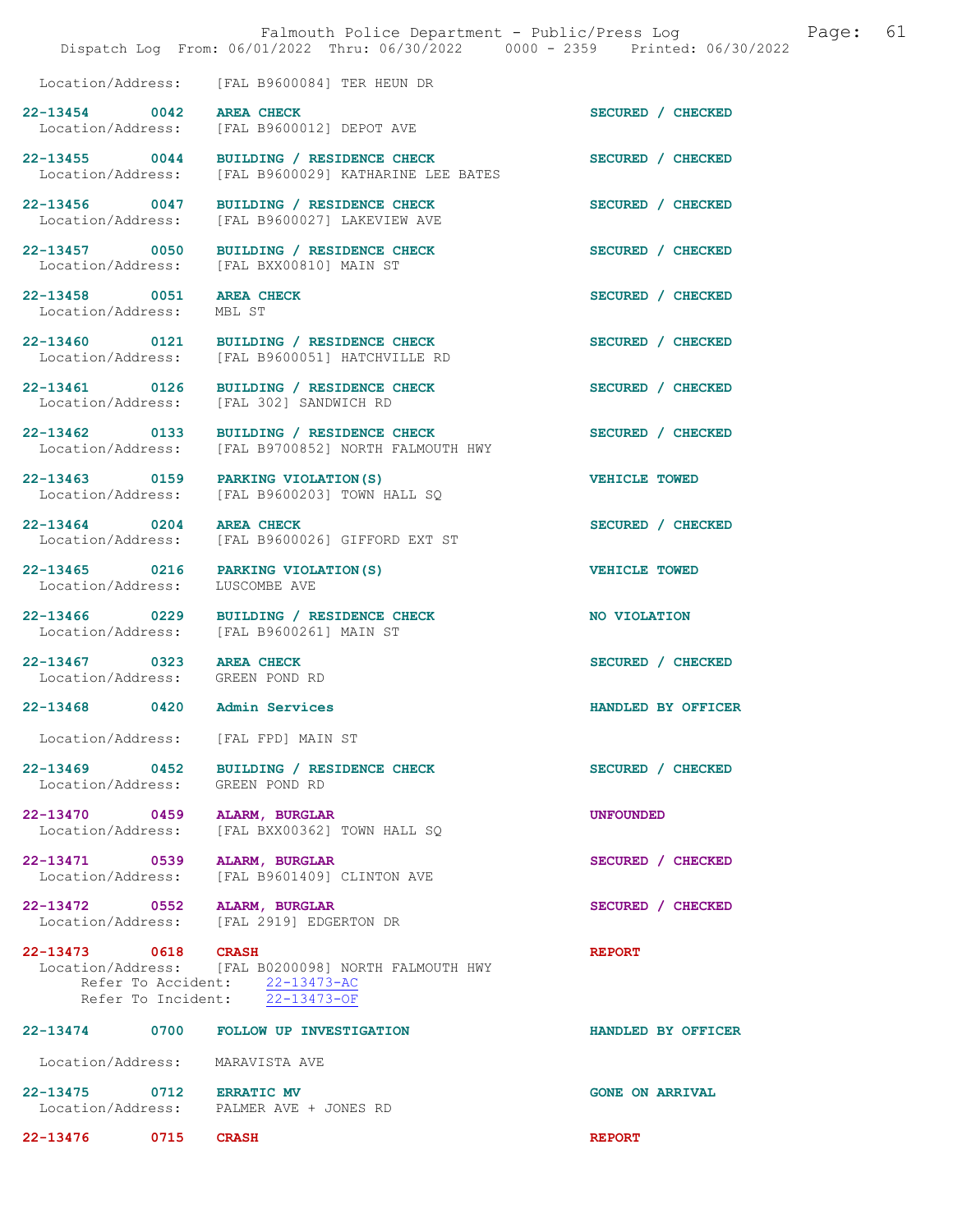|                                    |      | Dispatch Log From: 06/01/2022 Thru: 06/30/2022 0000 - 2359 Printed: 06/30/2022                          |                         |
|------------------------------------|------|---------------------------------------------------------------------------------------------------------|-------------------------|
|                                    |      | Location/Address: WEST FALMOUTH HWY<br>Refer To Accident: 22-13476-AC                                   |                         |
|                                    |      | 22-13477 0725 ALARM, BURGLAR                                                                            | CANCELLED INCIDENT      |
|                                    |      | Location/Address: [FAL BXX00567] MAIN ST                                                                |                         |
|                                    |      | 22-13478 0807 Admin Services                                                                            | HANDLED BY OFFICER      |
|                                    |      | Location/Address: WATER ST + LUSCOMBE AVE                                                               |                         |
|                                    |      | 22-13479 0820 LOUD MUSIC / PARTY / NOISES<br>Location/Address: RT 151 + WILLOW NEST LN                  | <b>HANDLED BY PARTY</b> |
|                                    |      | 22-13480 0828 LOUD MUSIC / PARTY / NOISES                                                               | HANDLED BY OFFICER      |
| Location/Address: TWO PONDS RD     |      |                                                                                                         |                         |
|                                    |      | 22-13481 0909 ASSIST CITIZEN                                                                            | HANDLED BY OFFICER      |
|                                    |      | Location/Address: [FAL B9600069] TER HEUN DR                                                            |                         |
| 22-13482 0952 Admin Services       |      |                                                                                                         | HANDLED BY OFFICER      |
|                                    |      | Location/Address: [FAL BXX00787] MAIN ST                                                                |                         |
| 22-13485 1047 OTHER TRAFFIC        |      |                                                                                                         | HANDLED BY OFFICER      |
|                                    |      | Location/Address: JONES RD + TEATICKET HWY                                                              |                         |
|                                    |      | 22-13487 1053 ASSIST FIRE DEPT                                                                          | HANDLED BY OFFICER      |
| Location/Address: LUKE RD          |      |                                                                                                         |                         |
| Location/Address: TURNER RD        |      | 22-13489 1112 ASSIST CITIZEN                                                                            | HANDLED BY PARTY        |
|                                    |      | 22-13488 1113 ANIMAL COMPLAINT                                                                          | REF ANIMAL CONTROL      |
|                                    |      | Location/Address: VIRTUE CIR + WEST FALMOUTH HWY                                                        |                         |
|                                    |      | 22-13490 1124 MOTOR VEHICLE STOP<br>Location/Address: [FAL B0200069] TEATICKET HWY                      | UNABLE TO LOCATE        |
| 22-13491 1124                      |      | <b>AREA CHECK</b><br>Location/Address: [FAL BXX00131] EAST FALMOUTH HWY                                 | <b>GONE ON ARRIVAL</b>  |
| 22-13492 1126<br>Location/Address: |      | SUSPICIOUS PERSON(S)<br>[FAL B9600028] JONES RD                                                         | UNABLE TO LOCATE        |
|                                    |      | 22-13494 1214 PARKING VIOLATION (S)<br>Location/Address: [FAL B9701202] OUISSETT HARBOR RD              | SECURED / CHECKED       |
| 22-13496 1216 ERRATIC MV           |      | Location/Address: RT 151 + RT 28 NORTH                                                                  | <b>REF OTHER</b>        |
|                                    |      | 22-13497 1221 ID Theft / Fraud<br>Location/Address: [FAL FPD] MAIN ST<br>Refer To Incident: 22-13497-OF | <b>REPORT</b>           |
| 22-13498                           | 1224 | INTOXICATED PERSON                                                                                      | HANDLED BY OFFICER      |
|                                    |      | Location/Address: [FAL B9600305] WEST FALMOUTH HWY                                                      |                         |
| 22-13499 1301                      |      | SUSPICIOUS PERSON(S)                                                                                    | HANDLED BY OFFICER      |

Location/Address: EQUESTRIAN LN

22-13500 1328 CRASH REPORT

Falmouth Police Department - Public/Press Log and Page: 62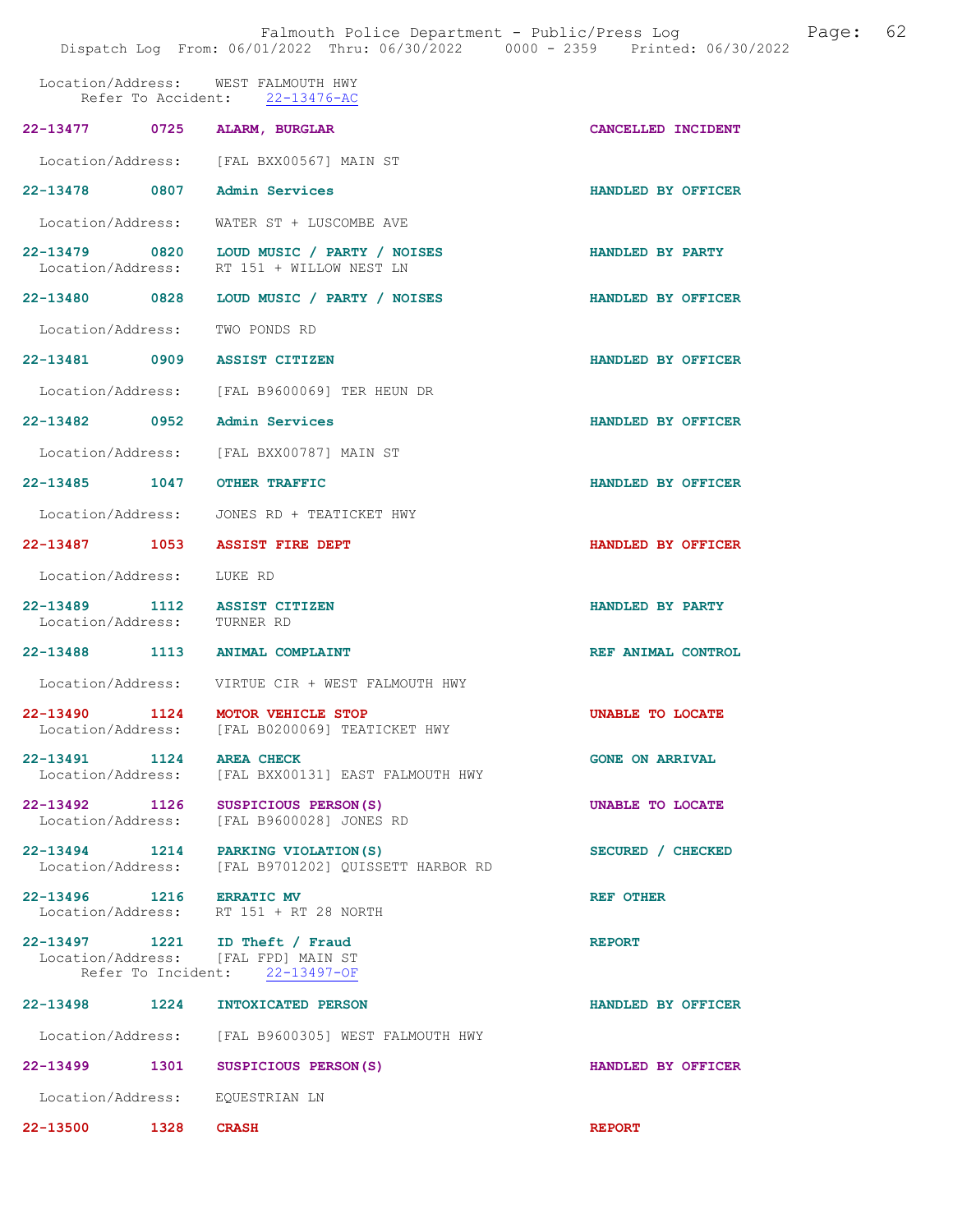|                                                               |                      | Falmouth Police Department - Public/Press Log Fage: 63<br>Dispatch Log From: 06/01/2022 Thru: 06/30/2022 0000 - 2359 Printed: 06/30/2022 |                        |
|---------------------------------------------------------------|----------------------|------------------------------------------------------------------------------------------------------------------------------------------|------------------------|
|                                                               |                      | Location/Address: [FAL 1436] ALPHONSE ST<br>Refer To Accident: 22-13500-AC                                                               |                        |
|                                                               |                      | 22-13501 1346 PARKING VIOLATION (S)<br>Location/Address: [FAL BXX00286] MAIN ST                                                          | <b>UNFOUNDED</b>       |
| 22-13504 1459 ALARM, BURGLAR                                  |                      |                                                                                                                                          | HANDLED BY OFFICER     |
|                                                               |                      | Location/Address: [FAL 894] SAO PAULO DR                                                                                                 |                        |
| 22-13505 1526 AREA CHECK                                      |                      | Location/Address: [FAL BXX00526] SPRING BARS RD                                                                                          | UNABLE TO LOCATE       |
| Refer To Accident: 22-13506-AC                                |                      | 22-13506 1612 CRASH<br>Location/Address: [FAL 1992] OLD MAIN RD                                                                          | <b>REPORT</b>          |
| 22-13508 1614 Admin Services                                  |                      |                                                                                                                                          | HANDLED BY OFFICER     |
|                                                               | Location: GRAND JURY |                                                                                                                                          |                        |
|                                                               |                      | 22-13509 1615 FOLLOW UP INVESTIGATION                                                                                                    | HANDLED BY OFFICER     |
| Location/Address: [FAL FPD] MAIN ST                           |                      |                                                                                                                                          |                        |
| 22-13511 1628 Harassment                                      |                      |                                                                                                                                          | HANDLED BY OFFICER     |
| Location/Address: DILLINGHAM AVE                              |                      | Refer To Incident: 22-13511-OF                                                                                                           |                        |
| 22-13512 1711 ASSIST CITIZEN<br>Location/Address: CARLSON LN  |                      |                                                                                                                                          | SECURED / CHECKED      |
| 22-13513 1726 ABANDONED 911                                   |                      |                                                                                                                                          | HANDLED BY OFFICER     |
| Location/Address: [FAL 66] GRAND AVE                          |                      |                                                                                                                                          |                        |
| 22-13515 1810 Harassment<br>Location/Address: MENEMSHA WAY    |                      | Refer To Incident: 22-13515-OF                                                                                                           | <b>REPORT</b>          |
| 22-13517 1831 LARCENY                                         |                      | Location/Address: [FAL B9701013] BONNIE LN<br>Refer To Incident: 22-13517-OF                                                             | <b>REPORT</b>          |
| 22-13518 1834 AREA CHECK                                      |                      |                                                                                                                                          | HANDLED BY OFFICER     |
|                                                               |                      | Location/Address: [FAL B9600074] TEATICKET HWY                                                                                           |                        |
| 22-13519 1924 AREA CHECK<br>Location/Address:                 |                      | [FAL B9700933] LOCUST ST                                                                                                                 | <b>GONE ON ARRIVAL</b> |
|                                                               |                      | 22-13522 2039 BUILDING / RESIDENCE CHECK<br>Location/Address: [FAL BXX00102] SCRANTON AVE                                                | SECURED / CHECKED      |
| Location/Address:                                             |                      | 22-13523 2042 BUILDING / RESIDENCE CHECK<br>[FAL 342] SCRANTON AVE                                                                       | SECURED / CHECKED      |
| Location/Address: [FAL 3295] GRAND AVE                        |                      | 22-13524 2046 BUILDING / RESIDENCE CHECK                                                                                                 | SECURED / CHECKED      |
| 22-13526 2114 ASSIST FIRE DEPT                                |                      |                                                                                                                                          | HANDLED BY OFFICER     |
|                                                               |                      | Location/Address: [FAL BXX00002] MAIN ST                                                                                                 |                        |
| 22-13527 2130 UNWANTED GUEST<br>Location/Address: PERCIVAL RD |                      | Refer To Incident: 22-13527-OF                                                                                                           | <b>REPORT</b>          |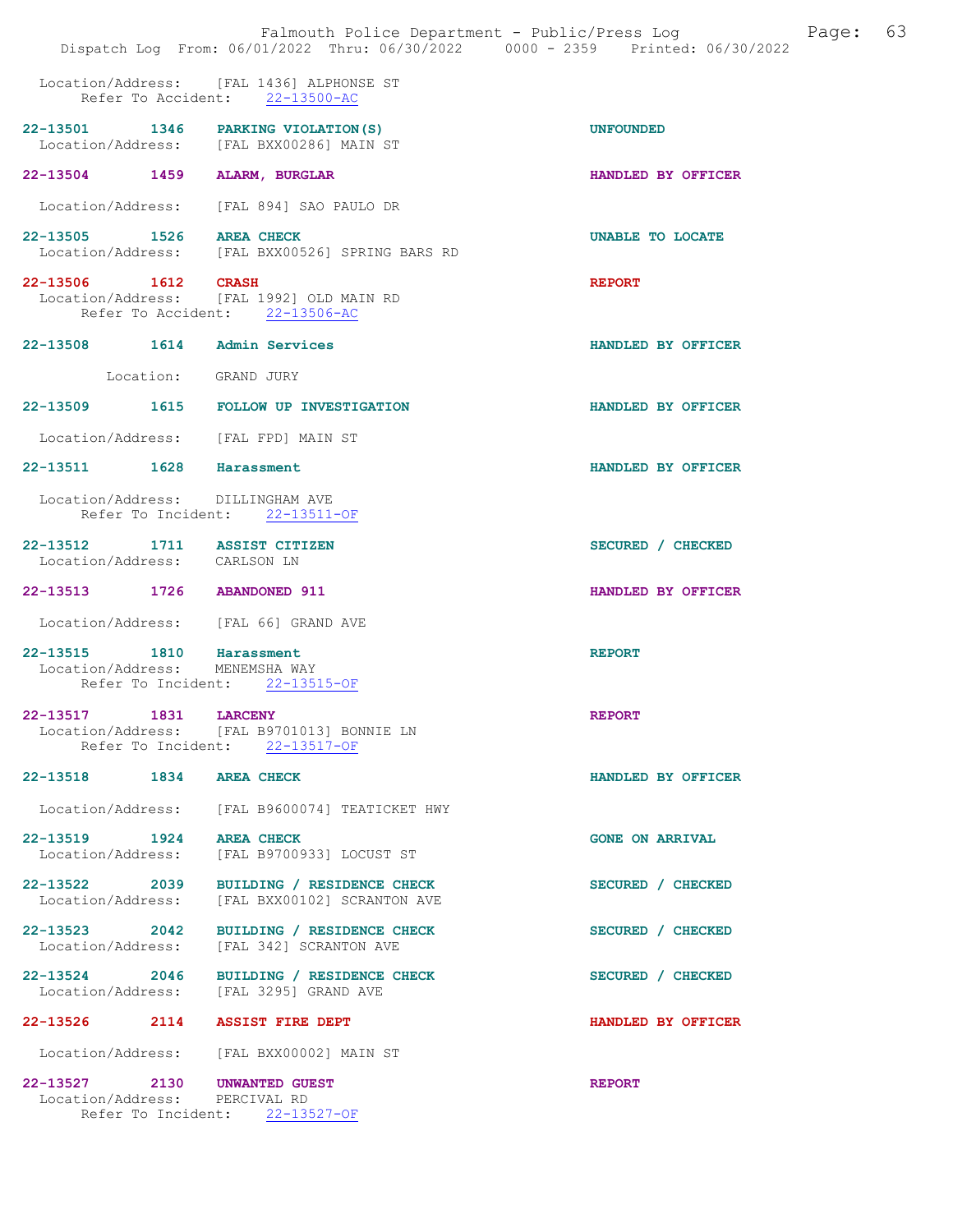|                                                              | Falmouth Police Department - Public/Press Log Bage: 64<br>Dispatch Log From: 06/01/2022 Thru: 06/30/2022 0000 - 2359 Printed: 06/30/2022 |                    |  |
|--------------------------------------------------------------|------------------------------------------------------------------------------------------------------------------------------------------|--------------------|--|
|                                                              | 22-13528 2157 BUILDING / RESIDENCE CHECK SECURED / CHECKED<br>Location/Address: [FAL B9600063] JONES RD                                  |                    |  |
|                                                              | 22-13529 2223 LOUD MUSIC / PARTY / NOISES HANDLED BY OFFICER                                                                             |                    |  |
|                                                              | Location/Address: [FAL 3368] MAIN ST                                                                                                     |                    |  |
| 22-13531 2246 AREA CHECK<br>Location/Address: WOODS HOLE RD  |                                                                                                                                          | UNABLE TO LOCATE   |  |
|                                                              | 22-13532 2250 LOUD MUSIC / PARTY / NOISES                                                                                                | HANDLED BY OFFICER |  |
| Location/Address: OLD DOCK RD                                |                                                                                                                                          |                    |  |
| 22-13533 2320 CHECK WELFARE                                  |                                                                                                                                          | HANDLED BY OFFICER |  |
| Location/Address: BOXBERRY HILL RD                           |                                                                                                                                          |                    |  |
|                                                              | 22-13535 2333 UNWANTED GUEST<br>Location/Address: [FAL 3077] SHANNONS WAY<br>Refer To Incident: 22-13535-OF                              | <b>REPORT</b>      |  |
| 22-13539 2357 CRASH<br>For Date: $06/18/2022 -$ Saturday     | Location/Address: W FALMOUTH HWY + THOMAS B LANDERS RD<br>Refer To Accident: 22-13539-AC<br>Refer To Arrest: 22-13539-AR                 | Arrest(s) Made     |  |
|                                                              | 22-13541 0035 DISTURBANCE / DISORDERLY<br>Location/Address: [FAL BXX00102] SCRANTON AVE                                                  | <b>REPORT</b>      |  |
| 22-13543 0043 CRASH<br>Location/Address: CLINTON AVE         | Refer To Accident: 22-13543-AC<br>Refer To Incident: 22-13543-OF                                                                         | <b>REPORT</b>      |  |
|                                                              | 22-13544 0121 CRASH, HIT/RUN<br>Location/Address: SHORE ST + SURF DR<br>Refer To Accident: 22-13544-AC<br>Refer To Incident: 22-13544-OF | <b>REPORT</b>      |  |
| 22-13545 0139 MISSING PERSON<br>Location/Address: PINYON WAY | Refer To Incident: 22-13545-OF                                                                                                           | <b>REPORT</b>      |  |
| Location/Address: THOMAS LN                                  | 22-13546 0159 LIQUOR LAW VIOLATION (UNDERAGE)<br>Refer To Incident: 22-13546-OF                                                          | <b>REPORT</b>      |  |
| 22-13549 0232 Admin Services                                 |                                                                                                                                          | HANDLED BY OFFICER |  |
|                                                              | Location/Address: [FAL FPD] MAIN ST                                                                                                      |                    |  |
|                                                              | 22-13551 0323 PARKING VIOLATION (S)<br>Location/Address: [FAL B9600203] TOWN HALL SQ                                                     | VEHICLE TOWED      |  |

Refer To Incident: 22-13551-OF

Location/Address: WATER ST + RAILROAD AVE

Location/Address: [FAL B9600261] MAIN ST

Location/Address: [FAL FPD] MAIN ST

22-13552 0344 PARKING VIOLATION(S) PARKING TICKET

22-13553 0358 PARKING VIOLATION(S) NO VIOLATION

22-13554 0359 Admin Services HANDLED BY OFFICER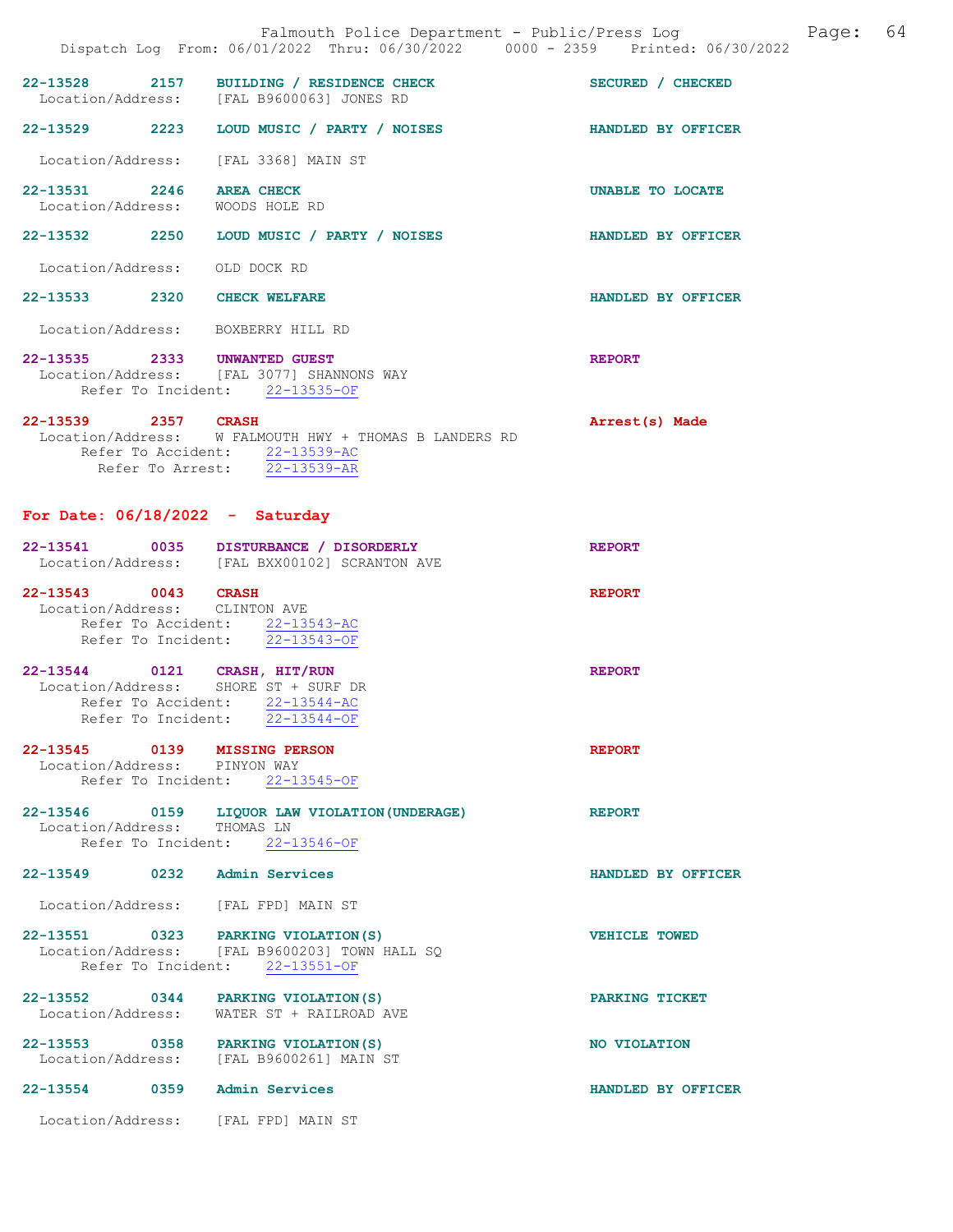|                              |      | 22-13555 0410 ALARM, BURGLAR                                                                              | HANDLED BY OFFICER     |
|------------------------------|------|-----------------------------------------------------------------------------------------------------------|------------------------|
| Location/Address: THEATRE DR |      |                                                                                                           |                        |
| 22-13556 0506 ABANDONED 911  |      |                                                                                                           | CANCELLED INCIDENT     |
|                              |      | Location/Address: [FAL B9600069] TER HEUN DR                                                              |                        |
| 22-13557 0508 ABANDONED 911  |      |                                                                                                           | HANDLED BY OFFICER     |
|                              |      | Location/Address: [FAL 3312] PALMER AVE                                                                   |                        |
|                              |      | 22-13560 0629 Admin Services                                                                              | HANDLED BY OFFICER     |
|                              |      | Location/Address: [FAL FPD] MAIN ST                                                                       |                        |
| 22-13563 0932 ABANDONED 911  |      |                                                                                                           | HANDLED BY OFFICER     |
|                              |      | Location/Address: FALMOUTH LANDING RD                                                                     |                        |
|                              |      | 22-13566 1009 RECOVERED PROPERTY<br>Location/Address: [FAL FPD] MAIN ST<br>Refer To Incident: 22-13566-OF | <b>REPORT</b>          |
|                              |      | 22-13567 1021 ALARM, BURGLAR                                                                              | HANDLED BY OFFICER     |
|                              |      | Location/Address: [FAL 1560] OYSTER SHELL LN                                                              |                        |
| 22-13569 1100 CHECK WELFARE  |      | Location/Address: [FAL 3180] DAVIS STRAITS<br>Refer To Incident: 22-13569-OF                              | <b>REPORT</b>          |
|                              |      | 22-13570 1102 UNWANTED GUEST                                                                              | HANDLED BY OFFICER     |
|                              |      | Location/Address: NORTH FALMOUTH HWY                                                                      |                        |
|                              |      | 22-13571 1126 ALARM, BURGLAR<br>Location/Address: GUNNING POINT AVE                                       | <b>UNFOUNDED</b>       |
| 22-13572 1146 CHECK WELFARE  |      |                                                                                                           | HANDLED BY OFFICER     |
|                              |      | Location/Address: FRESH POND RD                                                                           |                        |
| 22-13574                     |      | 1151 ABANDONED 911<br>Location/Address: [FAL BXX00783] COUNTY RD                                          | NOTIFICATION MADE      |
|                              |      | 22-13575 1156 DISTURBANCE / DISORDERLY                                                                    | HANDLED BY OFFICER     |
|                              |      | Location/Address: [FAL B9600162] SIMPSON LN                                                               |                        |
|                              |      | 22-13576 1158 RECOVERED PROPERTY<br>Location/Address: [FAL FPD] MAIN ST<br>Refer To Incident: 22-13576-OF | <b>REPORT</b>          |
| 22-13578 1221 Harassment     |      | Location/Address: LT PAFFORD RD<br>Refer To Incident: 22-13578-OF                                         | <b>REPORT</b>          |
|                              |      | 22-13562 1230 Admin Services                                                                              | HANDLED BY OFFICER     |
|                              |      | Location/Address: [FAL BXX00787] MAIN ST                                                                  |                        |
| 22-13580 1246 DISABLED MV    |      | Location/Address: GIFFORD ST + BRICK KILN RD                                                              | HANDLED BY PARTY       |
| 22-13581 1258 AREA CHECK     |      | Location/Address: [FAL B0100152] TEATICKET HWY                                                            | <b>GONE ON ARRIVAL</b> |
| 22-13582                     | 1308 | <b>LARCENY</b>                                                                                            | <b>REPORT</b>          |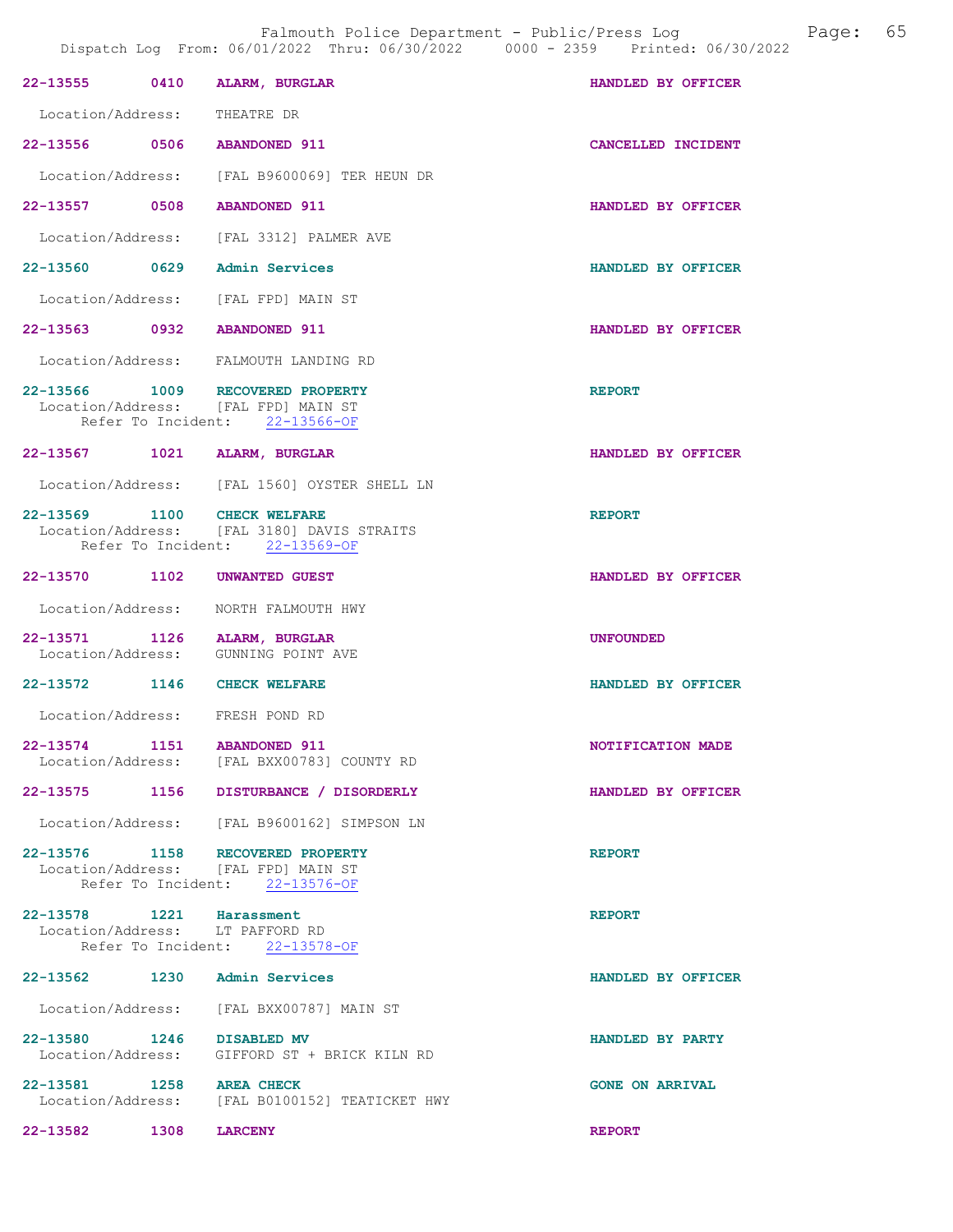|                                                                  | Falmouth Police Department - Public/Press Log<br>Dispatch Log From: 06/01/2022 Thru: 06/30/2022 0000 - 2359 Printed: 06/30/2022 | 66<br>Page:             |
|------------------------------------------------------------------|---------------------------------------------------------------------------------------------------------------------------------|-------------------------|
|                                                                  | Location/Address: [FAL 1120] EAST FALMOUTH HWY<br>Refer To Incident: 22-13582-OF                                                |                         |
| 22-13585 1503                                                    | <b>TRAFFIC HAZARD</b>                                                                                                           | HANDLED BY OFFICER      |
| Location/Address: LAKE SHORE DR                                  |                                                                                                                                 |                         |
| 22-13587 1617 DISABLED MV                                        | Location/Address: RT 151 + SANDWICH RD                                                                                          | HANDLED BY PARTY        |
| 22-13588 1635 ASSIST CITIZEN                                     | Location/Address: [FAL B9600087] FALMOUTH HEIGHTS RD                                                                            | <b>UNABLE TO LOCATE</b> |
| 22-13590 1647<br>Location/Address: WOODS HOLE RD                 | <b>PRIVATE TOW</b>                                                                                                              | HANDLED BY PARTY        |
| Location/Address: MUSKEGAT RD                                    | 22-13591 1659 FOLLOW UP INVESTIGATION                                                                                           | <b>UNFOUNDED</b>        |
| Location/Address: BARROWS RD                                     | 22-13592 1706 DISTURBANCE / DISORDERLY<br>Refer To Incident: 22-13592-OF                                                        | <b>REPORT</b>           |
| 22-13593 1710 AREA CHECK                                         | Location/Address: [FAL B9900205] TEATICKET HWY                                                                                  | NOTIFICATION MADE       |
| 22-13594 1722                                                    | Admin Services                                                                                                                  | HANDLED BY OFFICER      |
| Location/Address:                                                | [FAL BXX00787] MAIN ST                                                                                                          |                         |
| 22-13595<br>1743                                                 | ALARM, BURGLAR                                                                                                                  | CANCELLED INCIDENT      |
|                                                                  | Location/Address: [FAL 1201] OLD DOCK RD                                                                                        |                         |
| 22-13597 1852 CRASH, HIT/RUN<br>Location/Address:                | [FAL 1595] DAVIS STRAITS<br>Refer To Accident: 22-13597-AC<br>Refer To Incident: 22-13597-OF                                    | <b>REPORT</b>           |
| $22 - 13598$<br>1857<br>Location/Address:<br>Refer To Accident:  | <b>CRASH</b><br>[FAL 1522] TEATICKET HWY<br>22-13598-AC<br>Refer To Incident: 22-13598-OF                                       | <b>REPORT</b>           |
|                                                                  | 22-13600 2002 ASSIST OTHER AGENCY                                                                                               | HANDLED BY OFFICER      |
| Location/Address: CORTE REAL AVE                                 |                                                                                                                                 |                         |
| 22-13601 2034 ASSIST CITIZEN<br>Location/Address: MULLEN WAY     | Refer To Incident: 22-13601-OF                                                                                                  | <b>REPORT</b>           |
| 22-13602 2049                                                    | LOUD MUSIC / PARTY / NOISES                                                                                                     | HANDLED BY OFFICER      |
| Location/Address:                                                | MEREDITH DR                                                                                                                     |                         |
| 22-13603 2052 TRAFFIC HAZARD                                     | Location/Address: [FAL 1823] MAIN ST                                                                                            | HANDLED BY PARTY        |
| 22-13604 2124 FIREWORKS COMPLAINT<br>Location/Address: ALCOTT RD |                                                                                                                                 | <b>UNFOUNDED</b>        |
| 22-13605 2146 ERRATIC MV<br>Location/Address: [FAL FPD] MAIN ST  |                                                                                                                                 | <b>GONE ON ARRIVAL</b>  |
| 22-13607 2215<br>Location/Address:                               | <b>ASSIST FIRE DEPT</b><br>CANDLE PINE CIR + PINECREST BEACH DR                                                                 | REF FIRE DEPT           |
| 22-13609<br>2226                                                 | <b>ASSAULT, PAST</b>                                                                                                            | <b>REPORT</b>           |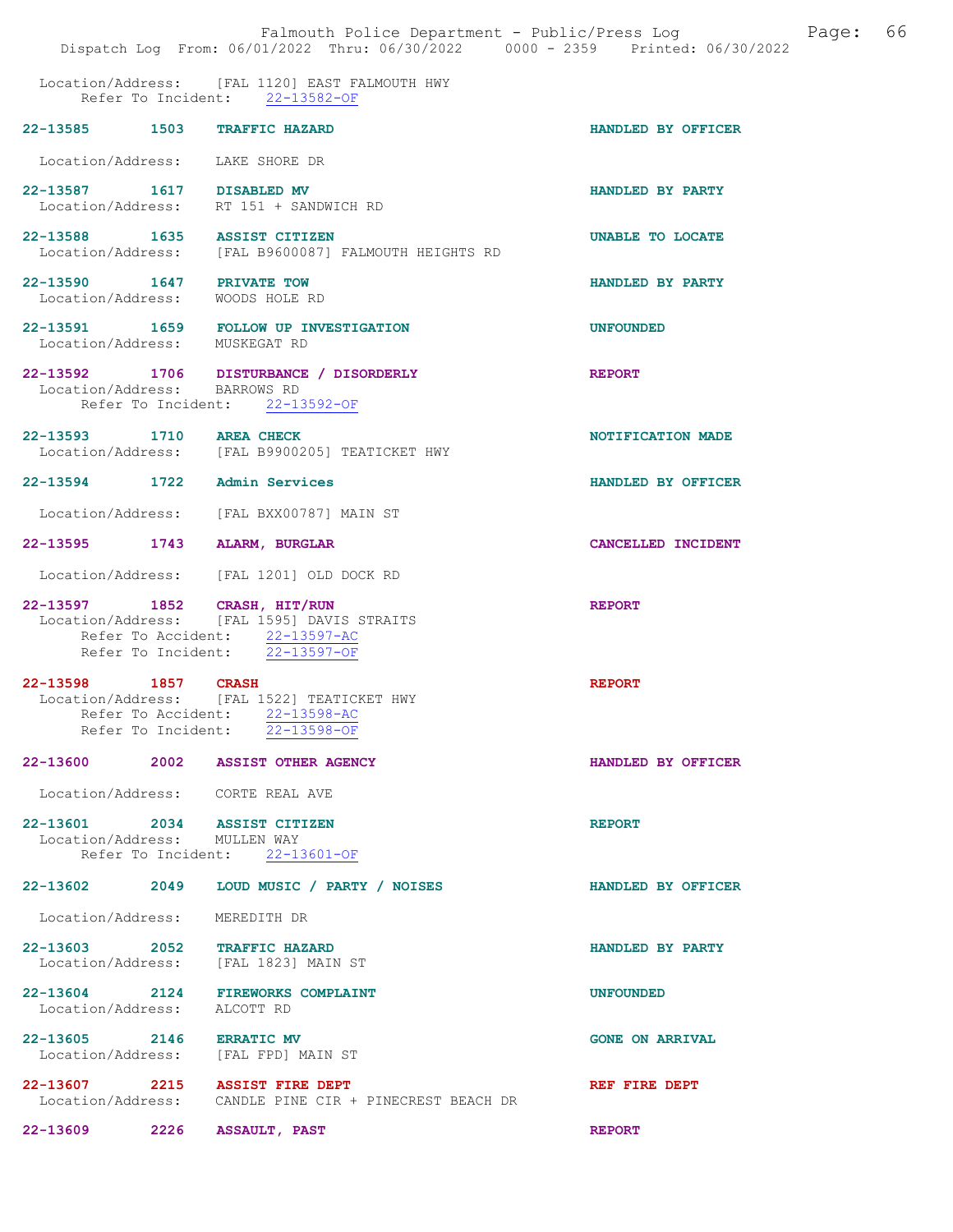|                                 | Falmouth Police Department - Public/Press Log Fage: 67<br>Dispatch Log From: 06/01/2022 Thru: 06/30/2022 0000 - 2359 Printed: 06/30/2022 |                        |
|---------------------------------|------------------------------------------------------------------------------------------------------------------------------------------|------------------------|
|                                 | Location/Address: [FAL B9600069] TER HEUN DR<br>Refer To Incident: 22-13609-OF                                                           |                        |
| 22-13610 2232 ALARM, BURGLAR    |                                                                                                                                          | HANDLED BY OFFICER     |
|                                 | Location/Address: [FAL 1517] LAKEVIEW AVE                                                                                                |                        |
|                                 | 22-13611 2252 LOUD MUSIC / PARTY / NOISES<br>Location/Address: [FAL 3185] GIFFORD ST<br>Refer To Incident: 22-13611-OF                   | <b>REPORT</b>          |
| 22-13613 2313 AREA CHECK        |                                                                                                                                          | HANDLED BY OFFICER     |
|                                 | Location/Address: [FAL 866] MEADOW NECK RD                                                                                               |                        |
| 22-13616 2332 CRASH             | Location/Address: SIPPEWISSETT RD + WOOD NECK RD<br>Refer To Accident: $\frac{22-13616-AC}{22-13616-OF}$                                 | <b>REPORT</b>          |
| For Date: $06/19/2022 -$ Sunday |                                                                                                                                          |                        |
| 22-13618 0029 AREA CHECK        |                                                                                                                                          | HANDLED BY OFFICER     |
| Location/Address: TER HEUN DR   |                                                                                                                                          |                        |
| 22-13619 0033 UNWANTED GUEST    | Location/Address: [FAL 2453] NORTH FALMOUTH HWY                                                                                          | <b>GONE ON ARRIVAL</b> |
|                                 | 22-13621 0128 DISTURBANCE / DISORDERLY                                                                                                   | HANDLED BY OFFICER     |
| Location/Address:               | SANDWICH RD                                                                                                                              |                        |
|                                 | 22-13622 0138 BUILDING / RESIDENCE CHECK<br>Location/Address: [FAL 3214] HATCHVILLE RD                                                   | SECURED / CHECKED      |
|                                 | 22-13623 0143 BUILDING / RESIDENCE CHECK<br>Location/Address: [FAL 302] SANDWICH RD                                                      | SECURED / CHECKED      |
| 22-13624 0151 AREA CHECK        | Location/Address: [FAL 55] COUNTY RD                                                                                                     | SECURED / CHECKED      |
|                                 | 22-13628 0152 BUILDING / RESIDENCE CHECK<br>Location/Address: [FAL 964] TEATICKET HWY                                                    | SECURED / CHECKED      |
|                                 | 22-13627 0155 LOUD MUSIC / PARTY / NOISES                                                                                                | HANDLED BY OFFICER     |
|                                 | Location/Address: [FAL 3271] PALMER AVE                                                                                                  |                        |
|                                 | 22-13625 0156 PARKING VIOLATION (S)<br>Location/Address: [FAL B9600261] MAIN ST                                                          | NO VIOLATION           |
|                                 | 22-13626 0156 PARKING VIOLATION(S)<br>Location/Address: [FAL B9600203] TOWN HALL SQ                                                      | NO VIOLATION           |
|                                 | 22-13629 0205 BUILDING / RESIDENCE CHECK<br>Location/Address: [FAL B9800292] DAVIS STRAITS                                               | SECURED / CHECKED      |
| 22-13630 0223 UNWANTED GUEST    | Location/Address: [FAL 2453] NORTH FALMOUTH HWY<br>Refer To Arrest: 22-13630-AR                                                          | Arrest(s) Made         |
|                                 | 22-13631 0236 PARKING VIOLATION (S)<br>Location/Address: RAILROAD AVE + LUSCOMBE AVE                                                     | <b>VEHICLE TOWED</b>   |
| 22-13632 0302 Admin Services    |                                                                                                                                          | HANDLED BY OFFICER     |
|                                 | Location/Address: [FAL FPD] MAIN ST                                                                                                      |                        |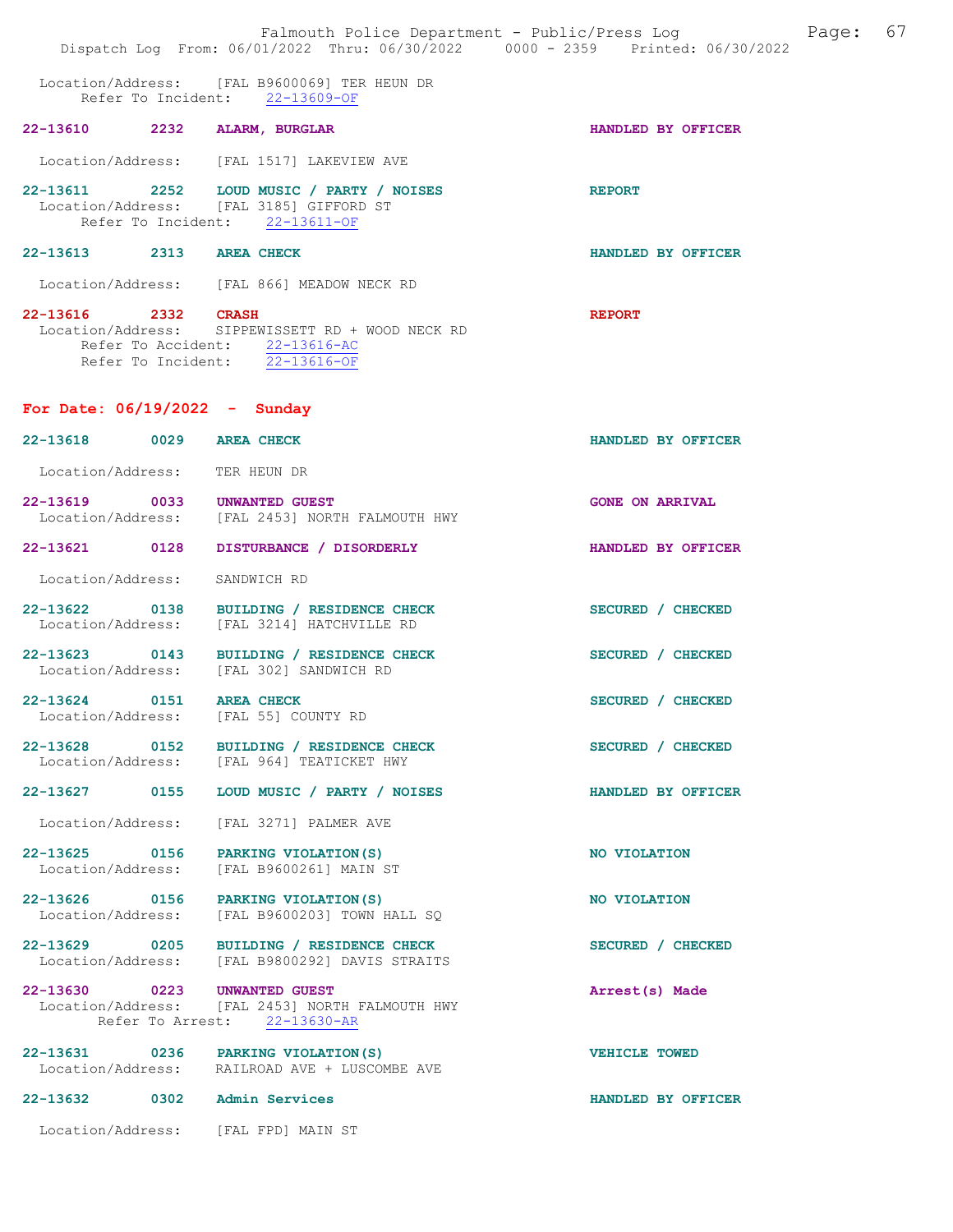| 22-13633 0311 ALARM, BURGLAR<br>Location/Address: QUAHOG POND LN |      |                                                                         | SECURED / CHECKED        |
|------------------------------------------------------------------|------|-------------------------------------------------------------------------|--------------------------|
| Location/Address: [OTH] RT 25 N                                  |      | 22-13634 0340 FOLLOW UP INVESTIGATION                                   | <b>REF OTHER</b>         |
| 22-13635 0542 Admin Services                                     |      |                                                                         | HANDLED BY OFFICER       |
|                                                                  |      | Location/Address: [FAL FPD] MAIN ST                                     |                          |
| 22-13636 0550 ALARM, BURGLAR                                     |      |                                                                         | CANCELLED INCIDENT       |
|                                                                  |      | Location/Address: [FAL 160] TEATICKET HWY                               |                          |
| 22-13637 0613 Admin Services                                     |      |                                                                         | HANDLED BY OFFICER       |
|                                                                  |      | Location/Address: [FAL FPD] MAIN ST                                     |                          |
| 22-13639 0716 Admin Services                                     |      |                                                                         | HANDLED BY OFFICER       |
|                                                                  |      | Location/Address: [FAL FPD] MAIN ST                                     |                          |
|                                                                  |      | 22-13644 0935 FOLLOW UP INVESTIGATION<br>Location/Address: OLD MAIN RD  | <b>REF OTHER</b>         |
| Location/Address: HANSON CIR                                     |      | 22-13645 0954 Water Complaint                                           | NOTIFICATION MADE        |
|                                                                  |      | 22-13646 0957 Cancelled Incident                                        | CANCELLED INCIDENT       |
| Location/Address: HANSON CIR                                     |      |                                                                         |                          |
| 22-13648 1035 ASSIST CITIZEN                                     |      |                                                                         | HANDLED BY OFFICER       |
|                                                                  |      | Location/Address: [FAL B0000225] TEATICKET HWY                          |                          |
| 22-13649 1136 Down Wires<br>Location/Address: PALMER AVE         |      |                                                                         | NOTIFICATION MADE        |
| 22-13650 1144 SHOPLIFTING                                        |      | Location/Address: [FAL 186] MAIN ST<br>Refer To Incident: 22-13650-OF   | <b>REPORT</b>            |
|                                                                  |      | 22-13652 1153 ASSIST FIRE DEPT<br>Location/Address: [FAL 1409] DRIFT RD | REF FIRE DEPT            |
| 22-13653                                                         | 1217 | Water Complaint<br>Location/Address: [FAL 811] SALT WORKS WAY           | HANDLED BY PARTY         |
| 22-13655<br>Location/Address:<br>Refer To Accident:              | 1243 | CRASH, HIT/RUN<br>MARAVISTA AVE<br>$22 - 13655 - AC$                    | <b>REPORT</b>            |
| 22-13656                                                         | 1255 | DISTURBANCE / DISORDERLY                                                | Merge: 22-13657 By: BLIN |
| Location/Address:                                                |      | STUB TOE LN                                                             |                          |
| 22-13659                                                         | 1310 | <b>Admin Services</b>                                                   | HANDLED BY OFFICER       |
| Location/Address:                                                |      | [FAL BXX00810] MAIN ST                                                  |                          |
| 22-13660<br>1319<br>Location/Address:<br>Refer To Incident:      |      | <b>ASSIST OTHER AGENCY</b><br>OVINGTON DR<br>$22 - 13660 - OF$          | <b>REPORT</b>            |
| $22 - 13662$                                                     | 1340 | <b>CHECK WELFARE</b>                                                    | HANDLED BY OFFICER       |
| Location/Address:                                                |      | TILLER DR                                                               |                          |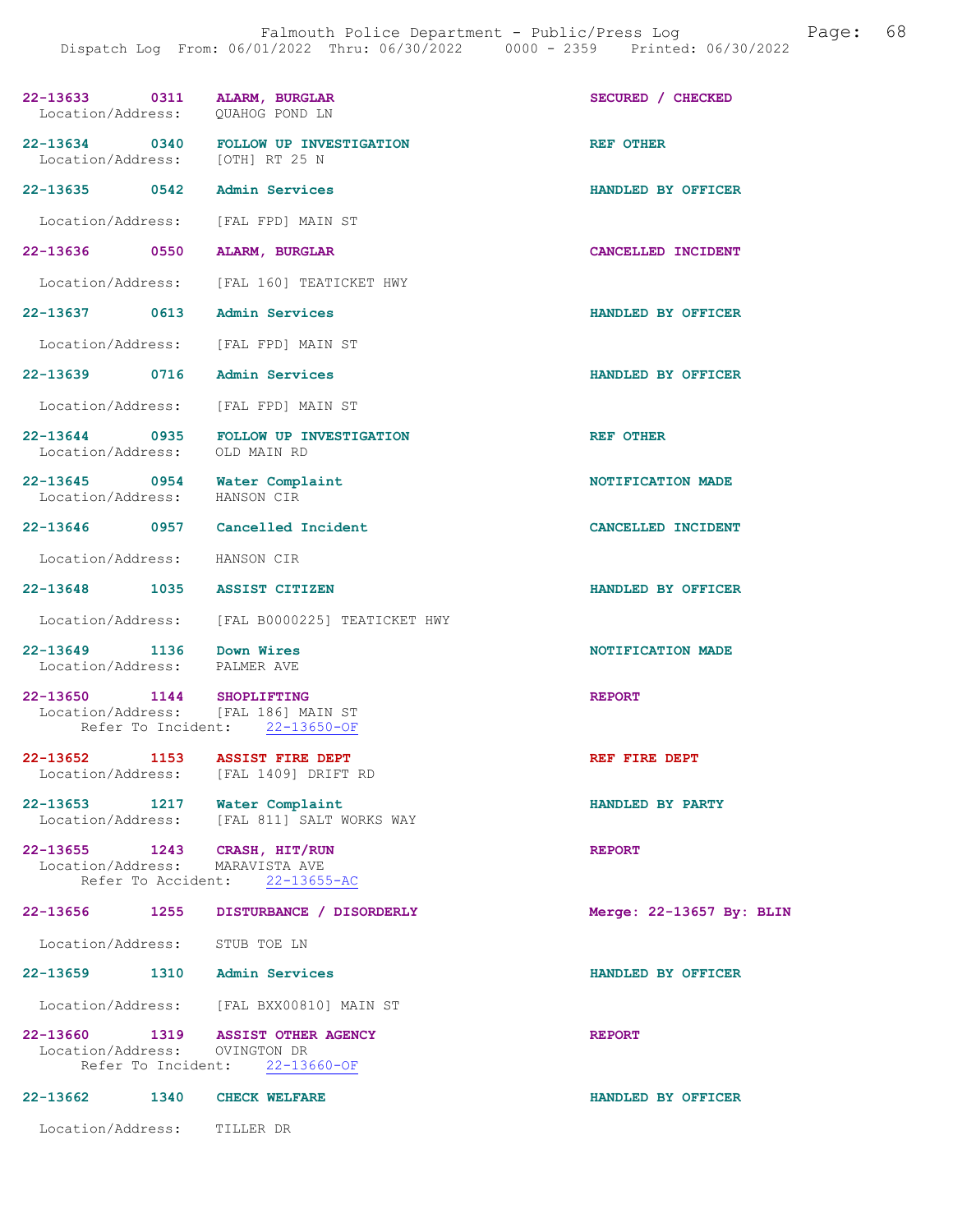| 22-13663 1350                                         |      | <b>ANIMAL COMPLAINT</b>                                                     | REF ANIMAL CONTROL      |
|-------------------------------------------------------|------|-----------------------------------------------------------------------------|-------------------------|
|                                                       |      | Location/Address: SANDWICH RD + GREENWOOD ST                                |                         |
| 22-13664 1415 CRASH                                   |      | Location/Address: [FAL FPD] MAIN ST<br>Refer To Accident: 22-13664-AC       | <b>REPORT</b>           |
| 22-13668 1527<br>Location/Address:                    |      | MEDICAL (PD)<br>[FAL FPD] MAIN ST                                           | REF OTHER               |
| 22-13671 1712                                         |      | <b>AREA CHECK</b>                                                           | HANDLED BY OFFICER      |
|                                                       |      | Location/Address: FRESH POND RD                                             |                         |
|                                                       |      | 22-13674 1747 ANIMAL COMPLAINT                                              | HANDLED BY OFFICER      |
| Location/Address: WATER ST                            |      |                                                                             |                         |
| 22-13675 1815                                         |      | <b>ABANDONED 911</b>                                                        | HANDLED BY OFFICER      |
| Location/Address:                                     |      | ASPEN LN                                                                    |                         |
| 22-13677 1839<br>Location/Address:                    |      | LOUD MUSIC / PARTY / NOISES<br>SANDWICH RD                                  | <b>UNABLE TO LOCATE</b> |
|                                                       |      | 22-13676 1843 FOLLOW UP INVESTIGATION                                       | HANDLED BY OFFICER      |
|                                                       |      | Location/Address: [FAL BXX00729] MAIN ST                                    |                         |
| 22-13679 1857<br>Location/Address:                    |      | ASSIST CITIZEN<br>[FAL B9900205] TEATICKET HWY                              | HANDLED BY PARTY        |
| 22-13680 1912<br>Location/Address:                    |      | <b>ASSIST CITIZEN</b><br>[FAL B9900205] TEATICKET HWY                       | <b>INVESTIGATED</b>     |
| 22-13681 1929<br>Location/Address:                    |      | <b>ANIMAL COMPLAINT</b><br>[FAL B9600031] MARAVISTA AVE EXT                 | UNABLE TO LOCATE        |
| 22-13682 1937                                         |      | <b>ANIMAL COMPLAINT</b>                                                     | REF ANIMAL CONTROL      |
|                                                       |      | Location/Address: BRICK KILN RD + GIFFORD ST                                |                         |
| $22 - 13683$                                          | 1945 | <b>THREAT</b>                                                               | HANDLED BY OFFICER      |
|                                                       |      | Location/Address: TEATICKET HWY                                             |                         |
|                                                       |      | 22-13685 2001 LOUD MUSIC / PARTY / NOISES                                   | HANDLED BY OFFICER      |
| Location/Address:                                     |      | SANDWICH RD                                                                 |                         |
|                                                       |      | 22-13686 2035 Admin Services                                                | HANDLED BY OFFICER      |
|                                                       |      | Location/Address: [FAL BXX00810] MAIN ST                                    |                         |
| 22-13687 2039 LARCENY<br>Location/Address: GOSNOLD RD |      |                                                                             | <b>UNFOUNDED</b>        |
| 22-13689 2042 OVERDOSE                                |      | Location/Address: TEATICKET HWY<br>Refer To Incident: 22-13689-OF           | <b>REPORT</b>           |
|                                                       |      | 22-13692 2115 INTOXICATED PERSON                                            | Protective Custody      |
|                                                       |      | Location/Address: [FAL B0200069] TEATICKET HWY<br>Refer To P/C: 22-13692-AR |                         |

22-13693 2123 ALARM, BURGLAR UNFOUNDED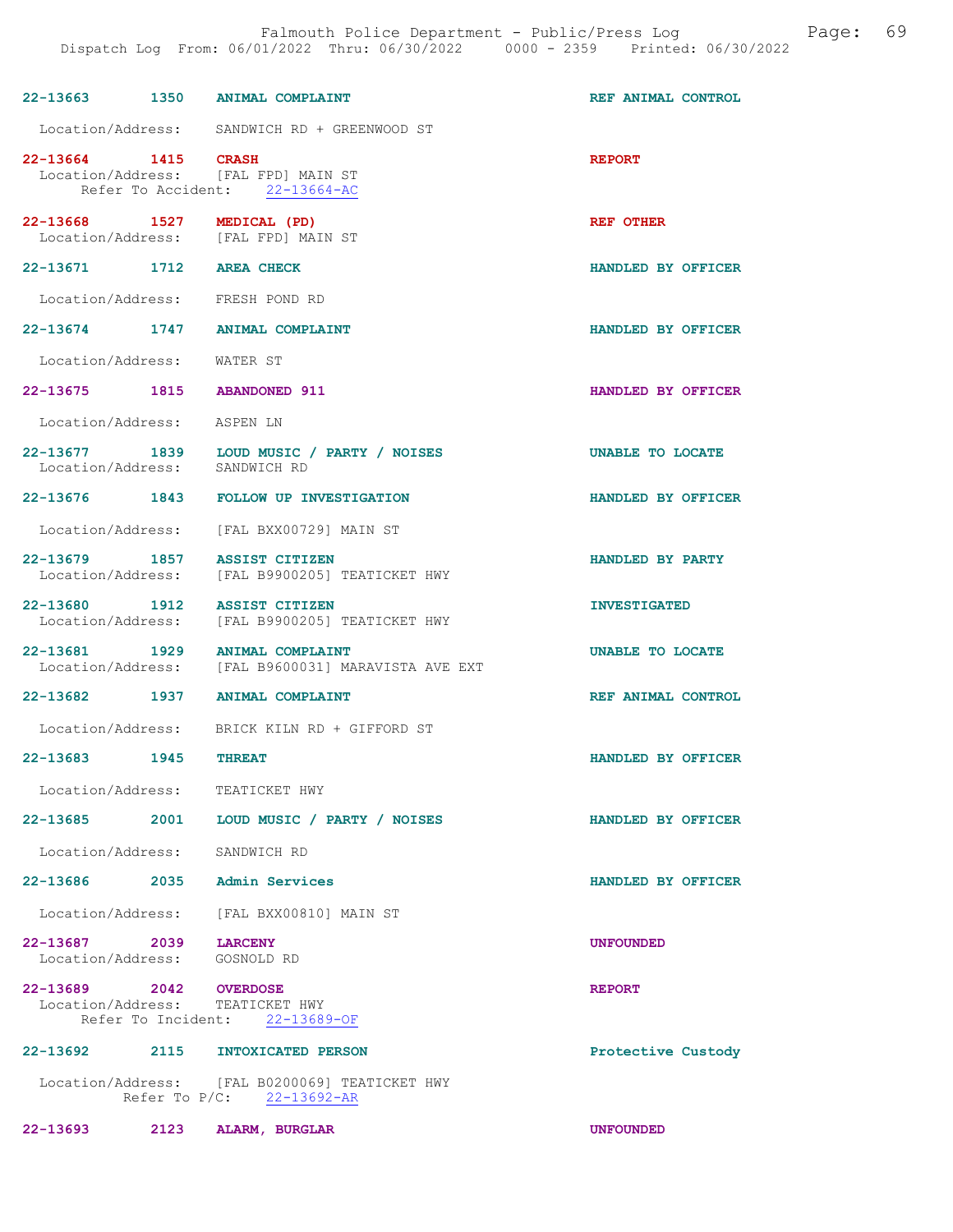|                                                           | Falmouth Police Department - Public/Press Log Fage: 70<br>Dispatch Log From: 06/01/2022 Thru: 06/30/2022 0000 - 2359 Printed: 06/30/2022 |                      |  |
|-----------------------------------------------------------|------------------------------------------------------------------------------------------------------------------------------------------|----------------------|--|
|                                                           | Location/Address: [FAL B0000066] OLD DOCK RD                                                                                             |                      |  |
| 22-13694 2128 CRASH                                       | Location/Address: [FAL 3202] PALMER AVE<br>Refer To Accident: 22-13694-AC<br>Refer To Incident: 22-13694-OF                              | <b>REPORT</b>        |  |
| 22-13697 2200 THREAT                                      |                                                                                                                                          | HANDLED BY OFFICER   |  |
|                                                           | Location: [OTH] GOOSE CREEK, SC                                                                                                          |                      |  |
| 22-13696 2203 ERRATIC MV                                  |                                                                                                                                          | HANDLED BY OFFICER   |  |
|                                                           | Location/Address: WORCESTER CT + TEATICKET HWY                                                                                           |                      |  |
| For Date: $06/20/2022 -$ Monday                           |                                                                                                                                          |                      |  |
|                                                           | 22-13699 0007 BUILDING / RESIDENCE CHECK<br>Location/Address: [FAL B9600031] MARAVISTA AVE EXT                                           | SECURED / CHECKED    |  |
| 22-13701 0016 PRIVATE TOW<br>Location/Address: GIFFORD ST |                                                                                                                                          | PRIVATE TOW          |  |
|                                                           | 22-13700 0024 BUILDING / RESIDENCE CHECK<br>Location/Address: [FAL BXX00810] MAIN ST                                                     | SECURED / CHECKED    |  |
| Location/Address:                                         | 22-13702 0032 BUILDING / RESIDENCE CHECK<br>[FAL B9800292] DAVIS STRAITS                                                                 | SECURED / CHECKED    |  |
| Location/Address:                                         | 22-13703 0037 BUILDING / RESIDENCE CHECK<br>[FAL B9700958] EAST FALMOUTH HWY                                                             | SECURED / CHECKED    |  |
|                                                           | 22-13704 0040 BUILDING / RESIDENCE CHECK<br>Location/Address: [FAL B9700084] TEATICKET HWY                                               | SECURED / CHECKED    |  |
| 22-13705 0100 PRIVATE TOW<br>Location/Address: VIDAL AVE  |                                                                                                                                          | PRIVATE TOW          |  |
|                                                           | 22-13706 0110 BUILDING / RESIDENCE CHECK<br>Location/Address: [FAL B0100017] NORTH FALMOUTH HWY                                          | SECURED / CHECKED    |  |
|                                                           | 22-13707 0111 BUILDING / RESIDENCE CHECK<br>Location/Address: [FAL 5] COUNTY RD                                                          | SECURED / CHECKED    |  |
|                                                           | 22-13708 0116 BUILDING / RESIDENCE CHECK<br>Location/Address: [FAL L78] QUAKER RD                                                        | SECURED / CHECKED    |  |
|                                                           | 22-13709 0211 PARKING VIOLATION (S)<br>Location/Address: [FAL B9600203] TOWN HALL SQ                                                     | <b>VEHICLE TOWED</b> |  |
|                                                           | 22-13710 0216 BUILDING / RESIDENCE CHECK<br>Location/Address: [FAL 964] TEATICKET HWY                                                    | SECURED / CHECKED    |  |
| Location/Address:                                         | 22-13711 0239 BUILDING / RESIDENCE CHECK<br>[FAL B9800292] DAVIS STRAITS                                                                 | SECURED / CHECKED    |  |
|                                                           | 22-13712 0242 PARKING VIOLATION (S)<br>Location/Address: WATER ST + RAILROAD AVE                                                         | <b>VEHICLE TOWED</b> |  |
| 22-13714 0433 SUSPICIOUS MV                               |                                                                                                                                          | HANDLED BY OFFICER   |  |
|                                                           |                                                                                                                                          |                      |  |
|                                                           | 22-13715 0457 MENTAL ILLNESS (SEC 12)<br>Location/Address: [FAL 3077] SHANNONS WAY<br>Refer To Incident: 22-13715-OF                     | <b>REPORT</b>        |  |
| 22-13717 0543 Admin Services                              |                                                                                                                                          | HANDLED BY OFFICER   |  |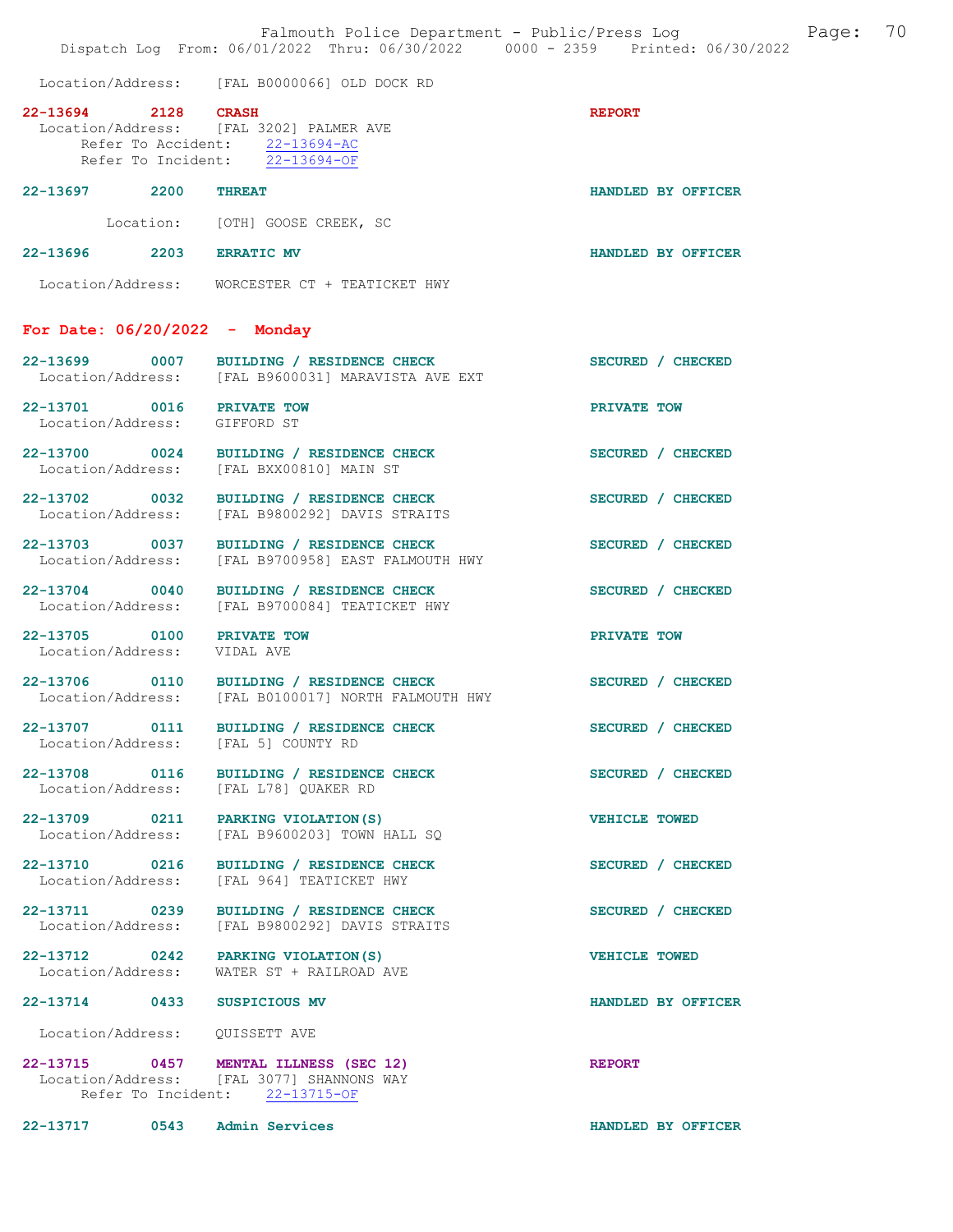| Location/Address: [FAL FPD] MAIN ST |                                                                                                         |                        |
|-------------------------------------|---------------------------------------------------------------------------------------------------------|------------------------|
| 22-13720 0627 Admin Services        |                                                                                                         | HANDLED BY OFFICER     |
| Location/Address: [FAL FPD] MAIN ST |                                                                                                         |                        |
|                                     | 22-13721 0642 VANDALISM<br>Vicinity of: WILD HARBOR RD + POINT RD                                       | <b>REPORT</b>          |
|                                     | Refer To Incident: 22-13721-OF                                                                          |                        |
| 22-13816 0643 VANDALISM             |                                                                                                         | <b>REPORT</b>          |
| Location/Address: WILD HARBOR RD    | Refer To Incident: 22-13816-OF                                                                          |                        |
| 22-13817 0644 VANDALISM             |                                                                                                         | <b>REPORT</b>          |
| Location/Address: WILD HARBOR RD    | Refer To Incident: 22-13817-OF                                                                          |                        |
| 22-13818 0645 VANDALISM             |                                                                                                         | <b>REPORT</b>          |
| Location/Address: WILD HARBOR RD    |                                                                                                         |                        |
|                                     | Refer To Incident: 22-13818-OF                                                                          |                        |
| 22-13723 0703 OTHER TRAFFIC         | Location/Address: WATERSIDE DR + ANCHORAGE RD                                                           | NOTIFICATION MADE      |
|                                     | Refer To Incident: 22-13723-OF                                                                          |                        |
| 22-13725 0905 ALARM, BURGLAR        |                                                                                                         | CANCELLED INCIDENT     |
|                                     | Location/Address: [FAL 1813] BLACK BEACH HILLS RD                                                       |                        |
|                                     | 22-13726 0908 FOLLOW UP INVESTIGATION                                                                   | HANDLED BY OFFICER     |
| Location/Address: STUB TOE LN       |                                                                                                         |                        |
| 22-13728 0951 Cancelled Incident    |                                                                                                         | CANCELLED INCIDENT     |
| Location/Address: [FAL FPD] MAIN ST |                                                                                                         |                        |
|                                     | 22-13733 1002 Illegal Dumping<br>Location/Address: [FAL B9600291] WHITES LANDING RD + EAST FALMOUTH HWY | REF FIRE DEPT          |
|                                     | Refer To Incident: 22-13733-OF                                                                          |                        |
| 22-13735 1020 CHECK WELFARE         |                                                                                                         | HANDLED BY OFFICER     |
| Location/Address:                   | WORCESTER CT + GRAND AVE                                                                                |                        |
| 22-13742 1023 OTHER TRAFFIC         | Location/Address: JONES RD + TEATICKET HWY                                                              | <b>GONE ON ARRIVAL</b> |
| 22-13736 1027 VANDALISM             |                                                                                                         |                        |
| Location/Address: WILD HARBOR RD    |                                                                                                         | <b>REF OTHER</b>       |
|                                     | Refer To Incident: 22-13736-OF                                                                          |                        |
| 22-13738 1040 ANIMAL COMPLAINT      |                                                                                                         | REF ANIMAL CONTROL     |
|                                     | Location/Address: [FAL B0200069] TEATICKET HWY                                                          |                        |
| 22-13741 1115 ABANDONED 911         |                                                                                                         | HANDLED BY OFFICER     |
|                                     | Location/Address: [FAL B9600069] TER HEUN DR                                                            |                        |
| 22-13745 1245 CRASH                 | Location/Address: [FAL B9600199] WORCESTER CT                                                           | <b>REPORT</b>          |
|                                     | Refer To Accident: 22-13745-AC                                                                          |                        |
| 22-13746   1246   Admin Services    |                                                                                                         | <b>SERVED IN HAND</b>  |
|                                     | Location/Address: [FAL FPD] MAIN ST                                                                     |                        |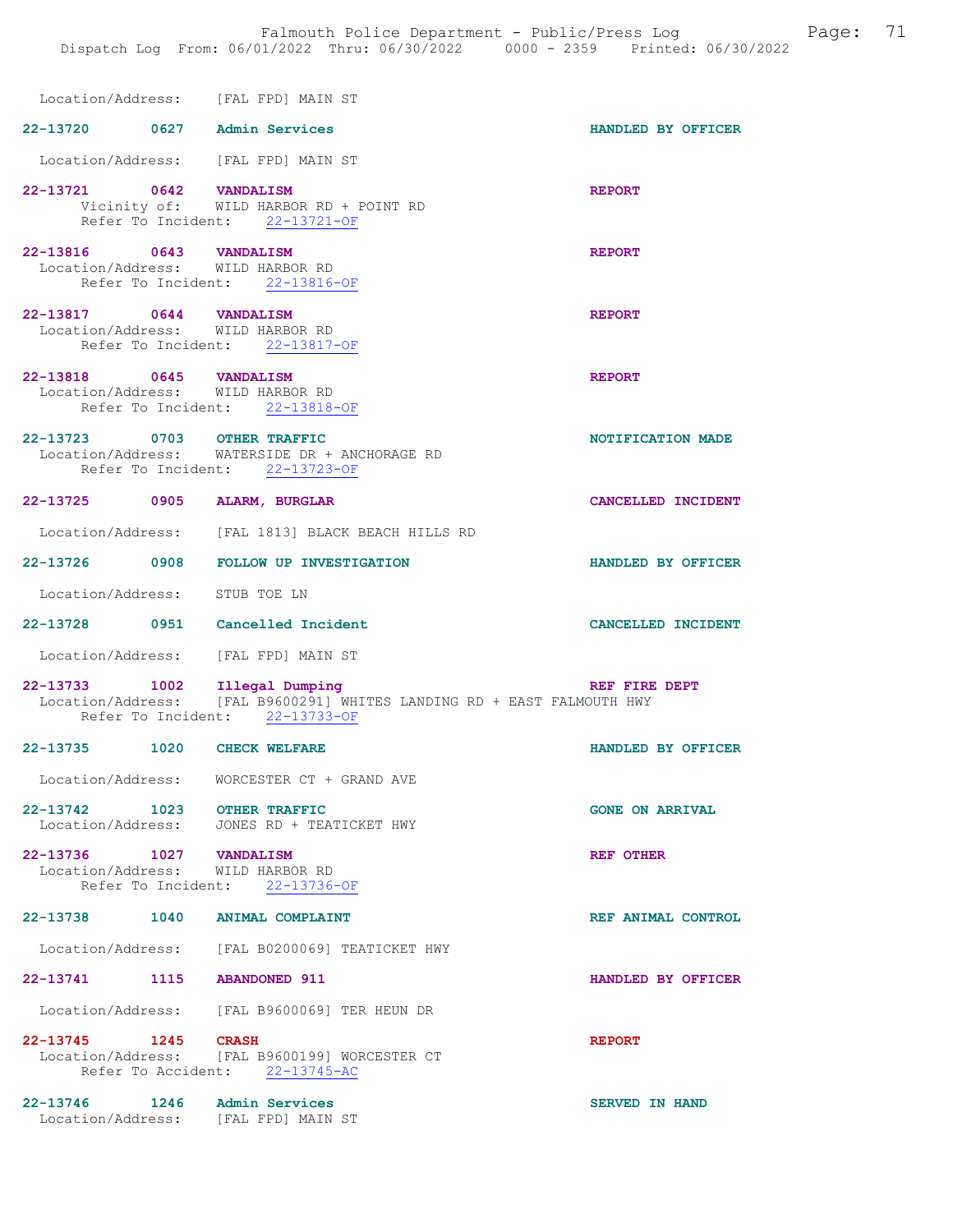| 22-13748 1256 LOST PROPERTY                                        | Location/Address: [FAL BXX00204] LANTERN LN<br>Refer To Incident: 22-13748-OF                                    | <b>REPORT</b>          |
|--------------------------------------------------------------------|------------------------------------------------------------------------------------------------------------------|------------------------|
| Location/Address: BAY RD                                           | 22-13749 1302 FOLLOW UP INVESTIGATION                                                                            | <b>SERVED IN HAND</b>  |
| 22-13750 1306 TRAFFIC HAZARD                                       | Location/Address: [FAL BXX00277] MAIN ST                                                                         | <b>GONE ON ARRIVAL</b> |
|                                                                    | 22-13752 1331 DIRT BIKE / ATV COMPLAINT<br>Location/Address: HAPPY HOLLOW RD                                     | <b>GONE ON ARRIVAL</b> |
| 22-13753 1400 ANIMAL COMPLAINT                                     |                                                                                                                  | HANDLED BY OFFICER     |
| Location/Address: [FAL 3295] GRAND AVE                             |                                                                                                                  |                        |
| 22-13754 1400 ASSAULT, PAST<br>Location/Address: [FAL 432] MAIN ST | Refer To Incident: 22-13754-OF                                                                                   | <b>REPORT</b>          |
| 22-13755 1405                                                      | <b>TRESPASS</b>                                                                                                  | HANDLED BY OFFICER     |
|                                                                    | Location/Address: [FAL 1020] FRESH POND RD                                                                       |                        |
| 22-13757 1414 Down Wires                                           |                                                                                                                  | HANDLED BY OFFICER     |
| Location/Address: SEACOAST SHORES BLVD                             |                                                                                                                  |                        |
| 22-13760 1537 Harassment                                           |                                                                                                                  | HANDLED BY OFFICER     |
| Location/Address: [FAL 159] GRAND AVE                              |                                                                                                                  |                        |
| 22-13761 1551 ABANDONED 911                                        |                                                                                                                  | CANCELLED INCIDENT     |
|                                                                    | Location/Address: [FAL B9600108] TER HEUN DR                                                                     |                        |
| 22-13762 1625 ASSIST CITIZEN                                       |                                                                                                                  | HANDLED BY OFFICER     |
| Location/Address: MARAVISTA AVE EXT                                |                                                                                                                  |                        |
| 22-13765 1646 INTOXICATED PERSON                                   | Location/Address: [FAL B0300037] TEATICKET HWY<br>Refer To Arrest: 22-13765-AR<br>Refer To Incident: 22-13765-OF | <b>REPORT</b>          |
| 22-13767 1652 ASSIST CITIZEN                                       |                                                                                                                  | HANDLED BY OFFICER     |
|                                                                    | Location/Address: [FAL 2930] DAVIS STRAITS                                                                       |                        |
| Location/Address: [FAL FPD] MAIN ST                                | 22-13769 1747 FOLLOW UP INVESTIGATION                                                                            | <b>INVESTIGATED</b>    |
|                                                                    | 22-13770 1809 LOUD MUSIC / PARTY / NOISES                                                                        | HANDLED BY OFFICER     |
|                                                                    | Location/Address: [FAL BXX00286] MAIN ST                                                                         |                        |
| 22-13771 1833 Harassment<br>Location/Address: ASHLEY DR            | Refer To Incident: 22-13771-OF                                                                                   | <b>REPORT</b>          |
| 22-13772 1845 Admin Services                                       |                                                                                                                  | HANDLED BY OFFICER     |
| Location/Address: [FAL FPD] MAIN ST                                |                                                                                                                  |                        |
| 22-13773 1847 Harassment<br>Location/Address: MARAVISTA AVE EXT    | Refer To Incident: 22-13773-OF                                                                                   | <b>REPORT</b>          |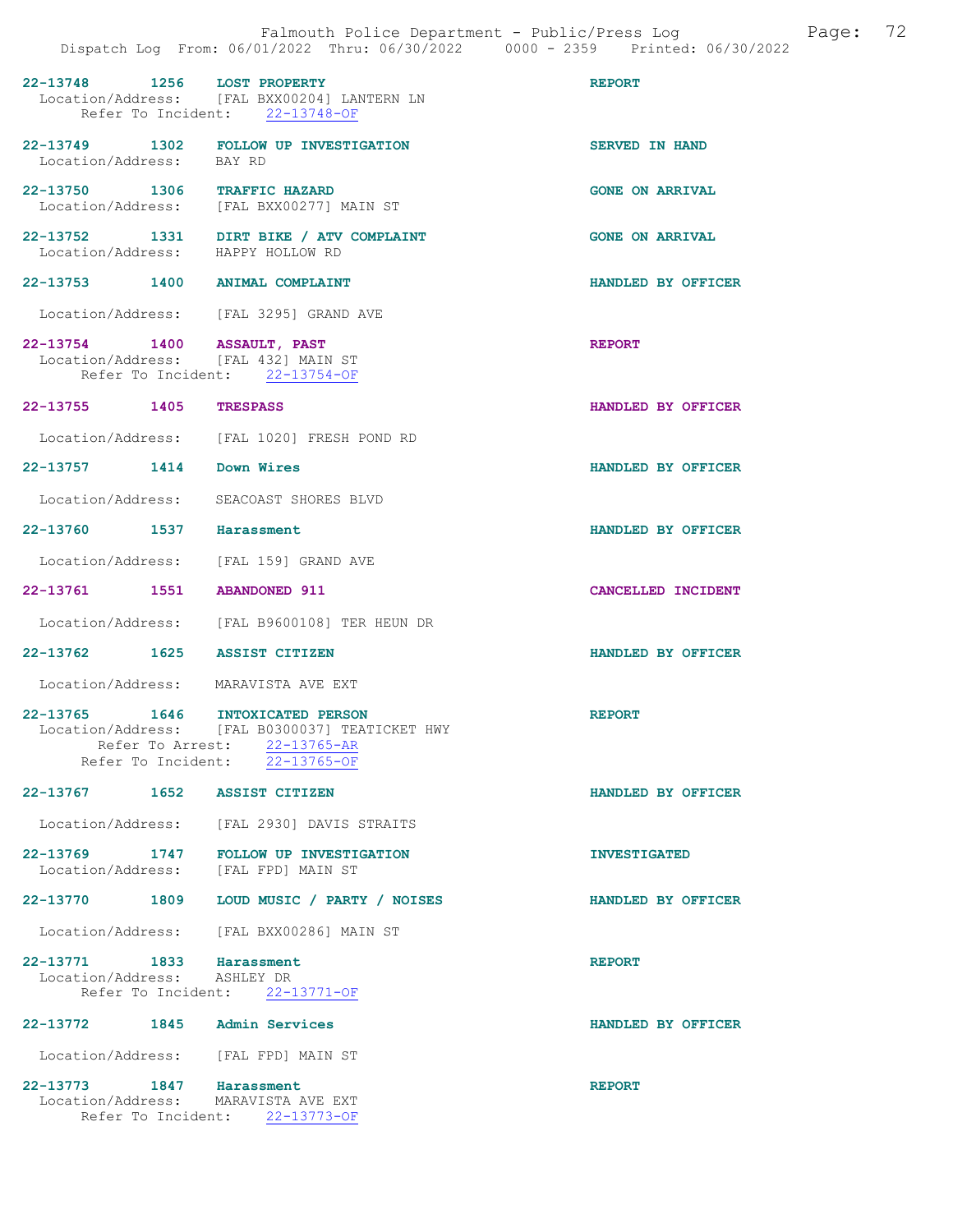| 22-13774 1944 INTOXICATED PERSON<br>Location/Address: BEAMAN LN         | Refer To Incident: 22-13774-OF                                                                 | <b>REPORT</b>          |
|-------------------------------------------------------------------------|------------------------------------------------------------------------------------------------|------------------------|
| 22-13775 1947 RECOVERED PROPERTY<br>Location/Address: [FAL FPD] MAIN ST | Refer To Incident: 22-13775-OF                                                                 | <b>REPORT</b>          |
| 22-13776 2009 INTOXICATED PERSON                                        |                                                                                                | HANDLED BY OFFICER     |
|                                                                         | Location/Address: [FAL BXX00620] TEATICKET HWY                                                 |                        |
| 22-13777 2009                                                           | <b>ANIMAL COMPLAINT</b><br>Location/Address: [FAL 2862] QUAKER RD                              | NOTIFICATION MADE      |
| 22-13779 2032 CHECK WELFARE                                             |                                                                                                | HANDLED BY OFFICER     |
| Location/Address: MARAVISTA AVE                                         |                                                                                                |                        |
| 22-13781 2114 ERRATIC MV<br>Location/Address:                           | [FAL BXX00819] NORTH FALMOUTH HWY                                                              | <b>GONE ON ARRIVAL</b> |
| 22-13784 2216 UNWANTED GUEST                                            | Location/Address: [FAL B9600084] TER HEUN DR                                                   | <b>GONE ON ARRIVAL</b> |
| 22-13785 2331 AREA CHECK<br>Location/Address: LITTLE NECK BARS RD       |                                                                                                | SECURED / CHECKED      |
| 22-13786 2341 AREA CHECK<br>Location/Address: [FAL L98] SURF DR         |                                                                                                | SECURED / CHECKED      |
| For Date: $06/21/2022 -$ Tuesday                                        |                                                                                                |                        |
| 22-13787 0004 AREA CHECK<br>Location/Address: JOHN PARKER RD            |                                                                                                | <b>GONE ON ARRIVAL</b> |
| 22-13788 0025<br>Location/Address:                                      | BUILDING / RESIDENCE CHECK<br>[FAL B9600029] KATHARINE LEE BATES                               | SECURED / CHECKED      |
| 22-13789 0025<br>Location/Address:                                      | BUILDING / RESIDENCE CHECK<br>[FAL B9600031] MARAVISTA AVE EXT                                 | SECURED / CHECKED      |
| 22-13790 0029<br>Location/Address:                                      | <b>AREA CHECK</b><br>[FAL B9600047] TEATICKET HWY                                              | SECURED / CHECKED      |
|                                                                         | 22-13791 0041 BUILDING / RESIDENCE CHECK<br>Location/Address: [FAL B9600237] EAST FALMOUTH HWY | SECURED / CHECKED      |

22-13793 0046 AREA CHECK SECURED / CHECKED Location/Address: [FAL B9600444] LUSCOMBE AVE

Location/Address: WATER ST + LUSCOMBE AVE

22-13792 0053 AREA CHECK SECURED / CHECKED Location/Address: BRICK KILN RD

22-13794 0052 PARKING VIOLATION(S) NO VIOLATION

22-13795 0138 BUILDING / RESIDENCE CHECK SECURED / CHECKED Location/Address: [FAL B9700958] EAST FALMOUTH HWY

22-13796 0145 AREA CHECK SECURED / CHECKED<br>Location/Address: [FAL B9600080] WORCESTER CT [FAL B9600080] WORCESTER CT

22-13797 0146 BUILDING / RESIDENCE CHECK SECURED / CHECKED Location/Address: [FAL 1471] RT 151

22-13798 0205 BUILDING / RESIDENCE CHECK SECURED / CHECKED Location/Address: [FAL B9600025] DAVISVILLE RD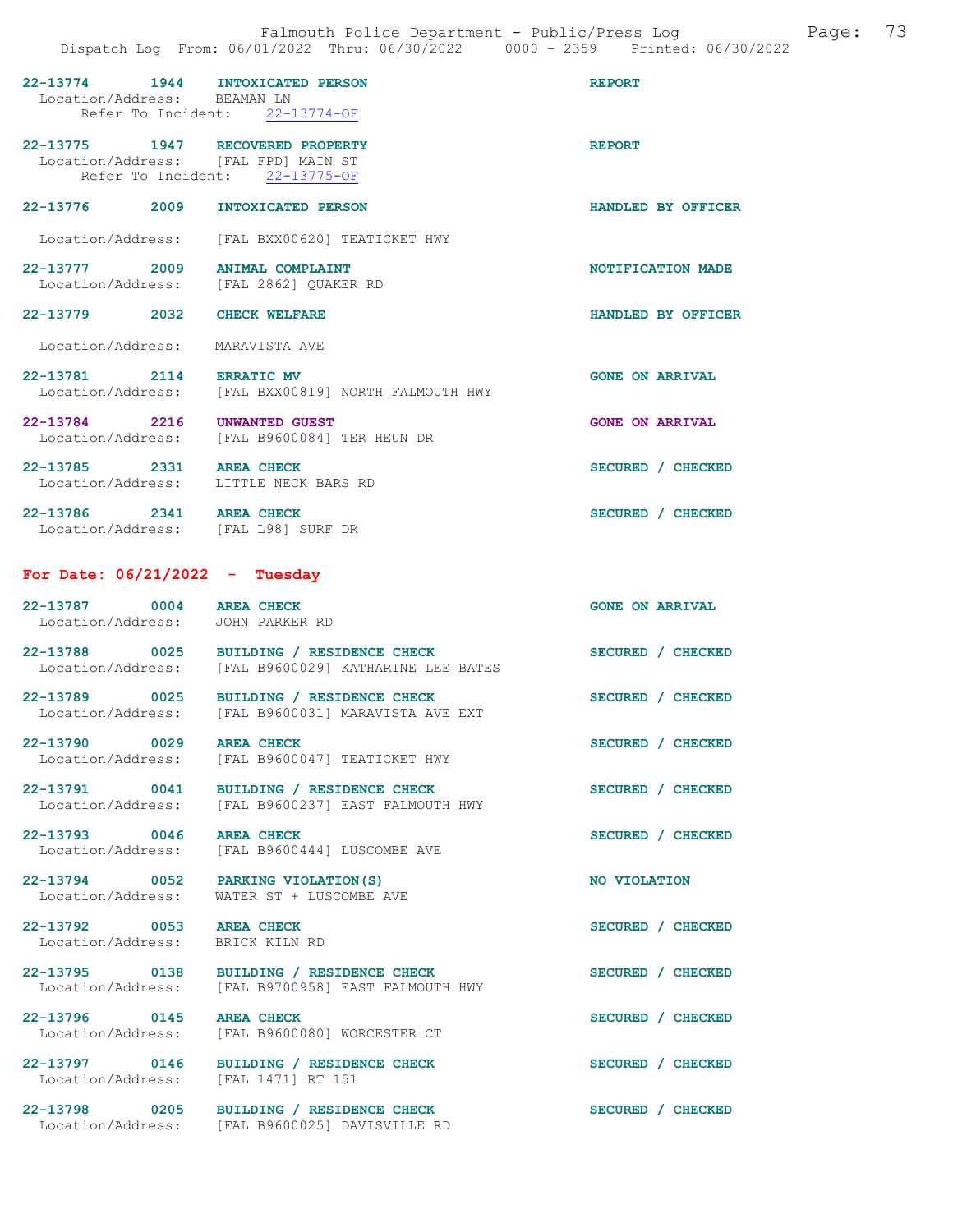| 22-13799          | 0226 | PARKING VIOLATION (S)       | NO VIOLATION |
|-------------------|------|-----------------------------|--------------|
| Location/Address: |      | [FAL B9600203] TOWN HALL SO |              |

[FAL B9600026] GIFFORD EXT ST

22-13800 0226 PARKING VIOLATION(S) NO VIOLATION Location/Address: [FAL B9600261] MAIN ST

22-13801 0227 BUILDING / RESIDENCE CHECK SECURED / CHECKED Location/Address: [FAL 302] SANDWICH RD

22-13803 0245 BUILDING / RESIDENCE CHECK SECURED / CHECKED

22-13805 0255 BUILDING / RESIDENCE CHECK<br>
Location/Address: [FAL B9600026] GIFFORD EXT ST

Location/Address: [FAL FPD] MAIN ST

22-13809 0610 PRIVATE TOW PRIVATE TOW Location/Address: [FAL 1102] WATER ST

Location/Address: [FAL B9600051] HATCHVILLE RD

22-13810 0638 PRIVATE TOW PRIVATE TOW Location/Address: [FAL L27] WATER ST

22-13811 0657 TRAFFIC HAZARD HANDLED BY OFFICER

Location/Address: TEATICKET HWY + TEATICKET PATH

22-13812 0706 ALARM, BURGLAR CANCELLED INCIDENT

Location/Address: [FAL B9800150] EDGEWATER DR EAST

22-13814 0728 RECOVERED PROPERTY REPORT Location/Address: [FAL FPD] MAIN ST Refer To Incident: 22-13814-OF

22-13819 0748 VANDALISM REPORT Location/Address: WILD HARBOR RD Refer To Incident: 22-13819-OF

#### 22-13820 0804 ERRATIC MV REPORT Location/Address: [FAL BXX00961] LOCUST ST Refer To Incident: 22-13820-OF

22-13821 0814 ALARM, BURGLAR UNE UNFOUNDED<br>
Location/Address: WOODSIDE DR Location/Address:

22-13822 0829 ABANDONED MV REPORT Location/Address: [FAL B9601844] SIMPSON LN Refer To Incident: 22-13822-OF

22-13823 0840 ABANDONED MV REPORT Location/Address: [FAL B9600162] SIMPSON LN Refer To Incident: 22-13823-OF

22-13826 0907 TRANSPORT / ESCORT TRANSPORT Location/Address: [FAL B9600063] JONES RD

22-13827 0909 TRANSPORT / ESCORT TRANSPORT Location/Address: [FAL B9600063] JONES RD

22-13828 0920 RECOVERED PROPERTY HANDLED BY OFFICER

Location/Address: RIVERS END RD

22-13830 0948 RECOVERED PROPERTY REPORT Location/Address: [FAL FPD] MAIN ST

22-13807 0605 Admin Services HANDLED BY OFFICER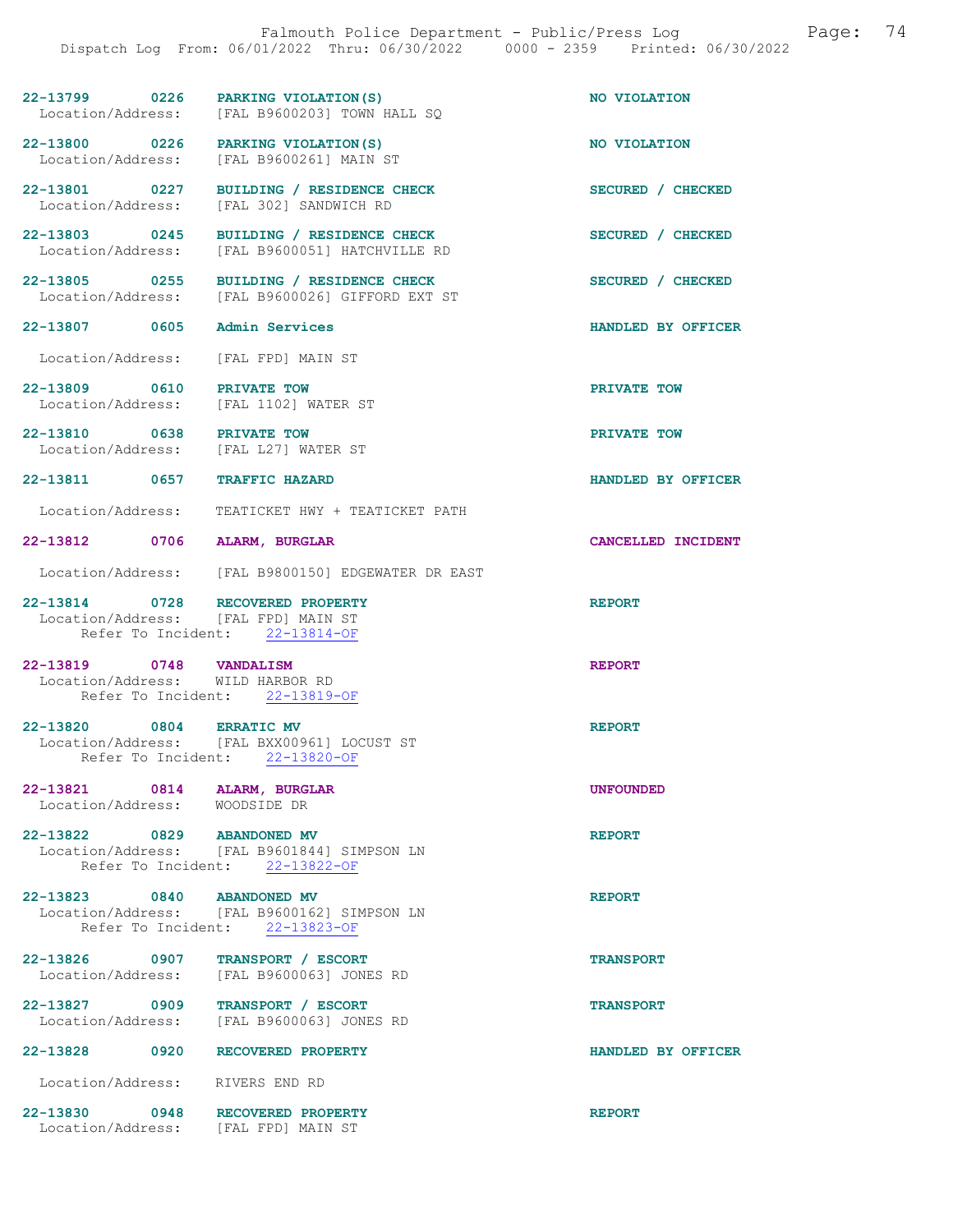|                                                                     | Falmouth Police Department - Public/Press Log Fage: 75<br>Dispatch Log From: 06/01/2022 Thru: 06/30/2022 0000 - 2359 Printed: 06/30/2022 |                        |
|---------------------------------------------------------------------|------------------------------------------------------------------------------------------------------------------------------------------|------------------------|
|                                                                     | Refer To Incident: 22-13830-OF                                                                                                           |                        |
| 22-13831 1017 ABANDONED 911                                         |                                                                                                                                          | HANDLED BY OFFICER     |
|                                                                     | Location/Address: [FAL B0000190] HILL AND PLAIN RD                                                                                       |                        |
| 22-13833 1044 MEDICAL (PD)<br>Location/Address: [FAL FPD] MAIN ST   |                                                                                                                                          | <b>TRANSPORT</b>       |
| 22-13835 1049 RECOVERED PROPERTY                                    | Location/Address: FALMOUTH HEIGHTS RD + RUSSELL RD<br>Refer To Incident: 22-13835-OF                                                     | <b>REPORT</b>          |
| 22-13836 1155 CRASH, HIT/RUN<br>Location/Address: PINE RIDGE RD     | Refer To Accident: 22-13836-AC<br>Refer To Incident: 22-13836-OF                                                                         | <b>REPORT</b>          |
| 22-13837 1204 TRAFFIC HAZARD                                        |                                                                                                                                          | HANDLED BY OFFICER     |
|                                                                     | Location/Address: [FAL 3202] PALMER AVE                                                                                                  |                        |
| 22-13838 1220 INTOXICATED PERSON<br>Location/Address: MARAVISTA AVE |                                                                                                                                          | UNABLE TO LOCATE       |
| 22-13840 1232 PRESERVE PEACE                                        |                                                                                                                                          | HANDLED BY OFFICER     |
| Location/Address: CHURCHILL DR                                      |                                                                                                                                          |                        |
| 22-13841 1241 AREA CHECK                                            | Location/Address: [FAL B9600074] TEATICKET HWY                                                                                           | <b>GONE ON ARRIVAL</b> |
|                                                                     | 22-13842 1302 FOLLOW UP INVESTIGATION<br>Location/Address: [FAL FPD] MAIN ST                                                             | REF OTHER              |
| 22-13843 1327 Admin Services                                        |                                                                                                                                          | HANDLED BY OFFICER     |
| Location/Address: [OTH] BARNSTABLE RD                               |                                                                                                                                          |                        |
|                                                                     | 22-13846 1407 FOLLOW UP INVESTIGATION                                                                                                    | HANDLED BY OFFICER     |
| Location/Address: PINE RIDGE RD                                     |                                                                                                                                          |                        |
| 22-13847<br>1412                                                    | ALARM, BURGLAR<br>Location/Address: [FAL 894] SAO PAULO DR                                                                               | <b>UNFOUNDED</b>       |
| $22 - 13848$<br>1433                                                | <b>LOST PROPERTY</b>                                                                                                                     | HANDLED BY OFFICER     |
|                                                                     | Location/Address: [FAL B9600027] LAKEVIEW AVE                                                                                            |                        |
| 22-13850 1519                                                       | <b>ALARM, BURGLAR</b>                                                                                                                    | CANCELLED INCIDENT     |
| Location/Address:                                                   | DANIELS RD                                                                                                                               |                        |
| 22-13851 1528<br>Location/Address:                                  | <b>TRAFFIC HAZARD</b><br>FRESH POND RD + EAST FALMOUTH HWY                                                                               | UNABLE TO LOCATE       |
| 22-13849 1630 TRAFFIC HAZARD<br>Location/Address: HIGHLAND AVE      |                                                                                                                                          | <b>INVESTIGATED</b>    |
| 22-13856 1730 RECOVERED PROPERTY                                    | Location/Address: [FAL B9800314] DAVIS STRAITS<br>Refer To Incident: 22-13856-OF                                                         | <b>REPORT</b>          |
| 22-13857 1749                                                       | MOTOR VEHICLE STOP<br>Location/Address: [FAL 6] DAVIS STRAITS                                                                            | Verbal Warning         |
| 22-13860 1838 Admin Services<br>Location/Address: STUB TOE LN       |                                                                                                                                          | <b>REPORT</b>          |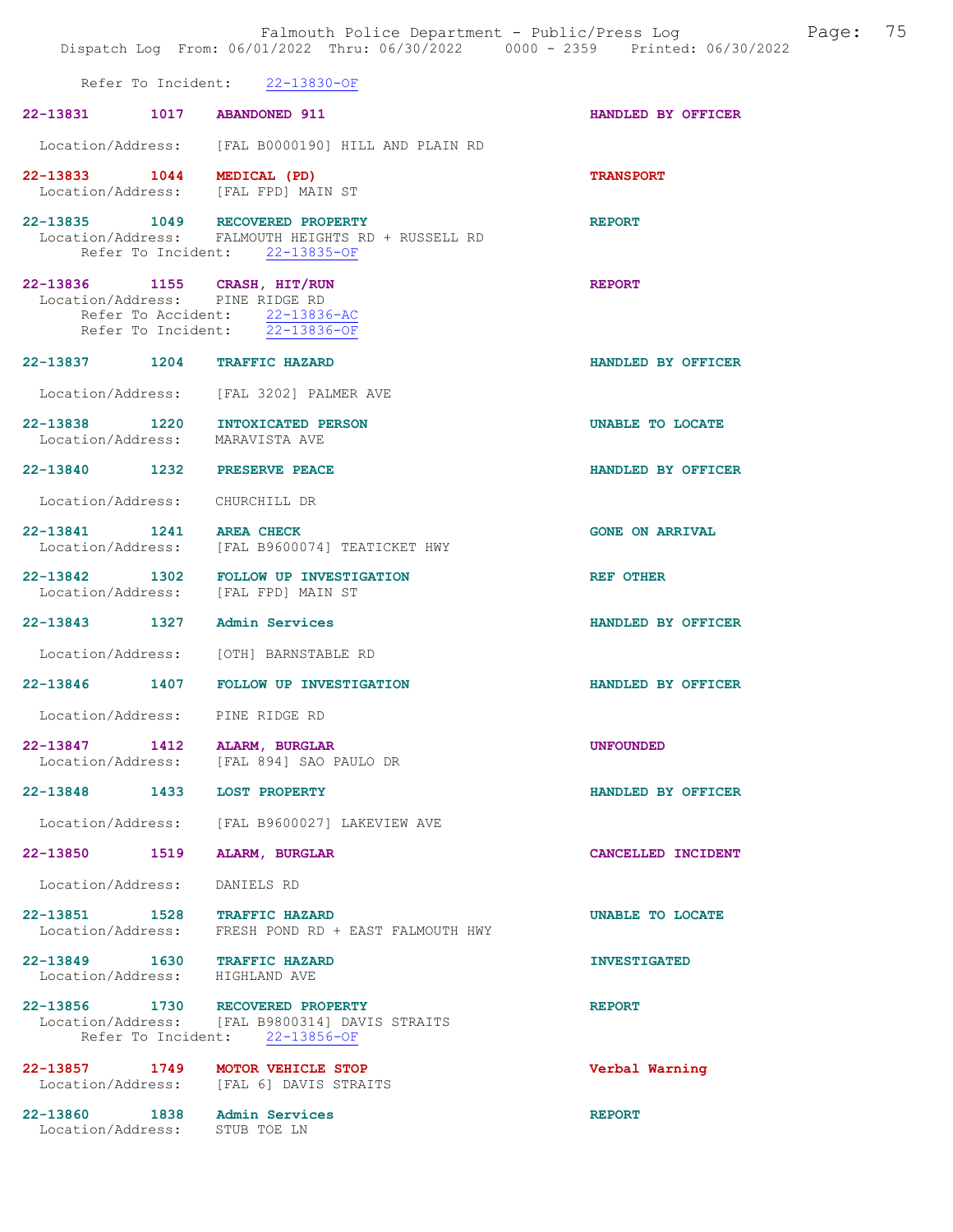Falmouth Police Department - Public/Press Log and Page: 76 Dispatch Log From: 06/01/2022 Thru: 06/30/2022 0000 - 2359 Printed: 06/30/2022

|                                               | Refer To Incident: 22-13860-OF                                                   |                       |
|-----------------------------------------------|----------------------------------------------------------------------------------|-----------------------|
| 22-13862<br>1854                              | <b>ASSIST FIRE DEPT</b>                                                          | HANDLED BY OFFICER    |
| Location/Address:                             | [FAL 186] MAIN ST                                                                |                       |
| 22-13864 1928<br>Location/Address:            | <b>SUMMONS SERVICE</b><br>JAMIE LN                                               | <b>SERVED IN HAND</b> |
| 22-13865 1928                                 | <b>Admin Services</b>                                                            | HANDLED BY OFFICER    |
| Location/Address:                             | [FAL BXX00810] MAIN ST                                                           |                       |
| 22-13866 1941<br>Location/Address:            | SUMMONS SERVICE<br>RIVERS END RD                                                 | UNABLE TO LOCATE      |
| 22-13870 2106<br>Location/Address:            | <b>MOTOR VEHICLE STOP</b><br>[FAL B9600038] EAST FALMOUTH HWY                    | Verbal Warning        |
| 22-13872<br>2120                              | ALARM, BURGLAR                                                                   | CANCELLED INCIDENT    |
| Location/Address:                             | WESTWOOD RD                                                                      |                       |
| 22-13873 2129<br>Location/Address:            | ALARM, BURGLAR<br>[FAL 461] NORTH MAIN ST                                        | SECURED / CHECKED     |
| 22-13874 2143<br>Location/Address:            | <b>OTHER TRAFFIC</b><br>RT 28 SOUTH                                              | Verbal Warning        |
| 22-13876 2302                                 | <b>CHECK WELFARE</b>                                                             | HANDLED BY OFFICER    |
| Location/Address:                             | WALKER ST                                                                        |                       |
| 22-13877 2328                                 | LOUD MUSIC / PARTY / NOISES                                                      | HANDLED BY OFFICER    |
| Location/Address:                             | [FAL 3236] BRICK KILN RD                                                         |                       |
| 22-13878 2343                                 | BUILDING / RESIDENCE CHECK<br>Location/Address: [FAL B9600031] MARAVISTA AVE EXT | SECURED / CHECKED     |
| For Date: $06/22/2022 -$ Wednesday            |                                                                                  |                       |
| 22-13879<br>0035<br>Location/Address:         | BUILDING / RESIDENCE CHECK<br>[FAL BXX00620] TEATICKET HWY                       | SECURED / CHECKED     |
| 22-13880 0038<br>Location/Address:            | BUILDING / RESIDENCE CHECK<br>[FAL 964] TEATICKET HWY                            | SECURED / CHECKED     |
| 22-13881 0043<br>Location/Address:            | BUILDING / RESIDENCE CHECK<br>[FAL B9800292] DAVIS STRAITS                       | SECURED / CHECKED     |
| 22-13882 0045<br>Location/Address:            | BUILDING / RESIDENCE CHECK<br>[FAL 3214] HATCHVILLE RD                           | SECURED / CHECKED     |
| 22-13883 0049<br>Location/Address:            | BUILDING / RESIDENCE CHECK<br>[FAL 302] SANDWICH RD                              | SECURED / CHECKED     |
| 22-13884 0054<br>Location/Address:            | BUILDING / RESIDENCE CHECK<br>BEAMAN LN                                          | SECURED / CHECKED     |
| 22-13885<br>0055                              | <b>ASSIST OTHER AGENCY</b>                                                       | HANDLED BY OFFICER    |
| Location/Address:                             | HAYWAY RD                                                                        |                       |
| 22-13887 0057 AREA CHECK<br>Location/Address: | [FAL B9600084] TER HEUN DR                                                       | SECURED / CHECKED     |
| 22-13886<br>0103                              | BUILDING / RESIDENCE CHECK                                                       | SECURED / CHECKED     |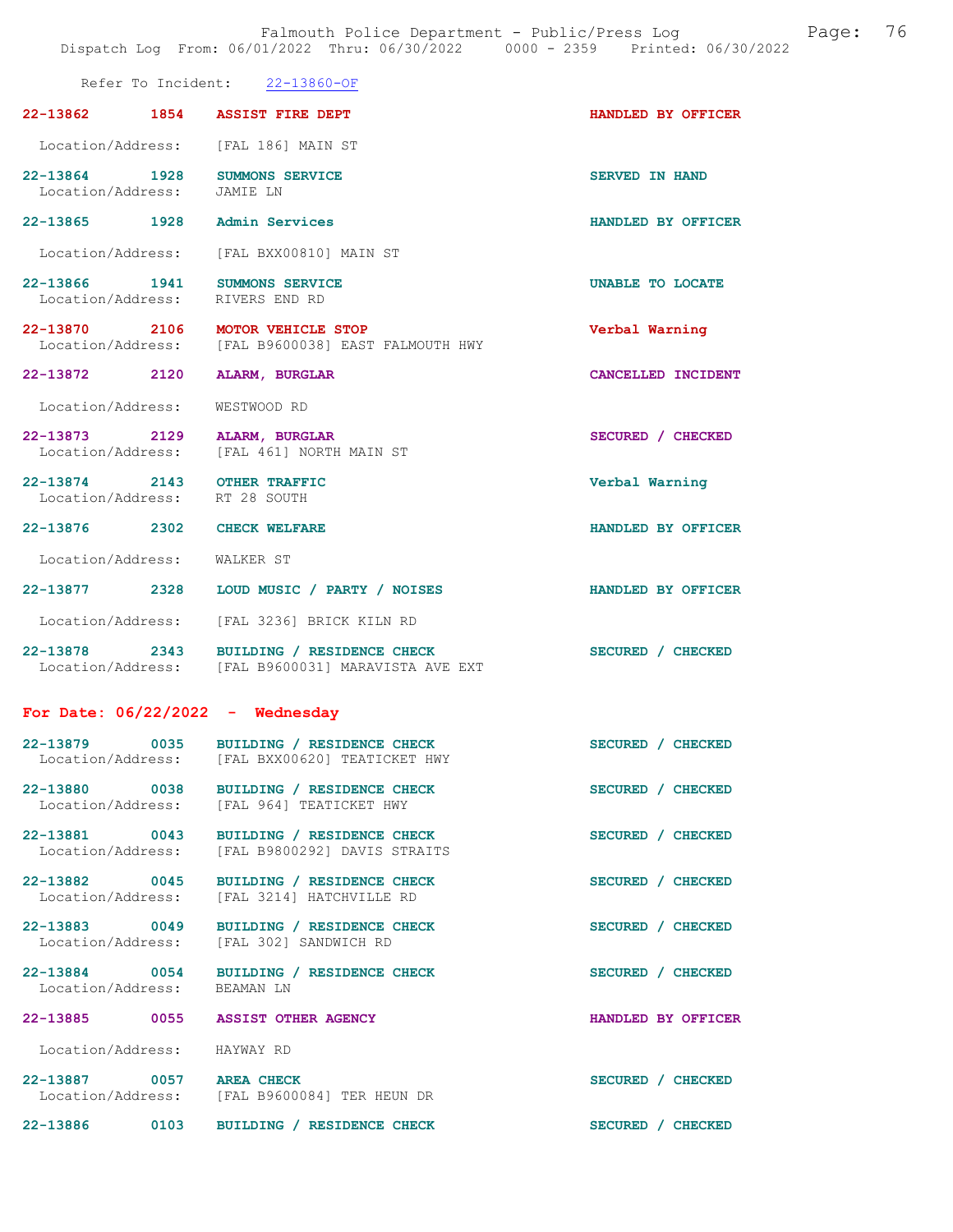|                                    | Falmouth Police Department - Public/Press Log<br>Dispatch Log From: 06/01/2022 Thru: 06/30/2022 0000 - 2359 Printed: 06/30/2022 | Page:                    | 77 |
|------------------------------------|---------------------------------------------------------------------------------------------------------------------------------|--------------------------|----|
|                                    | Location/Address: [FAL BXX00810] MAIN ST                                                                                        |                          |    |
| 22-13888 0110<br>Location/Address: | <b>AREA CHECK</b><br>[FAL 526] LITTLE NECK BARS RD                                                                              | SECURED / CHECKED        |    |
| 22-13889 0126<br>Location/Address: | <b>AREA CHECK</b><br>MBL ST                                                                                                     | SECURED / CHECKED        |    |
| 22-13890 0129<br>Location/Address: | <b>AREA CHECK</b><br>[FAL 2400] RAILROAD AVE                                                                                    | SECURED / CHECKED        |    |
| 22-13891 0150<br>Location/Address: | PARKING VIOLATION (S)<br>LUSCOMBE AVE                                                                                           | NO VIOLATION             |    |
| 22-13892 0205<br>Location/Address: | BUILDING / RESIDENCE CHECK<br>[FAL B9600237] EAST FALMOUTH HWY                                                                  | SECURED / CHECKED        |    |
| 22-13893 0208<br>Location/Address: | PARKING VIOLATION (S)<br>[FAL B9600261] MAIN ST                                                                                 | NO VIOLATION             |    |
| 22-13894 0210<br>Location/Address: | BUILDING / RESIDENCE CHECK<br>[FAL B9600025] DAVISVILLE RD                                                                      | SECURED / CHECKED        |    |
| 22-13895 0213<br>Location/Address: | PARKING VIOLATION (S)<br>[FAL B9600203] TOWN HALL SQ                                                                            | <b>VEHICLE TOWED</b>     |    |
| 22-13896 0213                      | PARKING VIOLATION (S)                                                                                                           | Merge: 22-13895 By: MEIS |    |
| Location/Address:                  | [FAL B9600077] TOWN HALL SQ                                                                                                     |                          |    |
| 22-13897 0214<br>Location/Address: | BUILDING / RESIDENCE CHECK<br>[FAL B9700958] EAST FALMOUTH HWY                                                                  | SECURED / CHECKED        |    |
| 22-13898 0215<br>Location/Address: | BUILDING / RESIDENCE CHECK<br>SEACOAST SHORES BLVD                                                                              | SECURED / CHECKED        |    |
| 22-13899 0220<br>Location/Address: | BUILDING / RESIDENCE CHECK<br>[FAL 840] TECHNOLOGY PARK DR                                                                      | SECURED / CHECKED        |    |
| 22-13900 0224                      | LOUD MUSIC / PARTY / NOISES                                                                                                     | HANDLED BY OFFICER       |    |
| Location/Address:                  | OCEAN VIEW AVE                                                                                                                  |                          |    |
| 22-13901                           | DISTURBANCE / DISORDERLY<br>0235                                                                                                | HANDLED BY OFFICER       |    |
| Location/Address:                  | [FAL B0100152] TEATICKET HWY                                                                                                    |                          |    |
| 22-13904 0550 PRIVATE TOW          | Location/Address: [FAL L27] WATER ST                                                                                            | PRIVATE TOW              |    |
| 22-13905 0611                      | MENTAL ILLNESS (SEC 12)<br>Location/Address: CAIRN RIDGE RD<br>Refer To Incident: 22-13905-OF                                   | <b>REPORT</b>            |    |
| 22-13906<br>0615                   | Admin Services                                                                                                                  | HANDLED BY OFFICER       |    |
| Location/Address:                  | [FAL FPD] MAIN ST                                                                                                               |                          |    |
| 22-13908 0659                      | DISTURBANCE / DISORDERLY                                                                                                        | HANDLED BY OFFICER       |    |
| Location/Address:                  | [FAL 159] GRAND AVE                                                                                                             |                          |    |
| 22-13909 0716                      | PARKING VIOLATION (S)                                                                                                           | HANDLED BY OFFICER       |    |
| Location/Address:                  | [FAL 1664] WEST FALMOUTH HWY                                                                                                    |                          |    |
| 22-13913 0844                      | TRANSPORT / ESCORT<br>Location/Address: [FAL B9600063] JONES RD                                                                 | <b>TRANSPORT</b>         |    |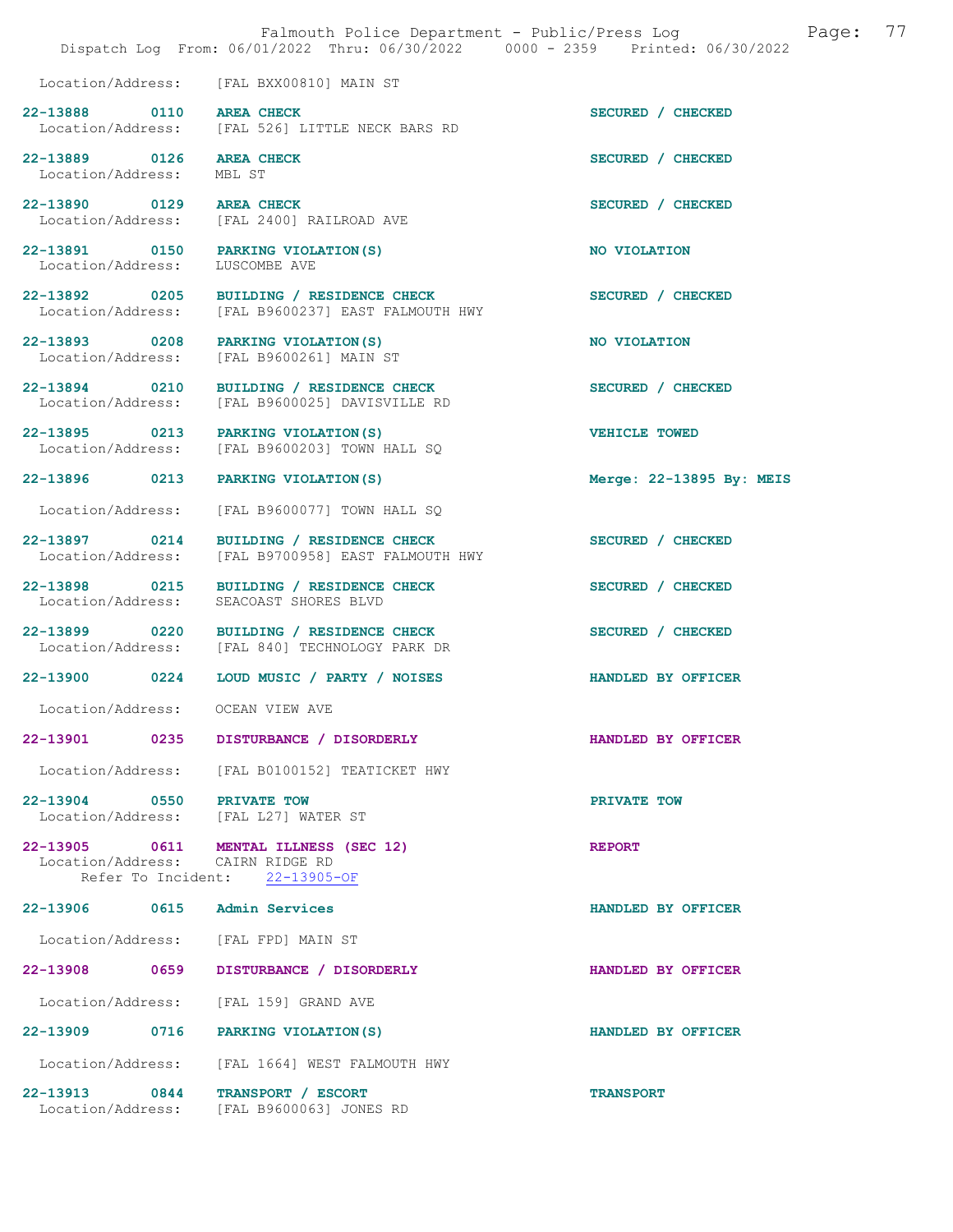| 22-13914 0920 Admin Services                                     |                                                                                      | HANDLED BY OFFICER        |
|------------------------------------------------------------------|--------------------------------------------------------------------------------------|---------------------------|
|                                                                  | Location/Address: [FAL BXX00810] MAIN ST                                             |                           |
| 22-13915 0930<br>Location/Address: HILL AND PLAIN RD             | <b>LARCENY</b>                                                                       | HANDLED BY PARTY          |
| 22-13917 1019 TRAFFIC HAZARD                                     | Location/Address: HYATT RD + QUISSETT AVE                                            | PARKING TICKET            |
| 22-13918 1058 ABANDONED 911                                      |                                                                                      | HANDLED BY OFFICER        |
| Location/Address: OLD FORGE RD                                   |                                                                                      |                           |
| 22-13920 1108 Admin Services                                     | Location/Address: [FAL B9600063] JONES RD                                            | HANDLED BY PARTY          |
|                                                                  | 22-13921 1113 TRANSPORT / ESCORT<br>Location/Address: [FAL B9600063] JONES RD        | <b>TRANSPORT</b>          |
| 22-13922 1218 ERRATIC MV                                         |                                                                                      | HANDLED BY OFFICER        |
|                                                                  | Location/Address: RT 28 SOUTH + THOMAS B LANDERS RD                                  |                           |
| 22-13924 1235 AREA CHECK                                         | Location/Address: [FAL B9600029] KATHARINE LEE BATES<br>Refer To Arrest: 22-13924-AR | Arrest(s) Made            |
| 22-13925 1242 Admin Services                                     |                                                                                      | HANDLED BY OFFICER        |
| Location/Address: [FAL FPD] MAIN ST                              |                                                                                      |                           |
| 22-13927 1257 Admin Services                                     |                                                                                      | HANDLED BY OFFICER        |
|                                                                  | Location/Address: [FAL BXX00787] MAIN ST                                             |                           |
|                                                                  | 22-13929 1349 LOUD MUSIC / PARTY / NOISES                                            | <b>HANDLED BY OFFICER</b> |
| Location/Address: SANDWICH RD                                    |                                                                                      |                           |
| 22-13930 1430 ANIMAL COMPLAINT                                   |                                                                                      | REF ANIMAL CONTROL        |
|                                                                  | Location/Address: [FAL BXX00803] PALMER AVE                                          |                           |
| 22-13931 1505 CHECK WELFARE                                      |                                                                                      | Protective Custody        |
|                                                                  | Location/Address: [FAL 160] TEATICKET HWY<br>Refer To P/C: 22-13931-AR               |                           |
| 22-13932 1506 Admin Services                                     |                                                                                      | HANDLED BY OFFICER        |
|                                                                  | Location/Address: [FAL BXX00787] MAIN ST                                             |                           |
| 22-13933 1513 ASSIST CITIZEN<br>Location/Address: HARBOR HILL RD |                                                                                      | <b>REF OTHER</b>          |
| 22-13934 1521 ANIMAL COMPLAINT                                   |                                                                                      | REF ANIMAL CONTROL        |
| Location/Address: CARL LANDI CIR                                 |                                                                                      |                           |
| 22-13935 1530 ANIMAL COMPLAINT                                   |                                                                                      | REF ANIMAL CONTROL        |
|                                                                  | Location/Address: [FAL BXX00487] MAIN ST                                             |                           |
| 22-13937 1546 CHECK WELFARE                                      |                                                                                      | HANDLED BY OFFICER        |
| Location/Address: ELDONA AVE                                     |                                                                                      |                           |

22-13939 1604 Down Wires 1000 1604 Down Wires 1000 1604 NOTIFICATION MADE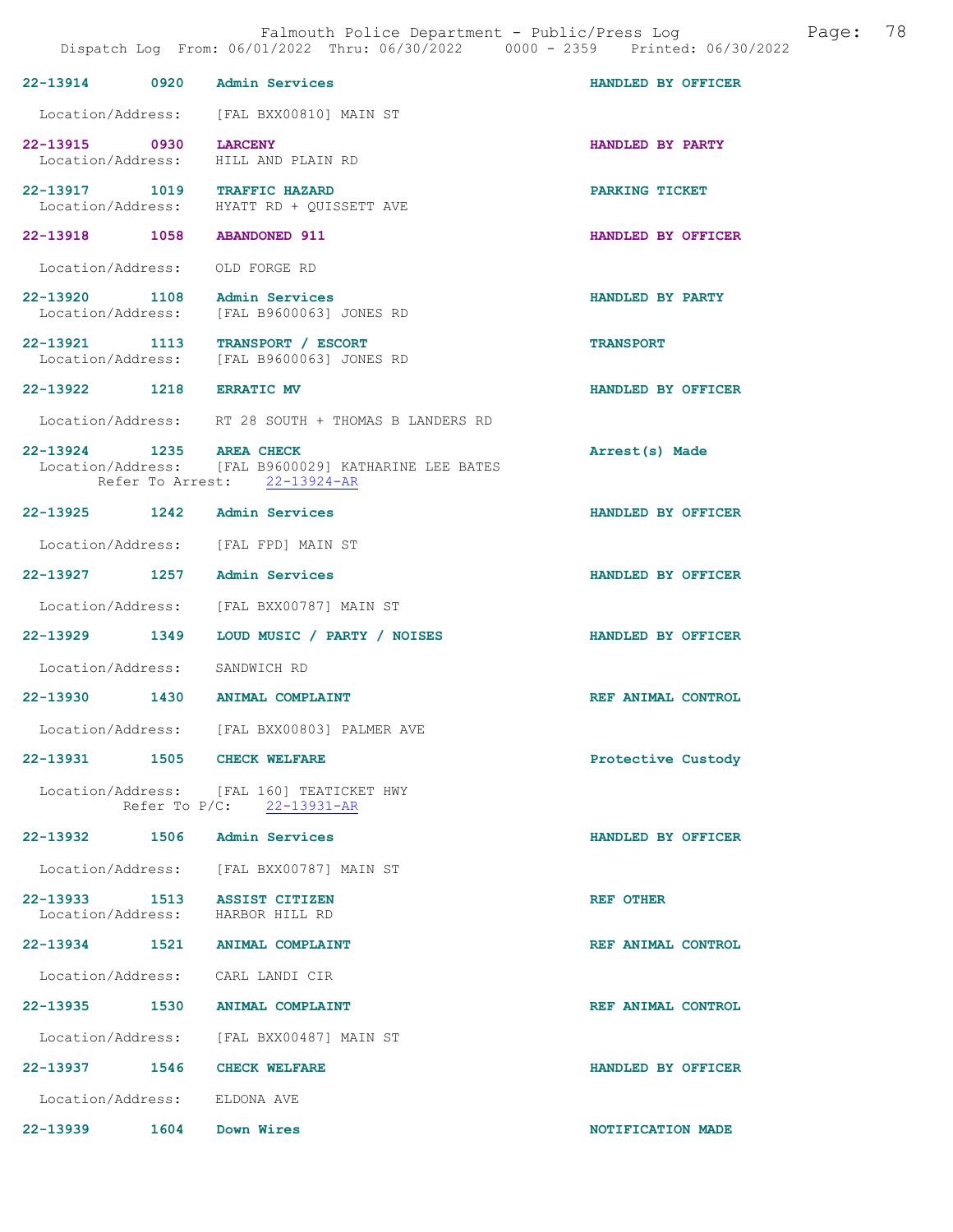|                                                               |                                                                                                                      | Page: 79<br>Falmouth Police Department - Public/Press Log<br>Dispatch Log From: 06/01/2022 Thru: 06/30/2022 0000 - 2359 Printed: 06/30/2022 |
|---------------------------------------------------------------|----------------------------------------------------------------------------------------------------------------------|---------------------------------------------------------------------------------------------------------------------------------------------|
|                                                               | Location/Address: [FAL 1839] GREEN HARBOR RD                                                                         |                                                                                                                                             |
| 22-13940 1604 ASSIST CITIZEN                                  | Location/Address: [FAL B9700785] MINOT ST                                                                            | NOTIFICATION MADE                                                                                                                           |
|                                                               | 22-13941 1624 PARKING VIOLATION(S)                                                                                   | CANCELLED INCIDENT                                                                                                                          |
| Location/Address: MILLFIELD ST                                |                                                                                                                      |                                                                                                                                             |
|                                                               | 22-13943 1650 FOLLOW UP INVESTIGATION                                                                                | HANDLED BY OFFICER                                                                                                                          |
| Location/Address: TEATICKET HWY                               |                                                                                                                      |                                                                                                                                             |
| 22-13942 1655 CHECK WELFARE<br>Location/Address: ELM RD       |                                                                                                                      | REF FIRE DEPT                                                                                                                               |
| 22-13945 1707 ERRATIC MV                                      |                                                                                                                      | NO VIOLATION                                                                                                                                |
| Location/Address: TEATICKET HWY                               |                                                                                                                      |                                                                                                                                             |
| 22-13946 1715 ASSIST CITIZEN                                  | Location/Address: [FAL FPD] MAIN ST<br>Refer To Incident: 22-13946-OF                                                | <b>REPORT</b>                                                                                                                               |
| 22-13948 1729 MISSING PERSON                                  |                                                                                                                      | HANDLED BY OFFICER                                                                                                                          |
| Location/Address: FAIRWAY LN                                  |                                                                                                                      |                                                                                                                                             |
| 22-13949 1741 ALARM, BURGLAR                                  | Location/Address: [FAL 2237] SEAWARD BEND                                                                            | SECURED / CHECKED                                                                                                                           |
| 22-13954 1833 PRESERVE PEACE                                  | Location/Address: EAST FALMOUTH HWY<br>Refer To Incident: 22-13954-OF                                                | <b>REPORT</b>                                                                                                                               |
|                                                               | 22-13956 1843 RECOVERED PROPERTY<br>Location/Address: [FAL B9900205] TEATICKET HWY<br>Refer To Incident: 22-13956-OF | <b>REPORT</b>                                                                                                                               |
| 22-13957 1857 ALARM, BURGLAR                                  |                                                                                                                      | HANDLED BY OFFICER                                                                                                                          |
|                                                               | Location/Address: [FAL 1699] AIR PARK DR                                                                             |                                                                                                                                             |
| 22-13958<br>1919                                              | Admin Services                                                                                                       | HANDLED BY OFFICER                                                                                                                          |
|                                                               | Location/Address: [FAL BXX00810] MAIN ST                                                                             |                                                                                                                                             |
|                                                               | 22-13960 1945 ASSIST FIRE DEPT<br>Location/Address: [FAL 1600] GIFFORD ST                                            | REF FIRE DEPT                                                                                                                               |
| 22-13961 1950 ABANDONED 911                                   | Location/Address: [FAL B9600069] TER HEUN DR                                                                         | NOTIFICATION MADE                                                                                                                           |
| 22-13962 2006 ABANDONED 911                                   | Location/Address: [FAL B9600069] TER HEUN DR                                                                         | NOTIFICATION MADE                                                                                                                           |
| 22-13964 2019 ASSIST CITIZEN                                  |                                                                                                                      | HANDLED BY OFFICER                                                                                                                          |
|                                                               | Location/Address: [FAL 432] MAIN ST                                                                                  |                                                                                                                                             |
| 22-13967 2054 CHECK WELFARE<br>Location/Address: WINDSWEPT RD | Refer To Incident: 22-13967-OF                                                                                       | <b>REPORT</b>                                                                                                                               |
| Location/Address: MEREDITH DR                                 | 22-13968 2057 LOUD MUSIC / PARTY / NOISES                                                                            | NO VIOLATION                                                                                                                                |
| 22-13969 2159 AREA CHECK<br>Location/Address: CENTRAL AVE     |                                                                                                                      | <b>UNFOUNDED</b>                                                                                                                            |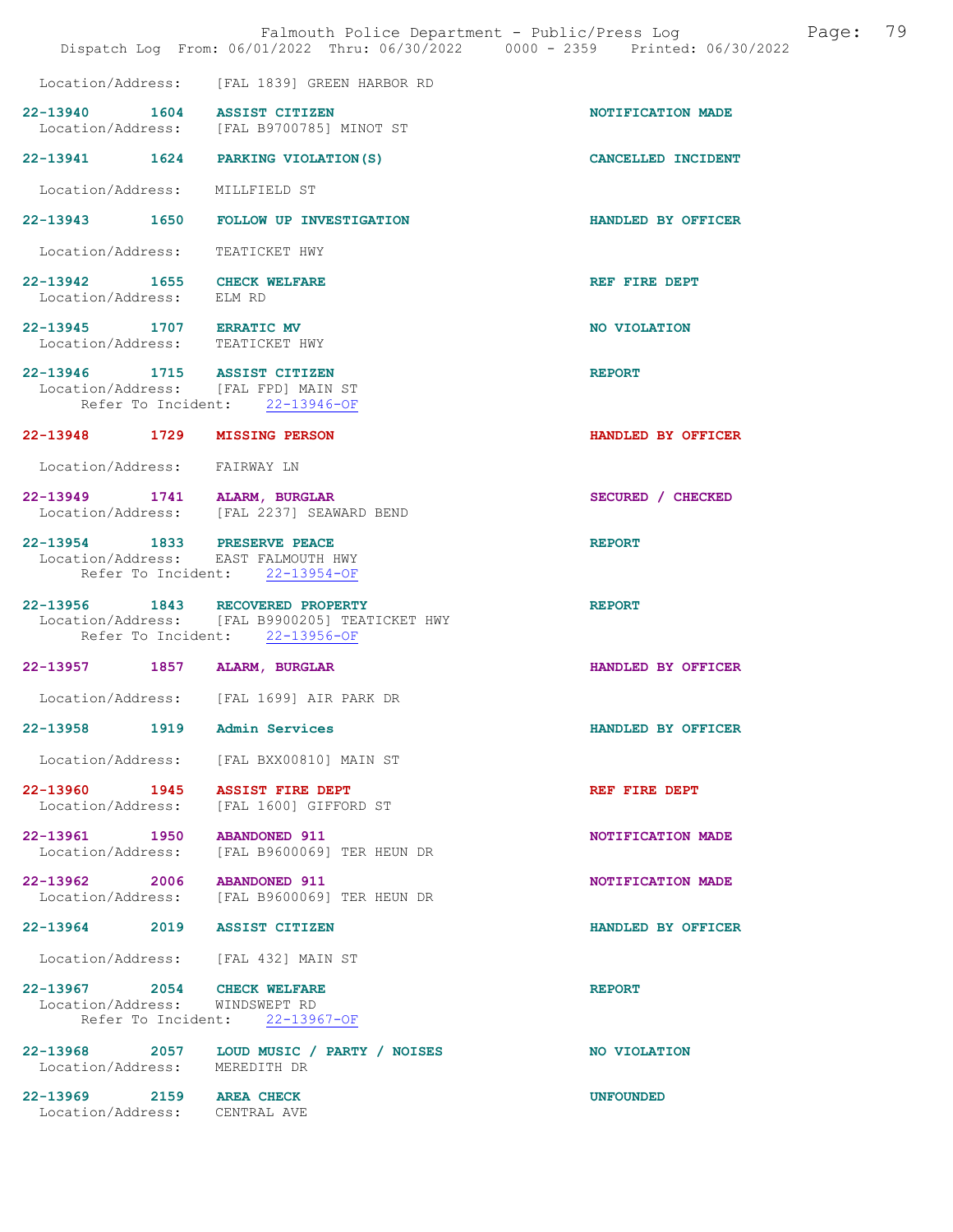|                                                         | Falmouth Police Department - Public/Press Log Cage:<br>Dispatch Log From: 06/01/2022 Thru: 06/30/2022 0000 - 2359 Printed: 06/30/2022 |                        | 80 |
|---------------------------------------------------------|---------------------------------------------------------------------------------------------------------------------------------------|------------------------|----|
| 22-13971 2324 AREA CHECK                                |                                                                                                                                       | HANDLED BY OFFICER     |    |
|                                                         | Location/Address: [FAL B0000242] EAST FALMOUTH HWY                                                                                    |                        |    |
|                                                         | 22-13972 2350 BUILDING / RESIDENCE CHECK SECURED / CHECKED Location/Address: SEACOAST SHORES BLVD                                     |                        |    |
|                                                         | For Date: $06/23/2022 - Thursday$                                                                                                     |                        |    |
| 22-13973 0005                                           | BUILDING / RESIDENCE CHECK<br>Location/Address: [FAL B9600203] TOWN HALL SQ                                                           | SECURED / CHECKED      |    |
|                                                         | 22-13974 0039 BUILDING / RESIDENCE CHECK<br>Location/Address: [FAL BXX00209] PALMER AVE                                               | SECURED / CHECKED      |    |
| 22-13975 0044 AREA CHECK                                | Location/Address: [FAL L98] SURF DR                                                                                                   | SECURED / CHECKED      |    |
| 22-13976 0059 AREA CHECK                                | Location/Address: [FAL B9600027] LAKEVIEW AVE                                                                                         | SECURED / CHECKED      |    |
|                                                         | 22-13978 0108 BUILDING / RESIDENCE CHECK<br>Location/Address: [FAL B9600030] OLD MAIN RD                                              | SECURED / CHECKED      |    |
|                                                         | 22-13977 0111 BUILDING / RESIDENCE CHECK<br>Location/Address: [FAL B9800292] DAVIS STRAITS                                            | SECURED / CHECKED      |    |
| 22-13980 0113<br>Location/Address:                      | <b>AREA CHECK</b><br>[FAL L65] COUNTY RD                                                                                              | SECURED / CHECKED      |    |
|                                                         | 22-13979 0119 BUILDING / RESIDENCE CHECK<br>Location/Address: [FAL B9600031] MARAVISTA AVE EXT                                        | SECURED / CHECKED      |    |
| 22-13981 0121 AREA CHECK<br>Location/Address:           | ALDER LN                                                                                                                              | SECURED / CHECKED      |    |
| 22-13990 0128 AREA CHECK                                | Location/Address: CEDAR MEADOWS DR                                                                                                    | SECURED / CHECKED      |    |
| 22-13983 0129 AREA CHECK<br>Location/Address: BEAMAN LN |                                                                                                                                       | SECURED / CHECKED      |    |
|                                                         | 22-13982 0133 ASSIST OTHER AGENCY                                                                                                     | HANDLED BY OFFICER     |    |
| Location/Address:                                       | [MAP] OLD BARNSTABLE RD + COUNTY RD                                                                                                   |                        |    |
| 22-13984 0135<br>Location/Address:                      | <b>AREA CHECK</b><br>[FAL 302] SANDWICH RD                                                                                            | SECURED / CHECKED      |    |
| 22-13985 0139<br>Location/Address:                      | <b>AREA CHECK</b><br>[FAL B9600051] HATCHVILLE RD                                                                                     | SECURED / CHECKED      |    |
| 22-13986 0208<br>Location/Address:                      | PARKING VIOLATION (S)<br>[FAL B9600203] TOWN HALL SO                                                                                  | <b>CITATION ISSUED</b> |    |
| 22-13987 0223<br>Location/Address:                      | PARKING VIOLATION (S)<br>WATER ST + LUSCOMBE AVE                                                                                      | NO VIOLATION           |    |
| 22-13988 0230<br>Location/Address:                      | BUILDING / RESIDENCE CHECK<br>[FAL B9900121] PALMER AVE                                                                               | SECURED / CHECKED      |    |
| 22-13989 0244<br>Location/Address:                      | PARKING VIOLATION (S)<br>[FAL B9600261] MAIN ST                                                                                       | NO VIOLATION           |    |
| 22-13991 0250<br>Location/Address:                      | BUILDING / RESIDENCE CHECK<br>[FAL 964] TEATICKET HWY                                                                                 | SECURED / CHECKED      |    |
| 22-13992 0309                                           | BUILDING / RESIDENCE CHECK<br>Location/Address: [FAL B9700958] EAST FALMOUTH HWY                                                      | SECURED / CHECKED      |    |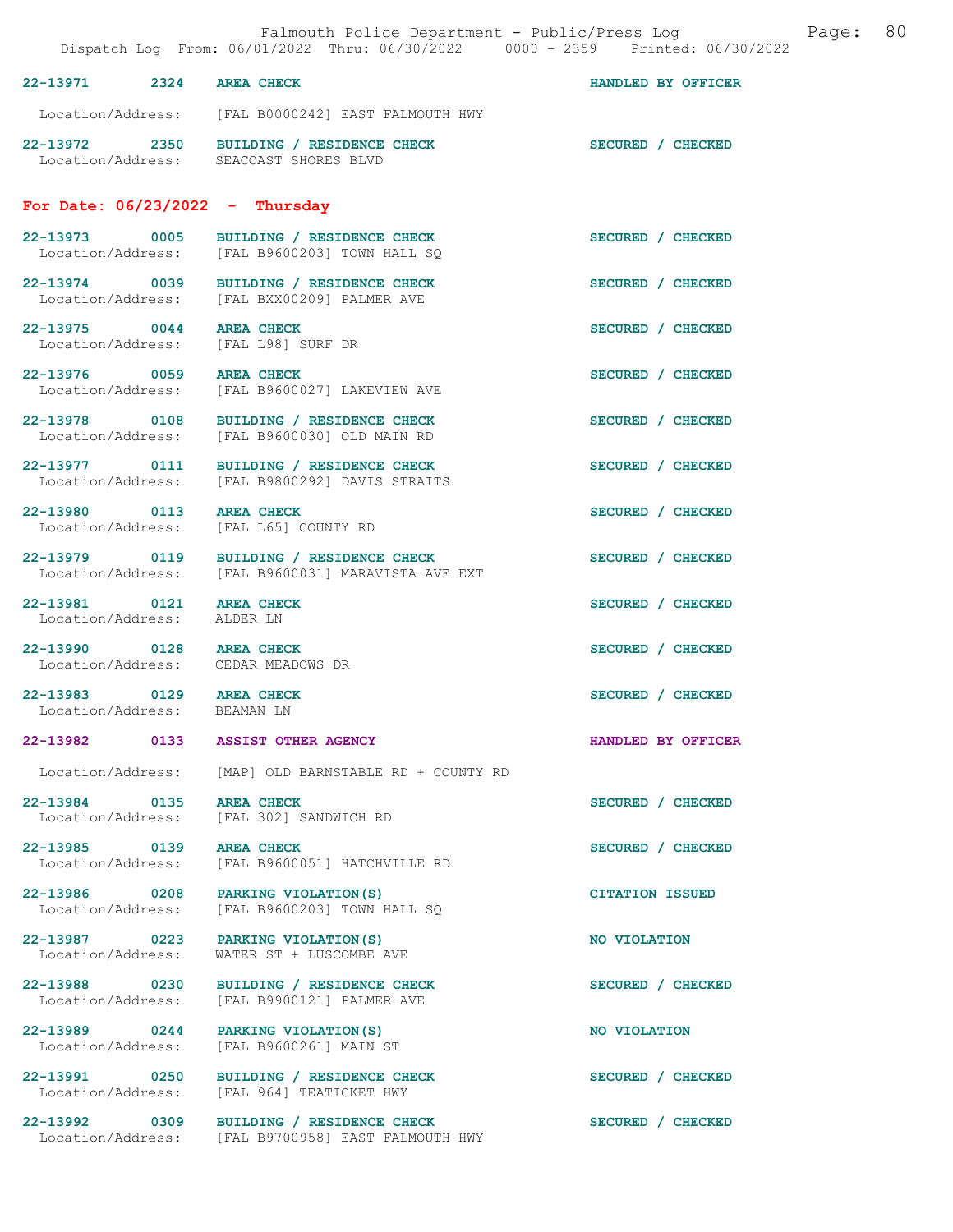#### 22-13993 0453 ALARM, BURGLAR<br>
Location/Address: [FAL BXX00567] MAIN ST Location/Address:

22-13996 0709 Water Complaint 122-13996 0709 Water Complaint Location/Address: REBECCA ANN LN

22-13997 0713 TRANSPORT / ESCORT TRANSPORT Location/Address: [FAL B0300005] EAST FALMOUTH HWY

22-13998 0813 PARKING VIOLATION(S) NOTIFICATION MADE Location/Address: [FAL BXX00711] BRAMBLE BUSH DR

### 22-13999 0836 Admin Services HANDLED BY OFFICER

Location/Address: [FAL FPD] MAIN ST

22-14000 0839 VANDALISM REPORT Location/Address: HILL AND PLAIN RD Location/Address: Refer To Incident: 22-14000-OF

- 22-14001 0843 CRASH GONE ON ARRIVAL Vicinity of: MILL RD + WOODS HOLE RD
- 22-14004 1002 Admin Services HANDLED BY OFFICER

Location/Address: [FAL FPD] MAIN ST

22-14005 1011 PARKING VIOLATION(S) UNFOUNDED Location/Address: [FAL B0100152] TEATICKET HWY

22-14008 1058 SPEEDING MOTOR VEHICLE(S) NOTIFICATION MADE<br>
Location/Address: PINECREST BEACH DR PINECREST BEACH DR

22-14010 1120 CHECK WELFARE **HANDLED BY OFFICER** 

Location/Address: [FAL B9600455] SCRANTON AVE

22-14011 1138 ASSIST FIRE DEPT<br>Location/Address: [FAL B0000396] PENZANCE RD [FAL B0000396] PENZANCE RD

22-14013 1156 ASSIST CITIZEN 16000081 CONSIDER ASSIST CONTRIGATION MADE [FAL B9600084] TER HEUN DR

22-14017 1303 ANIMAL COMPLAINT REF ANIMAL CONTROL

Location/Address: CARAVEL DR

22-14019 1315 ABANDONED 911 HANDLED BY OFFICER

Location/Address: ARTHUR HENNESSEY RD

22-14021 1328 ASSIST CITIZEN HANDLED BY OFFICER

Location/Address: [FAL BXX00729] MAIN ST

22-14023 1357 THREAT REPORT Location/Address: CORTE REAL AVE<br>Refer To Incident: 22-14023-OF Refer To Incident:

22-14024 1434 ID Theft / Fraud HANDLED BY OFFICER Location/Address: TROTTING PARK RD

22-14026 1439 CHECK WELFARE REF REF FIRE DEPT Location/Address: [FAL B0100152] TEATICKET HWY

22-14027 1455 Admin Services HANDLED BY OFFICER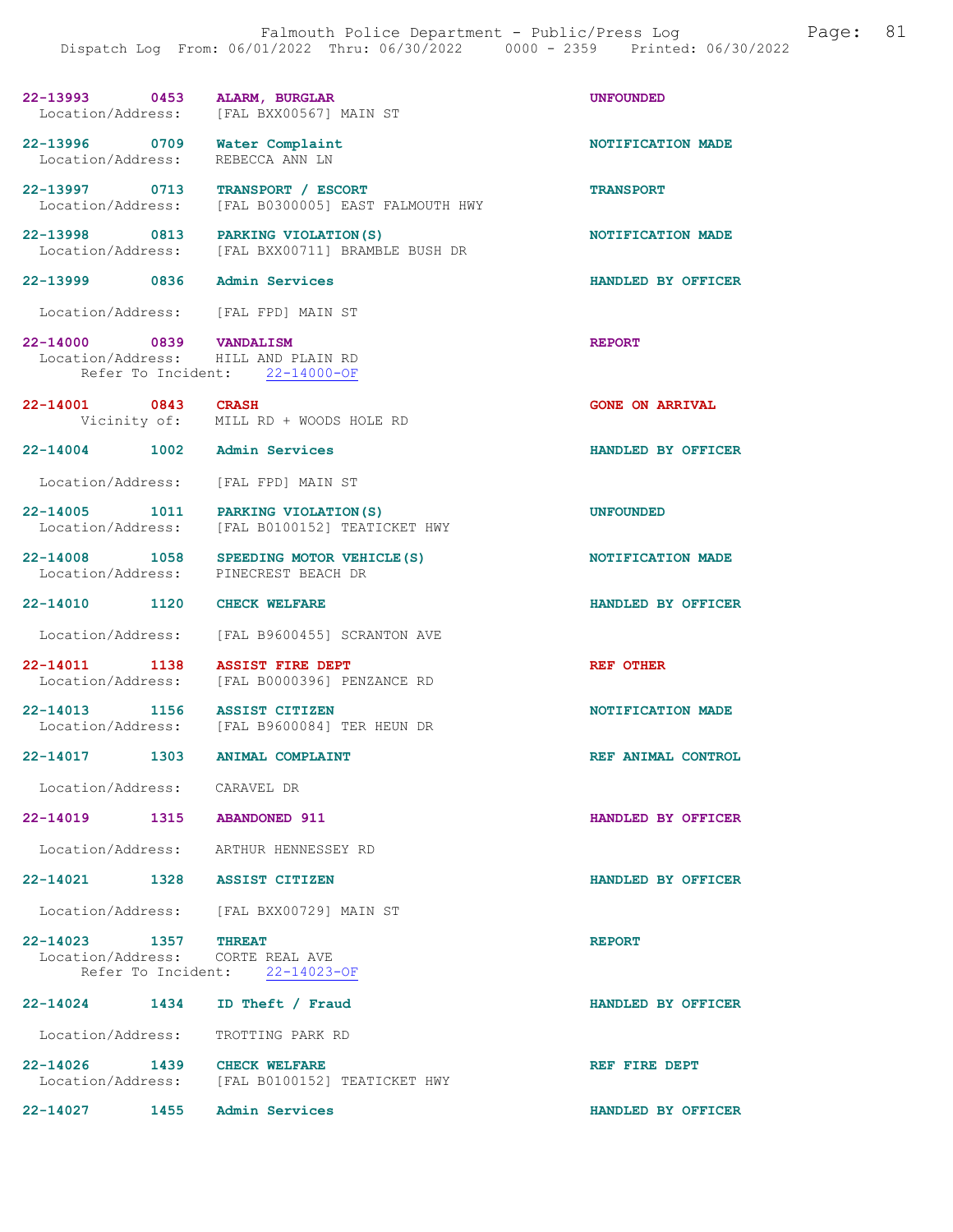|                               | Falmouth Police Department - Public/Press Log<br>Dispatch Log From: 06/01/2022 Thru: 06/30/2022 0000 - 2359 Printed: 06/30/2022 |                    | Page: | 82 |
|-------------------------------|---------------------------------------------------------------------------------------------------------------------------------|--------------------|-------|----|
|                               | Location/Address: [FAL B0300005] EAST FALMOUTH HWY                                                                              |                    |       |    |
|                               | 22-14028 1502 Admin Services                                                                                                    | HANDLED BY OFFICER |       |    |
|                               | Location/Address: [FAL FFD5] EAST FALMOUTH HWY                                                                                  |                    |       |    |
|                               | 22-14029 1506 ALARM, BURGLAR                                                                                                    | HANDLED BY OFFICER |       |    |
|                               | Location/Address: CAIRN RIDGE RD                                                                                                |                    |       |    |
| 22-14030 1506 LARCENY         | Location/Address: [FAL BXX00149] THEATRE DR<br>Refer To Incident: 22-14030-OF                                                   | <b>REPORT</b>      |       |    |
| 22-14032 1515 DISABLED MV     |                                                                                                                                 | HANDLED BY OFFICER |       |    |
|                               | Location/Address: CARRIAGE SHOP RD + SANDWICH RD                                                                                |                    |       |    |
|                               | 22-14034 1538 ALARM, BURGLAR                                                                                                    | CANCELLED INCIDENT |       |    |
|                               | Location/Address: [FAL 2036] SALT POND RD                                                                                       |                    |       |    |
| 22-14035 1557 CRASH           | Location/Address: [FAL B9701135] PALMER AVE                                                                                     | <b>REPORT</b>      |       |    |
|                               | Refer To Accident: 22-14035-AC                                                                                                  |                    |       |    |
| 22-14037 1625 CRASH           | Location/Address: RT 151 + SANDWICH RD<br>Refer To Accident: 22-14037-AC<br>Refer To Incident: 22-14037-OF                      | <b>REPORT</b>      |       |    |
| 22-14038 1632 CRASH           | Location/Address: DORAN DR + RT 151<br>Refer To Accident: 22-14038-AC                                                           | <b>REPORT</b>      |       |    |
|                               | 22-14040 1728 MENTAL ILLNESS (SEC 12)<br>Location/Address: [FAL 964] TEATICKET HWY<br>Refer To Incident: 22-14040-OF            | <b>REPORT</b>      |       |    |
| 22-14041 1751 THREAT          |                                                                                                                                 | HANDLED BY OFFICER |       |    |
|                               | Location/Address: CORTE REAL AVE<br>Refer To Incident: 22-14041-OF                                                              |                    |       |    |
|                               | 22-14043 1813 ALARM, BURGLAR                                                                                                    | CANCELLED INCIDENT |       |    |
|                               | Location/Address: UNCATENA NORTH                                                                                                |                    |       |    |
|                               | 22-14044 1822 DISTURBANCE / DISORDERLY                                                                                          | HANDLED BY OFFICER |       |    |
|                               | Location/Address: [FAL BXX00567] MAIN ST<br>Refer To Incident: 22-14044-OF                                                      |                    |       |    |
|                               | 22-14045 1828 RECOVERED PROPERTY                                                                                                | HANDLED BY OFFICER |       |    |
|                               | Location/Address: [FAL FPD] MAIN ST<br>Refer To Incident: 22-14045-OF                                                           |                    |       |    |
| 22-14046 1852 ABANDONED 911   |                                                                                                                                 | HANDLED BY OFFICER |       |    |
| Location/Address: ROSE ST     |                                                                                                                                 |                    |       |    |
| 22-14049 1918 ABANDONED 911   | Location/Address: [FAL B9600084] TER HEUN DR                                                                                    | NOTIFICATION MADE  |       |    |
|                               | 22-14053 2117 ASSIST FIRE DEPT                                                                                                  | HANDLED BY OFFICER |       |    |
| Location/Address: OLD MAIN RD |                                                                                                                                 |                    |       |    |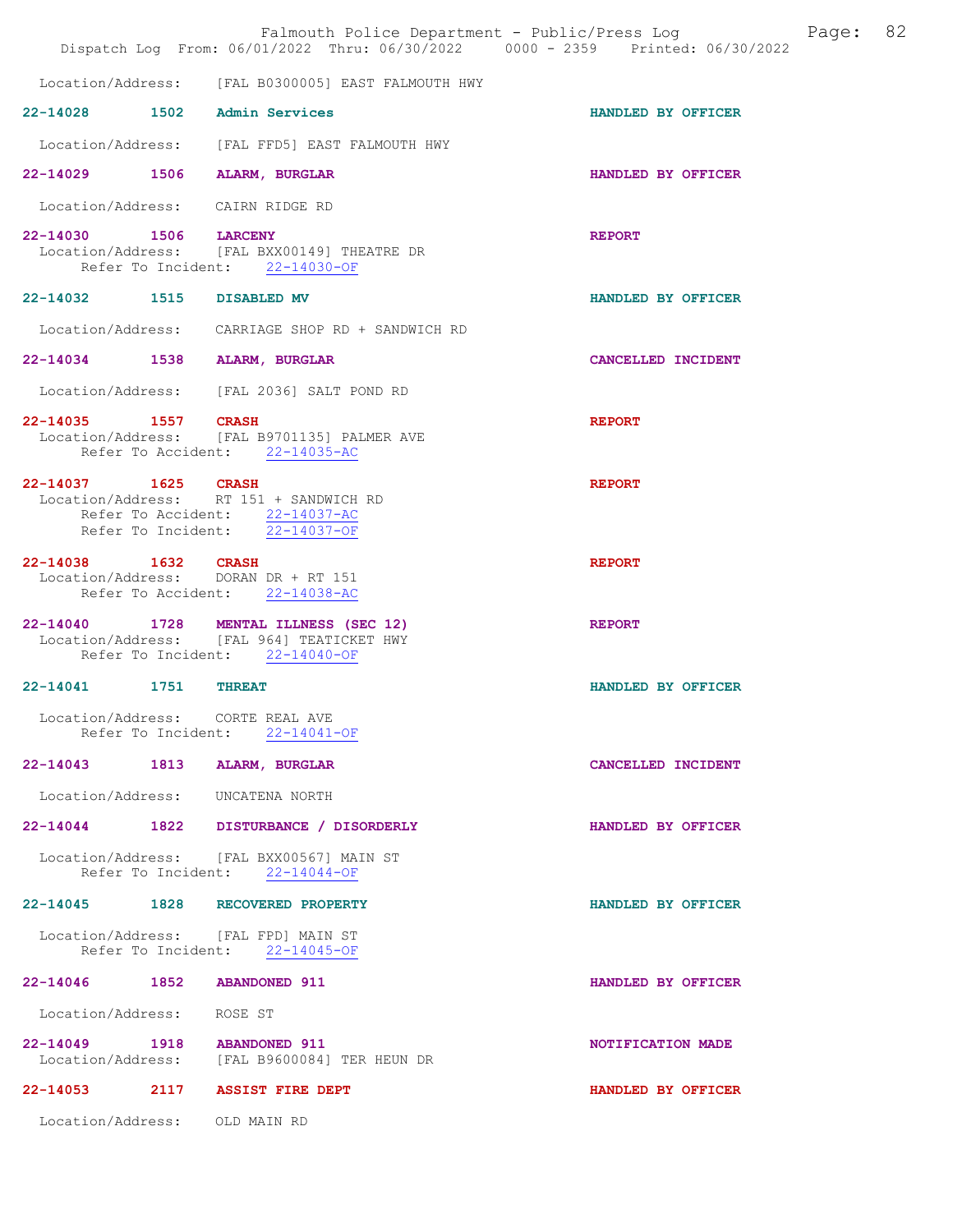# For Date: 06/24/2022 - Friday

| 22-14056 0024<br>Location/Address:                           | BUILDING / RESIDENCE CHECK<br>[FAL B9600031] MARAVISTA AVE EXT                           | SECURED / CHECKED      |
|--------------------------------------------------------------|------------------------------------------------------------------------------------------|------------------------|
| Location/Address:                                            | 22-14058 0036 BUILDING / RESIDENCE CHECK<br>[FAL B9800292] DAVIS STRAITS                 | SECURED / CHECKED      |
| 22-14059 0058<br>Location/Address:                           | BUILDING / RESIDENCE CHECK<br>[FAL B9600051] HATCHVILLE RD                               | SECURED / CHECKED      |
| 22-14060 0112<br>Location/Address:                           | BUILDING / RESIDENCE CHECK<br>[FAL 302] SANDWICH RD                                      | SECURED / CHECKED      |
| 22-14061 0113<br>Location/Address:                           | BUILDING / RESIDENCE CHECK<br>[FAL B9700084] TEATICKET HWY                               | SECURED / CHECKED      |
| 22-14062 0116<br>Location/Address:                           | BUILDING / RESIDENCE CHECK<br>[FAL 3202] PALMER AVE                                      | SECURED / CHECKED      |
| 22-14063 0116<br>Location/Address:                           | BUILDING / RESIDENCE CHECK<br>[FAL B9600069] TER HEUN DR                                 | SECURED / CHECKED      |
| 22-14064 0122                                                | BUILDING / RESIDENCE CHECK<br>Location/Address: [FAL 3218] DEPOT AVE                     | SECURED / CHECKED      |
| Location/Address: ALDER LN                                   | 22-14065 0124 BUILDING / RESIDENCE CHECK                                                 | SECURED / CHECKED      |
| 22-14067 0147 OVERDOSE<br>Location/Address: CARRIAGE SHOP RD | Refer To Incident: 22-14067-OF                                                           | <b>REPORT</b>          |
| Location/Address: WATER ST                                   | 22-14068 0200 PARKING VIOLATION (S)                                                      | NO VIOLATION           |
| 22-14069 0201<br>Location/Address:                           | PARKING VIOLATION (S)<br>[FAL B9600077] TOWN HALL SQ                                     | NO VIOLATION           |
| Location/Address:                                            | 22-14071 0239 PARKING VIOLATION (S)<br>[FAL B9600261] MAIN ST                            | NO VIOLATION           |
| Location/Address:                                            | 22-14072 0315 BUILDING / RESIDENCE CHECK<br>[FAL 964] TEATICKET HWY                      | SECURED / CHECKED      |
|                                                              | 22-14073 0409 BUILDING / RESIDENCE CHECK<br>Location/Address: [FAL 357] GIFFORD ST       | SECURED / CHECKED      |
| 22-14074 0713                                                | SELECTIVE ENFORCEMENT                                                                    | HANDLED BY OFFICER     |
| Location/Address: SIPPEWISSETT RD                            |                                                                                          |                        |
|                                                              | 22-14075 0721 BUILDING / RESIDENCE CHECK<br>Location/Address: [FAL B9600030] OLD MAIN RD | SECURED / CHECKED      |
| 22-14076 0749<br>Location/Address: [FAL FPD] MAIN ST         | Admin Services<br>Refer To Incident: 22-14076-OF                                         | <b>REPORT</b>          |
| 22-14079 0905                                                | ALARM, BURGLAR                                                                           | CANCELLED INCIDENT     |
| Location/Address: EAST FALMOUTH HWY                          |                                                                                          |                        |
| 22-14081 0923 AREA CHECK<br>Location/Address:                | [FAL 1997] EAST FALMOUTH HWY                                                             | <b>GONE ON ARRIVAL</b> |
| 22-14083 0938 CHECK WELFARE                                  |                                                                                          | HANDLED BY OFFICER     |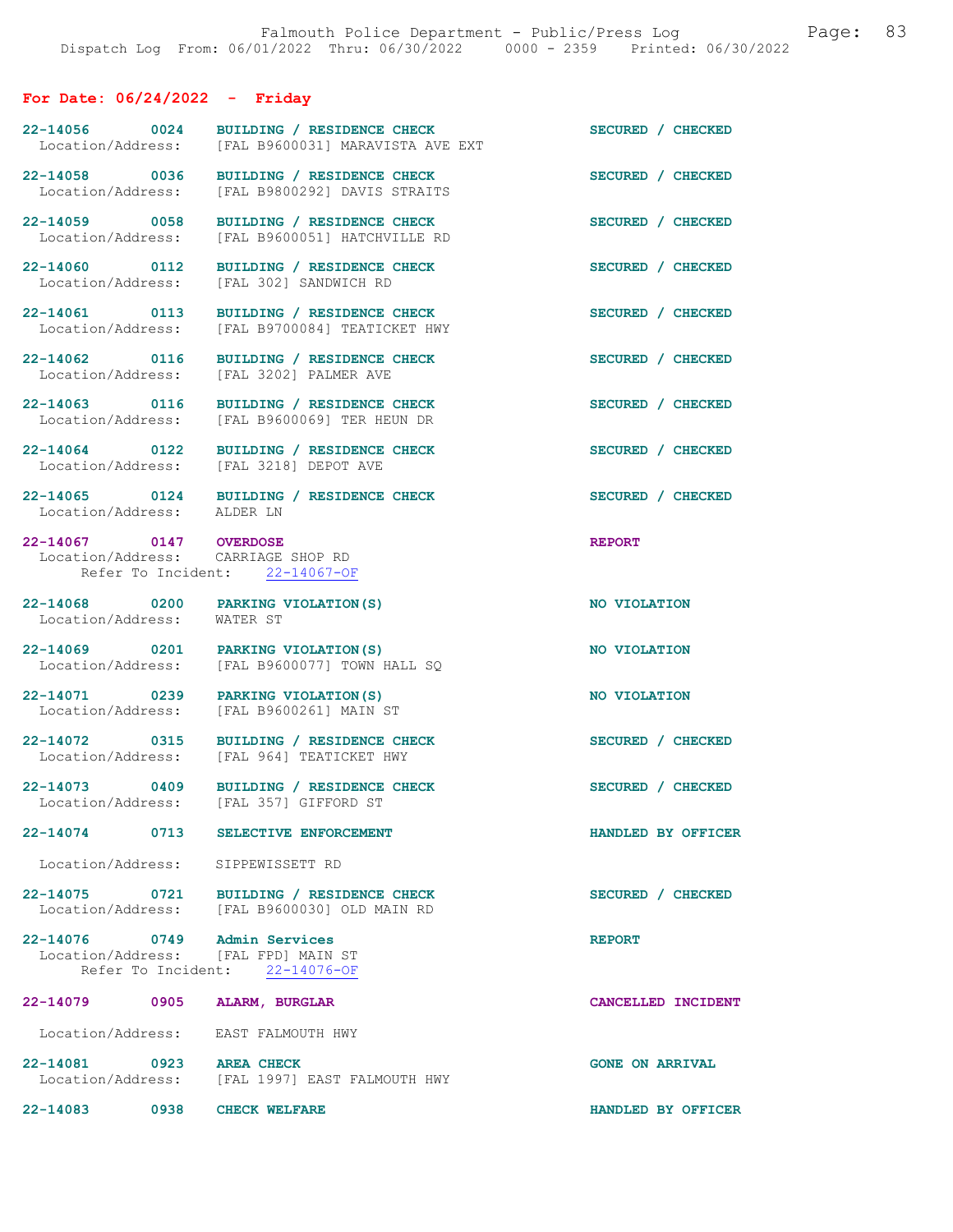|                                                      |      | Falmouth Police Department - Public/Press Log Fage: 84<br>Dispatch Log From: 06/01/2022 Thru: 06/30/2022 0000 - 2359 Printed: 06/30/2022 |                        |  |
|------------------------------------------------------|------|------------------------------------------------------------------------------------------------------------------------------------------|------------------------|--|
|                                                      |      | Location/Address: [FAL B9600326] TEATICKET HWY                                                                                           |                        |  |
| 22-14085 1010 ASSAULT, PAST                          |      | Location/Address: [FAL 432] MAIN ST<br>Refer To Incident: 22-14085-OF                                                                    | <b>REPORT</b>          |  |
|                                                      |      | 22-14087 1013 ANIMAL COMPLAINT                                                                                                           | HANDLED BY OFFICER     |  |
| Location/Address: LAKEWOOD DR                        |      |                                                                                                                                          |                        |  |
|                                                      |      | 22-14089 1019 ASSIST CITIZEN<br>Location/Address: [FAL FPD] MAIN ST<br>Refer To Incident: 22-14089-OF                                    | <b>REPORT</b>          |  |
| 22-14092 1035 VANDALISM<br>Location/Address: FOX RUN |      | Refer To Incident: 22-14092-OF                                                                                                           | <b>REPORT</b>          |  |
| 22-14093 1049                                        |      | <b>THREAT</b>                                                                                                                            | HANDLED BY OFFICER     |  |
|                                                      |      | Location/Address: [FAL B0300103] WORCESTER CT                                                                                            |                        |  |
|                                                      |      | 22-14094 1105 TRAFFIC HAZARD<br>Location/Address: [FAL 3202] PALMER AVE                                                                  | <b>GONE ON ARRIVAL</b> |  |
| 22-14096 1143 CRASH<br>Location/Address: COLLEGE RD  |      |                                                                                                                                          | <b>REPORT</b>          |  |
|                                                      |      | Refer To Accident: 22-14096-AC                                                                                                           |                        |  |
| 22-14097 1154 CRASH                                  |      | Location/Address: BRICK KILN RD + RT 28 NORTH<br>Refer To Accident: 22-14097-AC                                                          | <b>REPORT</b>          |  |
|                                                      |      | 22-14098 1213 ASSIST CITIZEN                                                                                                             | HANDLED BY OFFICER     |  |
|                                                      |      | Location/Address: [FAL FPD] MAIN ST                                                                                                      |                        |  |
| 22-14099 1222 DISABLED MV                            |      |                                                                                                                                          | HANDLED BY OFFICER     |  |
|                                                      |      | Location/Address: [FAL B9600308] GIFFORD ST                                                                                              |                        |  |
|                                                      |      | 22-14101 1228 ALARM, BURGLAR<br>Location/Address: [FAL B9700784] ROSEMARY LN                                                             | <b>UNFOUNDED</b>       |  |
|                                                      |      | 22-14102 1237 ASSIST FIRE DEPT<br>Location/Address: [FAL B9600084] TER HEUN DR                                                           | REF FIRE DEPT          |  |
|                                                      |      | 22-14103 1319 ASSIST CITIZEN                                                                                                             | HANDLED BY OFFICER     |  |
|                                                      |      | Location/Address: [FAL FPD] MAIN ST                                                                                                      |                        |  |
| 22-14104 1332 THREAT                                 |      | Location/Address: [FAL 3113] MAIN ST<br>Refer To Incident: 22-14104-OF                                                                   | <b>REPORT</b>          |  |
| 22-14105 1343 SUSPICIOUS MV                          |      |                                                                                                                                          | HANDLED BY OFFICER     |  |
|                                                      |      | Location/Address: [FAL BXX00311] AIR PARK DR                                                                                             |                        |  |
|                                                      |      | 22-14106 1344 ID Theft / Fraud<br>Location/Address: [FAL FPD] MAIN ST<br>Refer To Incident: 22-14106-OF                                  | <b>REPORT</b>          |  |
| $22 - 14108$                                         | 1423 | <b>CHECK WELFARE</b>                                                                                                                     | CANCELLED INCIDENT     |  |
|                                                      |      | Location/Address: PRINCE HENRY DR                                                                                                        |                        |  |
| 22-14111 1503 VANDALISM                              |      | Location/Address: [FAL B9800418] ODONNELL AVE                                                                                            | <b>REPORT</b>          |  |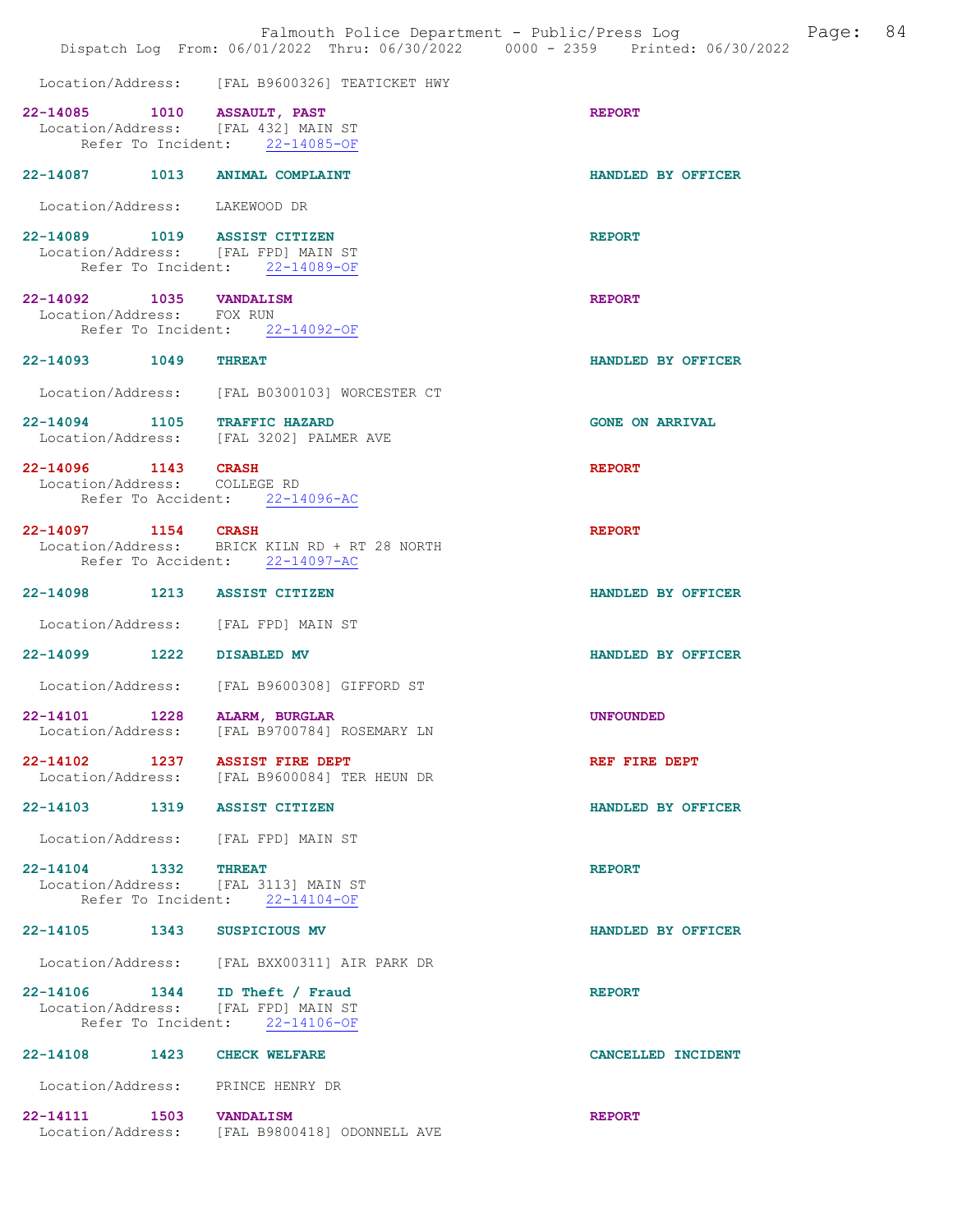|                             |      | Falmouth Police Department - Public/Press Log<br>Dispatch Log From: 06/01/2022 Thru: 06/30/2022 0000 - 2359 Printed: 06/30/2022 |                        | Page: | 85 |
|-----------------------------|------|---------------------------------------------------------------------------------------------------------------------------------|------------------------|-------|----|
|                             |      | Refer To Incident: 22-14111-OF                                                                                                  |                        |       |    |
|                             |      | 22-14115 1519 ALARM, BURGLAR                                                                                                    | CANCELLED INCIDENT     |       |    |
|                             |      | Location/Address: [FAL 3134] TEATICKET HWY                                                                                      |                        |       |    |
| 22-14116 1523 CRASH         |      | Location/Address: WOODS HOLE RD + QUISSETT HARBOR RD<br>Refer To Accident: 22-14116-AC                                          | <b>REPORT</b>          |       |    |
|                             |      | 22-14117 1531 CHECK WELFARE<br>Location/Address: [FAL B0100152] TEATICKET HWY<br>Refer To Incident: 22-14117-OF                 | REF FIRE DEPT          |       |    |
|                             |      | 22-14120 1552 ASSIST FIRE DEPT<br>Location/Address: [FAL 707] GIFFORD ST                                                        | REF FIRE DEPT          |       |    |
| 22-14121 1609 AREA CHECK    |      | Location/Address: HERITAGE CIR                                                                                                  | <b>GONE ON ARRIVAL</b> |       |    |
|                             |      | 22-14122 1620 RECOVERED PROPERTY<br>Location/Address: [FAL B9600326] TEATICKET HWY<br>Refer To Incident: 22-14122-OF            | <b>REPORT</b>          |       |    |
|                             |      | 22-14124 1651 FOLLOW UP INVESTIGATION<br>Location/Address: OLD BARNSTABLE RD                                                    | UNABLE TO LOCATE       |       |    |
|                             |      | 22-14125 1706 RECOVERED PROPERTY<br>Location/Address: [FAL B9900205] TEATICKET HWY<br>Refer To Incident: 22-14125-OF            | <b>REPORT</b>          |       |    |
|                             |      | 22-14127 1727 MOTOR VEHICLE STOP                                                                                                | HANDLED BY OFFICER     |       |    |
|                             |      | Location/Address: OLD BARNSTABLE RD                                                                                             |                        |       |    |
|                             |      | 22-14129 1741 RECOVERED PROPERTY<br>Location/Address: SCRANTON AVE + CLINTON AVE<br>Refer To Incident: 22-14129-OF              | <b>REPORT</b>          |       |    |
|                             |      | 22-14131 1757 ALARM, BURGLAR<br>Location/Address: [FAL BXX00869] NORTH FALMOUTH HWY                                             | <b>UNFOUNDED</b>       |       |    |
|                             |      | 22-14134 1804 ASSIST FIRE DEPT<br>Location/Address: CHURCHILL DR                                                                | REF FIRE DEPT          |       |    |
|                             |      | 22-14135 1832 FOLLOW UP INVESTIGATION                                                                                           | HANDLED BY OFFICER     |       |    |
|                             |      | Location/Address: [FAL FPD] MAIN ST                                                                                             |                        |       |    |
|                             |      | 22-14138 2034 FOLLOW UP INVESTIGATION                                                                                           | HANDLED BY OFFICER     |       |    |
| Location/Address:           |      | CUTTYSARK RD                                                                                                                    |                        |       |    |
| Location/Address: YALE DR   |      | 22-14139 2104 FIREWORKS COMPLAINT                                                                                               | UNABLE TO LOCATE       |       |    |
|                             |      | 22-14140 2109 FIREWORKS COMPLAINT                                                                                               | HANDLED BY OFFICER     |       |    |
| Location/Address: HAYWAY RD |      |                                                                                                                                 |                        |       |    |
|                             |      | 22-14141 2123 DISTURBANCE / DISORDERLY<br>Location/Address: DAVISVILLE RD<br>Refer To Arrest: 22-14141-AR                       | Arrest(s) Made         |       |    |
|                             |      | 22-14144 2204 OTHER TRAFFIC                                                                                                     | HANDLED BY OFFICER     |       |    |
|                             |      | Location/Address: [FAL BXX00620] TEATICKET HWY                                                                                  |                        |       |    |
| $22 - 14145$                | 2205 | <b>GUN SHOTS</b>                                                                                                                | UNABLE TO LOCATE       |       |    |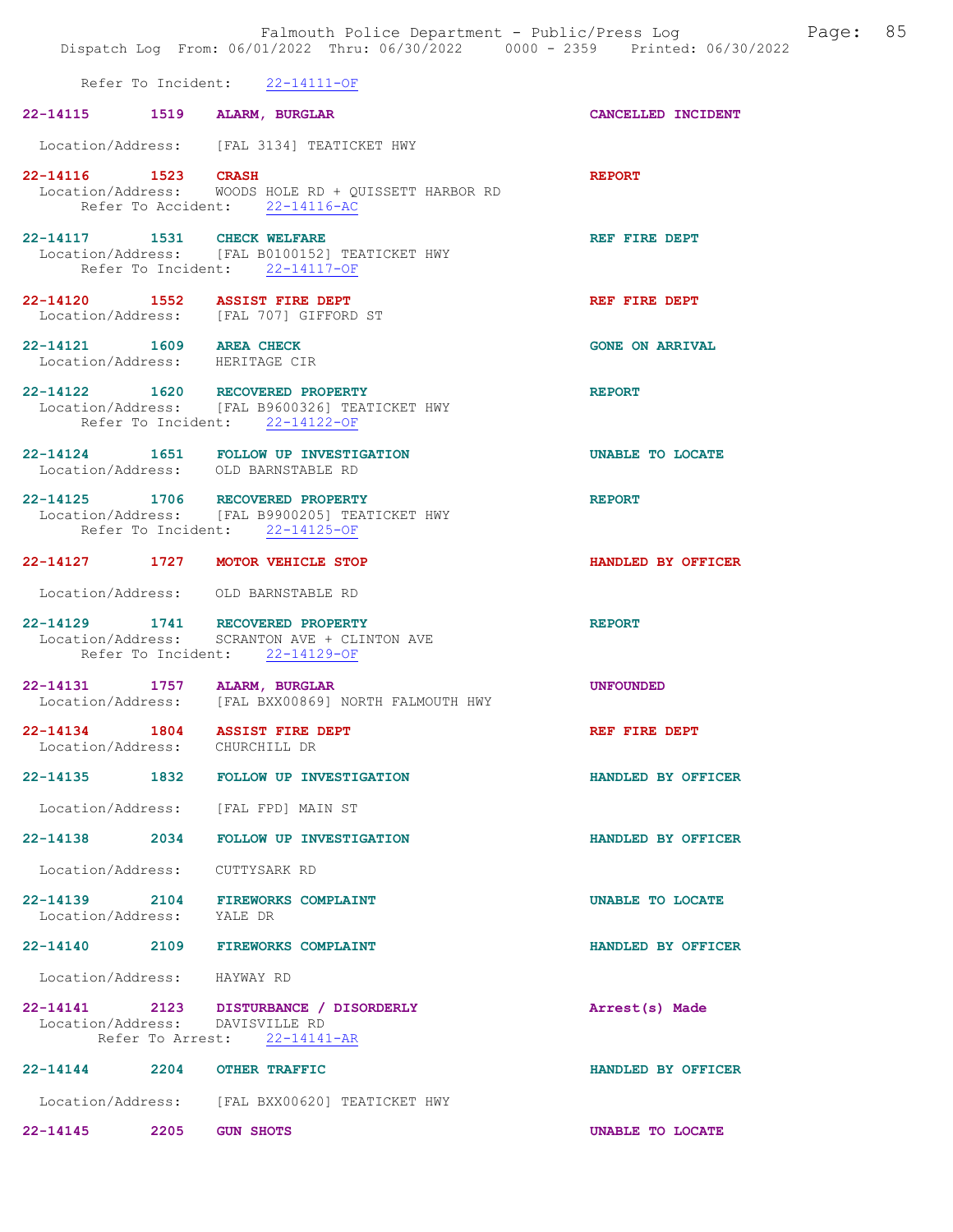Location/Address: [FAL 2453] NORTH FALMOUTH HWY

# For Date: 06/25/2022 - Saturday

| 22-14146 0000<br>Location/Address:                                      | BUILDING / RESIDENCE CHECK<br>[FAL B9600051] HATCHVILLE RD                                     | SECURED / CHECKED      |
|-------------------------------------------------------------------------|------------------------------------------------------------------------------------------------|------------------------|
| 22-14147 0015 FIREWORKS COMPLAINT<br>Location/Address: ALDER LN         |                                                                                                | <b>GONE ON ARRIVAL</b> |
| Location/Address:                                                       | 22-14149 0018 BUILDING / RESIDENCE CHECK<br>[FAL 302] SANDWICH RD                              | SECURED / CHECKED      |
|                                                                         | 22-14150 0021 BUILDING / RESIDENCE CHECK<br>Location/Address: [FAL B9600031] MARAVISTA AVE EXT | SECURED / CHECKED      |
| 22-14152 0039 ANNOYING PHONE CALLS                                      |                                                                                                | HANDLED BY OFFICER     |
|                                                                         | Location/Address: [FAL BXX00172] SANDWICH RD                                                   |                        |
| Location/Address: ALDER LN                                              | 22-14155 0039 BUILDING / RESIDENCE CHECK                                                       | SECURED / CHECKED      |
|                                                                         | 22-14153 0043 BUILDING / RESIDENCE CHECK<br>Location/Address: [FAL 3218] DEPOT AVE             | SECURED / CHECKED      |
| 22-14154 0043 ASSIST CITIZEN                                            |                                                                                                | HANDLED BY OFFICER     |
| Location/Address: DAVISVILLE RD                                         |                                                                                                |                        |
|                                                                         | 22-14157 0043 BUILDING / RESIDENCE CHECK<br>Location/Address: [FAL B9700812] QUAKER RD         | SECURED / CHECKED      |
|                                                                         | 22-14156 0048 BUILDING / RESIDENCE CHECK<br>Location/Address: [FAL B9900121] PALMER AVE        | SECURED / CHECKED      |
| 22-14158 0104 MOTOR VEHICLE STOP<br>Location/Address: [FAL FPD] MAIN ST |                                                                                                | <b>CITATION ISSUED</b> |
| Location/Address: PALMER AVE                                            | 22-14159 0119 DISTURBANCE / DISORDERLY<br>Refer To Incident: 22-14159-OF                       | <b>REPORT</b>          |
|                                                                         | 22-14160 0133 BUILDING / RESIDENCE CHECK<br>Location/Address: [FAL BXX00131] EAST FALMOUTH HWY | SECURED / CHECKED      |
|                                                                         | 22-14162 0225 BUILDING / RESIDENCE CHECK<br>Location/Address: [FAL B9600051] HATCHVILLE RD     | SECURED / CHECKED      |
|                                                                         | 22-14163 0240 PARKING VIOLATION (S)<br>Location/Address: [FAL B9600203] TOWN HALL SQ           | <b>VEHICLE TOWED</b>   |
| 22-14164 0257 PARKING VIOLATION (S)                                     | Location/Address: WATER ST + LUSCOMBE AVE                                                      | NO VIOLATION           |
| 22-14165 0309 CHECK WELFARE<br>Location/Address: BOXBERRY HILL RD       | Refer To Incident: 22-14165-OF                                                                 | <b>REPORT</b>          |
| 22-14168 0351 AREA CHECK                                                | Location/Address: [FAL B9600069] TER HEUN DR<br>Refer To Arrest: 22-14168-AR                   | <b>REPORT</b>          |
| 22-14169 0442 CHECK WELFARE                                             |                                                                                                | HANDLED BY OFFICER     |
|                                                                         | Location/Address: [FAL B9600326] TEATICKET HWY                                                 |                        |
| 22-14177 0740 Harassment                                                |                                                                                                | HANDLED BY OFFICER     |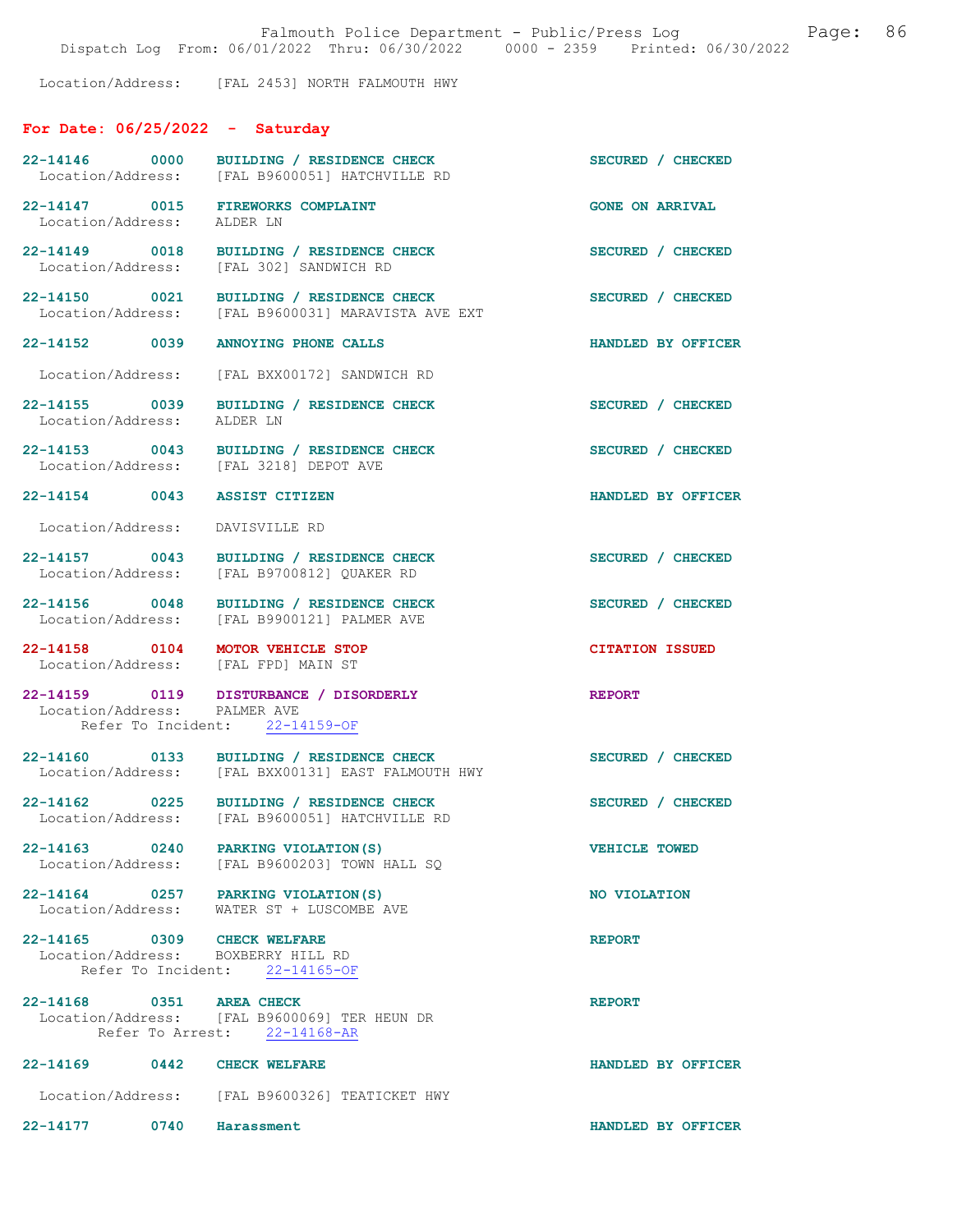### Location/Address: [FAL 432] MAIN ST Refer To Incident: 22-14177-OF

| $22 - 14179$      | 0803 | <b>ANIMAL COMPLAINT</b> | <b>REF DNR</b> |  |
|-------------------|------|-------------------------|----------------|--|
| Location/Address: |      | OYSTER POND RD          |                |  |

- 22-14181 0839 FOLLOW UP INVESTIGATION INVESTIGATED<br>
Location/Address: [FAL 432] MAIN ST Location/Address:
- 22-14182 0856 CRASH HANDLED BY OFFICER
- Location/Address: [FAL 2914] EAST FALMOUTH HWY
- 22-14184 0906 SUMMONS SERVICE UNABLE TO LOCATE Location/Address: [FAL BXX00600] MAIN ST [FAL BXX00600] MAIN ST
- 22-14187 0913 AREA CHECK CANCELLED INCIDENT
	- Location/Address: WOODS HOLE RD + F R LILLIE RD
- 22-14186 0918 SUMMONS SERVICE **120 SUMMONS SERVICE 120 SUMBLE TO LOCATE** Location/Address: [FAL BXX00600] MAIN ST
- 22-14188 0919 ASSIST CITIZEN HANDLED BY OFFICER
- Location/Address: PINE VALLEY DR
- 22-14190 0921 Admin Services HANDLED BY OFFICER
- Location/Address: ELLSWORTH DR
- 22-14191 0931 BUILDING / RESIDENCE CHECK SECURED / CHECKED Location/Address: [FAL B9900229] PARSONS LN
- 22-14192 0945 BUILDING / RESIDENCE CHECK SECURED / CHECKED
- Location/Address: [FAL B9600237] EAST FALMOUTH HWY
- 22-14193 0948 BUILDING / RESIDENCE CHECK SECURED / CHECKED Location/Address: [FAL B9700812] QUAKER RD
- 
- 22-14194 1025 FOLLOW UP INVESTIGATION HANDLED BY OFFICER
	- Location/Address: GLEN AVE
- 22-14196 1048 TRAFFIC HAZARD HANDLED BY OFFICER
	- Location/Address: GIFFORD ST + MAIN ST
- 22-14198 1055 PARKING VIOLATION(S) NO VIOLATION Location/Address: [FAL 346] BAYSIDE DR
- 22-14199 1113 DISTURBANCE / DISORDERLY UNABLE TO LOCATE Location/Address: [FAL BXX00190] DAVIS STRAITS Location/Address: [FAL BXX00190] DAVIS STRAITS
- 22-14201 1125 BUILDING / RESIDENCE CHECK SECURED / CHECKED Location/Address: [FAL 1471] RT 151 Location/Address:

#### 22-14204 1155 ASSIST FIRE DEPT HANDLED BY OFFICER

Location/Address: MILL RD

22-14205 1156 PRIVATE TOW 100 HANDLED BY PARTY<br>
Location/Address: [FAL 504] FOREST AVE

[FAL 504] FOREST AVE

# 22-14206 1158 DISABLED MV HANDLED BY OFFICER

Location/Address: PALMER AVE + HEWINS ST

- 
- 
- 
- 
- 
- 
- 
- 
- 
- 
- 
- - -
		-
	-
	-
	-
	-
	-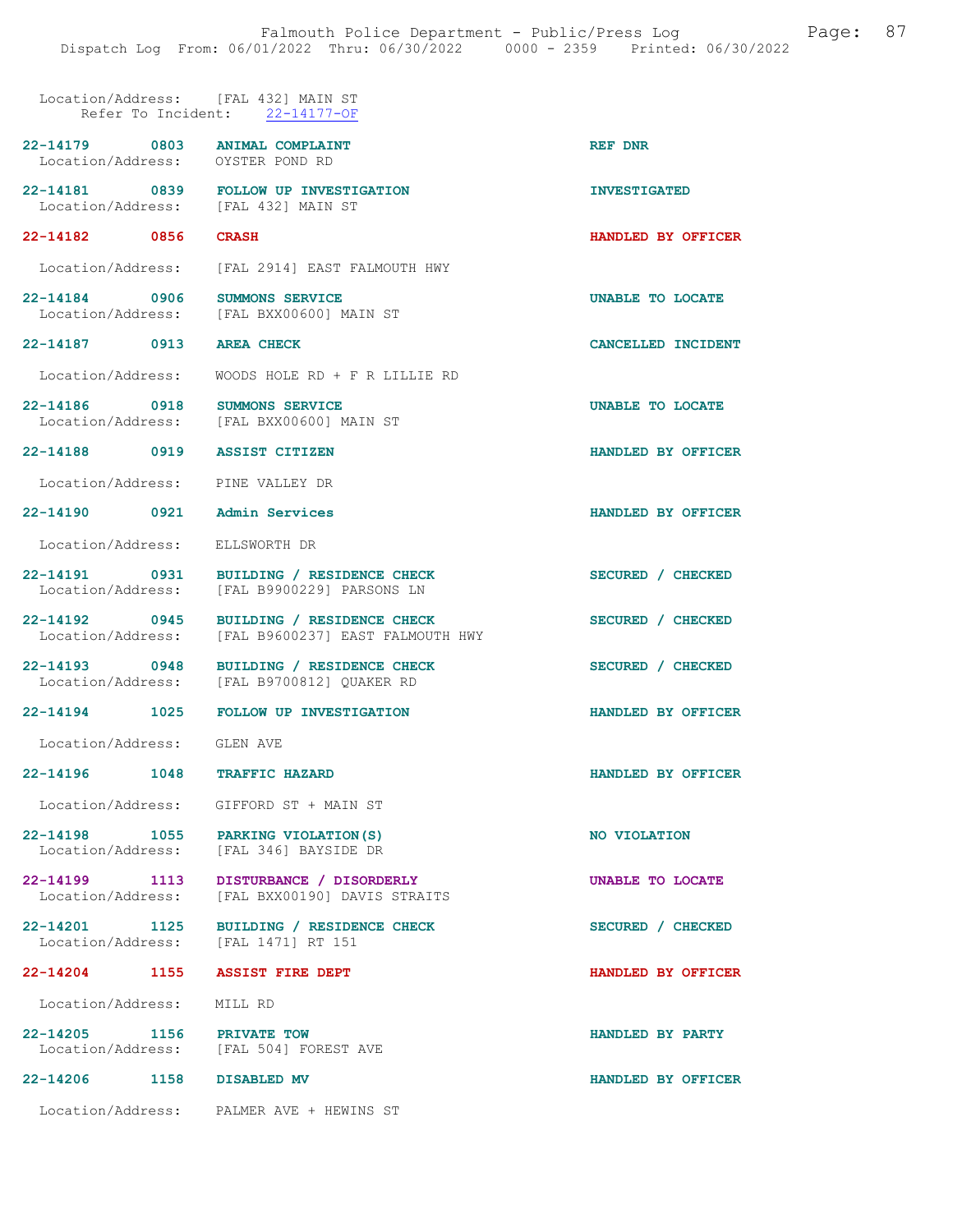|                               | Falmouth Police Department - Public/Press Log<br>Dispatch Log From: 06/01/2022 Thru: 06/30/2022 0000 - 2359 Printed: 06/30/2022 | Page:                     | 88 |
|-------------------------------|---------------------------------------------------------------------------------------------------------------------------------|---------------------------|----|
|                               | 22-14209 1218 ASSIST CITIZEN<br>Location/Address: [FAL FPD] MAIN ST<br>Refer To Incident: 22-14209-OF                           | <b>REPORT</b>             |    |
|                               | 22-14211 1245 PRIVATE TOW Location/Address: [FAL B9600230] RAILROAD AVE                                                         | PRIVATE TOW               |    |
|                               | 22-14210 1246 OTHER TRAFFIC<br>Vicinity of: RT 28 SOUTH                                                                         | <b>CITATION ISSUED</b>    |    |
| 22-14212 1303 CRASH           | Location/Address: DILLINGHAM AVE + DAVIS STRAITS<br>Refer To Accident: 22-14212-AC                                              | <b>REPORT</b>             |    |
|                               | 22-14216 1327 ASSIST CITIZEN                                                                                                    | HANDLED BY OFFICER        |    |
| Location/Address: CARAVEL DR  |                                                                                                                                 |                           |    |
|                               | 22-14217 1342 BUILDING / RESIDENCE CHECK                                                                                        | <b>HANDLED BY OFFICER</b> |    |
|                               | Location/Address: [FAL 1660] MAIN ST                                                                                            |                           |    |
|                               | 22-14218 1349 MENTAL ILLNESS (SEC 12)<br>Location/Address: OLD BARNSTABLE RD                                                    | REF FIRE DEPT             |    |
| Location/Address: OLD DOCK RD | 22-14221 1421 PARKING VIOLATION (S)                                                                                             | <b>REF OTHER</b>          |    |
|                               | 22-14222 1430 DISTURBANCE / DISORDERLY                                                                                          | CANCELLED INCIDENT        |    |
|                               | Location/Address: [FAL L104] MAIN ST                                                                                            |                           |    |
| 22-14223 1502 AREA CHECK      |                                                                                                                                 | HANDLED BY OFFICER        |    |
|                               | Location/Address: [FAL 55] MENAUHANT RD                                                                                         |                           |    |
|                               | 22-14224 1509 PARKING VIOLATION (S)<br>Location/Address: [FAL L107] OLD DOCK RD                                                 | NOTIFICATION MADE         |    |
| Location/Address: MAIN ST     | 22-14225 1520 Admin Services                                                                                                    | SECURED / CHECKED         |    |
|                               | 22-14226 1522 RECOVERED PROPERTY<br>Location/Address: EDGEWATER DR EAST                                                         | UNABLE TO LOCATE          |    |
| 22-14227 1546 CRASH           | Location/Address: TEATICKET HWY<br>Refer To Accident: 22-14227-AC                                                               | <b>REPORT</b>             |    |
| 22-14229 1614 PRIVATE TOW     | Location/Address: [FAL BXX00707] BENHAM RD                                                                                      | PRIVATE TOW               |    |
|                               | 22-14230 1617 LOST PROPERTY                                                                                                     | HANDLED BY OFFICER        |    |
|                               | Location/Address: EDGEWATER DR EAST                                                                                             |                           |    |
|                               | 22-14232 1640 ASSIST CITIZEN                                                                                                    | HANDLED BY OFFICER        |    |
| Location/Address: MARSHALL DR |                                                                                                                                 |                           |    |
| 22-14236 1825 AREA CHECK      |                                                                                                                                 | HANDLED BY OFFICER        |    |
|                               | Location/Address: MENAUHANT RD                                                                                                  |                           |    |
|                               | 22-14237 1831 ALARM, BURGLAR<br>Location/Address: [FAL B9900029] PADDOCK CIR                                                    | SECURED / CHECKED         |    |
| 22-14238 1837 AREA CHECK      | Location/Address: SADYS LN + ANTLERS SHORE DR                                                                                   | UNABLE TO LOCATE          |    |
|                               |                                                                                                                                 |                           |    |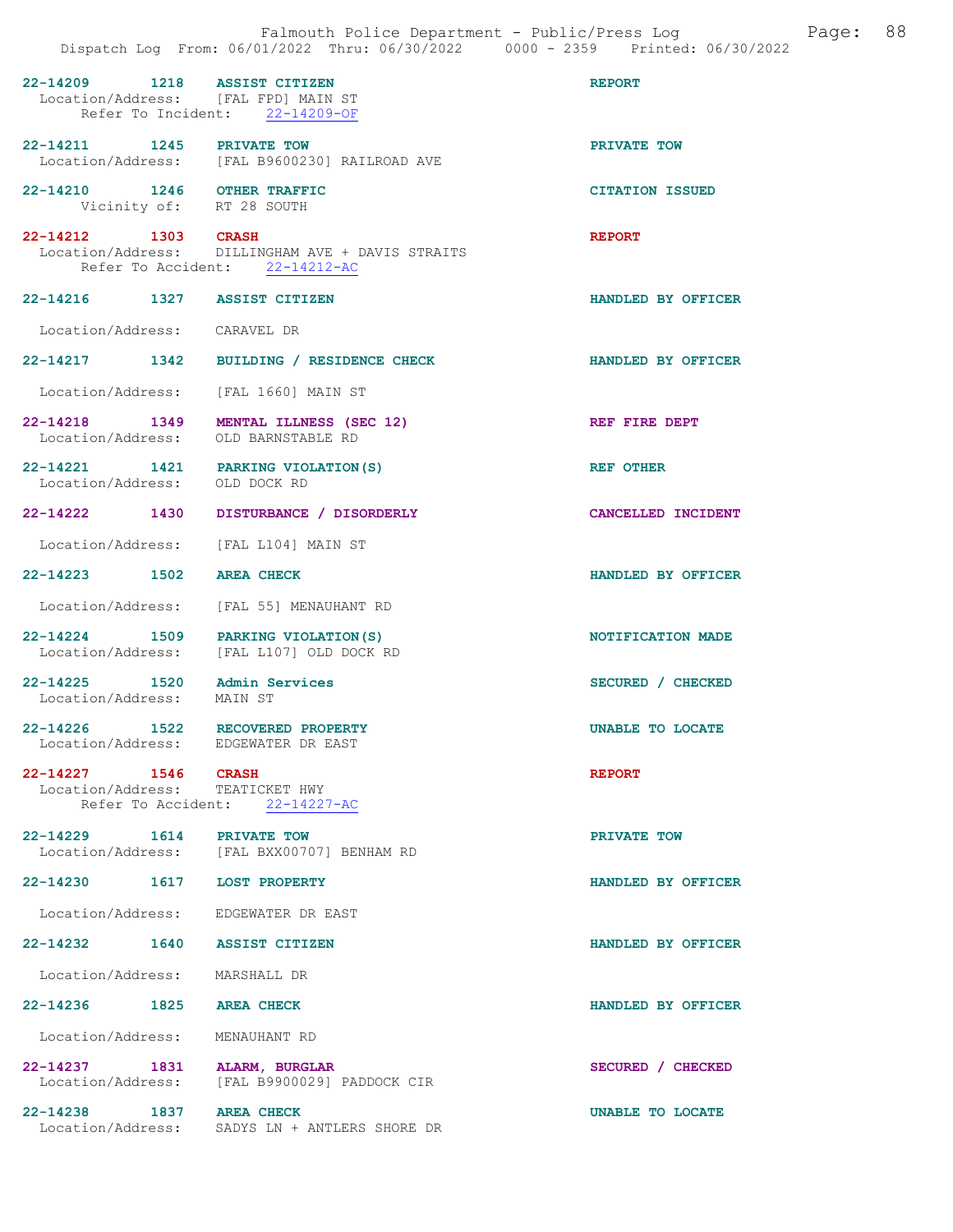### 22-14239 1854 DOWN TREE(S) UNFOUNDED<br>
Location/Address: N FALMOUTH HWY + WING RD N FALMOUTH HWY + WING RD

22-14241 1907 ANIMAL COMPLAINT NOTIFICATION MADE Location/Address: CHAPOOUOIT RD Location/Address:

22-14243 1920 ABANDONED 911 UNFOUNDED Location/Address: [FAL L42] GIFFORD ST

22-14245 2026 AREA CHECK GONE ON ARRIVAL Location/Address: TER HEUN DR

#### 22-14246 2031 ASSIST CITIZEN HANDLED BY OFFICER

Location/Address: [FAL 977] PALMER AVE

- 22-14248 2042 LOUD MUSIC / PARTY / NOISES<br>
Location/Address: [FAL 192] HATCHVILLE RD Location/Address: [FAL 192] HATCHVILLE RD Refer To Incident: 22-14248-OF
- 22-14249 2054 BUILDING / RESIDENCE CHECK SECURED / CHECKED Location/Address: [FAL 342] SCRANTON AVE
- 22-14250 2058 BUILDING / RESIDENCE CHECK SECURED / CHECKED Location/Address: [FAL BXX00102] SCRANTON AVE
- 22-14251 2103 FIREWORKS COMPLAINT 1999 1203 UNFOUNDED Location/Address:
- 22-14253 2107 FIREWORKS COMPLAINT UNFOUNDED UNFOUNDED Location/Address: LEONARD DR
- Location/Address:
- 22-14254 2110 BUILDING / RESIDENCE CHECK SECURED / CHECKED Location/Address: [FAL 3295] GRAND AVE
- 22-14255 2116 BUILDING / RESIDENCE CHECK SECURED / CHECKED
- Location/Address: [FAL 588] SPRING BARS RD
- 22-14256 2117 SUSPICIOUS PERSON(S) HANDLED BY OFFICER

#### Location/Address: [FAL BXX00131] EAST FALMOUTH HWY Refer To Incident: 22-14256-OF

22-14258 2122 AREA CHECK CANCELLED INCIDENT

Location/Address: [FAL B9600085] EAST FALMOUTH HWY

- 22-14259 2134 BUILDING / RESIDENCE CHECK SECURED / CHECKED Location/Address: [FAL B9600237] EAST FALMOUTH HWY
- 22-14261 2143 LOUD MUSIC / PARTY / NOISES HANDLED BY OFFICER
- Location/Address: METOXIT RD
- 22-14262 2154 ALARM, BURGLAR CANCELLED INCIDENT
- Location/Address: BRANTWOOD RD
- 22-14263 2205 AREA CHECK HANDLED BY OFFICER
- Location/Address: EQUESTRIAN LN
- 22-14265 2225 LOUD MUSIC / PARTY / NOISES<br>
Location/Address: NORTH FALMOUTH HWY NORTH FALMOUTH HWY<br>ent: 22-14265-OF Refer To Incident:
- 22-14266 2308 MENTAL ILLNESS (SEC 12) REPORT Location/Address: TILLER DR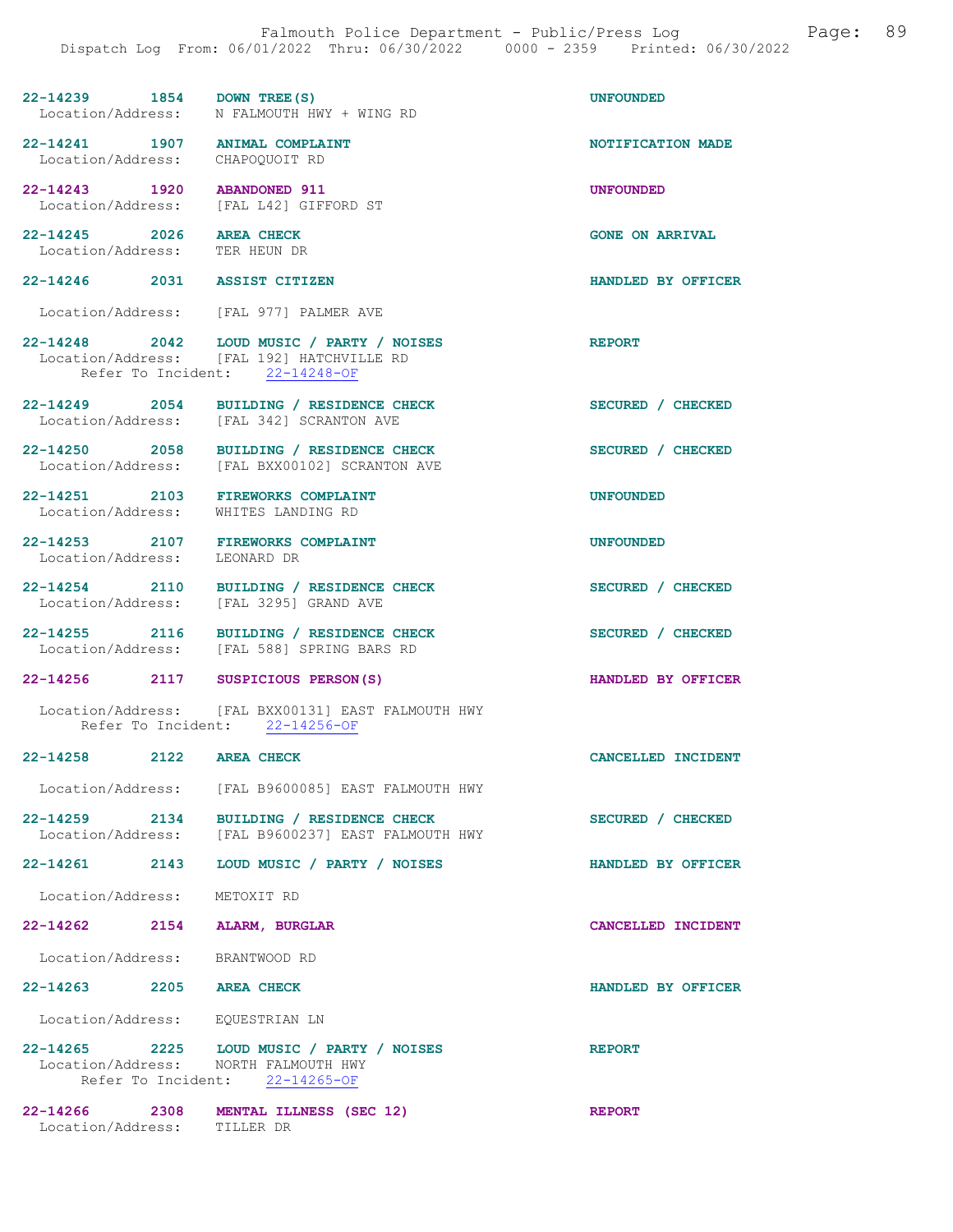Falmouth Police Department - Public/Press Log and Page: 90 Dispatch Log From: 06/01/2022 Thru: 06/30/2022 0000 - 2359 Printed: 06/30/2022

Refer To Incident: 22-14266-OF

# For Date: 06/26/2022 - Sunday

|                                                          | 22-14268 0020 LOUD MUSIC / PARTY / NOISES                                                                     | HANDLED BY OFFICER |
|----------------------------------------------------------|---------------------------------------------------------------------------------------------------------------|--------------------|
| Location/Address: NATAL AVE                              |                                                                                                               |                    |
| 22-14271 0058 PRIVATE TOW                                | Location/Address: [FAL 46] CHAPOQUOIT RD                                                                      | PRIVATE TOW        |
|                                                          | 22-14270 0059 BUILDING / RESIDENCE CHECK<br>Location/Address: [FAL 3214] HATCHVILLE RD                        | SECURED / CHECKED  |
| 22-14272 0104 CHECK WELFARE                              |                                                                                                               | HANDLED BY OFFICER |
|                                                          | Location/Address: CORTE REAL AVE                                                                              |                    |
|                                                          | 22-14273 0105 ALARM, BURGLAR<br>Location/Address: [FAL 188] KATHARINE LEE BATES                               | SECURED / CHECKED  |
|                                                          | 22-14274 0116 INTOXICATED PERSON<br>Location/Address: PALMER AVE + WOODRISE                                   | UNABLE TO LOCATE   |
|                                                          | 22-14275 0126 ASSAULT, PAST<br>Location/Address: [FAL 588] SPRING BARS RD<br>Refer To Incident: 22-14275-OF   | <b>REPORT</b>      |
|                                                          | 22-14278 0136 INTOXICATED PERSON<br>Location/Address: PALMER AVE + WOODRISE<br>Refer To Incident: 22-14278-OF | <b>REPORT</b>      |
|                                                          | 22-14279 0140 ANIMAL COMPLAINT                                                                                | HANDLED BY OFFICER |
| Location/Address: ESKER PL                               |                                                                                                               |                    |
| 22-14280 0229 AREA CHECK<br>Location/Address: STRIPER LN |                                                                                                               | UNABLE TO LOCATE   |
| Location/Address:                                        | 22-14281 0240 LOUD MUSIC / PARTY / NOISES<br>TWIN HILL RD                                                     | <b>UNFOUNDED</b>   |
|                                                          | 22-14282 0246 BUILDING / RESIDENCE CHECK<br>Location/Address: [FAL B9600237] EAST FALMOUTH HWY                | SECURED / CHECKED  |
|                                                          | 22-14283 0251 BUILDING / RESIDENCE CHECK<br>Location/Address: [FAL 28] EAST FALMOUTH HWY                      | SECURED / CHECKED  |
| 22-14287 0308                                            | <b>BUILDING / RESIDENCE CHECK</b><br>Location/Address: [FAL BXX00229] WAQUOIT HWY                             | SECURED / CHECKED  |
|                                                          | 22-14284 0309 PARKING VIOLATION (S)<br>Location/Address: [FAL B9600203] TOWN HALL SQ                          | NO VIOLATION       |
|                                                          | 22-14285 0310 PARKING VIOLATION (S)<br>Location/Address: [FAL B9600261] MAIN ST                               | NO VIOLATION       |
| Location/Address: WATER ST                               | 22-14286 0315 PARKING VIOLATION (S)                                                                           | NO VIOLATION       |
| 22-14288 0321 ASSAULT, PAST                              | Location/Address: [FAL B9600069] TER HEUN DR<br>Refer To Incident: 22-14288-OF                                | <b>REPORT</b>      |
| Location/Address: BRIDGE ST                              | 22-14289 0348 ALARM, BURGLAR                                                                                  | SECURED / CHECKED  |
| 22-14290                                                 | 0522 Admin Services                                                                                           | HANDLED BY OFFICER |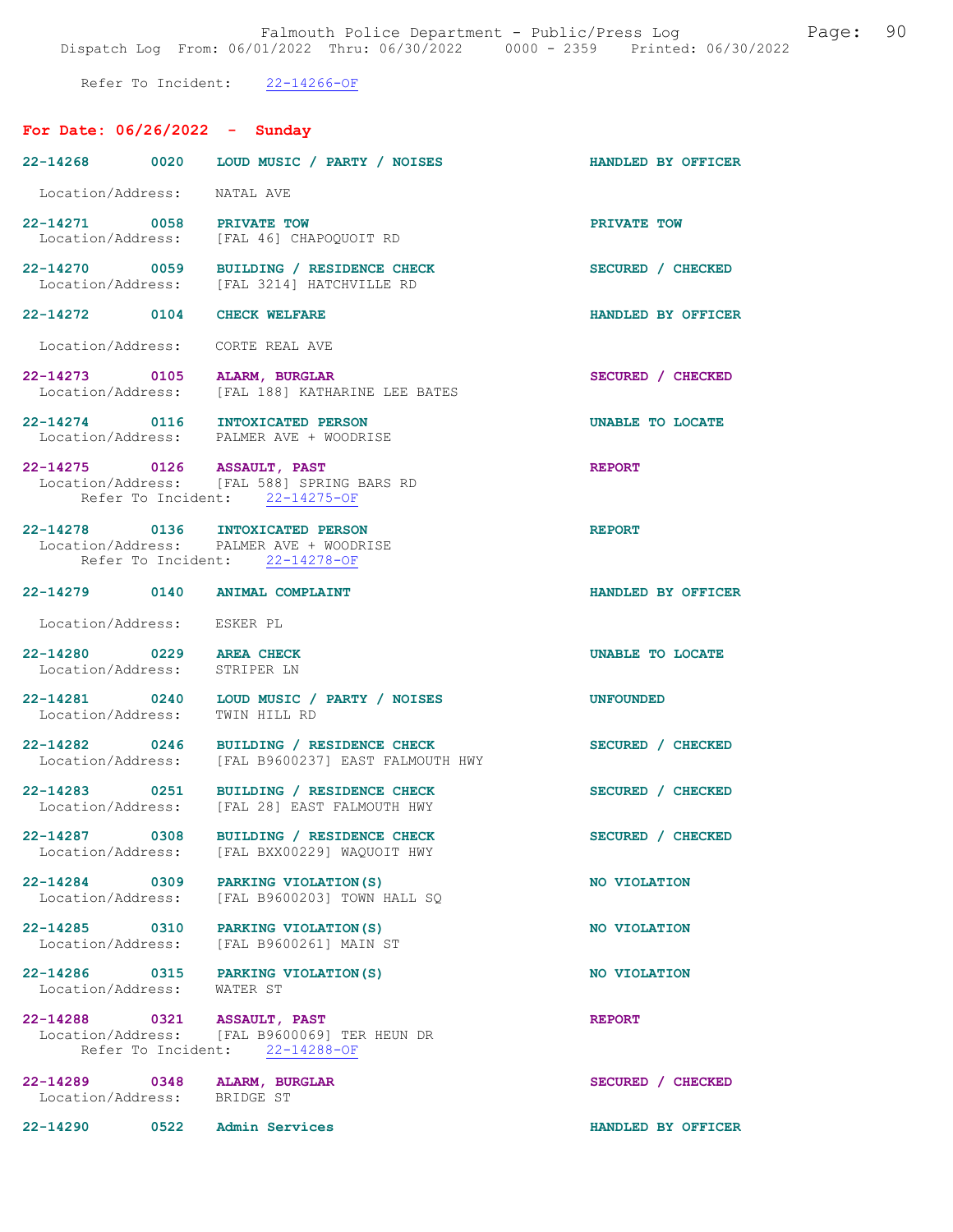| Location/Address: [FAL FPD] MAIN ST                                        |                                                                                                |                    |
|----------------------------------------------------------------------------|------------------------------------------------------------------------------------------------|--------------------|
| 22-14291 0526 Water Complaint<br>Location/Address: JONES RD                |                                                                                                | NOTIFICATION MADE  |
| 22-14294 0645 INTOXICATED PERSON<br>Location/Address: [FAL 3295] GRAND AVE | Refer To Incident: 22-14294-OF                                                                 | <b>REPORT</b>      |
| 22-14299 0930 Water Complaint<br>Location/Address: [FAL 180] MAIN ST       |                                                                                                | NOTIFICATION MADE  |
| 22-14300 1006 ALARM, BURGLAR                                               | Location/Address: [FAL 3176] DAVIS STRAITS                                                     | <b>UNFOUNDED</b>   |
| 22-14301 1007 ALARM, BURGLAR<br>Location/Address: FAWN CIR                 |                                                                                                | <b>UNFOUNDED</b>   |
| 22-14302 1016 RECOVERED PROPERTY<br>Location/Address: [FAL FPD] MAIN ST    | Refer To Incident: 22-14302-OF                                                                 | <b>REPORT</b>      |
| 22-14303 1021 Admin Services                                               |                                                                                                | HANDLED BY OFFICER |
| Location/Address: [FAL FPD] MAIN ST                                        |                                                                                                |                    |
|                                                                            | 22-14306 1058 FOLLOW UP INVESTIGATION                                                          | HANDLED BY OFFICER |
|                                                                            | Location/Address: [FAL B9600070] SCRANTON AVE                                                  |                    |
| 22-14309 1152 ALARM, BURGLAR                                               |                                                                                                | CANCELLED INCIDENT |
|                                                                            | Location/Address: [FAL B0000261] LANDFALL                                                      |                    |
|                                                                            | 22-14310 1154 PARKING VIOLATION (S)<br>Location/Address: [FAL 486] QUISSETT HARBOR RD          | PARKING TICKET     |
|                                                                            | 22-14311 1157 PARKING VIOLATION (S)<br>Location/Address: EAST FALMOUTH HWY + WHITES LANDING RD | REF DNR            |
| 22-14313 1222 OVERDOSE                                                     | Location/Address: [FAL B9600084] TER HEUN DR<br>Refer To Incident: 22-14313-OF                 | <b>REPORT</b>      |
| 22-14315 1237 CHECK WELFARE                                                | Location/Address: [FAL 1075] TEATICKET HWY                                                     | REF FIRE DEPT      |
| 22-14317 1318 ANIMAL COMPLAINT                                             |                                                                                                | REF ANIMAL CONTROL |
| Location/Address: CHOPTANK RD                                              |                                                                                                |                    |
| 22-14320 1338                                                              | ALARM, BURGLAR<br>Location/Address: [FAL B9900039] NAUSET AVE EAST                             | <b>UNFOUNDED</b>   |
| 22-14323 1351 ASSIST CITIZEN                                               | Location/Address: EAST FALMOUTH HWY + SEACOAST SHORES BLVD                                     | REF OTHER          |
| 22-14325 1358 ASSIST CITIZEN                                               |                                                                                                | HANDLED BY OFFICER |
| Location/Address: [FAL FPD] MAIN ST                                        |                                                                                                |                    |
| 22-14326 1421 DISABLED MV                                                  | Location/Address: [FAL B9700084] TEATICKET HWY                                                 | NOTIFICATION MADE  |
| 22-14327 1427 PARKING VIOLATION (S)                                        |                                                                                                | HANDLED BY OFFICER |
|                                                                            | Location/Address: [FAL L42] GIFFORD ST                                                         |                    |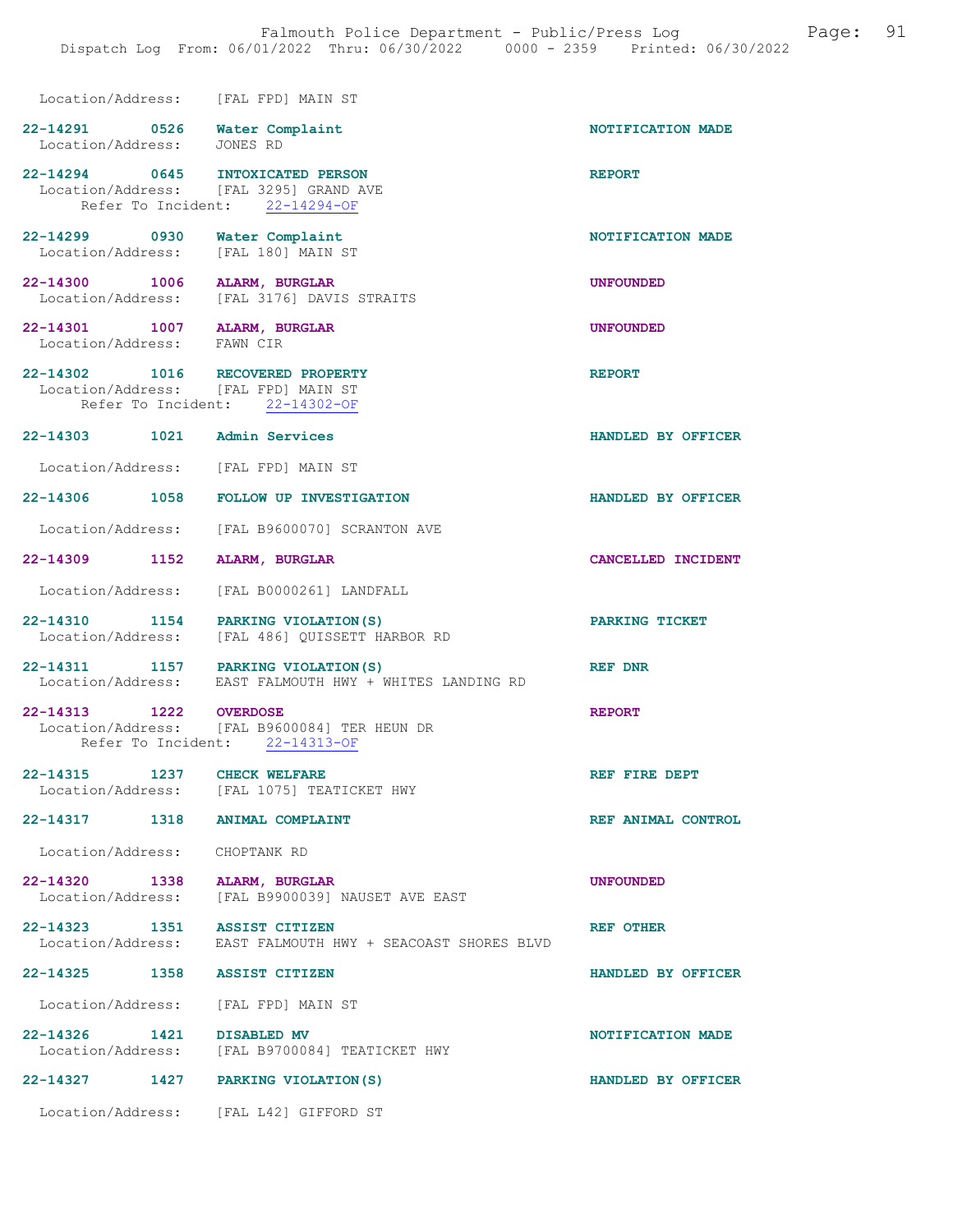22-14329 1434 CRASH REPORT Location/Address: [FAL L42] GIFFORD ST Refer To Accident: 22-14329-AC

22-14331 1453 SPEEDING MOTOR VEHICLE(S) UNFOUNDED Location/Address: SIPPEWISSETT RD + QUISSETT AVE

22-14332 1507 CRASH REPORT Location/Address: RT 151 + RANCH RD Refer To Accident: 22-14332-AC

22-14334 1510 MOTOR VEHICLE STOP Verbal Warning Location/Address: [FAL 2862] QUAKER RD

22-14336 1517 CHECK WELFARE HANDLED BY OFFICER

Location/Address: BONNIE LN

- 22-14335 1519 ALARM, BURGLAR UNFOUNDED Location/Address: [FAL BA1176] EDGERTON DR
- 22-14337 1525 SPEEDING MOTOR VEHICLE(S) INVESTIGATED<br>Location/Address: SIPPEWISSETT RD Location/Address:
- 22-14338 1535 RECOVERED PROPERTY HANDLED BY OFFICER

Location: OXBOW RD

#### 22-14339 1538 MOTOR VEHICLE THEFT REPORT Location/Address: AVALON DR Refer To Incident: 22-14339-OF

22-14342 1622 ASSIST FIRE DEPT REPORT Location/Address: TER HEUN DR Refer To Incident: 22-14342-OF

22-14345 1642 ANIMAL COMPLAINT REF ANIMAL CONTROL

Location/Address: [FAL B9600087] FALMOUTH HEIGHTS RD

22-14346 1651 CRASH, HIT/RUN INVESTIGATED Location/Address: [FAL BXX00102] SCRANTON AVE Refer To Accident: 22-14346-AC Refer To Incident: 22-14346-OF

22-14347 1701 CRASH REPORT Location/Address: [FAL BXX00810] MAIN ST Refer To Accident: 22-14347-AC

22-14348 1716 CRASH, HIT/RUN REPORT Location/Address: MAIN ST Refer To Accident: 22-14348-AC

22-14349 1754 Water Complaint 1200 1754 Water Complaint NOTIFICATION MADE Location/Address:

22-14350 1756 ERRATIC MV UNABLE TO LOCATE

Location/Address: BRICK KILN RD + GIFFORD ST

22-14351 1826 B & E RESIDENT CANCELLED INCIDENT

Location/Address: MURIEL LN

22-14352 1831 DISTURBANCE / DISORDERLY Arrest(s) Made Location/Address: [FAL 46] CHAPOQUOIT RD Refer To Arrest: 22-14352-AR

22-14353 1835 VANDALISM REPORT Location/Address: GRAND AVE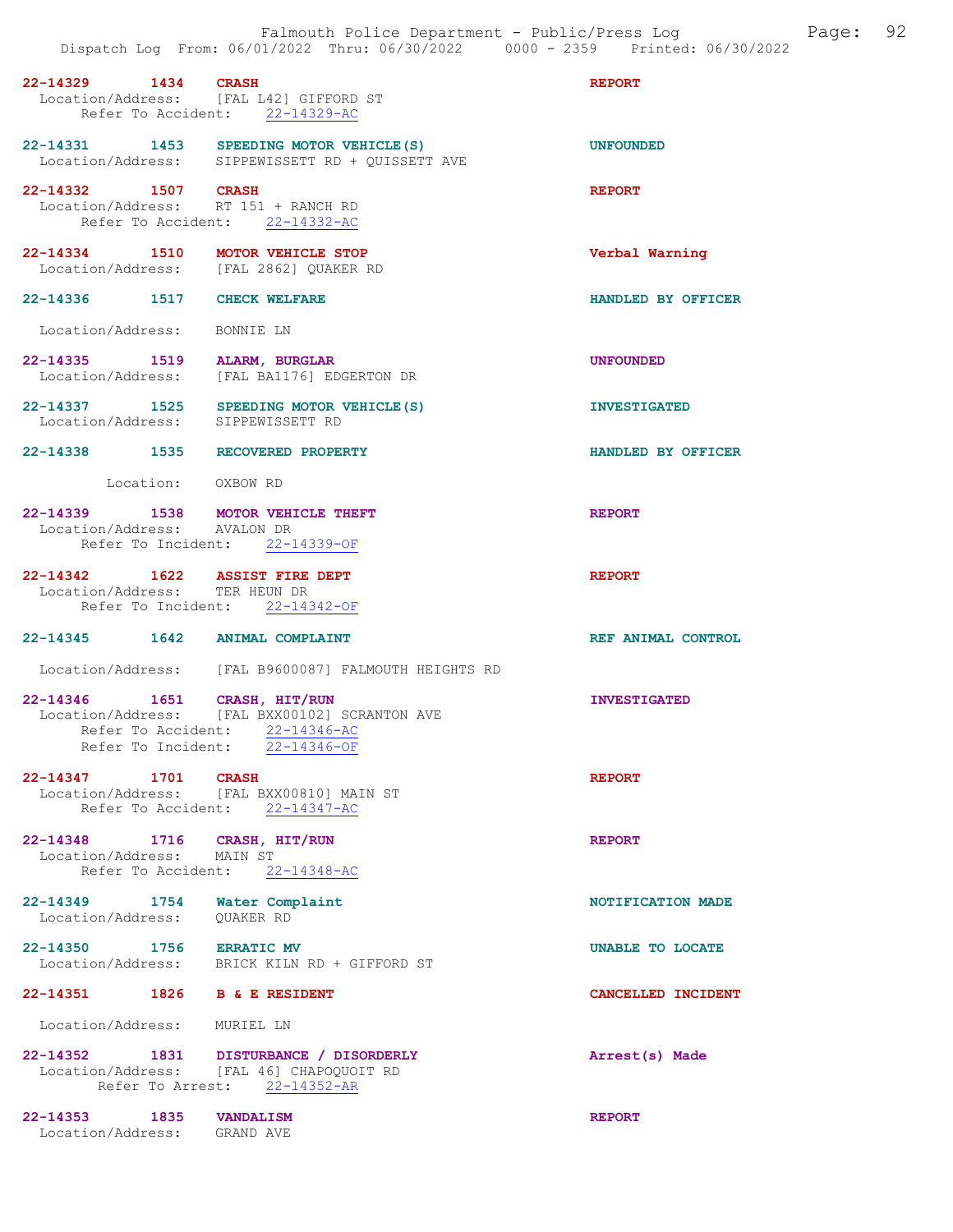|                                                                 | Falmouth Police Department - Public/Press Log<br>Dispatch Log From: 06/01/2022 Thru: 06/30/2022 0000 - 2359 Printed: 06/30/2022 | Page:                   | 93 |
|-----------------------------------------------------------------|---------------------------------------------------------------------------------------------------------------------------------|-------------------------|----|
|                                                                 | Refer To Incident: 22-14353-OF                                                                                                  |                         |    |
| 22-14357 1920 UNWANTED GUEST                                    | Location/Address: [FAL B9600084] TER HEUN DR                                                                                    | <b>TRANSPORT</b>        |    |
| 22-14358 1951 ASSIST FIRE DEPT                                  | Location/Address: [FAL LZ1] TER HEUN DR                                                                                         | REF FIRE DEPT           |    |
| 22-14361 2007 ALARM, BURGLAR                                    | Location/Address: [FAL 89] SANDWICH RD                                                                                          | SECURED / CHECKED       |    |
| 22-14362 2051 CHECK WELFARE                                     |                                                                                                                                 | HANDLED BY OFFICER      |    |
|                                                                 | Location/Address: [FAL B0200069] TEATICKET HWY                                                                                  |                         |    |
| Location/Address: MAIN ST                                       | 22-14363 2103 RECOVERED PROPERTY<br>Refer To Incident: 22-14363-OF                                                              | <b>REPORT</b>           |    |
|                                                                 | 22-14364 2115 PARKING VIOLATION (S)<br>Location/Address: [FAL 159] GRAND AVE                                                    | HANDLED BY PARTY        |    |
|                                                                 | 22-14366 2140 FIREWORKS COMPLAINT<br>Location/Address: BARROWS RD + ROYAL CIR                                                   | HANDLED BY PARTY        |    |
| 22-14367 2144 AREA CHECK<br>Location/Address: [FAL 585] MAIN ST |                                                                                                                                 | <b>UNABLE TO LOCATE</b> |    |
| 22-14372 2219 DISABLED MV                                       |                                                                                                                                 | HANDLED BY OFFICER      |    |
|                                                                 | Location/Address: THOMAS B LANDERS RD                                                                                           |                         |    |
|                                                                 | 22-14371 2221 FOLLOW UP INVESTIGATION                                                                                           | HANDLED BY OFFICER      |    |
| Location/Address:                                               | [FAL FPD] MAIN ST                                                                                                               |                         |    |
| 22-14374 2228 TRAFFIC HAZARD                                    | Location/Address: SIPPEWISSETT RD + WIDGEON RD                                                                                  | <b>REF OTHER</b>        |    |
|                                                                 | 22-14375 2233 RECOVERED MOTOR VEHICLE<br>Location/Address: [FAL 964] TEATICKET HWY<br>Refer To Incident: 22-14375-OF            | <b>REPORT</b>           |    |
| Location/Address: [FAL FPD] MAIN ST                             | 22-14376 2234 RECOVERED PROPERTY<br>Refer To Incident: 22-14376-OF                                                              | <b>REPORT</b>           |    |
| 22-14378 2252 ALARM, BURGLAR                                    |                                                                                                                                 | CANCELLED INCIDENT      |    |
|                                                                 | Location/Address: [FAL 3376] THOMAS B LANDERS RD                                                                                |                         |    |
|                                                                 | 22-14379 2253 LOUD MUSIC / PARTY / NOISES                                                                                       | HANDLED BY OFFICER      |    |
| Location/Address: SANDWICH RD                                   |                                                                                                                                 |                         |    |
|                                                                 | 22-14381 2352 BUILDING / RESIDENCE CHECK<br>Location/Address: [FAL B9600031] MARAVISTA AVE EXT                                  | SECURED / CHECKED       |    |
| For Date: $06/27/2022 -$ Monday                                 |                                                                                                                                 |                         |    |
|                                                                 | 22-14382 0011 BUILDING / RESIDENCE CHECK<br>Location/Address: [FAL 964] TEATICKET HWY                                           | SECURED / CHECKED       |    |
| 22-14383 0020 ERRATIC MV                                        |                                                                                                                                 | HANDLED BY OFFICER      |    |
|                                                                 | Location/Address: [FAL BXX00372] CLINTON AVE                                                                                    |                         |    |
|                                                                 | 22-14385 0053 BUILDING / RESIDENCE CHECK                                                                                        | SECURED / CHECKED       |    |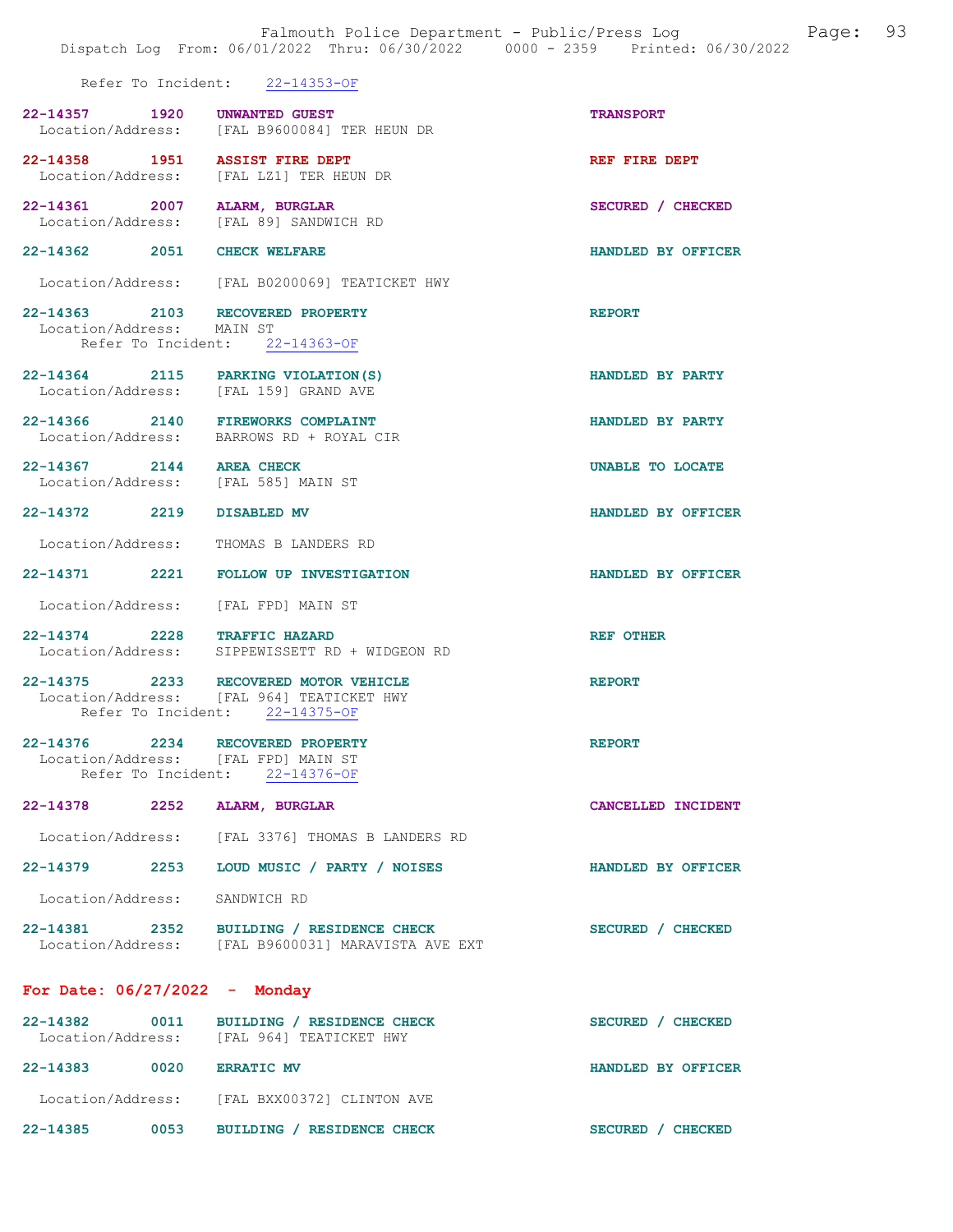|                                                           | Falmouth Police Department - Public/Press Log<br>Dispatch Log From: 06/01/2022 Thru: 06/30/2022 0000 - 2359 Printed: 06/30/2022 |                           | Page: | 94 |
|-----------------------------------------------------------|---------------------------------------------------------------------------------------------------------------------------------|---------------------------|-------|----|
|                                                           | Location/Address: [FAL B9800292] DAVIS STRAITS                                                                                  |                           |       |    |
|                                                           | 22-14386 0107 BUILDING / RESIDENCE CHECK<br>Location/Address: [FAL B9600025] DAVISVILLE RD                                      | SECURED / CHECKED         |       |    |
| 22-14387 0108 AREA CHECK<br>Location/Address:             | [FAL BXX00131] EAST FALMOUTH HWY                                                                                                | SECURED / CHECKED         |       |    |
|                                                           | 22-14388 0109 PARKING VIOLATION(S)<br>Location/Address: [FAL B9600203] TOWN HALL SQ                                             | NO VIOLATION              |       |    |
|                                                           | 22-14389 0111 ASSIST FIRE DEPT<br>Location/Address: SEACOAST SHORES BLVD                                                        | REF FIRE DEPT             |       |    |
|                                                           | 22-14390 0115 BUILDING / RESIDENCE CHECK<br>Location/Address: [FAL 3202] PALMER AVE                                             | SECURED / CHECKED         |       |    |
|                                                           | 22-14391 0117 BUILDING / RESIDENCE CHECK<br>Location/Address: [FAL B9900121] PALMER AVE                                         | SECURED / CHECKED         |       |    |
| 22-14392 0133 AREA CHECK                                  | Location/Address: [FAL 528] PRINCE HENRY DR                                                                                     | SECURED / CHECKED         |       |    |
|                                                           | 22-14393 0139 PARKING VIOLATION(S)<br>Location/Address: [FAL B9600261] MAIN ST                                                  | NO VIOLATION              |       |    |
|                                                           | 22-14394 0144 AREA CHECK<br>Location/Address: [FAL 1471] RT 151                                                                 | SECURED / CHECKED         |       |    |
|                                                           | 22-14395 0148 LOUD MUSIC / PARTY / NOISES                                                                                       | <b>HANDLED BY OFFICER</b> |       |    |
|                                                           | Location/Address: VINEYARD ST + BAY VIEW AVE                                                                                    |                           |       |    |
| Location/Address:                                         | 22-14396 0156 PARKING VIOLATION(S)<br>LUSCOMBE AVE + RAILROAD AVE                                                               | <b>VEHICLE TOWED</b>      |       |    |
| 22-14397 0156 AREA CHECK<br>Location/Address: OLD DOCK RD |                                                                                                                                 | SECURED / CHECKED         |       |    |
|                                                           | 22-14398 0212 BUILDING / RESIDENCE CHECK<br>Location/Address: [FAL B9600030] OLD MAIN RD                                        | SECURED / CHECKED         |       |    |
|                                                           | 22-14399 0217 BUILDING / RESIDENCE CHECK<br>Location/Address: [FAL 302] SANDWICH RD                                             | SECURED / CHECKED         |       |    |
| 22-14400 0221 SUSPICIOUS MV                               |                                                                                                                                 | HANDLED BY OFFICER        |       |    |
|                                                           | Location/Address: [FAL 302] SANDWICH RD                                                                                         |                           |       |    |
|                                                           | 22-14401 0227 BUILDING / RESIDENCE CHECK<br>Location/Address: [FAL B9600051] HATCHVILLE RD                                      | SECURED / CHECKED         |       |    |
|                                                           | 22-14402 0254 WARRANT SERVICE<br>Location/Address: [FAL B9600069] TER HEUN DR<br>Refer To Arrest: 22-14402-AR                   | Arrest(s) Made            |       |    |
| 22-14406 0459 Harassment                                  |                                                                                                                                 | HANDLED BY OFFICER        |       |    |
| Location/Address: GRAND AVE                               |                                                                                                                                 |                           |       |    |
|                                                           | 22-14408 0611 Admin Services                                                                                                    | HANDLED BY OFFICER        |       |    |
|                                                           | Location/Address: [FAL FPD] MAIN ST                                                                                             |                           |       |    |
| Location/Address: MORRIS ST                               | 22-14409 0634 LOUD MUSIC / PARTY / NOISES<br>Refer To Incident: 22-14409-OF                                                     | <b>REPORT</b>             |       |    |

22-14410 0634 TRAFFIC HAZARD CANCELLED INCIDENT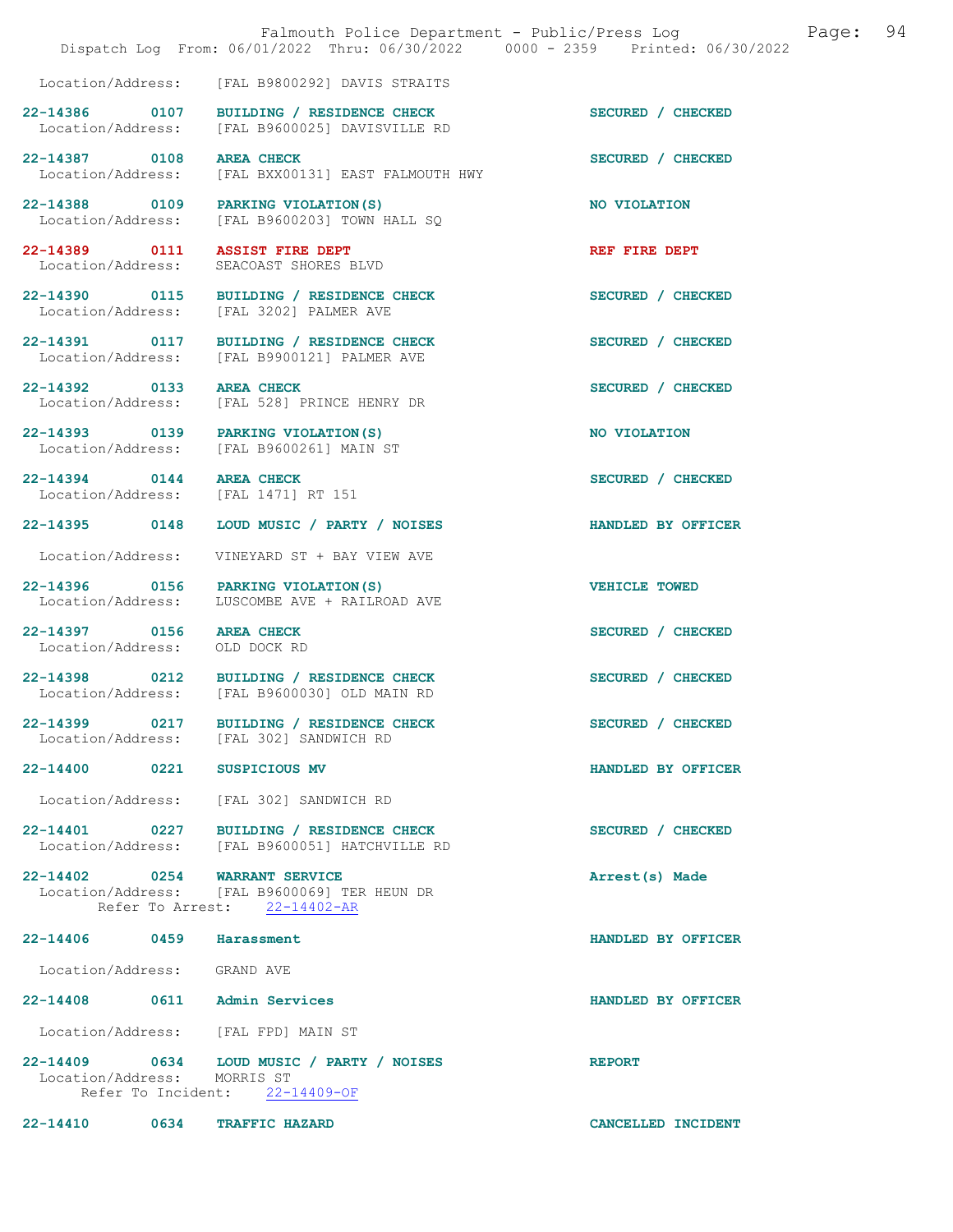|                                                                 | Location/Address: RT 28 SOUTH + SIPPEWISSETT RD                                             |                    |
|-----------------------------------------------------------------|---------------------------------------------------------------------------------------------|--------------------|
| 22-14411 0639 ALARM, BURGLAR<br>Location/Address: BEECH PLUM DR |                                                                                             | <b>UNFOUNDED</b>   |
| 22-14413 0655 CRASH                                             | Location/Address: [FAL B9600069] TER HEUN DR<br>Refer To Accident: 22-14413-AC              | <b>REPORT</b>      |
|                                                                 | 22-14412 0658 BUILDING / RESIDENCE CHECK<br>Location/Address: [FAL B9600026] GIFFORD EXT ST | SECURED / CHECKED  |
| 22-14414 0712 ALARM, BURGLAR                                    |                                                                                             | CANCELLED INCIDENT |
| Location/Address: PINE ST                                       |                                                                                             |                    |
| 22-14415 0737                                                   | ALARM, BURGLAR                                                                              | CANCELLED INCIDENT |
| Location/Address: PEACE PIPE RD                                 |                                                                                             |                    |
| 22-14416 0754 ASSIST CITIZEN                                    |                                                                                             | HANDLED BY OFFICER |
|                                                                 | Location/Address: [FAL 1632] TEATICKET HWY                                                  |                    |
| $22-14417 \qquad \qquad 0755 \qquad \text{ALARM, BURGLAR}$      | Location/Address: [FAL 3113] MAIN ST                                                        | <b>UNFOUNDED</b>   |
| 22-14419 0802                                                   | <b>CHECK WELFARE</b>                                                                        | HANDLED BY OFFICER |
|                                                                 | Location/Address: [FAL 273] EAST FALMOUTH HWY                                               |                    |
| 22-14420 0803                                                   | PARKING VIOLATION (S)                                                                       | HANDLED BY OFFICER |
| Location/Address:                                               | WATER ST + LUSCOMBE AVE                                                                     |                    |
| 22-14421 0818<br>Location/Address:                              | ALARM, BURGLAR<br>[FAL 3134] TEATICKET HWY                                                  | <b>UNFOUNDED</b>   |
| 22-14423 0822<br>Location/Address: SIPPEWISSETT RD              | <b>ALARM, BURGLAR</b>                                                                       | <b>UNFOUNDED</b>   |
| 22-14424 0836 Admin Services                                    |                                                                                             | HANDLED BY OFFICER |
|                                                                 | Location/Address: [FAL B9600162] SIMPSON LN                                                 |                    |
| 22-14425 0839 B & E RESIDENT<br>Location/Address: MURIEL LN     | Refer To Incident: 22-14425-OF                                                              | <b>REPORT</b>      |
| 22-14427 0842 CHECK WELFARE                                     |                                                                                             | HANDLED BY OFFICER |
|                                                                 | Location/Address: [FAL 3162] PALMER AVE                                                     |                    |
| 22-14426 0844 Admin Services                                    |                                                                                             | HANDLED BY OFFICER |
|                                                                 | Location/Address: [FAL B9600203] TOWN HALL SO                                               |                    |
| 22-14428 0845 CRASH<br>Location/Address: SIPPEWISSETT RD        | Refer To Incident: 22-14428-OF                                                              | <b>REPORT</b>      |
| 22-14430 0906 TRANSPORT / ESCORT                                |                                                                                             | <b>TRANSPORT</b>   |
| Location/Address: JONES RD                                      |                                                                                             |                    |
| 22-14431<br>0922                                                | <b>CHECK WELFARE</b>                                                                        | REF FIRE DEPT      |

Location/Address: COUNTY RD

22-14433 0936 TRAFFIC HAZARD HANDLED BY OFFICER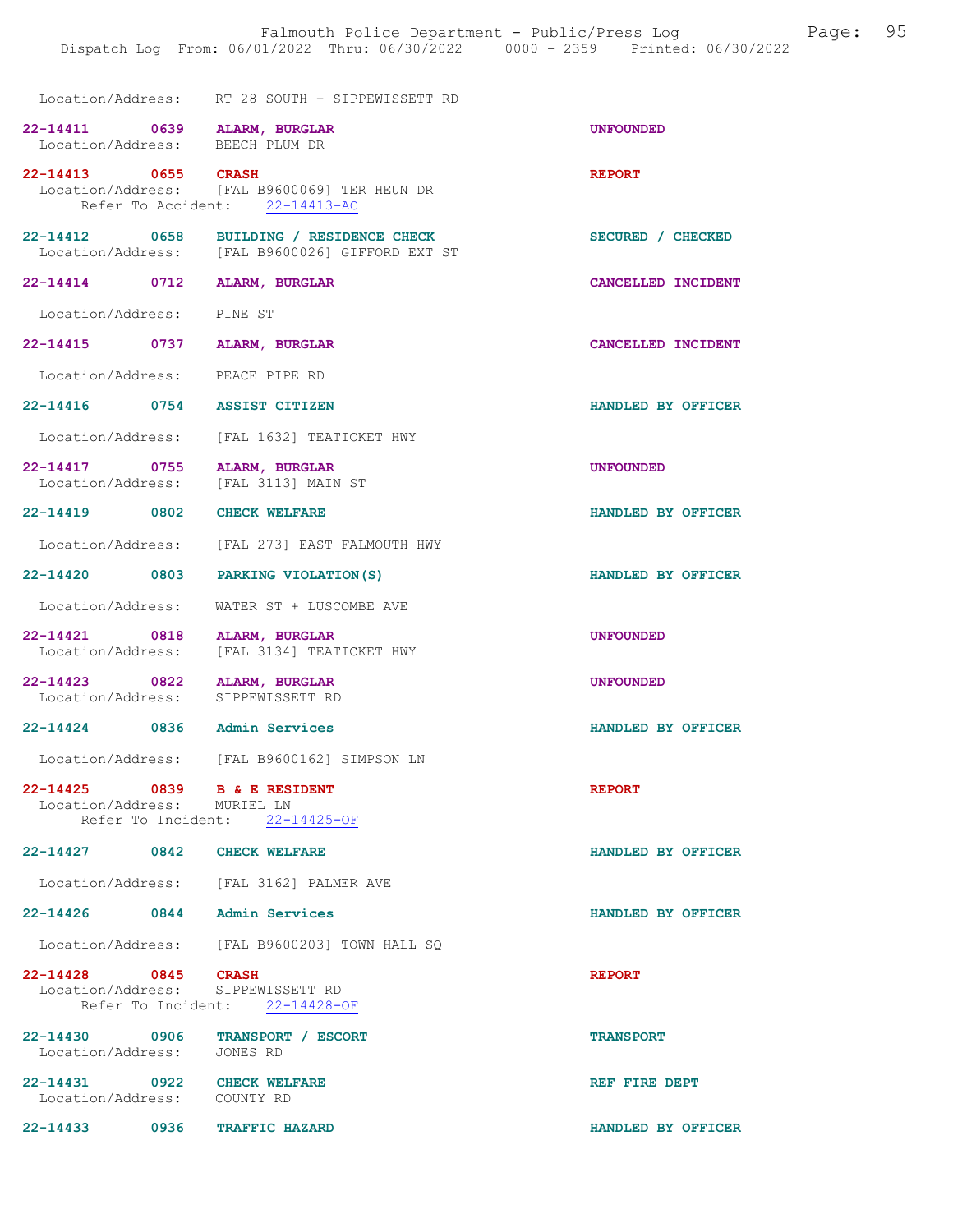Location/Address: NORTH FALMOUTH HWY

- 22-14435 0951 ASSIST CITIZEN REF OTHER Location/Address: BRICK KILN RD + GIFFORD ST 22-14436 1005 LARCENY REPORT
- Location/Address: [FAL BXX00834] WAQUOIT HWY Refer To Incident: 22-14436-OF
- 22-14437 1014 MOTOR VEHICLE THEFT **REPORT**  Location/Address: [FAL 2400] RAILROAD AVE Refer To Incident: 22-14437-OF
- 22-14438 1017 RECOVERED PROPERTY REPORT Location/Address: SURF DR + OYSTER POND RD Refer To Incident: 22-14438-OF
- 22-14439 1025 ANIMAL COMPLAINT REF ANIMAL CONTROL
- Location/Address: [FAL L42] GIFFORD ST
- 22-14440 1028 ALARM, BURGLAR UNE SANDIS ENGINEERING UNFOUNDED Location/Address:
- 22-14441 1045 CHECK WELFARE **HANDLED BY OFFICER**
- Location/Address: [FAL B9600326] TEATICKET HWY
- 22-14442 1050 ASSAULT, PAST REPORT Location/Address: [FAL B9600027] LAKEVIEW AVE Refer To Incident: 22-14442-OF
- 22-14444 1050 CHECK WELFARE GONE ON ARRIVAL<br>
Location/Address: WEST FALMOUTH HWY + BRAESIDE RD WEST FALMOUTH HWY + BRAESIDE RD
- 22-14443 1052 LARCENY REPORT Location/Address: [FAL FPD] MAIN ST Refer To Incident: 22-14443-OF
- 22-14445 1054 Alcohol/Drug (Sec 35) REPORT Location/Address: [FAL B9600069] TER HEUN DR Refer To Incident: 22-14445-OF
- 22-14447 1122 CRASH, HIT/RUN REPORT Location/Address: WICKERTREE RD Refer To Accident: 22-14447-AC Refer To Incident: 22-14447-OF
- 22-14448 1124 ALARM, BURGLAR CANCELLED INCIDENT
	- Location/Address: EMMONS RD
- 22-14449 1131 CHECK WELFARE **UNABLE TO LOCATE** Location/Address: TROTTING PARK RD + TEATICKET HWY
- 22-14450 1142 ERRATIC MV 32-14450 NOTIFICATION MADE Location/Address: RT 28 NORTH + THOMAS B LANDERS RD
- 22-14451 1154 CRASH, HIT/RUN REPORT Location/Address: PALMER AVE + JONES RD Refer To Incident: 22-14451-OF

### 22-14452 1240 RECOVERED PROPERTY HANDLED BY OFFICER

- Location/Address: MAIN ST Refer To Incident: 22-14452-OF
- 22-14453 1249 FOLLOW UP INVESTIGATION UNABLE TO LOCATE
	-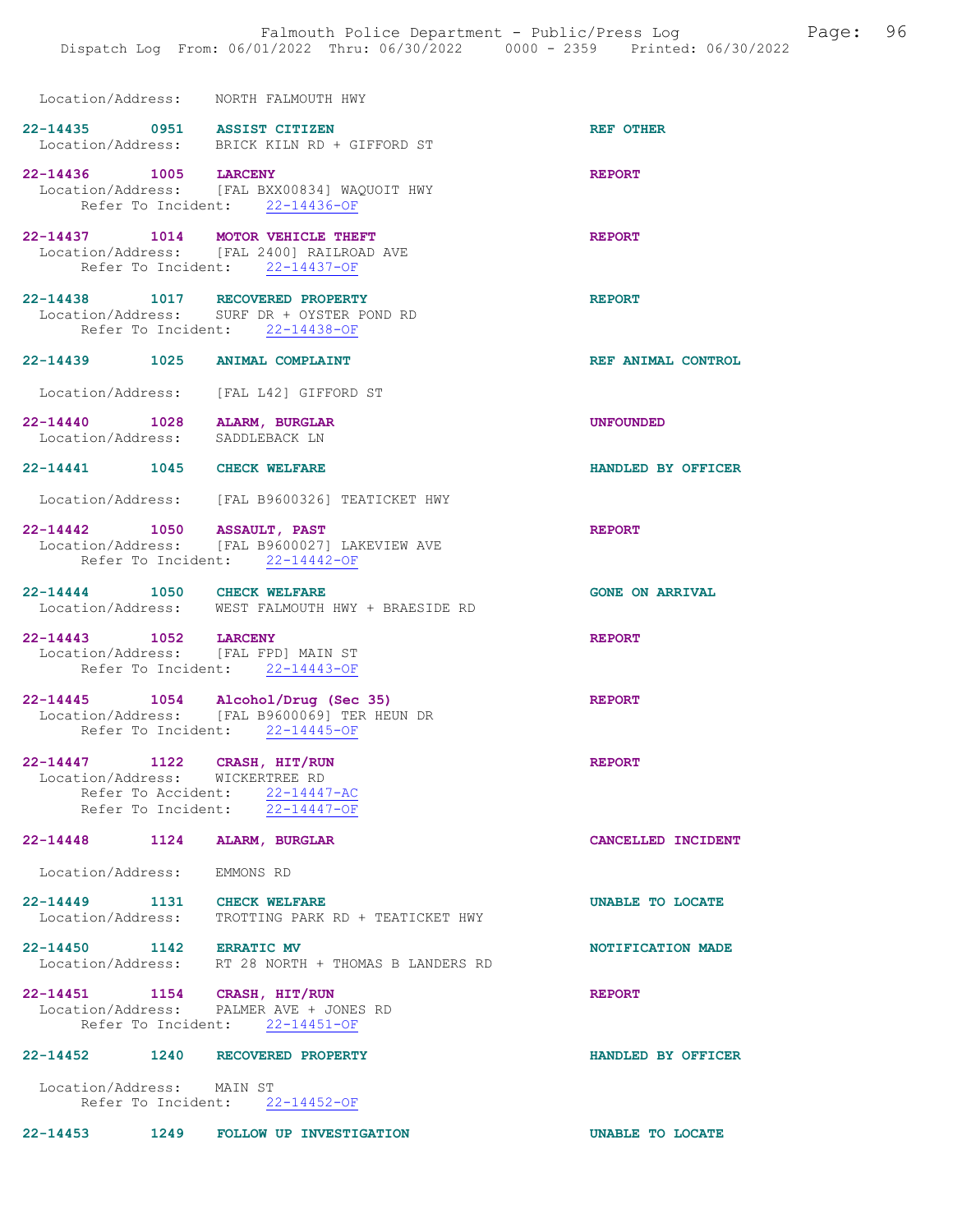|                             |                    | Falmouth Police Department - Public/Press Log Fage: 97<br>Dispatch Log From: 06/01/2022 Thru: 06/30/2022 0000 - 2359 Printed: 06/30/2022 |                        |  |
|-----------------------------|--------------------|------------------------------------------------------------------------------------------------------------------------------------------|------------------------|--|
|                             |                    | Location/Address: DAVISVILLE RD                                                                                                          |                        |  |
|                             |                    | 22-14454 1254 BUILDING / RESIDENCE CHECK                                                                                                 | HANDLED BY OFFICER     |  |
|                             |                    | Location/Address: [FAL 545] TEATICKET HWY                                                                                                |                        |  |
|                             |                    | 22-14456 1303 CRASH, HIT/RUN<br>Location/Address: [FAL BXX00539] EAST FALMOUTH HWY<br>Refer To Accident: 22-14456-AC                     | <b>REPORT</b>          |  |
|                             |                    | 22-14457 1324 PRIVATE TOW<br>Location/Address: [FAL B9600003] SCRANTON AVE                                                               | HANDLED BY PARTY       |  |
|                             |                    | 22-14458 1328 Admin Services                                                                                                             | CANCELLED INCIDENT     |  |
|                             |                    | Location/Address: [FAL FPD] MAIN ST                                                                                                      |                        |  |
|                             |                    | 22-14459 1329 SUICIDE ATTEMPT / THREAT<br>Location/Address: CURRIER RD<br>Refer To Incident: 22-14459-OF                                 | <b>REPORT</b>          |  |
|                             |                    | 22-14460 1330 ATTEMPT TO LOCATE<br>Location/Address: BRICK KILN RD + GIFFORD ST                                                          | <b>TRANSPORT</b>       |  |
|                             |                    | 22-14461 1432 ABANDONED MV                                                                                                               | HANDLED BY OFFICER     |  |
|                             |                    | Location/Address: [FAL BXX00146] PALMER AVE                                                                                              |                        |  |
| 22-14462 1454 AREA CHECK    |                    |                                                                                                                                          | HANDLED BY OFFICER     |  |
|                             |                    | Location/Address: [FAL 1782] BLACKSMITH SHOP RD                                                                                          |                        |  |
|                             |                    | 22-14463 1458 ASSIST CITIZEN<br>Location/Address: TEATICKET HWY<br>Refer To Incident: 22-14463-OF                                        | <b>REPORT</b>          |  |
|                             |                    | 22-14464 1521 PRIVATE TOW<br>Location/Address: [FAL B9600003] SCRANTON AVE                                                               | PRIVATE TOW            |  |
| 22-14465 1527 CRASH         | Refer To Accident: | Location/Address: FALMOUTH HEIGHTS RD + DAVIS STRAITS<br>$22 - 14465 - AC$                                                               | <b>REPORT</b>          |  |
| 22-14466 1553 AREA CHECK    |                    |                                                                                                                                          | SUPERVISOR NOTIFIED    |  |
|                             |                    | Location/Address: [FAL 1896] GRAND AVE                                                                                                   |                        |  |
| 22-14467 1556 ERRATIC MV    |                    | Location/Address: WAQUOIT HWY + BARROWS RD                                                                                               | <b>GONE ON ARRIVAL</b> |  |
| Location/Address: CAHOON CT |                    | 22-14469 1650 UNWANTED GUEST<br>Refer To Arrest: 22-14469-AR                                                                             | Arrest(s) Made         |  |
|                             |                    | 22-14470 1717 SUSPICIOUS PERSON(S)<br>Location/Address: [FAL 964] TEATICKET HWY<br>Refer To Arrest: 22-14470-AR                          | Arrest(s) Made         |  |
| 22-14472 1730 ERRATIC MV    |                    |                                                                                                                                          | HANDLED BY OFFICER     |  |
|                             |                    | Location/Address: [FAL 3271] PALMER AVE                                                                                                  |                        |  |
|                             |                    | 22-14478 1847 RECOVERED PROPERTY                                                                                                         | HANDLED BY OFFICER     |  |
|                             |                    | Location/Address: WILLOW NEST LN                                                                                                         |                        |  |
|                             |                    | 22-14481 1859 ASSIST FIRE DEPT<br>Location/Address: JAMES ST + SUMNER ST                                                                 | REF FIRE DEPT          |  |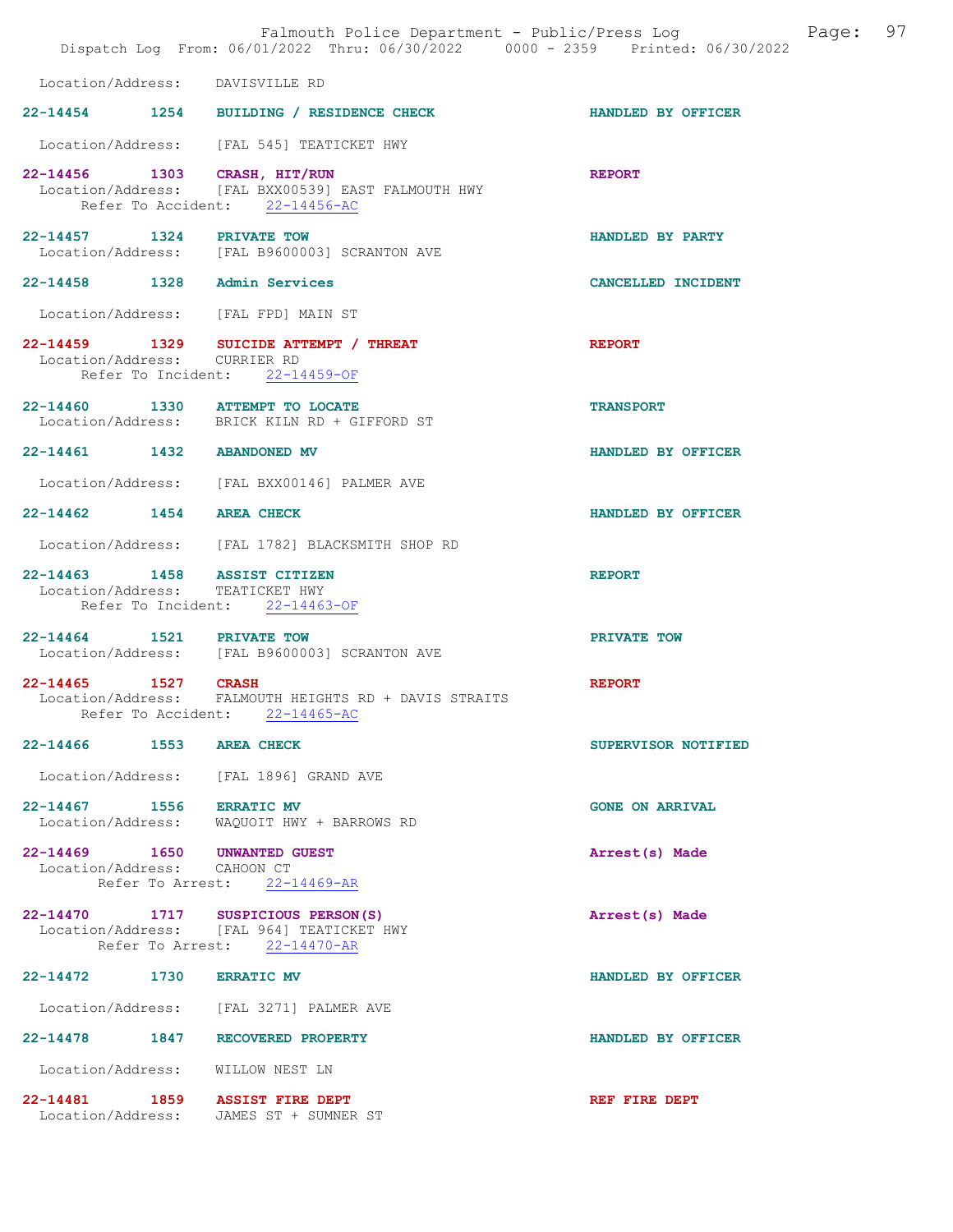| Falmouth Police Department - Public/Press Log<br>Page:<br>Dispatch Log From: 06/01/2022 Thru: 06/30/2022 0000 - 2359 Printed: 06/30/2022 |      |                                                                                            |                        |  | 98 |
|------------------------------------------------------------------------------------------------------------------------------------------|------|--------------------------------------------------------------------------------------------|------------------------|--|----|
| 22-14482                                                                                                                                 | 1934 | TRANSPORT / ESCORT                                                                         | HANDLED BY OFFICER     |  |    |
| Location/Address:                                                                                                                        |      | [FAL B9600069] TER HEUN DR                                                                 |                        |  |    |
| 22-14484 2001                                                                                                                            |      | DISTURBANCE / DISORDERLY                                                                   | HANDLED BY OFFICER     |  |    |
| Location/Address:                                                                                                                        |      | PEARL LN                                                                                   |                        |  |    |
| 2049<br>22-14486<br>Location/Address:                                                                                                    |      | <b>ERRATIC MV</b><br>WORCESTER CT + GRAND AVE                                              | <b>GONE ON ARRIVAL</b> |  |    |
| 22-14488 2129                                                                                                                            |      | <b>ABANDONED 911</b>                                                                       | SUPERVISOR NOTIFIED    |  |    |
| Location/Address:                                                                                                                        |      | [FAL B9600069] TER HEUN DR                                                                 |                        |  |    |
| 22-14489<br>2138<br>Location/Address:                                                                                                    |      | <b>CHECK WELFARE</b><br>MILL RD                                                            | REF FIRE DEPT          |  |    |
| $22 - 14490$                                                                                                                             | 2142 | Admin Services                                                                             | HANDLED BY OFFICER     |  |    |
| Location/Address:                                                                                                                        |      | [FAL FPD] MAIN ST                                                                          |                        |  |    |
|                                                                                                                                          |      | 22-14491 2144 PARKING VIOLATION (S)<br>Location/Address: [FAL 159] GRAND AVE               | NOTIFICATION MADE      |  |    |
|                                                                                                                                          |      | 22-14495 2356 BUILDING / RESIDENCE CHECK<br>Location/Address: [FAL B9600051] HATCHVILLE RD | SECURED / CHECKED      |  |    |
| For Date: $06/28/2022 - Tuesday$                                                                                                         |      |                                                                                            |                        |  |    |
| 22-14496                                                                                                                                 | 0001 | BUILDING / RESIDENCE CHECK<br>Location/Address: [FAL 302] SANDWICH RD                      | SECURED / CHECKED      |  |    |
| 22-14498 0001<br>Location/Address:                                                                                                       |      | BUILDING / RESIDENCE CHECK<br>[FAL B9600012] DEPOT AVE                                     | SECURED / CHECKED      |  |    |
| $22 - 14497$                                                                                                                             | 0003 | BUILDING / RESIDENCE CHECK                                                                 | HANDLED BY OFFICER     |  |    |
| Location/Address:                                                                                                                        |      | [FAL 302] SANDWICH RD                                                                      |                        |  |    |
| 22-14499                                                                                                                                 | 0014 | BUILDING / RESIDENCE CHECK<br>Location/Address: [FAL 1471] RT 151                          | SECURED / CHECKED      |  |    |
| 22-14500 0021<br>Location/Address:                                                                                                       |      | BUILDING / RESIDENCE CHECK<br>[FAL B9700812] QUAKER RD                                     | SECURED / CHECKED      |  |    |
| 22-14501 0031<br>Location/Address:                                                                                                       |      | BUILDING / RESIDENCE CHECK<br>[FAL B9600029] KATHARINE LEE BATES                           | SECURED / CHECKED      |  |    |
| 22-14502 0032<br>Location/Address:                                                                                                       |      | BUILDING / RESIDENCE CHECK<br>[FAL B0000242] EAST FALMOUTH HWY                             | SECURED / CHECKED      |  |    |
| 22-14503 0032<br>Location/Address:                                                                                                       |      | BUILDING / RESIDENCE CHECK<br>[FAL B9600026] GIFFORD EXT ST                                | SECURED / CHECKED      |  |    |
| 22-14504 0034<br>Location/Address:                                                                                                       |      | BUILDING / RESIDENCE CHECK<br>[FAL B9600027] LAKEVIEW AVE                                  | SECURED / CHECKED      |  |    |
| 22-14505 0037<br>Location/Address:                                                                                                       |      | BUILDING / RESIDENCE CHECK<br>[FAL B9800292] DAVIS STRAITS                                 | SECURED / CHECKED      |  |    |
| 22-14506 0038<br>Location/Address:                                                                                                       |      | <b>AREA CHECK</b><br>[FAL B9600145] MAIN ST                                                | SECURED / CHECKED      |  |    |
| 22-14507 0039<br>Location/Address:                                                                                                       |      | BUILDING / RESIDENCE CHECK<br>[FAL B9600025] DAVISVILLE RD                                 | SECURED / CHECKED      |  |    |
| 22-14508                                                                                                                                 | 0041 | <b>AREA CHECK</b>                                                                          | SECURED / CHECKED      |  |    |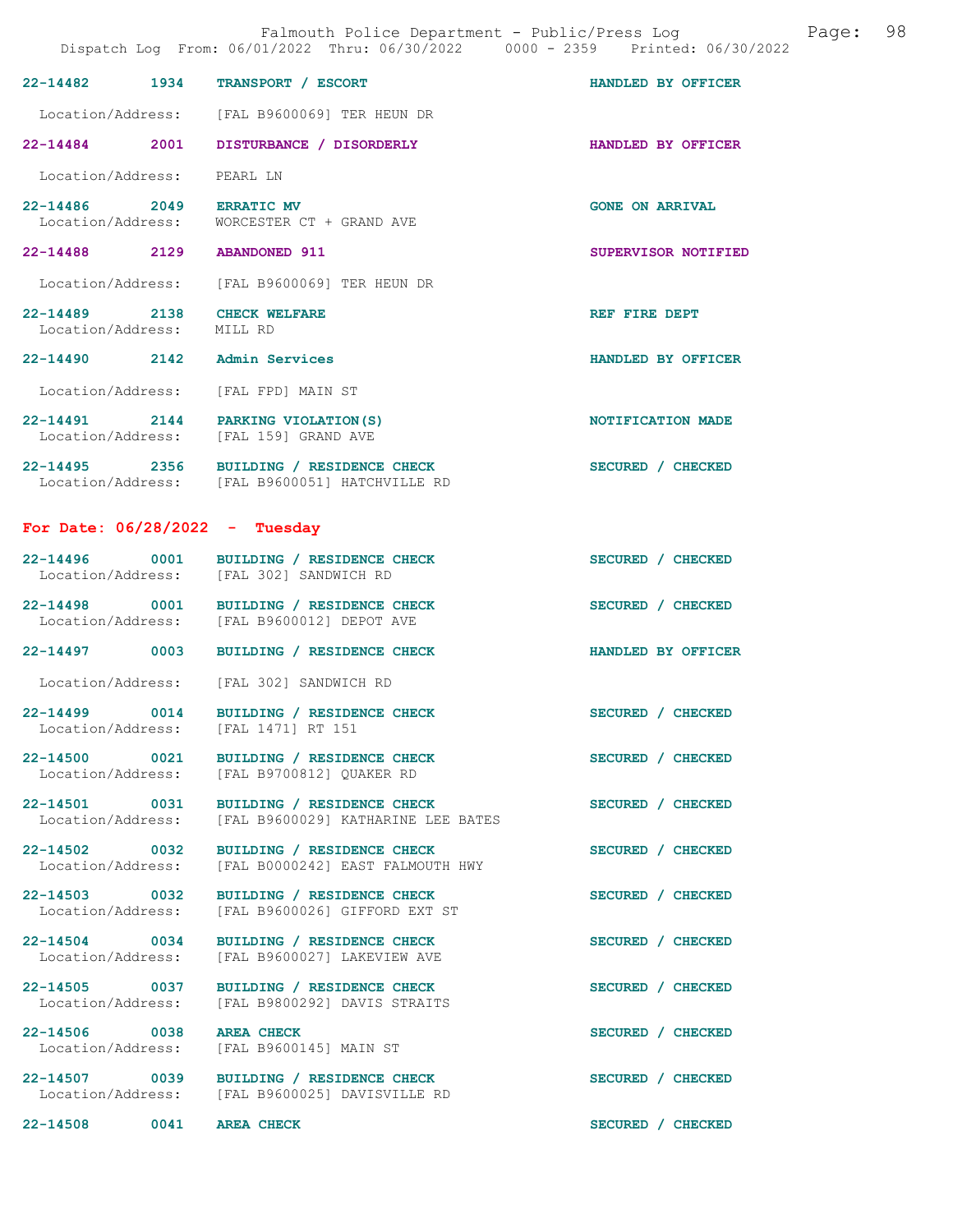22-14509 0042 AREA CHECK SECURED / CHECKED Location/Address: [FAL 159] GRAND AVE

Location/Address: [FAL B9600031] MARAVISTA AVE EXT

22-14517 0201 PARKING VIOLATION(S) NO VIOLATION

22-14525 0636 PRIVATE TOW<br>
Location/Address: [FAL BA2153] SCHOOL ST

22-14529 0827 Admin Services HANDLED BY OFFICER

Location/Address: [FAL FPD] MAIN ST

22-14531 0930 Admin Services HANDLED BY OFFICER

Location/Address: [FAL FPD] MAIN ST

**22-14532 0944 CRASH REPORT**<br>Location/Address: [FAL BXX00668] TEATICKET HWY [FAL BXX00668] TEATICKET HWY<br>ent:  $22-14532-AC$ Refer To Accident:

22-14533 0956 CRASH REPORT Location/Address: SANDWICH RD Refer To Accident: 22-14533-AC

22-14534 1012 Admin Services HANDLED BY OFFICER Location/Address: [FAL B9600063] JONES RD 22-14535 1029 SUMMONS SERVICE SERVED IN HAND

Location/Address: [FAL FFD1] MAIN ST

Location/Address: MEADOWOOD LN

22-14537 1045 Harassment REPORT Location/Address: [FAL FPD] MAIN ST Refer To Incident: 22-14537-OF

22-14510 0044 AREA CHECK SECURED / CHECKED<br>
Location/Address: [FAL BXX00359] SCRANTON AVE [FAL BXX00359] SCRANTON AVE

22-14511 0046 BUILDING / RESIDENCE CHECK SECURED / CHECKED Location/Address: [FAL B9600237] EAST FALMOUTH HWY

22-14512 0051 BUILDING / RESIDENCE CHECK SECURED / CHECKED

22-14513 0109 BUILDING / RESIDENCE CHECK SECURED / CHECKED Location/Address: [FAL 964] TEATICKET HWY [FAL 964] TEATICKET HWY

22-14514 0112 BUILDING / RESIDENCE CHECK SECURED / CHECKED Location/Address: [FAL BXX00272] LOCUST ST Location/Address: [FAL BXX00272] LOCUST ST

22-14515 0140 BUILDING / RESIDENCE CHECK SECURED / CHECKED Location/Address: [FAL B9700182] MILLFIELD ST

22-14519 0157 PARKING VIOLATION(S) VEHICLE TOWED Location/Address: WATER ST + LUSCOMBE AVE

Location/Address: [FAL B9600261] MAIN ST

22-14518 0204 PARKING VIOLATION(S) NO VIOLATION<br>
Location/Address: [FAL B9600203] TOWN HALL SQ [FAL B9600203] TOWN HALL SQ

22-14520 0219 BUILDING / RESIDENCE CHECK SECURED / CHECKED Location/Address: [FAL B9600241] GRAND AVE

[FAL BA2153] SCHOOL ST

22-14528 0805 DISABLED MV VEHICLE TOWED<br>
Location/Address: [FAL 89] SANDWICH RD [FAL 89] SANDWICH RD

22-14536 1036 CHECK WELFARE **1036 CHECK WELFARE** 22-14536 NOTIFICATION MADE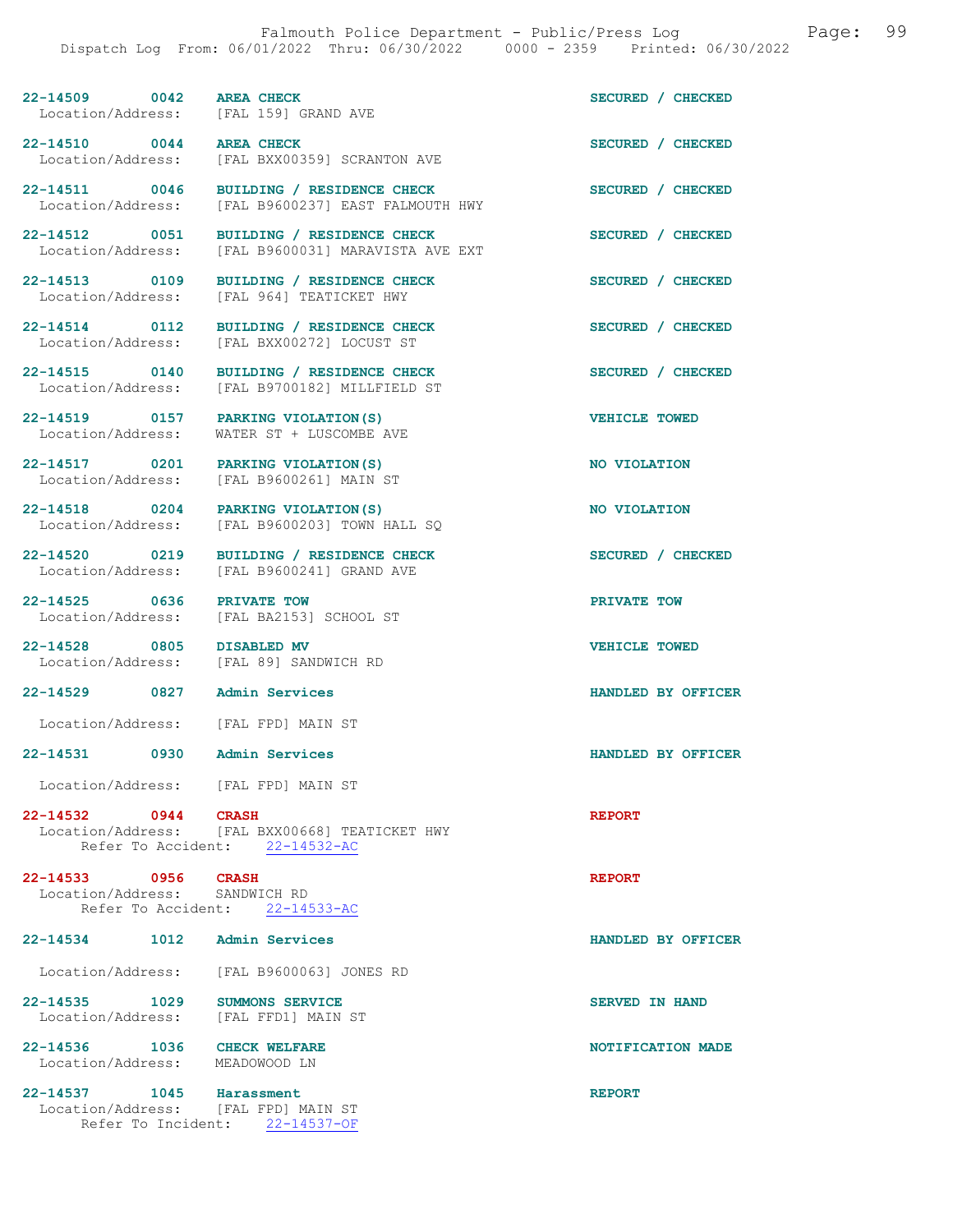| 22-14538 1055 Down Wires        | Location/Address: OLD BARNSTABLE RD                                     | NOTIFICATION MADE   |
|---------------------------------|-------------------------------------------------------------------------|---------------------|
|                                 | 22-14539 1108 RECOVERED PROPERTY                                        | <b>REPORT</b>       |
| Location/Address: MARAVISTA AVE |                                                                         |                     |
|                                 | Refer To Incident: 22-14539-OF                                          |                     |
| 22-14541 1113                   | <b>ABANDONED 911</b>                                                    | SUPERVISOR NOTIFIED |
|                                 | Location/Address: [FAL B9600373] TER HEUN DR                            |                     |
| 22-14540 1115                   | Admin Services<br>Location/Address: [FAL 3288] COONAMESSETT CIR         | HANDLED BY PARTY    |
| 22-14542 1124 AREA CHECK        |                                                                         | HANDLED BY OFFICER  |
|                                 | Location/Address: [FAL B0200069] TEATICKET HWY                          |                     |
| 22-14543 1127 LARCENY           |                                                                         | <b>REPORT</b>       |
|                                 | Location/Address: FALMOUTH HEIGHTS RD<br>Refer To Incident: 22-14543-OF |                     |
|                                 |                                                                         |                     |
| 22-14544 1127 LARCENY           |                                                                         | HANDLED BY OFFICER  |
| Location/Address:               | [FAL B9600110] GIFFORD ST                                               |                     |
| 22-14547 1155                   | Down Wires                                                              | NOTIFICATION MADE   |
| Location/Address:               | <b>OUEEN ST</b>                                                         |                     |
| 22-14548 1319 ERRATIC MV        |                                                                         | UNABLE TO LOCATE    |
|                                 | Location/Address: OLD BARNSTABLE RD + OLD MEETING HOUSE RD              |                     |
| 22-14550 1329 CRASH             |                                                                         | <b>REPORT</b>       |
|                                 | Location/Address: PALMER AVE + JONES RD                                 |                     |
|                                 |                                                                         |                     |
|                                 | Refer To Accident: 22-14550-AC                                          |                     |
|                                 |                                                                         |                     |
| 22-14551 1337 CRASH             | Location/Address: PALMER AVE + TER HEUN DR                              | <b>UNFOUNDED</b>    |
|                                 |                                                                         |                     |
| 22-14552 1339                   | <b>DEAD ON ARRIVAL</b>                                                  | <b>REPORT</b>       |
| Location/Address: MADELINE RD   | Refer To Incident: 22-14552-OF                                          |                     |
| $22 - 14553$<br>1408            | CRASH, HIT/RUN                                                          | HANDLED BY OFFICER  |
|                                 | Location/Address: [FAL BXX00102] SCRANTON AVE                           |                     |
| 22-14554 1419 OTHER TRAFFIC     |                                                                         | HANDLED BY OFFICER  |
|                                 | Location/Address: EDGEWATER DR WEST                                     |                     |
| 22-14555 1441 TRAFFIC HAZARD    |                                                                         | HANDLED BY OFFICER  |
|                                 | Location/Address: MAIN ST + LOCUST ST                                   |                     |
| 22-14556 1450 CRASH             |                                                                         | <b>REPORT</b>       |
|                                 | Location/Address: [FAL L104] MAIN ST                                    |                     |
|                                 | Refer To Accident: 22-14556-AC                                          |                     |
| 22-14557 1517 CHECK WELFARE     |                                                                         | HANDLED BY OFFICER  |
|                                 | Location/Address: PINECREST BEACH DR                                    |                     |
| 22-14559 1533 AREA CHECK        |                                                                         | HANDLED BY OFFICER  |
| Location/Address: HARNESS DR    |                                                                         |                     |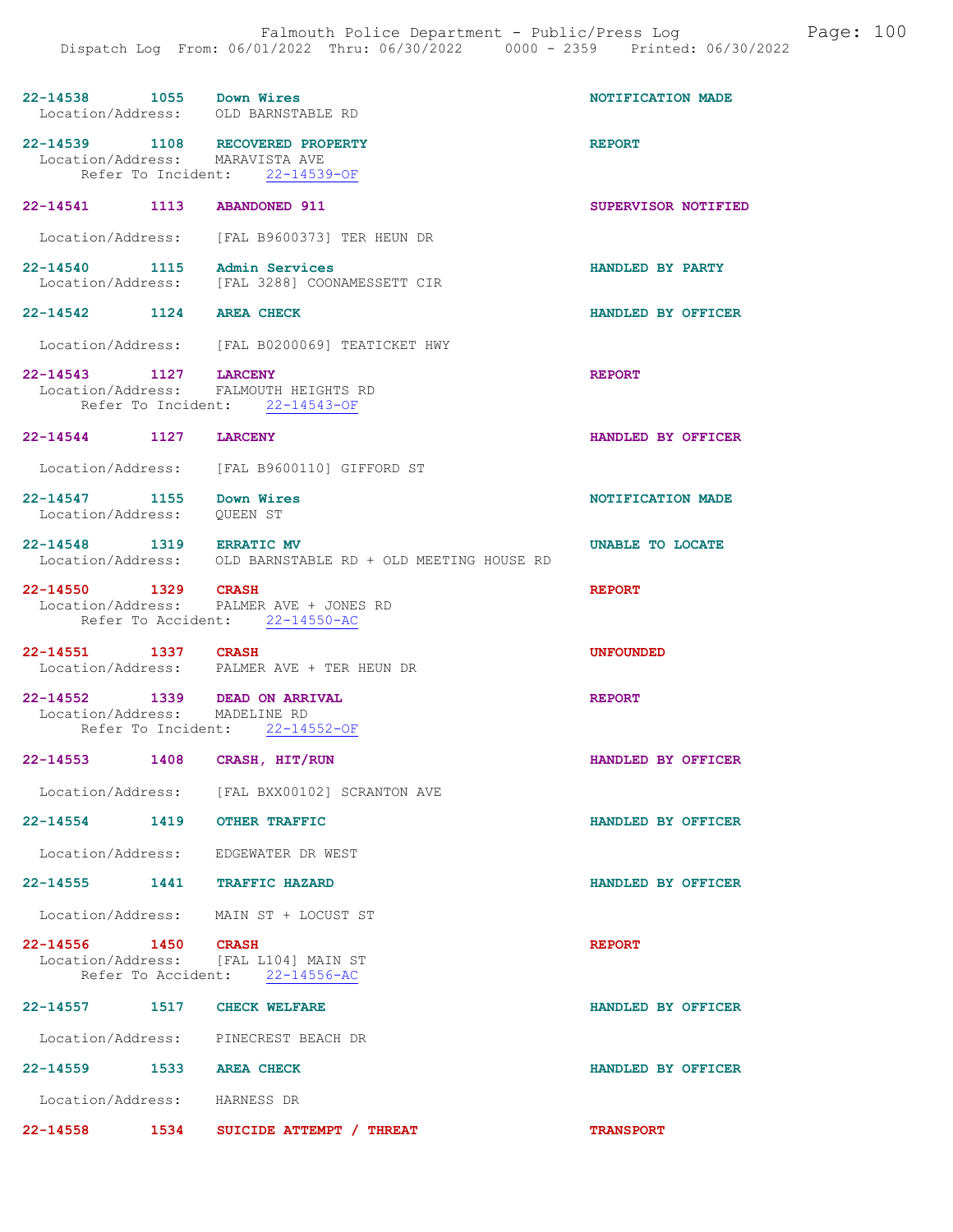|                             |                    | Falmouth Police Department - Public/Press Log<br>Dispatch Log From: 06/01/2022 Thru: 06/30/2022 0000 - 2359 Printed: 06/30/2022 |                        | Page: 101 |  |
|-----------------------------|--------------------|---------------------------------------------------------------------------------------------------------------------------------|------------------------|-----------|--|
|                             |                    | Location/Address: BRAMBLE BUSH DR                                                                                               |                        |           |  |
|                             |                    | 22-14560 1544 FOLLOW UP INVESTIGATION                                                                                           | HANDLED BY OFFICER     |           |  |
|                             |                    | Location/Address: [FAL FPD] MAIN ST                                                                                             |                        |           |  |
| 22-14561 1551 CRASH         |                    | Location/Address: JONES RD + PALMER AVE<br>Refer To Accident: 22-14561-AC                                                       | <b>REPORT</b>          |           |  |
|                             |                    | 22-14563 1555 FOLLOW UP INVESTIGATION                                                                                           | HANDLED BY OFFICER     |           |  |
|                             |                    | Location/Address: SNUG HARBOR LN                                                                                                |                        |           |  |
| 22-14564 1616 OTHER TRAFFIC |                    |                                                                                                                                 | HANDLED BY OFFICER     |           |  |
|                             |                    | Location/Address: EDGEWATER DR WEST                                                                                             |                        |           |  |
|                             |                    | 22-14565 1621 Admin Services<br>Location/Address: [FAL FPD] MAIN ST<br>Refer To Incident: 22-14565-OF                           | <b>REPORT</b>          |           |  |
|                             |                    | 22-14567 1625 Admin Services                                                                                                    | HANDLED BY OFFICER     |           |  |
|                             |                    | Location/Address: [FAL FPD] MAIN ST                                                                                             |                        |           |  |
| 22-14568 1634 CHECK WELFARE |                    |                                                                                                                                 | Protective Custody     |           |  |
| Location/Address: JONES RD  |                    | Refer To P/C: 22-14568-AR                                                                                                       |                        |           |  |
|                             |                    | 22-14570   1657   DISTURBANCE / DISORDERLY                                                                                      | HANDLED BY OFFICER     |           |  |
| Location/Address:           |                    | [FAL L42] GIFFORD ST                                                                                                            |                        |           |  |
|                             |                    | 22-14571 1712 DISTURBANCE / DISORDERLY<br>Location/Address: PALMER AVE + CACHALOT LN                                            | <b>GONE ON ARRIVAL</b> |           |  |
|                             | Refer To Incident: | 22-14572 1740 DISTURBANCE / DISORDERLY<br>Location/Address: EAST FALMOUTH HWY<br>$22 - 14572 - OF$                              | <b>REPORT</b>          |           |  |
|                             |                    | 22-14573 1824 ANIMAL COMPLAINT                                                                                                  | HANDLED BY OFFICER     |           |  |
|                             |                    | Location: NEAR BOURNES FARM                                                                                                     |                        |           |  |
|                             |                    | 22-14574 1826 Admin Services                                                                                                    | HANDLED BY OFFICER     |           |  |
|                             |                    | Location/Address: [FAL FPD] MAIN ST                                                                                             |                        |           |  |
|                             |                    | 22-14575 1836 FOLLOW UP INVESTIGATION                                                                                           | HANDLED BY OFFICER     |           |  |
| Location/Address:           |                    | EDGEWATER DR WEST                                                                                                               |                        |           |  |
|                             |                    | 22-14576 1843 SUMMONS SERVICE<br>Location/Address: BLACKSMITH SHOP RD                                                           | <b>SERVED IN HAND</b>  |           |  |
| 22-14577 1851 ASSAULT, PAST |                    | Location/Address: [FAL B9800375] OUAKER RD<br>Refer To Incident: 22-14577-OF                                                    | <b>REPORT</b>          |           |  |
|                             |                    | 22-14579 2030 DISTURBANCE / DISORDERLY<br>Location/Address: PALMER AVE + DAVIS RD<br>Refer To Incident: 22-14579-OF             | <b>GONE ON ARRIVAL</b> |           |  |
|                             |                    | 22-14581 2047 DISTURBANCE / DISORDERLY<br>Location/Address: COLERIDGE DR<br>Refer To Incident: 22-14581-OF                      | <b>REPORT</b>          |           |  |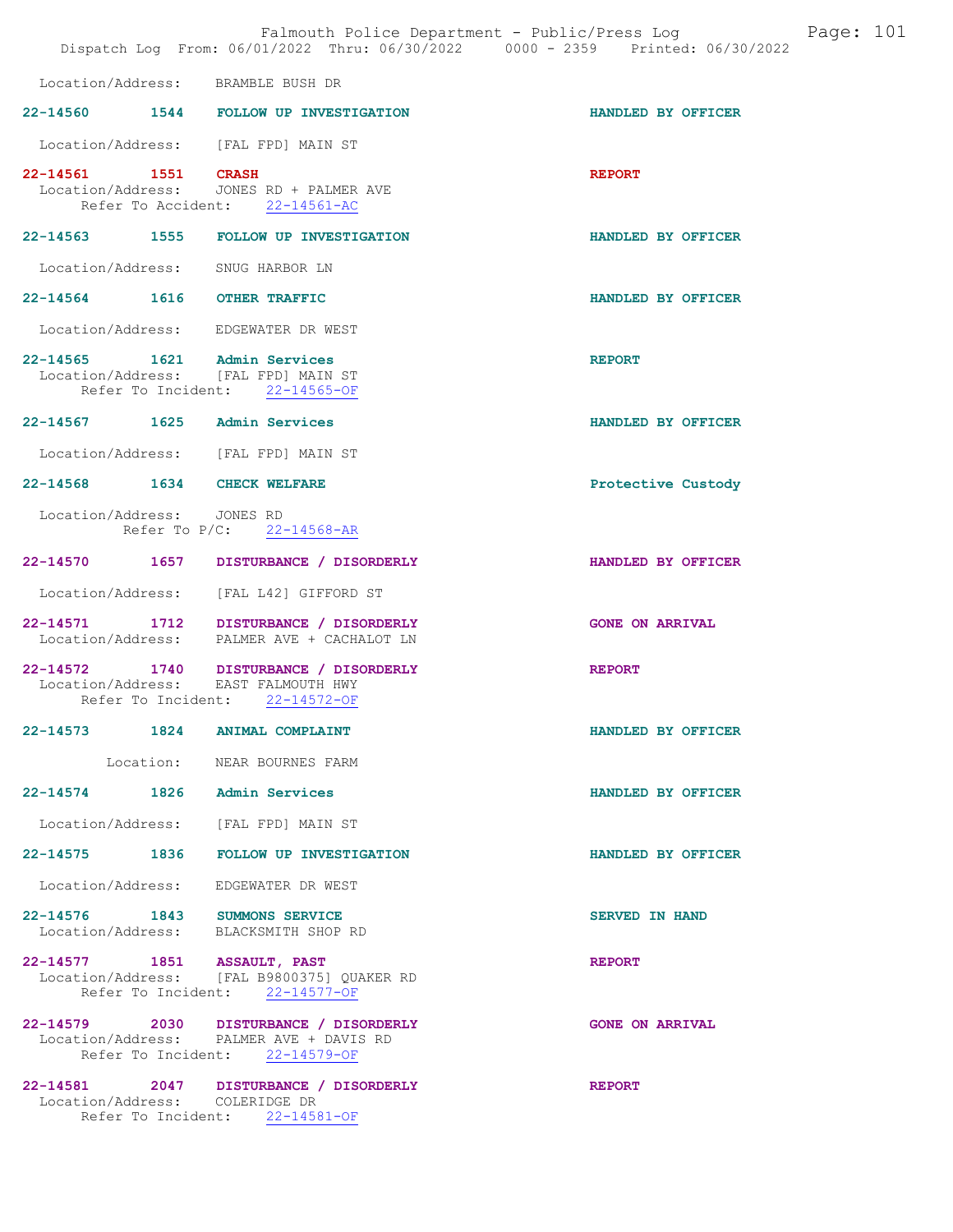|                                                        | 22-14582 2058 MOTOR VEHICLE STOP                                                    |                        |
|--------------------------------------------------------|-------------------------------------------------------------------------------------|------------------------|
|                                                        | Location/Address: [FAL B9600063] JONES RD                                           | Verbal Warning         |
|                                                        | 22-14583 2103 FOLLOW UP INVESTIGATION                                               | HANDLED BY OFFICER     |
|                                                        | Location/Address: [FAL FPD] MAIN ST                                                 |                        |
| 22-14584 2105 LOST PROPERTY                            |                                                                                     | HANDLED BY OFFICER     |
|                                                        | Location/Address: [FAL 473] MAIN ST                                                 |                        |
| 22-14585 2106 LOST PROPERTY                            |                                                                                     | HANDLED BY OFFICER     |
| Location/Address: MAIN ST                              |                                                                                     |                        |
| 22-14586 2112 CRASH, HIT/RUN                           |                                                                                     | HANDLED BY OFFICER     |
| Location/Address: ALTONS LN                            |                                                                                     |                        |
|                                                        | 22-14588 2127 FIREWORKS COMPLAINT<br>Location/Address: HAYWAY RD                    | <b>GONE ON ARRIVAL</b> |
| 22-14587 2128 GUN SHOTS<br>Location/Address: NANCY AVE |                                                                                     | <b>INVESTIGATED</b>    |
| 22-14589 2133 LARCENY                                  | Location/Address: MARES POND DR<br>Refer To Incident: 22-14589-OF                   | <b>REPORT</b>          |
| Location/Address: DRIFT RD                             | 22-14591 2137 LOUD MUSIC / PARTY / NOISES                                           | <b>GONE ON ARRIVAL</b> |
|                                                        | 22-14590 2142 MOTOR VEHICLE STOP<br>Location/Address: FALMOUTH HEIGHTS RD + ALMA RD | <b>CITATION ISSUED</b> |
|                                                        | 22-14593 2152 MOTOR VEHICLE STOP<br>Location/Address: [FAL B9900205] TEATICKET HWY  | Verbal Warning         |
| 22-14594 2242                                          | UNWANTED GUEST<br>Location/Address: [FAL B0100152] TEATICKET HWY                    | REF FIRE DEPT          |
|                                                        | 22-14597 2247 SPEEDING MOTOR VEHICLE(S)<br>Location/Address: PALMER AVE             | <b>INVESTIGATED</b>    |
|                                                        | 22-14596 2253 MOTOR VEHICLE STOP<br>Location/Address: RT 28 SOUTH                   | <b>CITATION ISSUED</b> |
| Location/Address: RED BROOK RD                         | 22-14599 2339 DISTURBANCE / DISORDERLY<br>Refer To Incident: 22-14599-OF            | <b>REPORT</b>          |
|                                                        | For Date: $06/29/2022 -$ Wednesday                                                  |                        |
|                                                        | 22-14601 0026 LOUD MUSIC / PARTY / NOISES                                           | SECURED / CHECKED      |

| 22-14001<br><b>UUZD</b><br>Location/Address: | TOOD MOSIC / PARTI / NOISES<br>[FAL B9600003] SCRANTON AVE | SECURED / CAECRED                |
|----------------------------------------------|------------------------------------------------------------|----------------------------------|
| 22-14602<br>0036<br>Location/Address:        | ALARM, BURGLAR<br>HATCHVILLE RD                            | <b>UNFOUNDED</b>                 |
| $22 - 14603$<br>0058<br>Location/Address:    | BUILDING / RESIDENCE CHECK<br>[FAL 3202] PALMER AVE        | <b>SECURED</b><br><b>CHECKED</b> |
| 22-14604<br>0100<br>Location/Address:        | BUILDING / RESIDENCE CHECK<br>[FAL B9600030] OLD MAIN RD   | <b>SECURED</b><br><b>CHECKED</b> |
| 22-14605<br>0100<br>Location/Address:        | BUILDING / RESIDENCE CHECK<br>[FAL B9900121] PALMER AVE    | <b>SECURED</b><br><b>CHECKED</b> |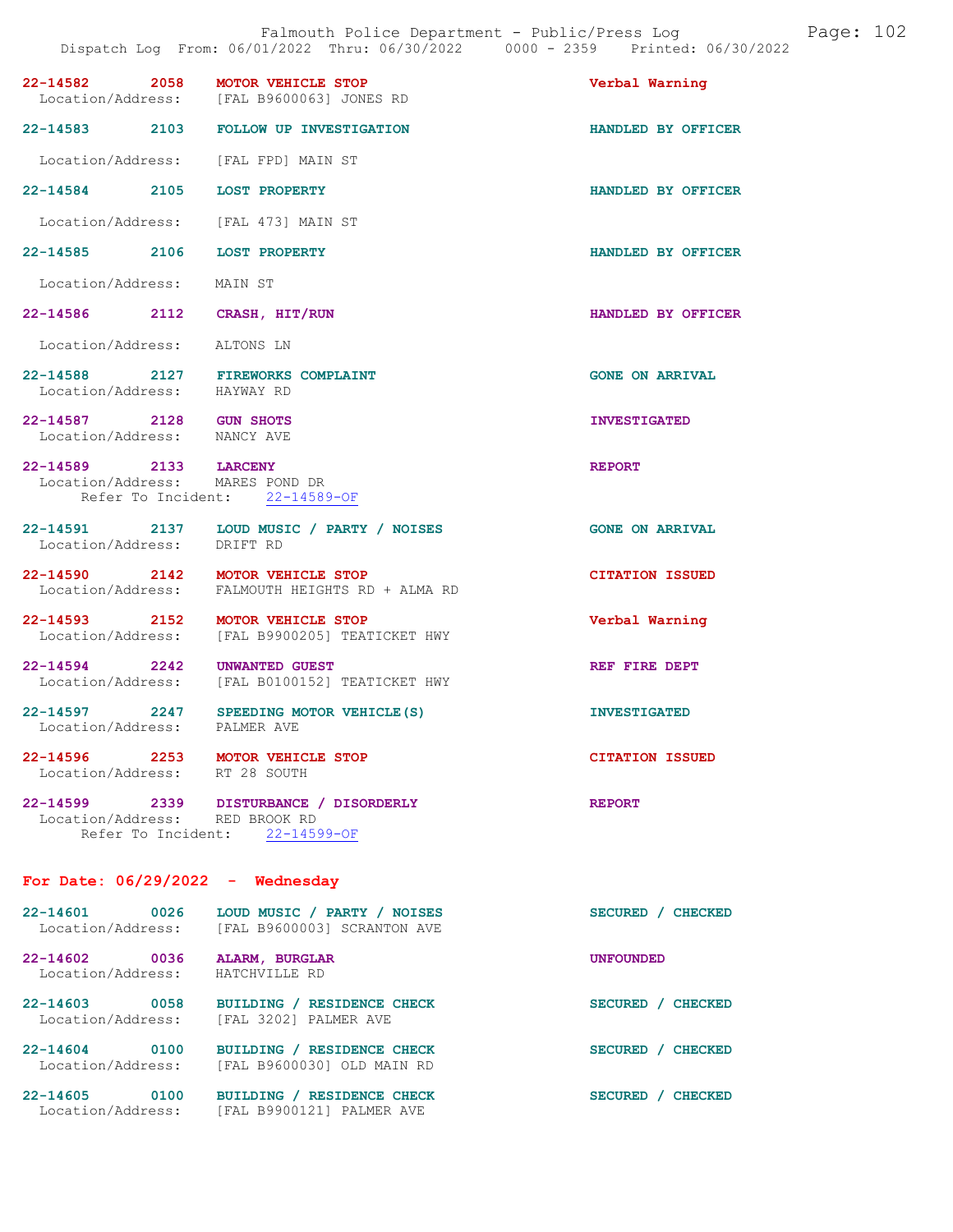22-14606 0103 BUILDING / RESIDENCE CHECK SECURED / CHECKED Location/Address: [FAL 3218] DEPOT AVE [FAL 3218] DEPOT AVE

22-14607 0104 BUILDING / RESIDENCE CHECK SECURED / CHECKED Location/Address: [FAL 964] TEATICKET HWY

22-14608 0104 AREA CHECK SECURED / CHECKED Location/Address: [FAL L65] COUNTY RD

22-14611 0108 AREA CHECK 3ECURED / CHECKED Location/Address: BEAMAN LN

22-14613 0133 AREA CHECK SECURED / CHECKED

22-14625 0326 ALARM, BURGLAR HANDLED BY OFFICER

22-14626 0332 ALARM, BURGLAR UNFOUNDED

22-14627 0638 PRIVATE TOW PRIVATE TOW

Location/Address: TER HEUN DR

22-14630 0722 ANIMAL COMPLAINT REF ANIMAL CONTROL

22-14609 0105 BUILDING / RESIDENCE CHECK SECURED / CHECKED Location/Address: [FAL BXX00620] TEATICKET HWY 22-14610 0107 BUILDING / RESIDENCE CHECK SECURED / CHECKED Location/Address: [FAL B9600074] TEATICKET HWY

22-14612 0113 BUILDING / RESIDENCE CHECK SECURED / CHECKED Location/Address: [FAL B9800292] DAVIS STRAITS

Location/Address: [FAL 302] SANDWICH RD

[FAL 964] TEATICKET HWY

22-14614 0138 AREA CHECK SECURED / CHECKED Location/Address: [FAL B9600051] HATCHVILLE RD

22-14615 0148 BUILDING / RESIDENCE CHECK SECURED / CHECKED Location/Address: [FAL B9700103] MAIN ST [FAL B9700103] MAIN ST

22-14616 0200 PARKING VIOLATION(S) NO VIOLATION<br>
Location/Address: [FAL B9600261] MAIN ST [FAL B9600261] MAIN ST

22-14617 0202 PARKING VIOLATION(S) NO VIOLATION Location/Address: [FAL B9600203] TOWN HALL SQ

22-14618 0204 BUILDING / RESIDENCE CHECK SECURED / CHECKED Location/Address: [FAL B9600240] MAIN ST

22-14619 0205 BUILDING / RESIDENCE CHECK SECURED / CHECKED Location/Address: [FAL B9600019] CHURCH ST

22-14620 0207 BUILDING / RESIDENCE CHECK SECURED / CHECKED Location/Address: [FAL B9600110] GIFFORD ST [FAL B9600110] GIFFORD ST

22-14621 0234 PARKING VIOLATION(S) NO VIOLATION<br>
Location/Address: WATER ST + LUSCOMBE AVE WATER ST + LUSCOMBE AVE

22-14622 0241 BUILDING / RESIDENCE CHECK SECURED / CHECKED Location/Address: [FAL B9600025] DAVISVILLE RD

22-14623 0254 BUILDING / RESIDENCE CHECK SECURED / CHECKED Location/Address: [FAL B9700958] EAST FALMOUTH HWY

Location/Address: MEADOW NECK RD

Location/Address: [FAL 188] KATHARINE LEE BATES

Location/Address: [FAL BA2153] SCHOOL ST

22-14629 0720 ABANDONED 911 SUPERVISOR NOTIFIED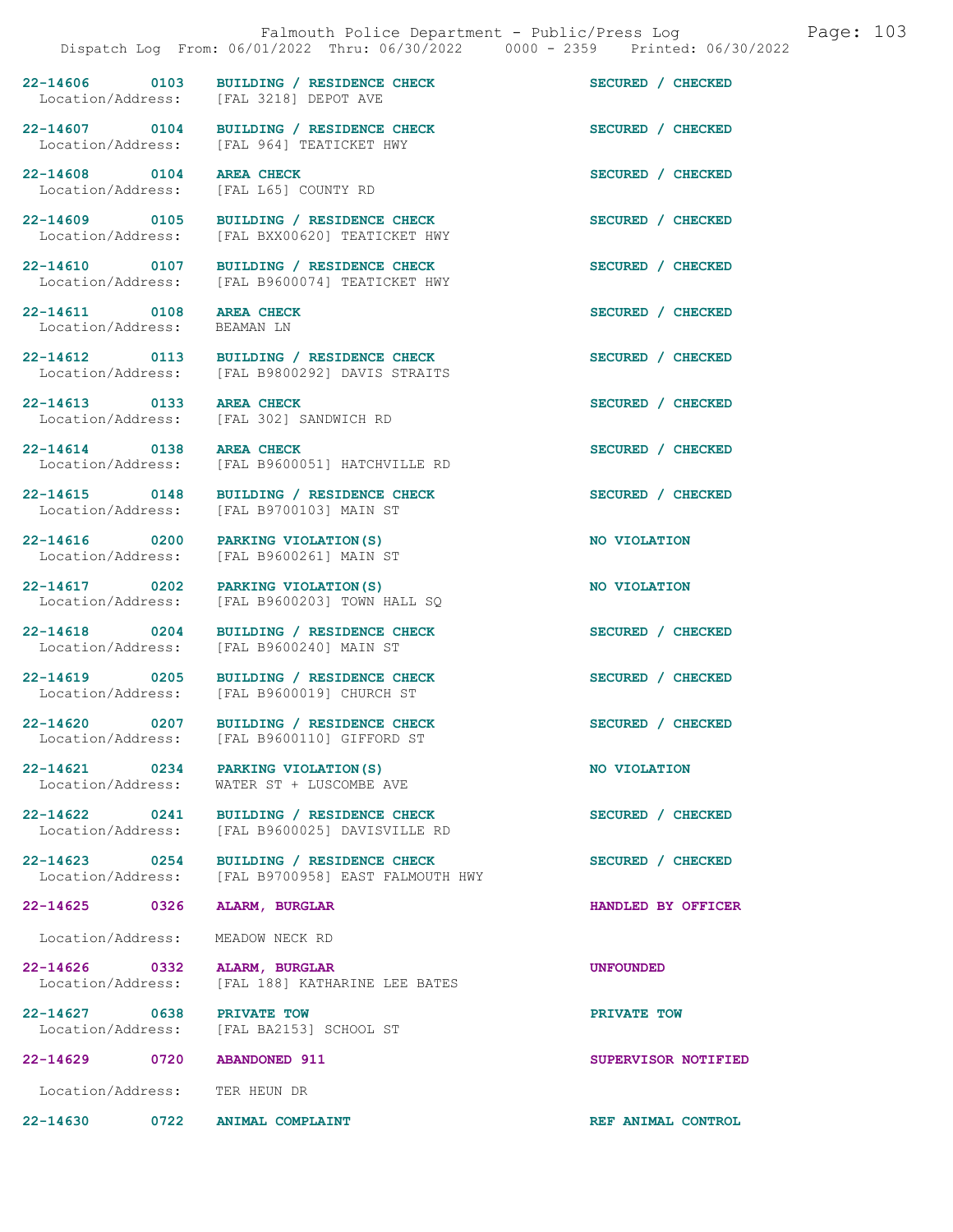|                                                      | Falmouth Police Department - Public/Press Log<br>Dispatch Log From: 06/01/2022 Thru: 06/30/2022 0000 - 2359 Printed: 06/30/2022 |                    | Page: 104 |  |
|------------------------------------------------------|---------------------------------------------------------------------------------------------------------------------------------|--------------------|-----------|--|
|                                                      | Location/Address: EAST FALMOUTH HWY + FRESH POND RD                                                                             |                    |           |  |
| 22-14632 0734 CRASH<br>Location/Address: SANDWICH RD | Refer To Accident: 22-14632-AC                                                                                                  | <b>REPORT</b>      |           |  |
|                                                      | 22-14634 0739 Admin Services                                                                                                    | HANDLED BY OFFICER |           |  |
|                                                      | Location/Address: [FAL B9600028] JONES RD                                                                                       |                    |           |  |
| Location/Address: GRAND AVE                          | 22-14633 0740 ASSAULT, PAST<br>Refer To Incident: 22-14633-OF                                                                   | <b>REPORT</b>      |           |  |
|                                                      | 22-14635 0800 ABANDONED 911                                                                                                     | HANDLED BY OFFICER |           |  |
|                                                      | Location/Address: [FAL 3376] THOMAS B LANDERS RD                                                                                |                    |           |  |
|                                                      | 22-14636 0827 ATTEMPT TO LOCATE                                                                                                 | HANDLED BY OFFICER |           |  |
|                                                      | Location/Address: [FAL B9900121] PALMER AVE                                                                                     |                    |           |  |
| 22-14637 0855 CRASH                                  | Location/Address: SIPPEWISSETT RD + QUISSETT AVE<br>Refer To Accident: 22-14637-AC                                              | <b>REPORT</b>      |           |  |
|                                                      | 22-14639 0903 CHECK WELFARE                                                                                                     | HANDLED BY OFFICER |           |  |
|                                                      | Location/Address: DAVISVILLE RD                                                                                                 |                    |           |  |
|                                                      | 22-14640 0924 MOTOR VEHICLE STOP<br>Location/Address: [FAL 707] GIFFORD ST                                                      | Verbal Warning     |           |  |
| 22-14641 0934 DISABLED MV                            | Location/Address: [FAL L8] MENAUHANT RD                                                                                         | HANDLED BY PARTY   |           |  |
| Location/Address: WALKER ST                          | 22-14643 0949 ALARM, BURGLAR                                                                                                    | <b>UNFOUNDED</b>   |           |  |
|                                                      | 22-14642 0951 PARKING VIOLATION (S)                                                                                             | HANDLED BY OFFICER |           |  |
| Location/Address:                                    | [FAL BXX00943] SCRANTON AVE                                                                                                     |                    |           |  |
| 22-14645 1010 AREA CHECK                             |                                                                                                                                 | HANDLED BY OFFICER |           |  |
|                                                      | Location/Address: [FAL B9800436] MAIN ST<br>Refer To Incident: 22-14645-OF                                                      |                    |           |  |
|                                                      | 22-14646 1015 RECOVERED PROPERTY                                                                                                | HANDLED BY OFFICER |           |  |
|                                                      | Location/Address: [FAL 159] GRAND AVE                                                                                           |                    |           |  |
|                                                      | 22-14650 1104 DISTURBANCE / DISORDERLY<br>Location/Address: [FAL B0200069] TEATICKET HWY                                        | Peace Restored     |           |  |
|                                                      | 22-14653 1121 TRAFFIC HAZARD                                                                                                    | HANDLED BY OFFICER |           |  |
|                                                      | Location/Address: KATHARINE LEE BATES + LIBRARY LN                                                                              |                    |           |  |
|                                                      | 22-14655 1152 UNWANTED GUEST                                                                                                    | HANDLED BY OFFICER |           |  |
| Location/Address:                                    | [FAL BXX00016] TEATICKET HWY                                                                                                    |                    |           |  |
|                                                      | 22-14656 1154 CHECK WELFARE<br>Location/Address: [FAL BXX00016] TEATICKET HWY                                                   | UNABLE TO LOCATE   |           |  |
|                                                      | 22-14657 1212 ANIMAL COMPLAINT                                                                                                  | CANCELLED INCIDENT |           |  |
|                                                      | Location/Address: [FAL B9900205] TEATICKET HWY                                                                                  |                    |           |  |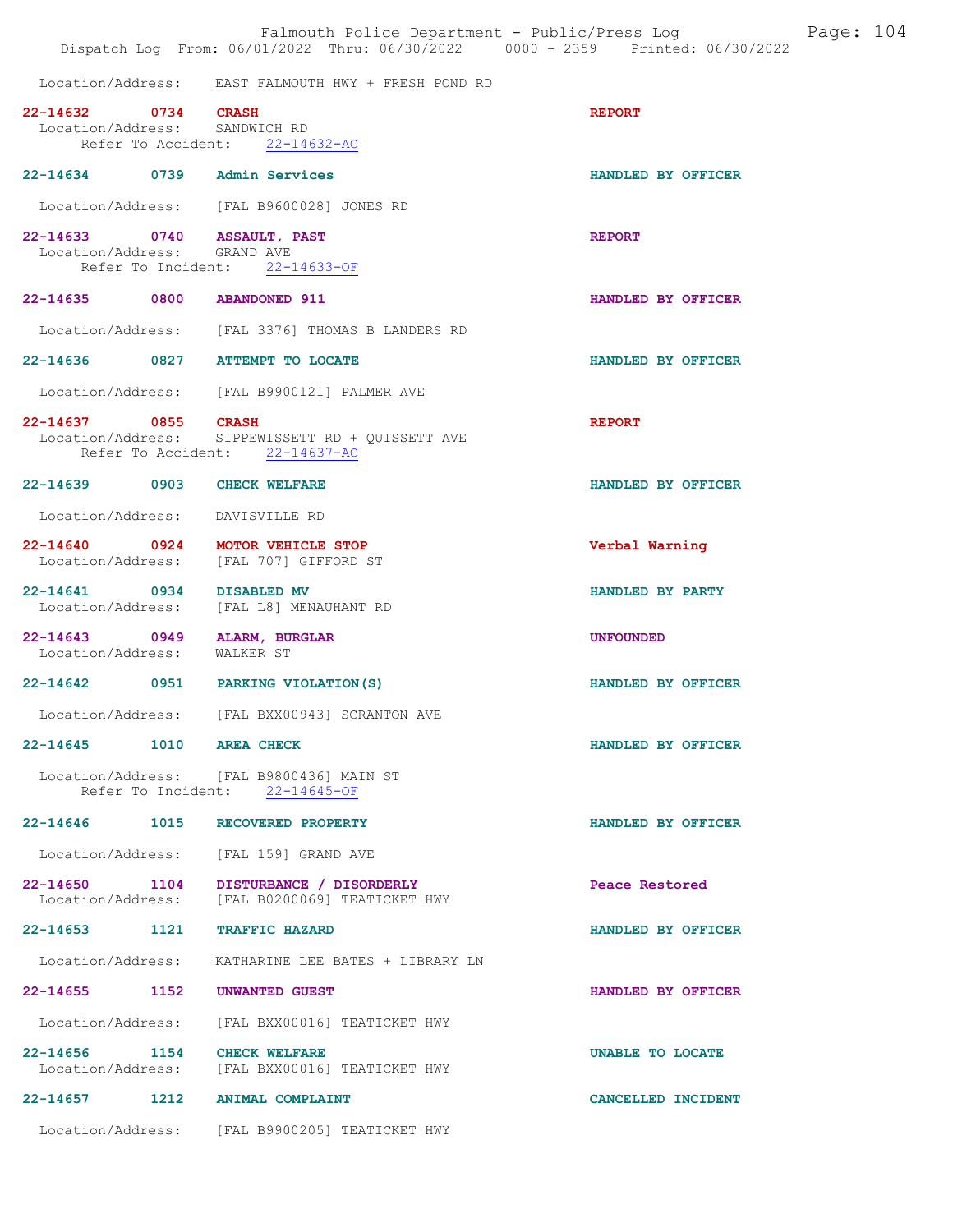| 22-14658 1230 AREA CHECK                                            |                                                                                                                                  | SECURED / CHECKED       |
|---------------------------------------------------------------------|----------------------------------------------------------------------------------------------------------------------------------|-------------------------|
| Location/Address: [FAL 1814] MAIN ST                                |                                                                                                                                  |                         |
| 22-14659 1235 CHECK WELFARE                                         |                                                                                                                                  | HANDLED BY OFFICER      |
| Location/Address: CHILMARK DR                                       |                                                                                                                                  |                         |
|                                                                     | 22-14660 1253 DIRT BIKE / ATV COMPLAINT<br>Vicinity of: SANDWICH RD + PARKER MILL RD                                             | <b>GONE ON ARRIVAL</b>  |
| Location/Address: WEST FALMOUTH HWY                                 | 22-14661 1256 SUICIDE ATTEMPT / THREAT<br>Refer To Incident: 22-14661-OF                                                         | <b>REPORT</b>           |
| Location/Address:                                                   | 22-14663 1309 SPEEDING MOTOR VEHICLE (S)<br>PALMER AVE + SIPPEWISSETT RD                                                         | SECURED / CHECKED       |
| 22-14664 1319 ATTEMPT TO LOCATE<br>Location/Address: SPRING BARS RD |                                                                                                                                  | <b>UNABLE TO LOCATE</b> |
| 22-14666 1346 Down Wires<br>Location/Address:                       | COLUMBUS DR                                                                                                                      | NOTIFICATION MADE       |
| 22-14667 1422 CRASH, HIT/RUN<br>Location/Address:                   | RT 151 + RT 28 SOUTH                                                                                                             | HANDLED BY PARTY        |
| 22-14668 1430 ATTEMPT TO LOCATE                                     | Location/Address: [FAL B9600084] TER HEUN DR                                                                                     | <b>UNABLE TO LOCATE</b> |
| 22-14669 1451 VANDALISM<br>Location/Address: [FAL 464] LOCUST ST    | Refer To Incident: 22-14669-OF                                                                                                   | <b>REPORT</b>           |
| 22-14671 1511 CHECK WELFARE                                         | Location/Address: [FAL B9600622] PAOLA DR<br>Refer To Incident: 22-14671-OF                                                      | <b>REPORT</b>           |
|                                                                     | 22-14673 1516 SPEEDING MOTOR VEHICLE(S)                                                                                          | HANDLED BY OFFICER      |
|                                                                     | Location/Address: QUISSETT AVE + HARBOR HILL RD                                                                                  |                         |
| 22-14675 1551 CHECK WELFARE<br>Location/Address: WORCESTER CT       |                                                                                                                                  | REF FIRE DEPT           |
| 22-14677<br>1615                                                    | <b>FOLLOW UP INVESTIGATION</b>                                                                                                   | HANDLED BY OFFICER      |
| Location/Address: MUSKEGAT RD                                       |                                                                                                                                  |                         |
| 22-14678 1618                                                       | <b>SUSPICIOUS MV</b>                                                                                                             | HANDLED BY OFFICER      |
| Location/Address: CLAPP RD                                          |                                                                                                                                  |                         |
| 22-14679 1640 ASSIST CITIZEN                                        | Location/Address: [FAL B9600444] LUSCOMBE AVE                                                                                    | REF OTHER               |
| 22-14680   1651   ALARM, BURGLAR                                    |                                                                                                                                  | HANDLED BY OFFICER      |
|                                                                     | Location/Address: [FAL B9600237] EAST FALMOUTH HWY                                                                               |                         |
|                                                                     |                                                                                                                                  |                         |
|                                                                     | 22-14682 1720 DISTURBANCE / DISORDERLY<br>Location/Address: [FAL B9600087] FALMOUTH HEIGHTS RD<br>Refer To Incident: 22-14682-OF | <b>REPORT</b>           |

22-14685 1727 THREAT REPORT Location/Address: JOURNEYS END RD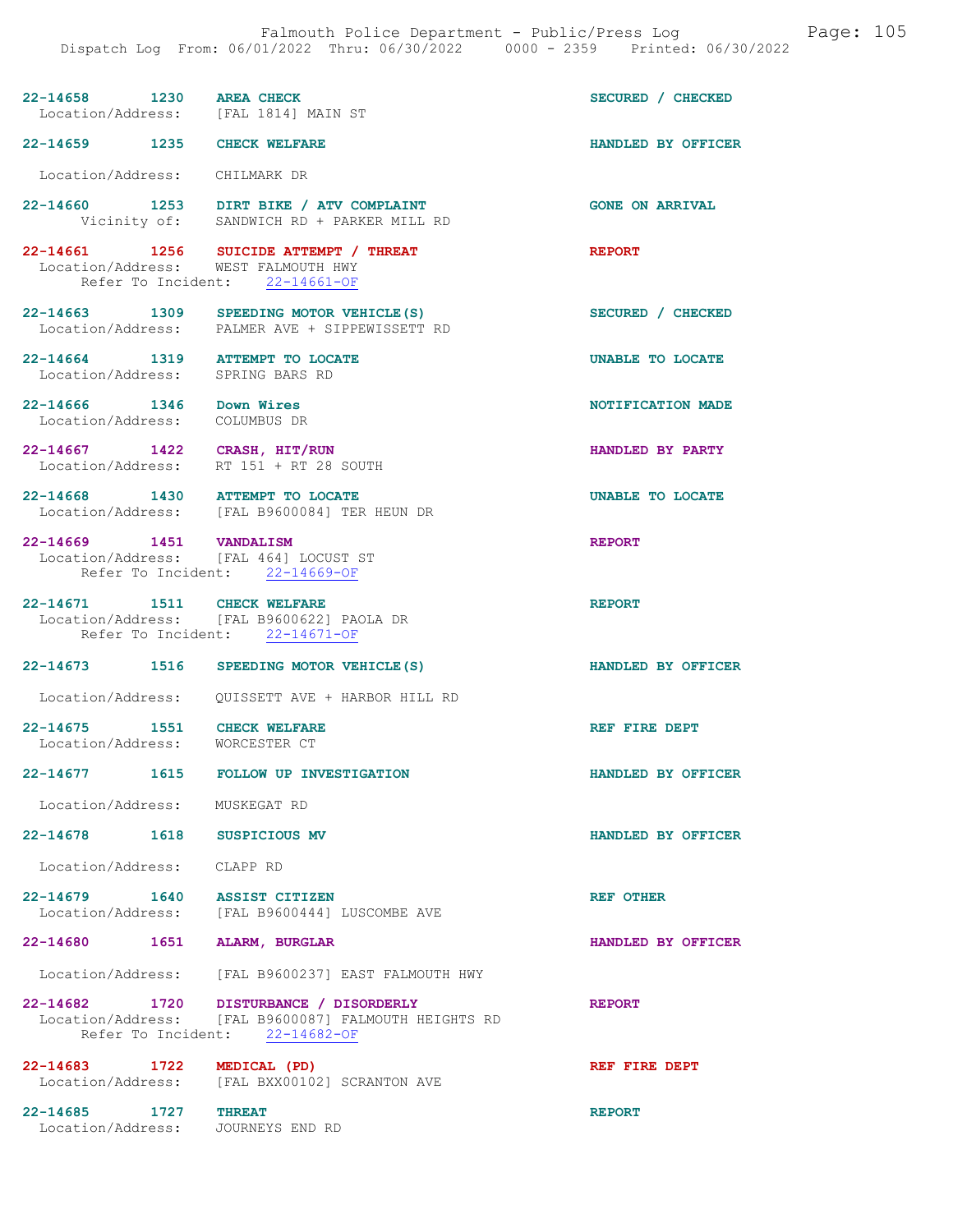|                             | Falmouth Police Department - Public/Press Log Fage: 106<br>Dispatch Log From: 06/01/2022 Thru: 06/30/2022 0000 - 2359 Printed: 06/30/2022 |                     |  |
|-----------------------------|-------------------------------------------------------------------------------------------------------------------------------------------|---------------------|--|
|                             | Refer To Incident: 22-14685-OF                                                                                                            |                     |  |
| 22-14687 1801 AREA CHECK    |                                                                                                                                           | HANDLED BY OFFICER  |  |
|                             | Location/Address: MARAVISTA AVE + HARRINGTON ST                                                                                           |                     |  |
| 22-14688 1806 CRASH         | Location/Address: MENAUHANT RD + WOODLAND RD<br>Refer To Accident: 22-14688-AC                                                            | <b>REPORT</b>       |  |
|                             | 22-14689 1822 ANIMAL COMPLAINT                                                                                                            | REF ANIMAL CONTROL  |  |
|                             | Location/Address: SANDWICH RD                                                                                                             |                     |  |
| 22-14690 1825               | <b>ALARM, BURGLAR</b>                                                                                                                     | CANCELLED INCIDENT  |  |
|                             | Location/Address: [FAL BXX00778] WORCESTER CT                                                                                             |                     |  |
|                             | 22-14691 1828 Cancelled Incident                                                                                                          | CANCELLED INCIDENT  |  |
|                             | Location/Address: [FAL FPD] MAIN ST                                                                                                       |                     |  |
|                             | 22-14692 1828 ABANDONED 911                                                                                                               | SUPERVISOR NOTIFIED |  |
|                             | Location/Address: [FAL B9600305] WEST FALMOUTH HWY                                                                                        |                     |  |
|                             | 22-14693 1852 ALARM, BURGLAR<br>Location/Address: [FAL 1593] SEABROOK DR                                                                  | <b>UNFOUNDED</b>    |  |
|                             | 22-14695 1922 BUILDING / RESIDENCE CHECK<br>Location/Address: JOURNEYS END RD                                                             | SECURED / CHECKED   |  |
|                             | 22-14697 2033 ALARM, BURGLAR<br>Location/Address: [FAL BA1176] EDGERTON DR                                                                | SECURED / CHECKED   |  |
| 22-14698 2039 PRIVATE TOW   |                                                                                                                                           | CANCELLED INCIDENT  |  |
|                             | Location/Address: [FAL 397] WATER ST                                                                                                      |                     |  |
|                             | 22-14700 2051 CHECK WELFARE<br>Location/Address: [FAL B9600622] PAOLA DR                                                                  | REF FIRE DEPT       |  |
| 22-14702 2104               | <b>ANIMAL COMPLAINT</b>                                                                                                                   | HANDLED BY OFFICER  |  |
|                             | Location/Address: [FAL B9600944] TEATICKET HWY                                                                                            |                     |  |
|                             | 22-14704 2132 MOTOR VEHICLE STOP<br>Location/Address: RT 28 SOUTH + THOMAS B LANDERS RD                                                   | Verbal Warning      |  |
| 22-14705 2149 DISABLED MV   |                                                                                                                                           | HANDLED BY OFFICER  |  |
|                             | Location/Address: RT 28 SOUTH + BRICK KILN RD                                                                                             |                     |  |
|                             | 22-14706 2202 PARKING VIOLATION (S)<br>Location/Address: [FAL 159] GRAND AVE                                                              | HANDLED BY PARTY    |  |
| 22-14707 2207 AREA CHECK    | Location/Address: PINECREST BEACH DR                                                                                                      | SECURED / CHECKED   |  |
|                             | 22-14708 2229 CHECK WELFARE                                                                                                               | HANDLED BY OFFICER  |  |
| Location/Address: BONNIE LN |                                                                                                                                           |                     |  |

# For Date: 06/30/2022 - Thursday

| 22-14711          | 0013 | BUILDING / RESIDENCE CHECK   | SECURED / CHECKED |
|-------------------|------|------------------------------|-------------------|
| Location/Address: |      | [FAL B9600025] DAVISVILLE RD |                   |